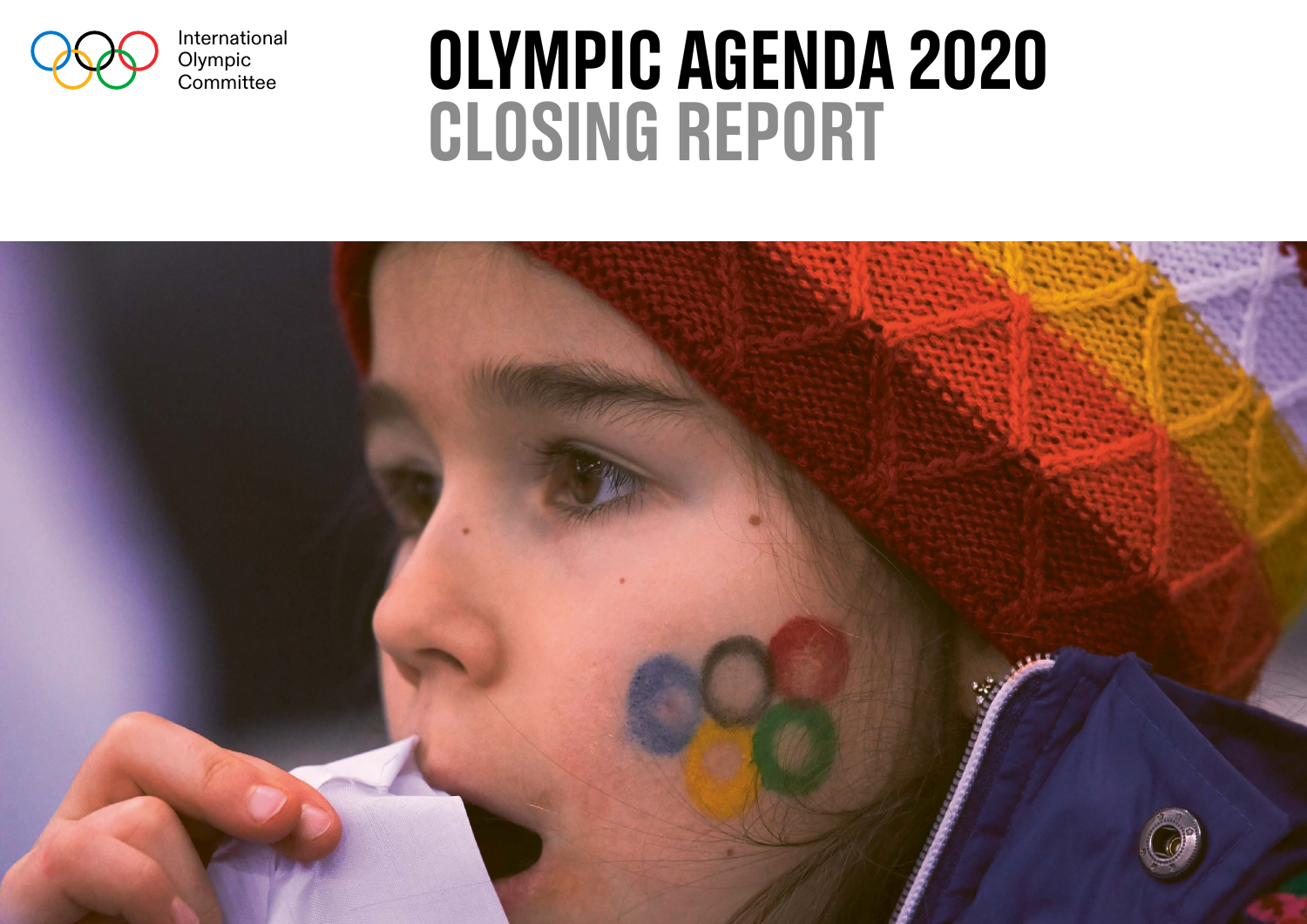

# Olympic Agenda 2020 - Closing report

| 5. |  |  |
|----|--|--|
|    |  |  |
|    |  |  |
|    |  |  |
|    |  |  |
|    |  |  |
|    |  |  |
|    |  |  |
|    |  |  |
|    |  |  |
|    |  |  |
|    |  |  |
|    |  |  |
|    |  |  |
|    |  |  |
|    |  |  |
|    |  |  |
|    |  |  |
|    |  |  |
|    |  |  |
|    |  |  |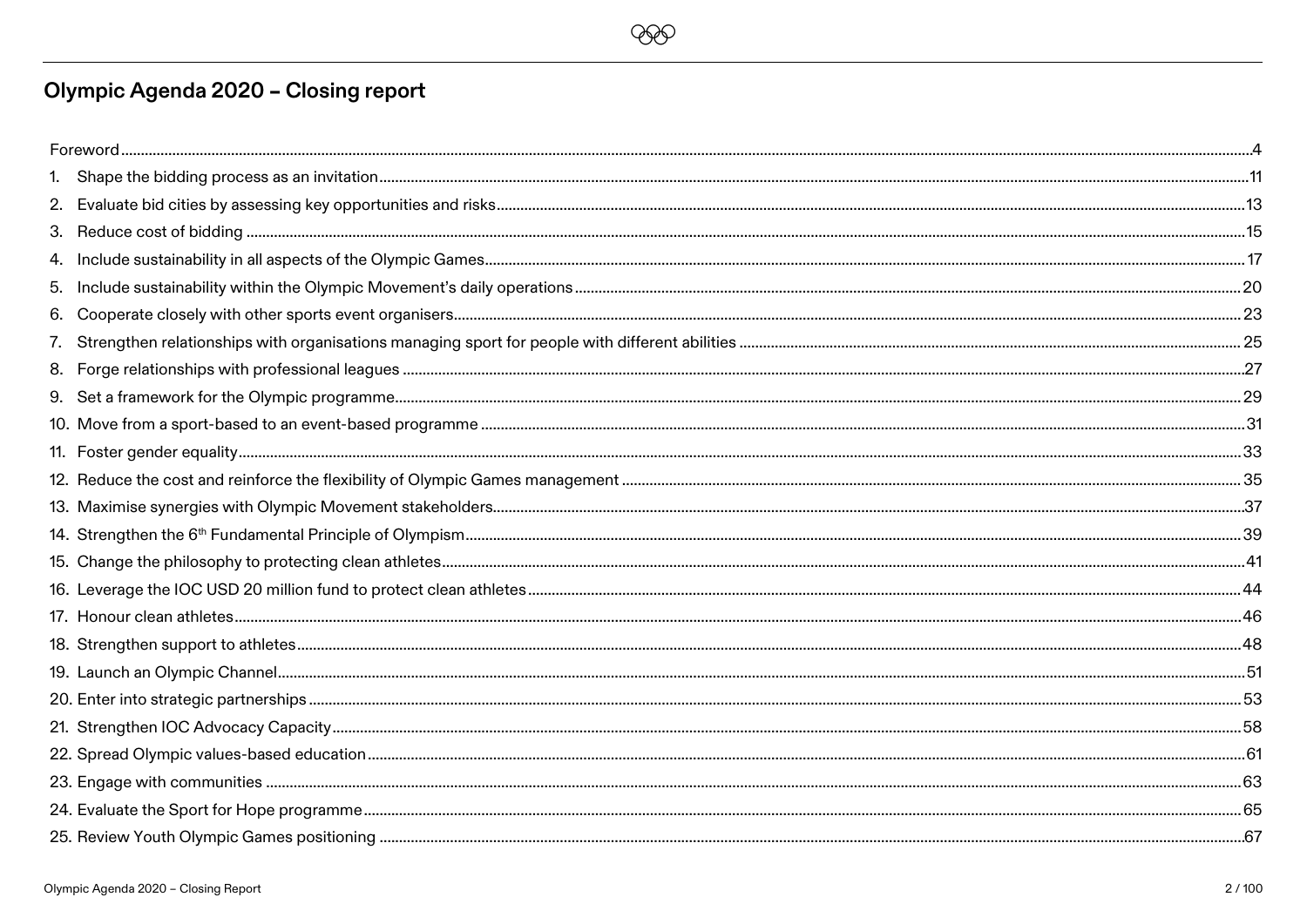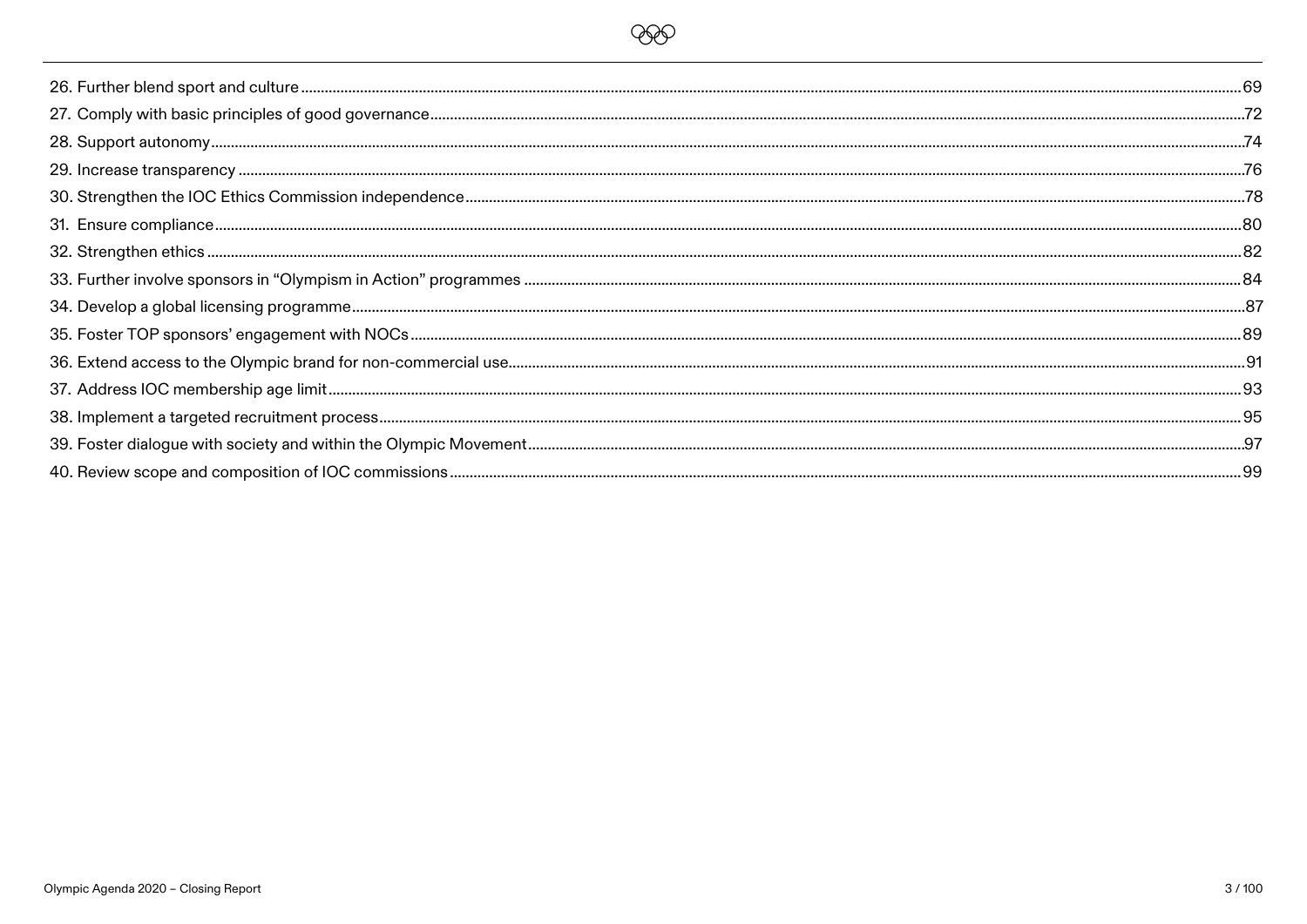

# <span id="page-3-0"></span>Foreword

When we initiated our Olympic Agenda 2020 reform programme in 2014, the overarching goal was to safeguard the Olympic values and strengthen the role of sport in society. We did so under the slogan "change or be changed".

At the start of Olympic Agenda 2020, we could already see on the horizon the challenges that we would be facing. This vision of the future empowered us to be proactive in driving the changes in order to successfully turn these challenges into opportunities.

Olympic Agenda 2020 was therefore a strategic roadmap for progress for the IOC and the entire Olympic Movement to be the leaders of change, instead of being the object of change.

Built on the three pillars of Credibility, Sustainability and Youth, the 40 detailed recommendations of Olympic Agenda 2020 are like a jig-saw puzzle. Only when you put all 40 pieces together do you see the whole picture of profound change. You see progress in ensuring the success of the Olympic Games; progress in safeguarding the Olympic values; and progress in strengthening the role of sport in society.

Over the course of the past six years, all Olympic Movement stakeholders have contributed to make the Olympic Agenda 2020 recommendations come to life. The entire Olympic community took part in this journey together. A positive picture emerges at the end of our journey: 88 per cent of the Olympic Agenda 2020 recommendations have been achieved. In some cases work is still in progress, which explains the status "mostly achieved" of some recommendations. In very few cases we had to course correct and adjust our initial objective because of evolving circumstances, which is why some recommendations are considered "partially achieved".

The picture that we see is one of profound change and progress. With Olympic Agenda 2020, we have changed the Olympic Movement, leading it on a path of progress and making it fit for the future.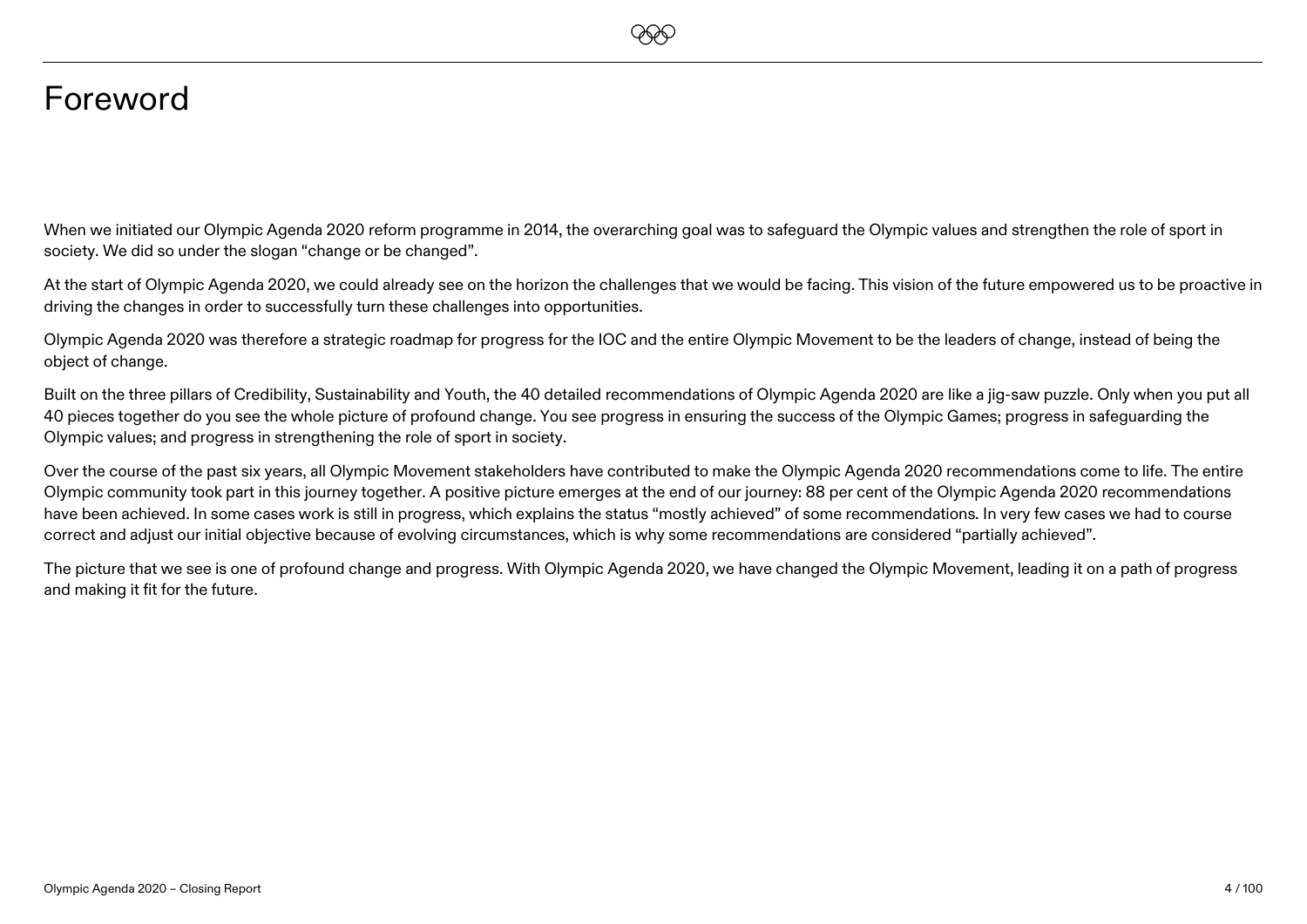

### **Olympic Games**

We have revolutionised the candidature process for Olympic Games, ensuring that the Games are fully aligned with the long-term plans and priorities of future hosts. This new flexible approach is bearing fruit and is well appreciated, as demonstrated by the interest currently being shown by 12 parties in future Olympic Games and Olympic Winter Games beyond 2028. The historic double-allocation of the Olympic Games Paris 2024 and Los Angeles 2028 opened the door to a period of great stability by securing the Olympic Games for over a decade. These reforms have also led to a significant reduction in cost of candidatures: the average budget of the Olympic Winter Games 2026 candidates was less than USD 5 million, compared to approximately USD 35 million in the previous process for the Olympic Winter Games 2022 – a reduction of 80 per cent.

We have reformed the organisation of the Olympic Games, making them more feasible and sustainable. Paris and Los Angeles are planning to use a record number of existing and temporary facilities: Paris expects to use 95 per cent existing or temporary venues, while for Los Angeles, no new permanent venues are needed at all. All upcoming Olympic Games have committed to be carbon neutral. Our commitment to sustainability is further reflected in our ambition to make both the IOC and the Olympic Games climate positive even before 2030.

We have undertaken the most comprehensive reform of the Olympic programme in our recent history. As a result, the Olympic Games Tokyo 2020 will be more youthful, more urban and more female. The number of mixed events at the Olympic Games has grown from eight in London 2012 to 18 in Tokyo 2020 and 22 in Paris 2024.

We have transformed the Youth Olympic Games, taking sport with fascinating new disciplines to where the people are, instead of waiting for the people to come to us.

#### **Athletes**

We have strengthened the protection of clean athletes, by allocating more funds to anti-doping programmes. We have created the International Testing Agency, with the aim to establish an international level playing field for all athletes and dispelling even the perception of a conflict of interest. Of the USD 30 million fund dedicated to ITA, USD 12 million have been invested to date. The USD 20 million "Protection of clean athletes" fund set up under Olympic Agenda 2020 has delivered new scientific approaches to anti-doping. It has resulted in comprehensive prevention programmes concerning match-fixing and related corruption. In 2019 we issued an additional fourpoint anti-doping action plan worth USD 10 million.

With regard to strengthening support to athletes, the Athlete365 platform has consolidated the IOC athlete-focused programmes and offers multilingual content in six languages to over 100,000 Olympians, elite athletes and entourage subscribers.

In an innovative collaboration between the Yunus Sport Hub and the Athlete365 Career+ programme, we have started the Business Accelerator programme which is enhancing professional, educational and life-skills opportunities for athletes. More than 5,500 athletes benefited from the online course in its first year of existence.

The IOC International Athletes' Forum continues to expand, giving athletes the opportunity to make their voices heard and engaging them on the issues and decisions that directly affect them. In 2019, more than 400 athlete representatives came together, making this ninth edition of the Forum the most engaging and biggest-ever such gathering, with official athlete representatives from all 206 NOCs being invited for the first time.

The role of athletes was further strengthened when 4,292 athletes from 190 countries contributed to the development and delivery of the Athletes' Rights and Responsibilities Declaration, which was adopted by the 133<sup>rd</sup> IOC Session in October 2018 in Buenos Aires on behalf of the Olympic Movement. This historic document outlines a common set of aspirational rights and responsibilities for athletes within the Olympic Movement.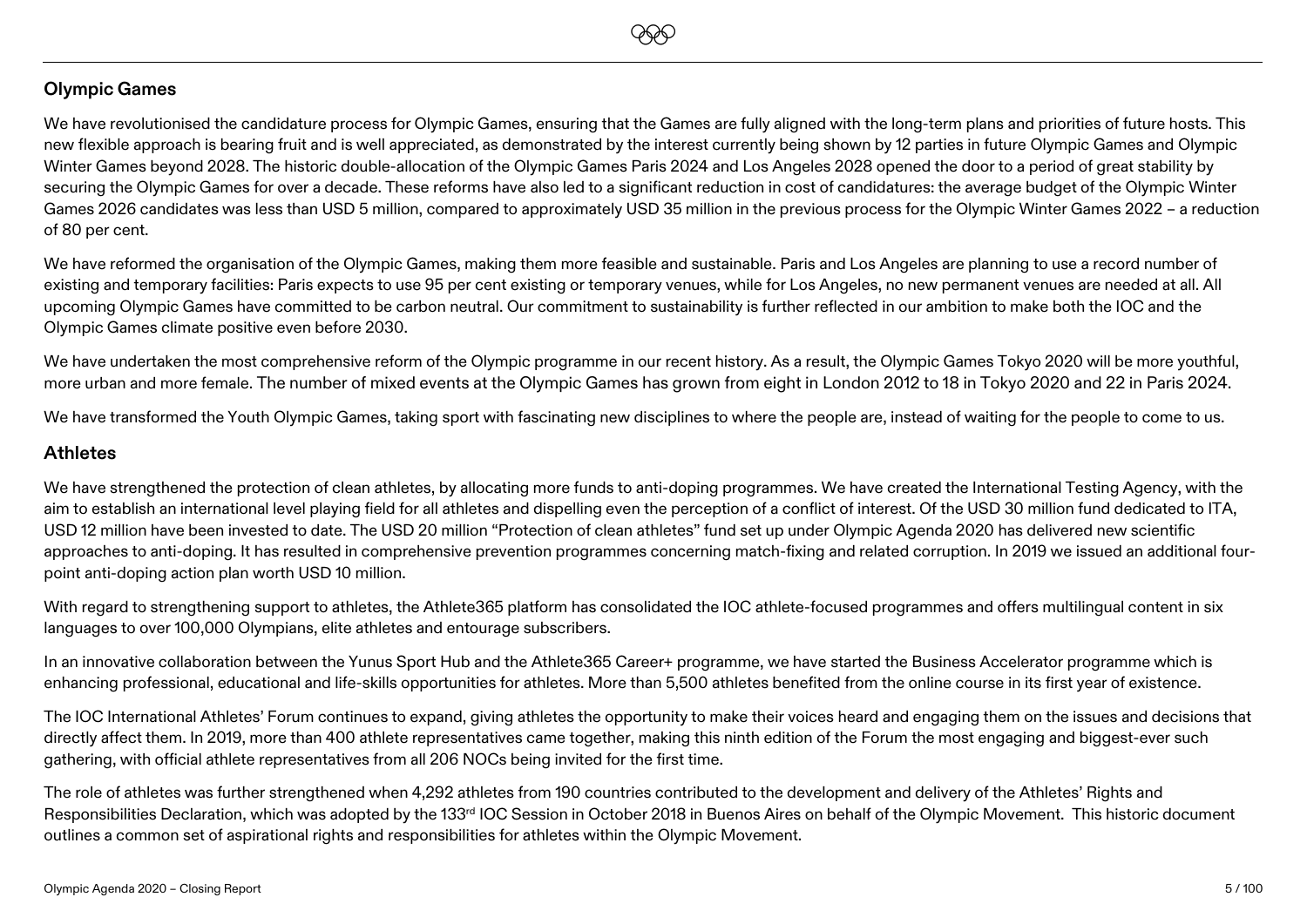

#### **Good governance**

We have implemented good governance reforms to safeguard the integrity of sport organisations and competitions by putting in place a robust system of governance and transparency. We have established advanced control and risk management processes. Our accounts are audited at a much higher standard than legally required. We publish an annual report where we make all our flows of money transparent. We have an organisational excellence programme in place to ensure best-in-class operations. We have strong rules in place to prevent misconduct as well as to swiftly sanction such behaviour. We are monitored by a well-respected and independent Ethics Commission, chaired by the former UN Secretary-General, Mr Ban Ki-moon.

### **Solidarity**

Since the outbreak of the coronavirus crisis, the IOC has actively supported the athletes, the NOCs and the IFs through an additional aid package programme of around USD 100 million. We supported more than 1,600 athletes with Tokyo 2020 Olympic scholarships, allowing them to continue their preparations for these postponed Olympic Games next year.

In a strong demonstration of solidarity in action during the global coronavirus crisis, the IOC Executive Board agreed to increase the budget of Olympic Solidarity for the period 2021 to 2024 by 16 per cent. The budget for 2021-2024 will now total USD 590 million. At 25 per cent, the increase in the funding of direct athlete support programmes is even higher than the overall increase. Additionally, the athletes as members of the Olympic teams will benefit from the 25 per cent increase for NOCs. With this decision the IOC further strengthens its support to athletes, National Olympic Committees and Continental Associations of NOCs. Above all else, this means more certainty for the athletes and NOCs as they prepare for the Olympic Winter Games Beijing 2022 and the Olympic Games Paris 2024. This builds on a previous increase of 16 per cent of the Olympic Solidarity budget for the period of 2017 to 2020.

Another way in which we have promoted solidarity is through the IOC Refugee Olympic Team, which we created for the Olympic Games Rio 2016. For the first time in Olympic history, refugee athletes competed side by side with the teams from all 206 NOCs, sending a message of hope and inclusion to all refugees in the world. Furthermore, we launched the Olympic Refuge Foundation in 2017, which brings together all our many refugee activities, from grassroots support to the IOC Refugee Olympic Team. With all these activities, we not only respect but wholeheartedly embrace diversity, demonstrating that refugees are an enrichment to society just as they are an enrichment to our Olympic community.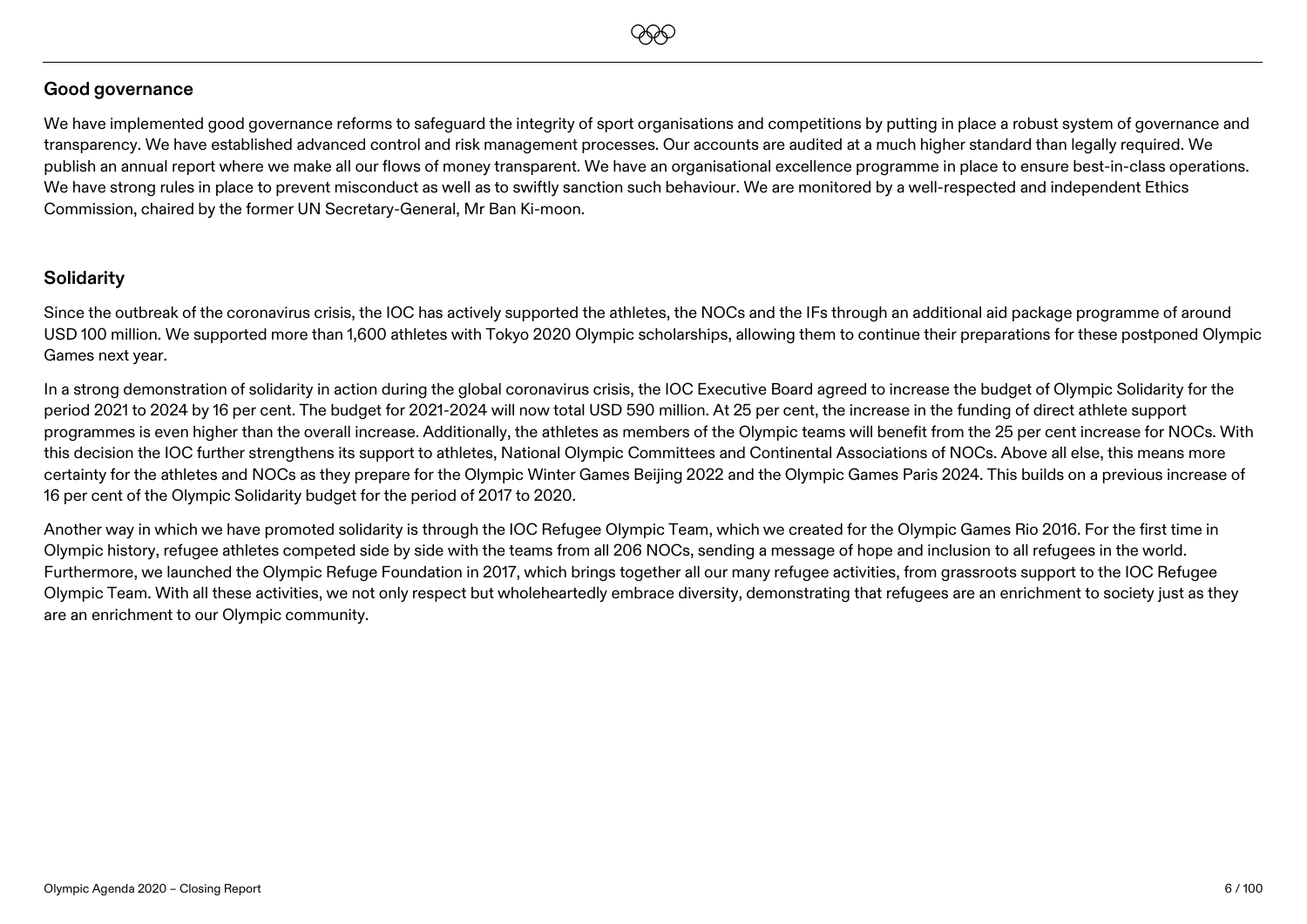

We have significantly strengthened the role of sport in society, which is recognised and appreciated by many. A powerful illustration of this was the recent resolution adopted by the General Assembly of the United Nations, recognising the positive impact of sport for the COVID-19 recovery. The resolution, which was adopted by consensus, reaffirms the role of sport as a global accelerator for peace and sustainable development for all. It calls on all the UN Member States to include sport and physical activity in their COVID-recovery plans. This resolution went even further by underlining the autonomy of sport and the leadership role of the IOC and the IPC. The resolution welcomes "with appreciation all upcoming Olympic and Paralympic Games, in particular those to be held in Tokyo in 2021, in Beijing in 2022, in Paris in 2024, in Milano-Cortina, Italy, in 2026 and in Los Angeles, United States of America, in 2028, as well as the Youth Olympic Games to be held in Dakar in 2026," and calls upon "future hosts of such Games and other Member States to include sport, as appropriate, in conflict prevention activities and to ensure the effective implementation of the Olympic Truce during the Games."

**EEO** 

This resolution is the latest illustration of the excellent partnership between the UN and the IOC. Building on the Memorandum of Understanding signed between the UN and the IOC at the start of Olympic Agenda 2020, our organisations are collaborating at the highest level. In two resolutions adopted by the UN General Assembly, the UN formally recognised the autonomy of sport as well as the mission and leadership role of the IOC. Sport was officially highlighted by the UN as an "important enabler" to help achieve the UN Sustainable Development Goals. The IOC and the World Health Organization signed a cooperation agreement in the midst of the global coronavirus pandemic. Furthermore, our partnership with the UN High Commission for Refugees is an integral part of our many activities to support refugees through sport.

In numerous speeches at the UN General Assembly, I have highlighted the important role of sport in society, promoting the overarching mission of the IOC to put sport at the peaceful development of humankind.

Having been invited to speak at two successive G20 Leaders' Summits, I had the opportunity to address the world leaders and appeal to them to support the mission of the Olympic Games to unite the world in peaceful competition. In a milestone for the Olympic Movement, the world leaders at the virtual G20 Leaders' Summit in 2020 expressed their strong support for the Olympic and Paralympic Games Tokyo 2020 and the Olympic Winter Games Beijing 2022 in their final declaration.

During heightened political tensions on the Korean Peninsula ahead of the Olympic Winter Games PyeongChang 2018, the IOC initiated the incorporation of a special section in the Olympic Truce Resolution to ensure the safe passage for all participants and the organisation of the Games. After extensive consultations, the resolution was co-sponsored by a record number of UN Member States and adopted by consensus by the UN General Assembly in November 2017, contributing to ease the political tensions and paving the way for the organisation of the Games.

The power of sport to bring all people together in peaceful competition was vividly demonstrated at the Olympic Winter Games PyeongChang 2018, with the joint march of the athletes of the National Olympic Committees of the Republic of Korea and the Democratic People's Republic of Korea. This was made possible by the "Olympic Korean Peninsula Declaration", which was signed by all parties under the leadership of the IOC, and which contained exceptional decisions of the IOC to make the participation and the joint activities of the two teams possible.

When after a long process of negotiations and high-level government engagement by the IOC, which lasted many years, the athletes from both NOCs finally entered the Olympic stadium as one team, under the name 'Korea' and behind the Korean Unification flag, it sent a powerful message of peace from the Korean Peninsula to the world. With such powerful symbols and gestures, we have seen how the Olympic Games can open the way to dialogue, and how the Olympic values can open the door to a more peaceful future.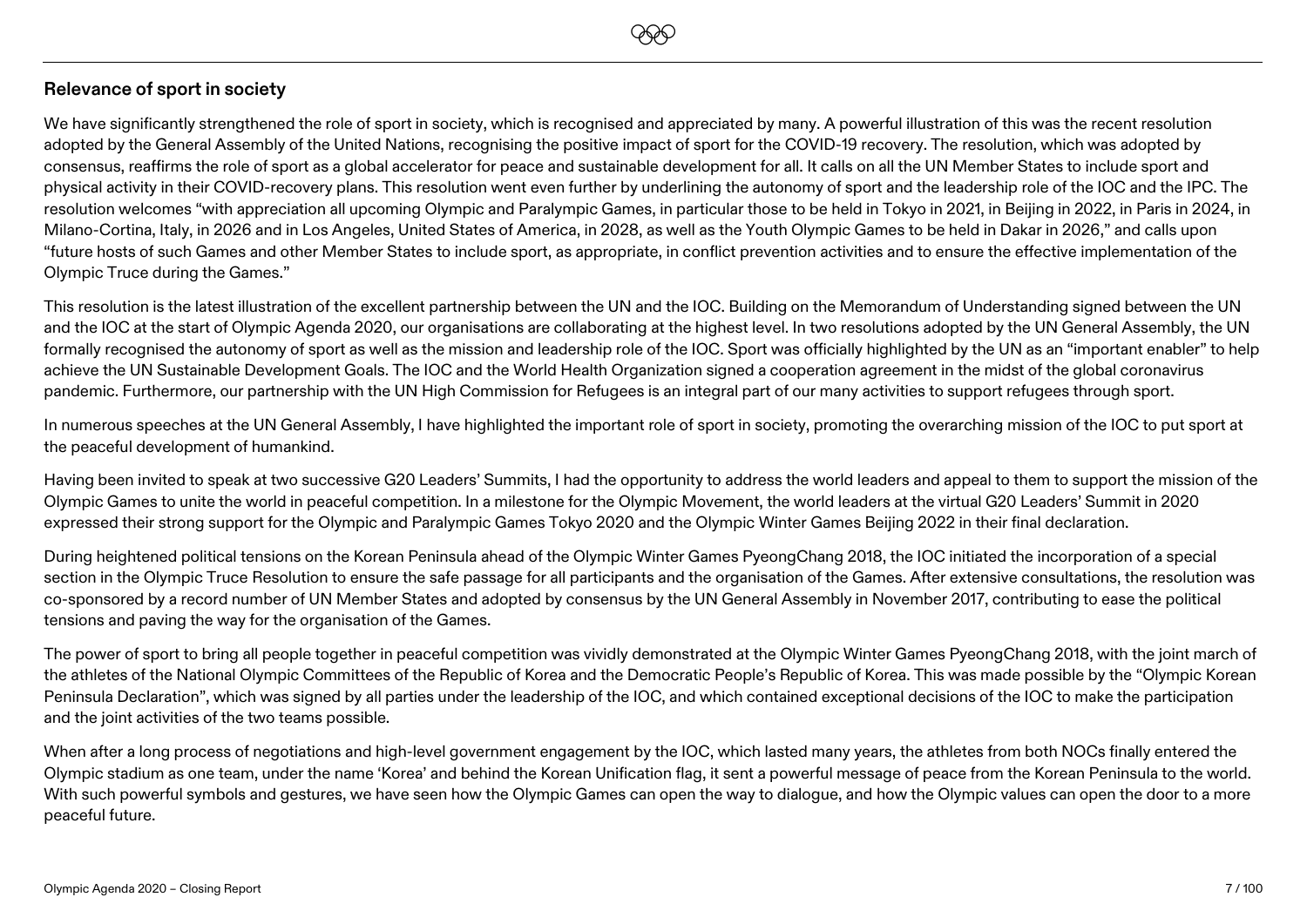

We have strengthened inclusivity by signing a long-term agreement with the International Paralympic Committee (IPC), taking our partnership to a new level until at least 2032. This cooperation ensures the organisation of the Paralympic Games and gives long-term financial stability to the IPC as the governing body of Paralympic sport. As part of the agreement, the IOC will continue to make it obligatory for any host of the Olympic Games also to organise the Paralympic Games. We are working together to enhance the Paralympic brand and increase the visibility of the Paralympic Games.

#### **Gender equality**

We will achieve gender-balance at the Olympic Games for the first time at the postponed Olympic Games Tokyo 2020, with almost 49 per cent of the athletes being female. At both the Youth Olympic Games Buenos Aires 2018 and the Winter Youth Olympic Games Lausanne 2020, we already have achieved 50:50 gender equality. Off the field of play, we have elected more female IOC members, increasing female membership to 37.5 per cent, up from 21 per cent at the start of Olympic Agenda 2020. On the IOC Executive Board, female representation has grown from 26.6 per cent to 33.3 per cent. We have appointed many more female IOC Commission members, increasing female membership to currently 47.8 per cent – more than double from 20.3 per cent.

#### **Sustainability**

Guided by the IOC Sustainability Strategy, we have made sustainability an integral part of all IOC activities. The Strategy covers our three spheres of influence: the IOC as an organisation, the IOC as owner of the Olympic Games, and the IOC as leader of the Olympic Movement, thus reflecting our belief that sustainability is a shared responsibility. We already are seeing results since the Strategy has come into effect in 2016. As an organisation, the IOC has achieved carbon neutrality and has committed to transition from being a carbon neutral organisation to a climate positive organisation by 2024. In line with the IOC Sustainability Strategy, all upcoming editions of the Olympic Games have committed to carbon neutrality, with Tokyo 2020 showcasing zero-carbon technologies and Beijing 2022 powering all Olympic venues with renewable energy. Furthermore, Paris 2024 aims for a 55 per cent decrease in the Games' carbon footprint compared to previous Olympic Games editions. Taking the leadership role on behalf of the Olympic Movement, the IOC has played a key role in the development and implementation of the UN Sports for Climate Action Framework, which aims to drive climate action across the global sporting community. To date, over 170 sports organisations have committed to the Framework, including the IOC, Organising Committees for the Olympic Games, the IPC, as well as numerous International Federations and National Olympic Committees.

A significant manifestation of our commitment to sustainability is Olympic House. Bringing all IOC staff together under one roof, Olympic House is a privately funded investment by the IOC in sustainability, in operational efficiency, and in the local economy. Olympic House has been rated as one of the most sustainable buildings in the world, receiving LEED Platinum, the highest certification level of the international LEED Green Building programme. Another example of innovation in action is the region's first hydrogen production and temporary fuelling station installed at Olympic House to power the IOC fleet of Toyota Mirai cars. This move to hydrogen is contributing to further developments in local clean energy solutions.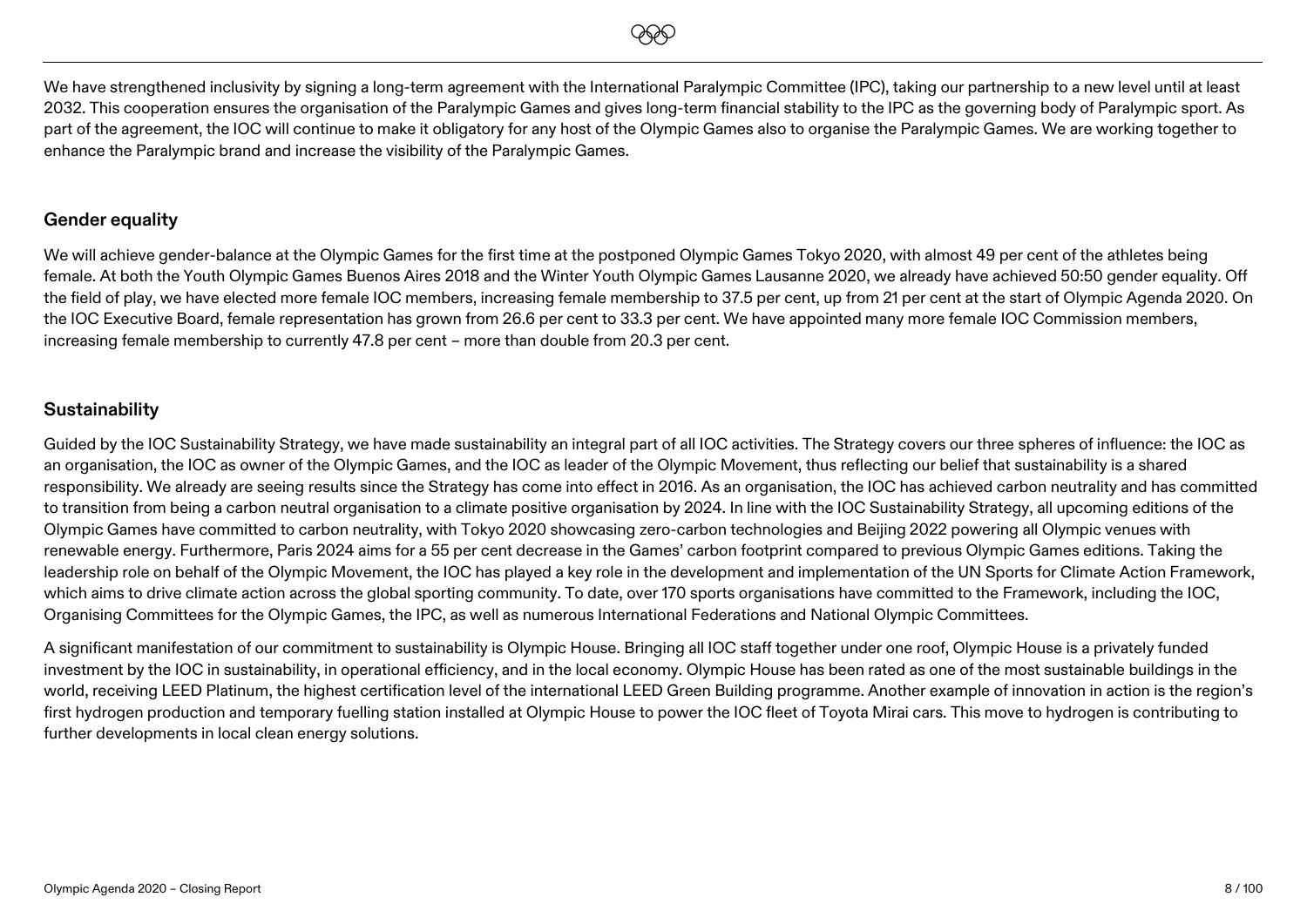

### **Olympic Channel**

We have successfully launched the Olympic Channel, bringing the magic of Olympic sport into the digital age. With people everywhere living digital lives, the Olympic Channel is our way to go to where the people are. As demonstrated by over 3 billion video views across all Olympic Channel platforms, the content resonates strongly in particular with the young generation, reaching even more people with the values of sport 24 hours a day, 365 days a week. Since its launch in 2016, the Olympic Channel has provided worldwide exposure for sports and athletes through award-winning original programming, digital content, news coverage and live-streamed international sporting events. The Olympic Channel operations have remained within the approved operational budget until 2021 and are on track to break even. Worldwide Olympic Partners Bridgestone, Toyota and Alibaba Group supported the creation of the Olympic Channel as Founding Partners.

The Olympic Channel was at the heart of our recent "#StayStrong #StayActive #StayHealthy" campaign, which was part of the many efforts we undertook to protect people's health and lives from the beginning of the global coronavirus crisis. Half a billion people around the globe in a single day were introduced to our campaign through the world's biggest digital Olympic workout, demonstrating in a powerful way how important sport is in our everyday lives.

#### **Trust creates stability**

The Olympic Agenda 2020 reforms have deepened the confidence and trust that our commercial partners are placing in us.

Since Olympic Agenda 2020 was launched, the benefits were immediate with the TOP Programme revenues increasing to USD 2.3 billion from USD 1 billion from the last Olympiad. These revenues are projected to triple to USD 3 billion during the next Olympiad 2021-2024 and to date, we have secured contracts worth USD 4.1 billion already for the Olympiad 2029 to 2032.

Our Rights Holding Broadcasters also continue to place their trust in us because of Olympic Agenda 2020. The broadcasting revenues continue to increase, and in the Olympiad 2017-2020 stand at USD 4.5 billion, which is an achievement considering the maturity of the market. The trend is expected to continue during the next Olympiad 2021-2024.

These long-term partnerships are crucial to the success of the Olympic Games and with the IOC distributing 90 percent of its revenue to the Olympic Movement worldwide, the commitment of our partners is vital to developing sports and supporting athletes around the globe.

All this taken together highlights the enduring confidence that Olympic Agenda 2020 brought to the Olympic Movement. If these companies would not trust us, they would never commit themselves to us for such long periods.

This stability that we are enjoying is perhaps the strongest currency that you can have. Not many other organisations can claim to have this strong currency in our volatile times.

This is more than evident even in the face of economic and financial downturn as a result of the COVID-19 crisis. Even during these difficult times, we have not lost a single partner. On the contrary, the IOC announced extensions and renewals of TOP Partners this year and is in constant conversations with potential new broadcasters and sponsors.

The IOC is grateful for the continued support and confidence shown by its partners. Their contributions mean that the IOC is able to distribute 90 per cent of all its revenues to support athletes and the development of sport around the world. The Olympic broadcast partners and the TOP Partners have been strong supporters of Olympic Agenda 2020, including furthering our collective efforts in the areas of athlete support, digital engagement, gender equality, sustainability, and youth programmes.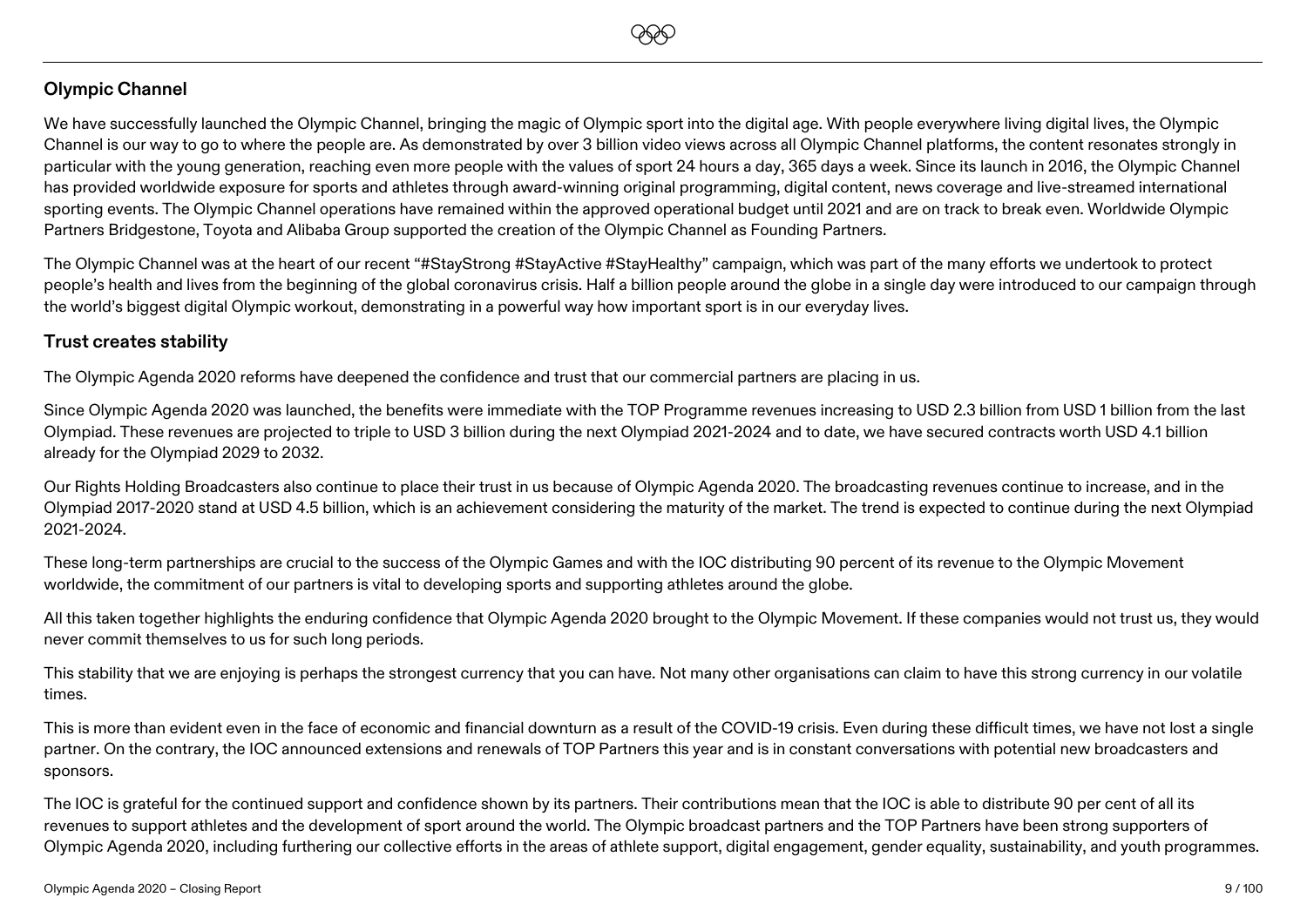

#### **The way ahead**

These are just a few of the many highlights of the tangible results of Olympic Agenda 2020.

The achievements demonstrate that we have reached the objectives that we have set for ourselves in 2014. With the whole picture now in full view, we can say with satisfaction: we have changed. We have strengthened the IOC and the Olympic Movement by making the Olympic Games fit for the future; we have safeguarded the Olympic values; and we have strengthened the role of sport in society.

We can all be proud of these achievements. But it was and is our conviction that the success of today only gives us the opportunity to drive the change for tomorrow.

This means that we have to keep on changing, in order to turn challenges into opportunities. It means continuing to lead the change. This is why "to change or to be changed" is written on the walls of Olympic House.

The world around us has continued to evolve. Nothing illustrates this better than the ongoing global COVID-19 pandemic and its consequences for society at large. With my "Olympism and Corona" messages, I have initiated a discussion about the long-term impact of the coronavirus crisis and the challenges and opportunities this brings for the Olympic Movement. As challenging as the circumstances may appear right now, if we draw the right conclusions, we can seize these opportunities.

The coronavirus crisis is already changing our world. Nobody should even dream of going back to the way things were before the crisis. Even once we have finally overcome the health crisis, we will face the far-reaching social, financial, economic and political consequences.

In order to turn these challenges into opportunities, we must address this future environment without delay.

We need to carry forward Olympic Agenda 2020.

This offers the opportunity to emphasise one important lesson that I hope we have already learned: We need more solidarity. More solidarity within societies and more solidarity among societies.

Carrying forth the unity which Olympic Agenda 2020 created within the Olympic Movement and building on the great success of Olympic Agenda 2020, we can contribute to shaping the post-coronavirus world. From this position of strength and stability, we have every reason to be confident about our future, as we continue to pursue our mission to make the world a better place through sport.

Lausanne, 27 January 2021

 $V_{\text{Ao}-\text{a}}$ ,  $V_{\text{A}}$ 

Thomas Bach IOC President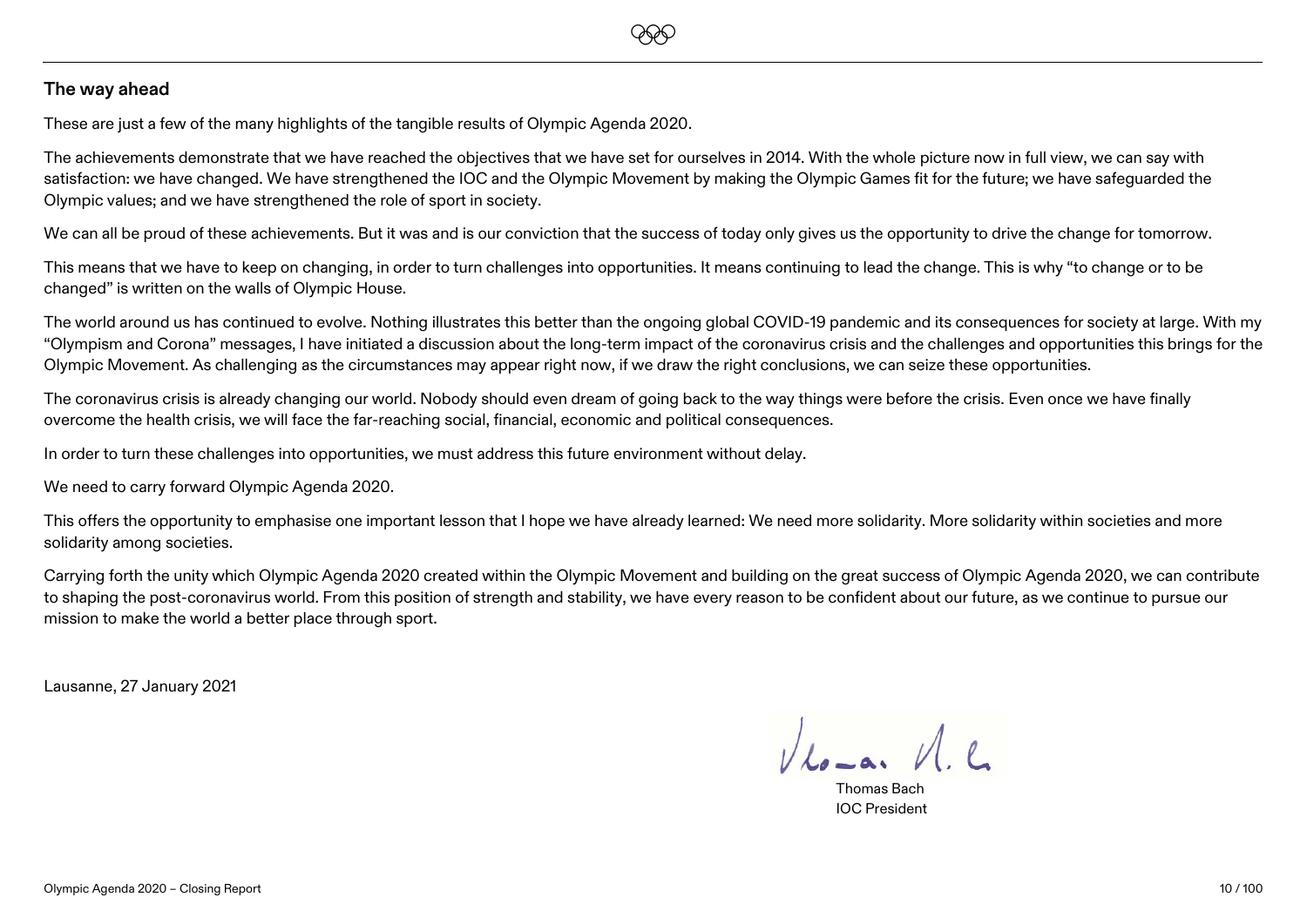# <span id="page-10-0"></span>**Shape the bidding process as an invitation**

**Introduce a new philosophy: the IOC to invite potential candidate cities to present an Olympic project that best matches their sports, economic, social and environmental long-term planning needs.**

- 1. The IOC to introduce an assistance phase during which cities considering a bid will be advised by the IOC about bid procedures, core Games requirements and how previous cities have ensured positive bid and Games legacies.
- 2. The IOC to actively promote the maximum use of existing facilities and the use of temporary and demountable venues.
- 3. The IOC to allow, for the Olympic Games, the organisation of preliminary competitions outside the host city or, in exceptional cases, outside the host country, notably for reasons of sustainability.
- 4. The IOC to allow, for the Olympic Games, the organisation of entire sports or disciplines outside the host city or, in exceptional cases, outside the host country notably for reasons of geography and sustainability.
- 5. The IOC to include in the host city contract clauses with regard to Fundamental Principle 6 of the Olympic Charter as well as to environmental and labour-related matters.
- 6. The IOC to make the Host City Contract (HCC) public.
- 7. The HCC to include details of the IOC's financial contribution to the OCOG.
- 8. Respect third-party legal interests by making contractual elements available on an "in-confidence" basis.
- 9. The IOC to accept other signatories to the HCC than the host city and the NOC, in line with the local context.
- 10. The IOC to provide the HCC at the outset of a given bid process.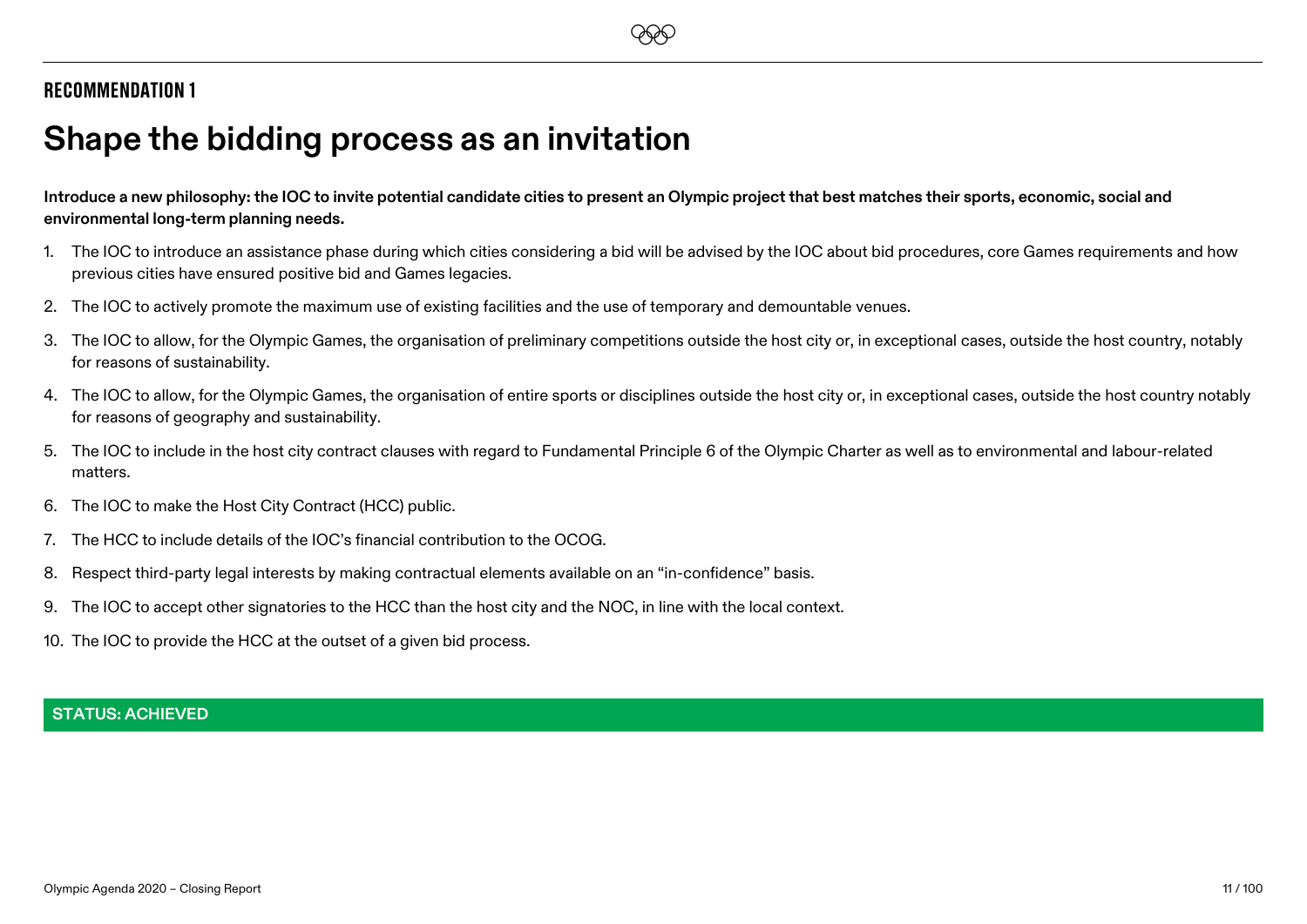# **1. Shape the bidding process as an invitation**

### **Executive summary**

A new approach to future host elections has been introduced which takes place through an ongoing, non-committal dialogue with the provision of a range of services and workshops by the IOC at IOC cost. For example, over 30 workshops and on-site visits were provided during the 2026 process in areas such as venue concept, sustainability, legacy, finance, marketing, legal, transport and security.

A key element of the new approach is partnership - through the Continuous Dialogue and the Targeted Dialogue, which is opened by the IOC Executive Board for a specific edition of the Games following a strategic assessment by the new, permanent, Summer and Winter Future Host Commissions. There is also increased flexibility with regard to the Games masterplan, and to the timing of elections. In addition, the new approach enables the IOC to potentially target certain regions that present social, economic, environmental or sporting opportunities for the Olympic Movement. During the Continuous Dialogue there is no requirement for any submission which has resulted in significantly reduced expenditure for our partners (cf. recommendation 3). The dialogue has also led to an improved quality of the individual projects and a better risk/opportunity assessment (cf. recommendation 2).

Moving forward, further improvements to the future host election approach are being implemented. These are designed to ensure that the approach remains in step with a rapidly changing world and delivers Olympic Games projects with sustainability as part of their DNA from the outset, as well as projects that are better aligned with future hosts' long-term development plans while still maintaining the magic of the Games and providing the best possible experience on and off the field of play for the athletes.

Thanks to this new approach, the Future Host Commissions reported to the IOC Session in July 2020 on the breadth of their discussions so far with up to 15 parties interested in hosting future Olympic Games, Olympic Winter Games and Youth Olympic Games (YOG). All of the Interested Parties are embracing the new approach and working hand-in-hand with the IOC to ensure that future Olympic projects are fully aligned with city / regional / national long-term sports, economic, social and environmental development plans and provide a lasting legacy for generations to come.

#### **Terminology**

Since the introduction of Olympic Agenda 2020, terminology has evolved, so it is important to note the following:

- Interested Party/ies: replaces Interested / Candidate / Bid City/ies)
- Host Contract: replaces Host City Contract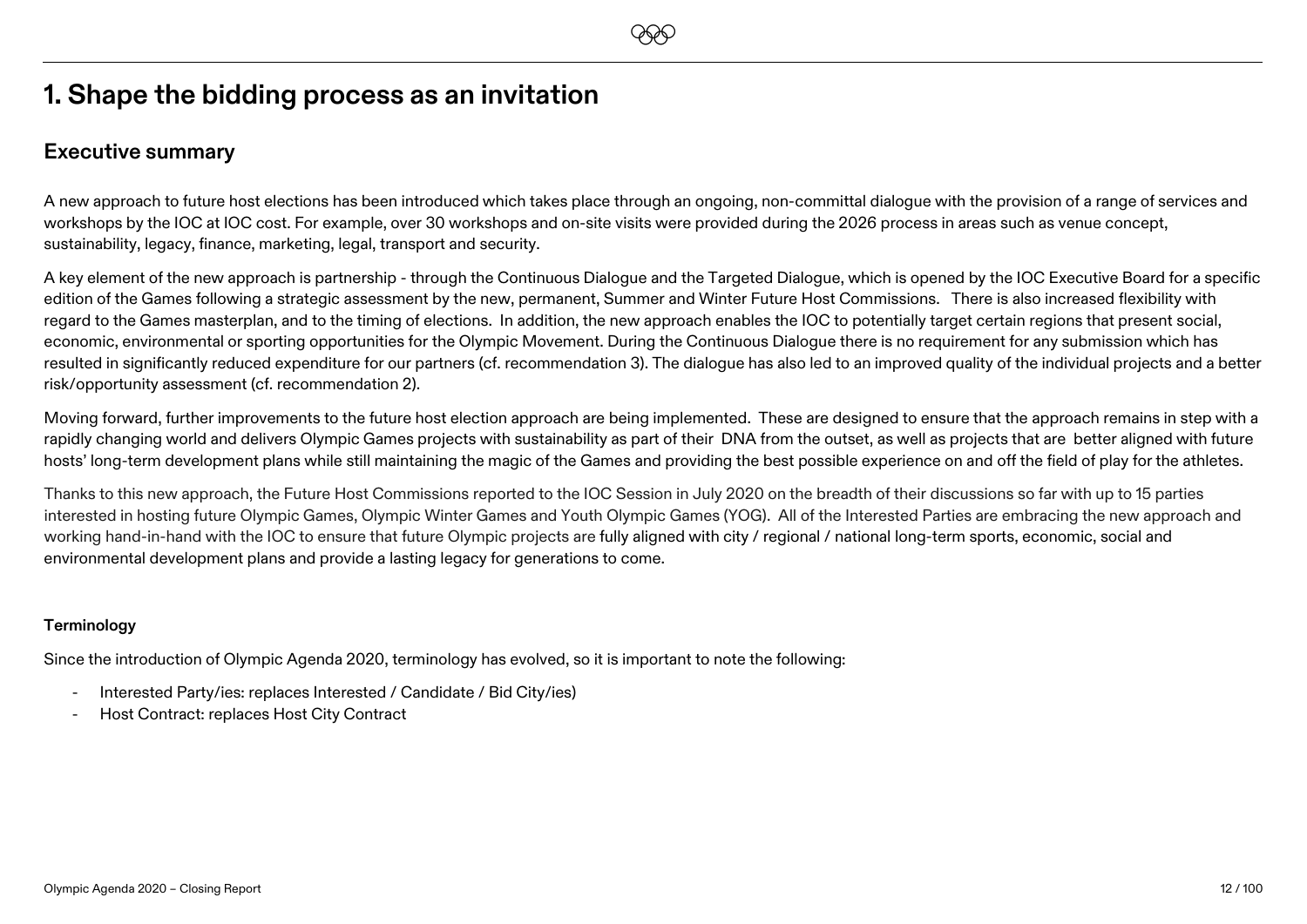# <span id="page-12-0"></span>**Evaluate bid cities by assessing key opportunities and risks**

**The report of the Evaluation Commission to present a more explicit risk and opportunity assessment with a strong focus on sustainability and legacy.**

- 1. Introduce into the existing 14 Candidate City evaluation criteria a new criterion entitled: The Athletes' Experience.
- 2. The IOC to consider as positive aspects for a bid: the maximum use of existing facilities and the use of temporary and demountable venues where no long-term venue legacy need exists or can be justified.
- 3. The IOC, in collaboration with Olympic Movement stakeholders, to define core requirements for hosting the Olympic Games. The field of play for the athletes to always be state-of-the-art for all competitions and to form part of the core requirements.
- 4. The IOC to clarify the elements for the two different budgets related to the organisation of the Olympic Games: long-term investment in infrastructure and return on such investment on the one hand, and the operational budget on the other hand. Furthermore, the IOC contribution to the Games to be further communicated and promoted.
- 5. The Candidate City Briefing to include an in-camera discussion between the IOC members and the IOC Evaluation Commission.
- 6. The Commission to benefit from third-party, independent advice in such areas as social, economic and political conditions, with a special focus on sustainability and legacy.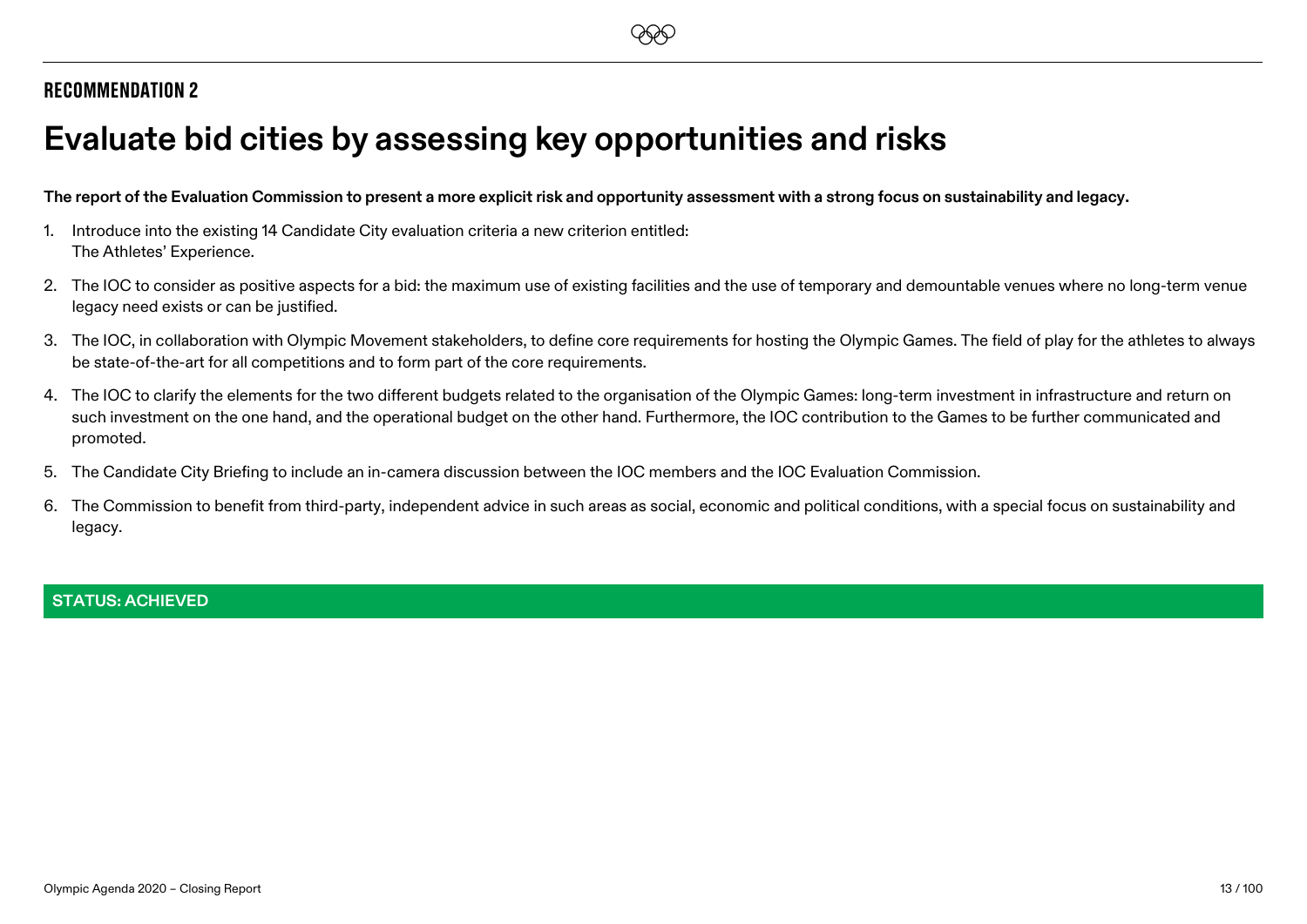# **2. Evaluate bid cities by assessing key opportunities and risks**

### **Executive summary**

The Evaluation Commission reports 2024, 2026 and 2028 all included a clear risk and opportunity assessment to assist IOC Members to make informed decisions, also facilitated through the opportunity for the IOC members and the Evaluation Commission to exchange views during an in-camera session.

There was a clear focus in the evaluation on Athlete Experience, Sustainability, Legacy and Alignment with long-term development plans of the Host city/region, as well as an assessment of the venues by the relevant International Federations (IFs) to ensure state-of-the-art competition venues for athletes. In addition, the evaluation was supported by a range of independent third-party reports, including a review of the human rights situation in each country by an independent non-profit organisation specialised in this field. IOC services provided resulted in quality projects fully aligned with Olympic Agenda 2020, as well as with city and regional long-term development plans. This in turn assisted the Evaluation Commission to carry out a more detailed risk analysis.

The work carried out will be continued in all future evaluations by the newly established Future Host Commissions and all deliverables will be implemented and refined for all future host elections, where relevant.

The concept of "Economics of the Games" has been developed and shared with Interested Parties to better explain the economics around the Olympic Games in a more holistic way, clearly differentiating the long-term capital investments that leave legacies for the local population for decades to come, from the Games operational budget. It also highlights the economic impact of hosting the Olympic Games and Games-related tax revenues that flow back into the public purse for the host city/region/country. For ease of understanding and a wider promotion, this has also been shared with the wider public in video form[: Link here.](https://www.youtube.com/watch?v=uteWfFK7tVM&t=10s)

Misconceptions around the cost of the Games and Games funding nevertheless remain and messaging around this subject needs to be strengthened and reinforced. Further work is also being done with the Organising Committees on pro forma budgeting, starting with Paris 2024.

#### **Terminology**

Since the introduction of Olympic Agenda 2020, terminology has evolved, so it is important to note the following:

- Interested Party/ies: replaces Interested / Candidate / Bid City(ies)
- Host Contract: replaces Host City Contract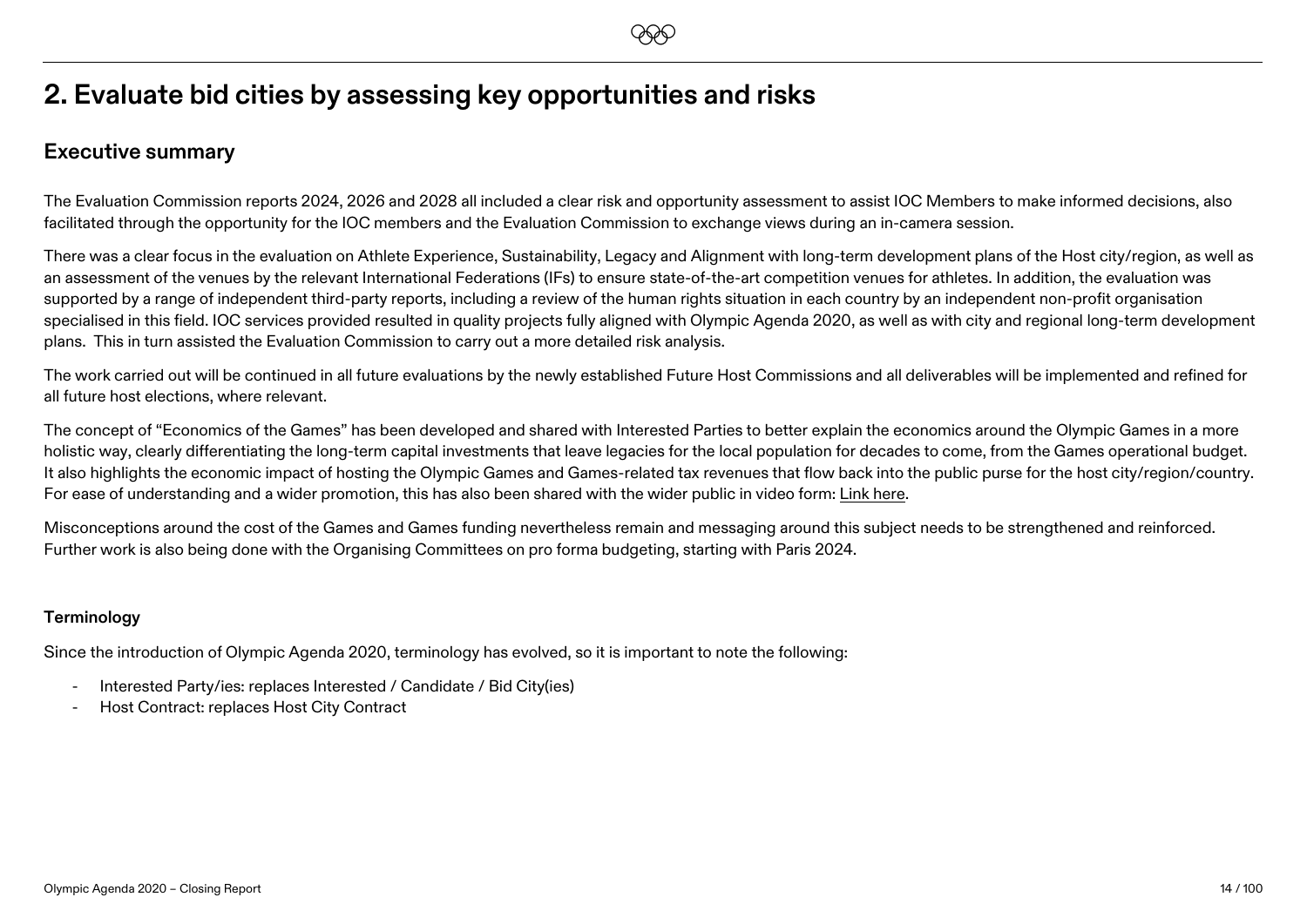# **EEO**

### Recommendation 3

# <span id="page-14-0"></span>**Reduce cost of bidding**

#### **The IOC to further assist Candidate Cities and reduce the cost of bidding.**

- 1. The Candidate Cities to be allowed to attend and make presentations only to:
	- IOC members during the Candidate City Briefing,
	- ASOIF/AIOWF respectively. This presentation may be combined with the Candidate City Briefing,
	- ANOC General Assembly preceding the vote,
	- IOC Session at which the host city is elected.

#### 2. The IOC to bear the following costs:

- costs incurred in relation to the visit of the IOC Evaluation Commission,
- travel and accommodation for six accredited delegates for the Candidate City Briefing to IOC Members in Lausanne,
- travel and accommodation for six accredited delegates for the Candidate City briefing to the ASOIF/AIOWF respectively,
- travel and accommodation for six accredited delegates for the ANOC General Assembly,
- travel and accommodation for 12 accredited delegates for the IOC Session at which the host city is elected.
- 3. Publication of the Candidature File to be in electronic format only.
- 4. The IOC to create and monitor a register of consultants/lobbyists eligible to work for a bid city. Formal acceptance of the IOC Code of Ethics and Code of Conduct by such consultants/lobbyists as a prerequisite for listing in the register.
- 5. The IOC to give access to bid cities, upon their request, to the Olympic Channel.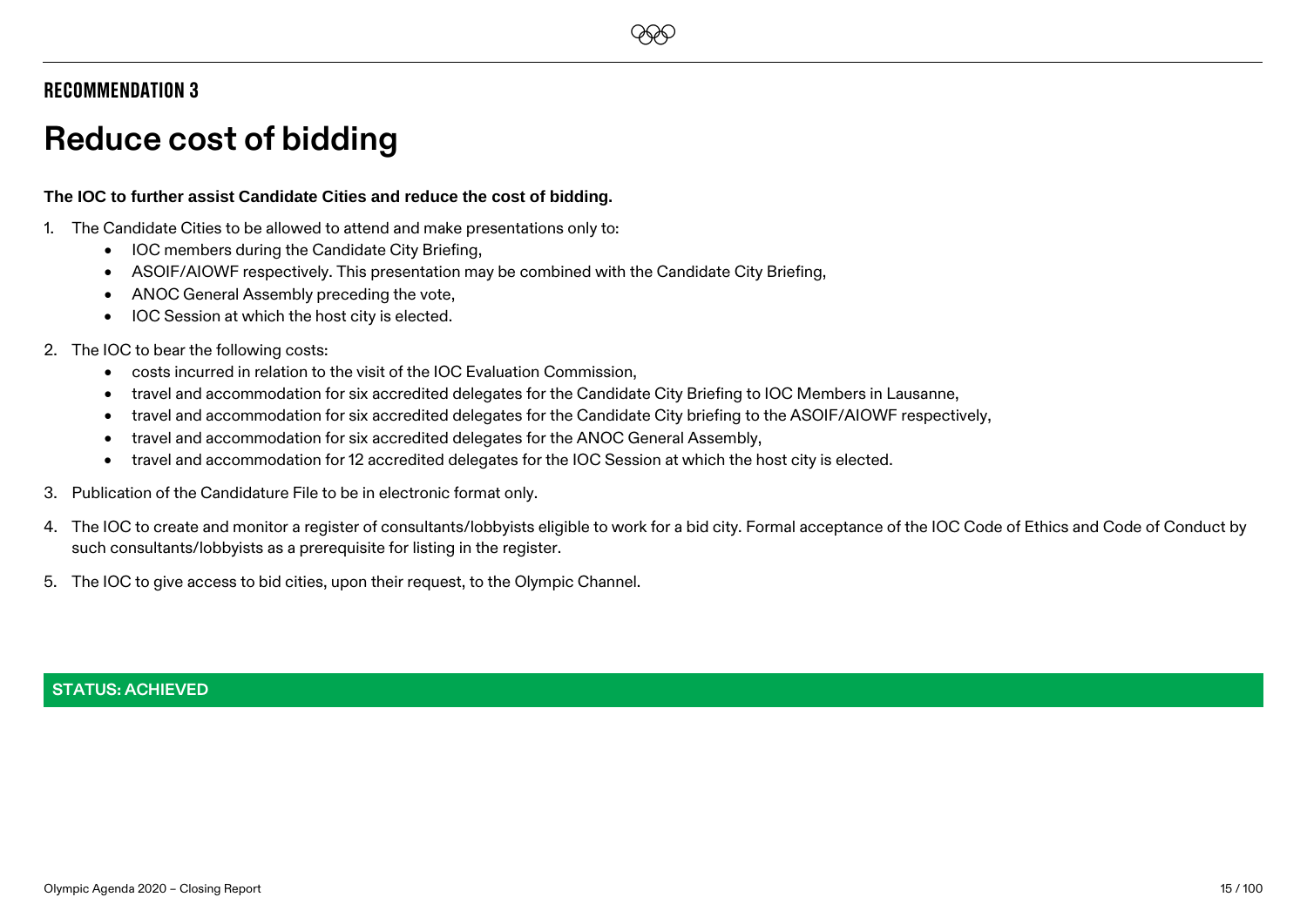# **3. Reduce cost of bidding**

### **Executive summary**

The implementation of this recommendation led to a significant decrease in candidature budgets, with the average budget of the Candidate Cities 2026 having been independently audited at less than USD 5 million, as compared to an average expenditure of approximately USD 35 million for the Candidate Cities 2022. This represents a reduction in candidature budgets of approximately 80%.

**EEO** 

The IOC went beyond the initial mandate of covering costs associated with official presentations and those incurred in relation to the visit of the IOC Evaluation Commission.

In line with the new focus on partnership and assistance at the earliest stages of a project, the recommendation was implemented for the 2026 process with the IOC investing heavily, both financially and with additional assistance and expertise provided to the Candidate Cities at IOC cost. Collectively with the International Federations and other stakeholders, the IOC offered more customised services and support than ever before to provide cities with expertise directly from the Olympic Movement (through over 30 workshops and expert visits to seven Interested Parties). These are services that cities would previously have contracted themselves through consultants.

#### **Terminology**

Since the introduction of Olympic Agenda 2020, terminology has evolved, so it is important to note the following:

- Interested Party/ies: replaces Interested / Candidate / Bid City/ies)
- Host Contract: replaces Host City Contract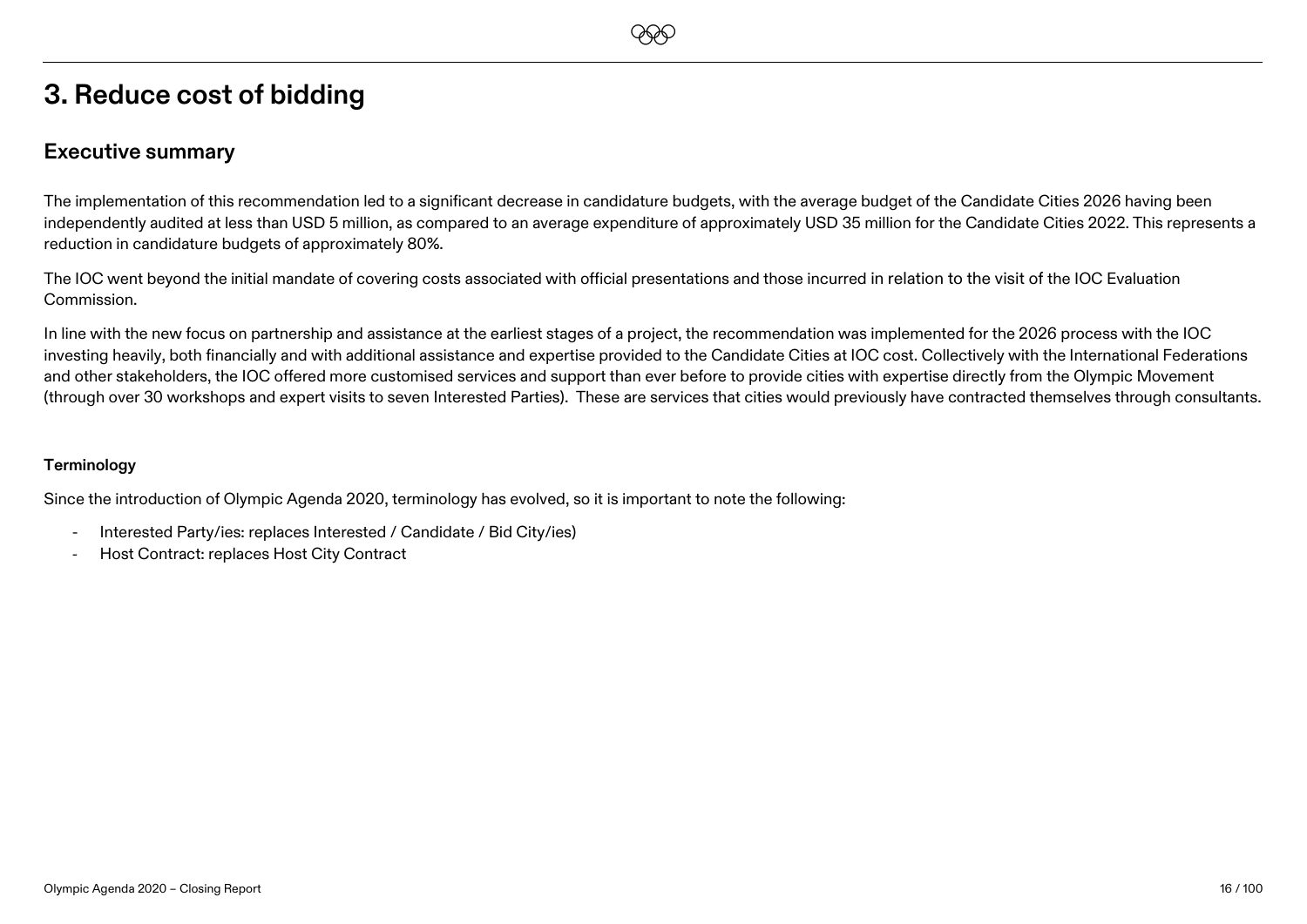# <span id="page-16-0"></span>**Include sustainability in all aspects of the Olympic Games**

**The IOC to take a more proactive position and leadership role with regard to sustainability and ensure that it is included in all aspects of the planning and staging of the Olympic Games.**

- 1. Develop a sustainability strategy to enable potential and actual Olympic Games organisers to integrate and implement sustainability measures that encompass economic, social and environmental spheres in all stages of their project;
- 2. Assist newly elected Organising Committees to establish the best possible governance for the integration of sustainability throughout the organisation;
- 3. The IOC to ensure post-Games monitoring of the Games legacy with the support of the NOC and external organisations such as the World Union of Olympic Cites (UMVO).

#### **STATUS: MOSTLY ACHIEVED**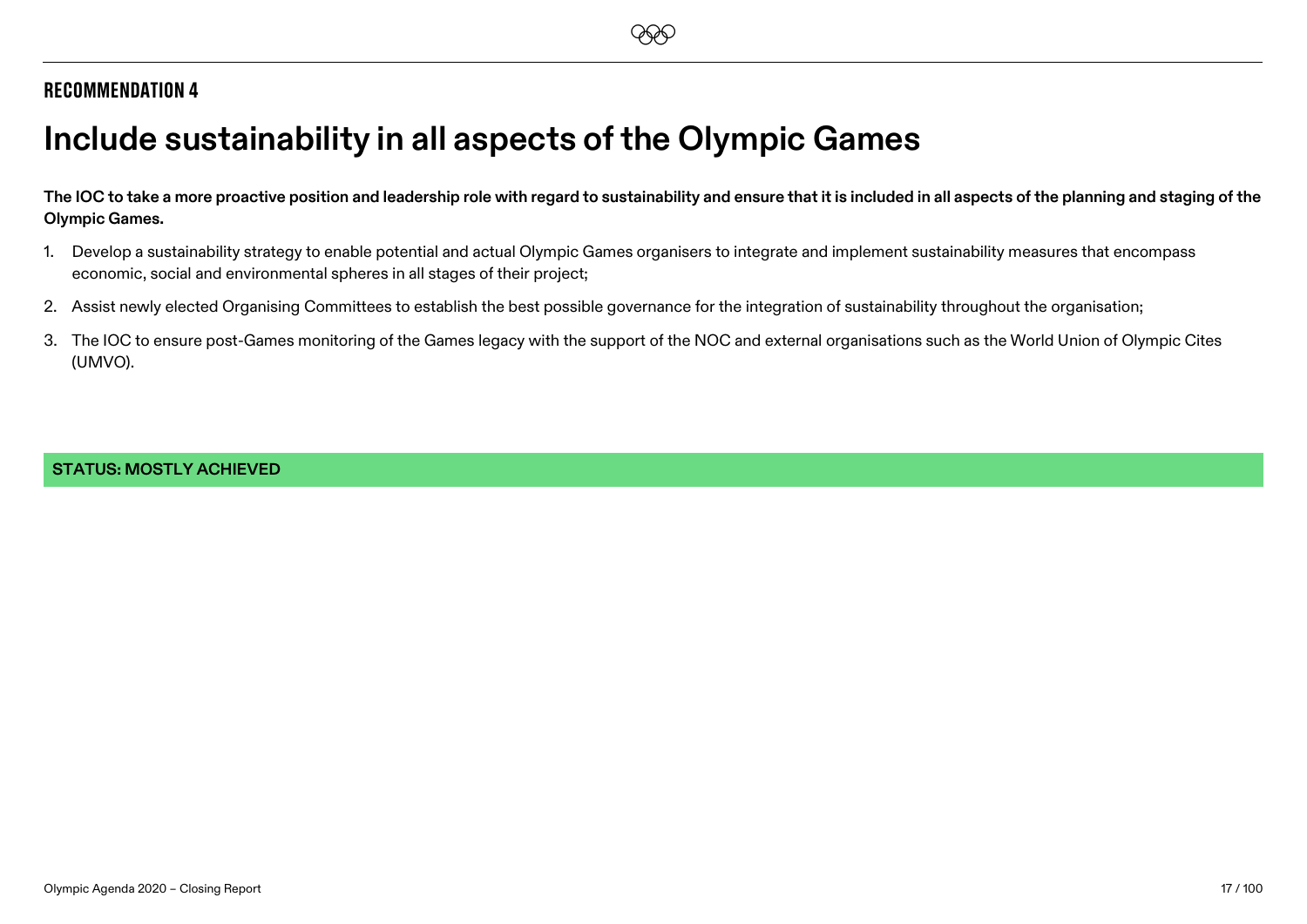# **4. Include sustainability in all aspects of the Olympic Games**

### **Executive summary**

The IOC sustainability strategy was approved by the Executive Board in December 2016 and was embraced by Paris 2024 and Los Angeles 2028 as they developed their sustainability approaches as part of their candidature process. A four-year action plan (2017 – 2020) was developed to support the implementation of the strategy with four objectives specific to the Olympic Games.

By sustainability we mean that when making decisions, we ensure feasibility and we seek to maximise positive impact and minimise negative impact in the social, economic and environmental spheres.

The IOC legacy strategic approach was approved by the Executive Board in December 2017 and developed in alignment with the Agenda 2020/New Norm. It has been adopted by Beijing 2022 (at 80%), Paris 2024 (full application) and subsequent Games as well as by former Olympic Hosts.

By Olympic Legacy we mean the result of a vision. It encompasses all the tangible and intangible long-term benefits initiated or accelerated by the hosting of the Olympic Games/sport events for people, cities/territories and the Olympic Movement.

Sustainability and legacy have been positioned as strategic executive priorities from the Continuous Dialogue phase and as a responsibility to be shared by all Functions/ Departments of an Organising Committee and its delivery partners, including:

- the importance and necessity to address sustainability and legacy from the outset is integrated in all exchanges with Interested Parties;
- global data sources for early assessment of sustainability plans of Interested Parties have been identified and are used;
- combined sustainability and legacy onsite and virtual visits are conducted prior to election to help Interested Parties and Preferred Hosts maximise positive impact and minimise negative impact in the social, economic and environmental spheres.
- sustainability and legacy requirements have been strengthened and shared across relevant functional areas and delivery partners. New requirements relating to sourcing and resource management, human rights, and legacy governance and funding were included in the 2018 version of the HCC-Operational Requirements and HCC- Principles.
- A carbon footprint methodology for Organising Committees was created to facilitate the work in developing a carbon management and reduction plan and an Olympic Games Guide on Sustainable Sourcing was developed to move towards a more consistent and sustainable approach to sourcing goods and services for the Games.

Paris 2024 has positioned sustainability and legacy as Director positions reporting directly to the President, created an endownment fund to finance the impact and legacy strategy and have significantly raised the benchmark in the areas of carbon management and sustainability sourcing.

*Los Angeles 2028* has embraced a "radical reuse" concept that means no construction will be required to host the Olympic Games.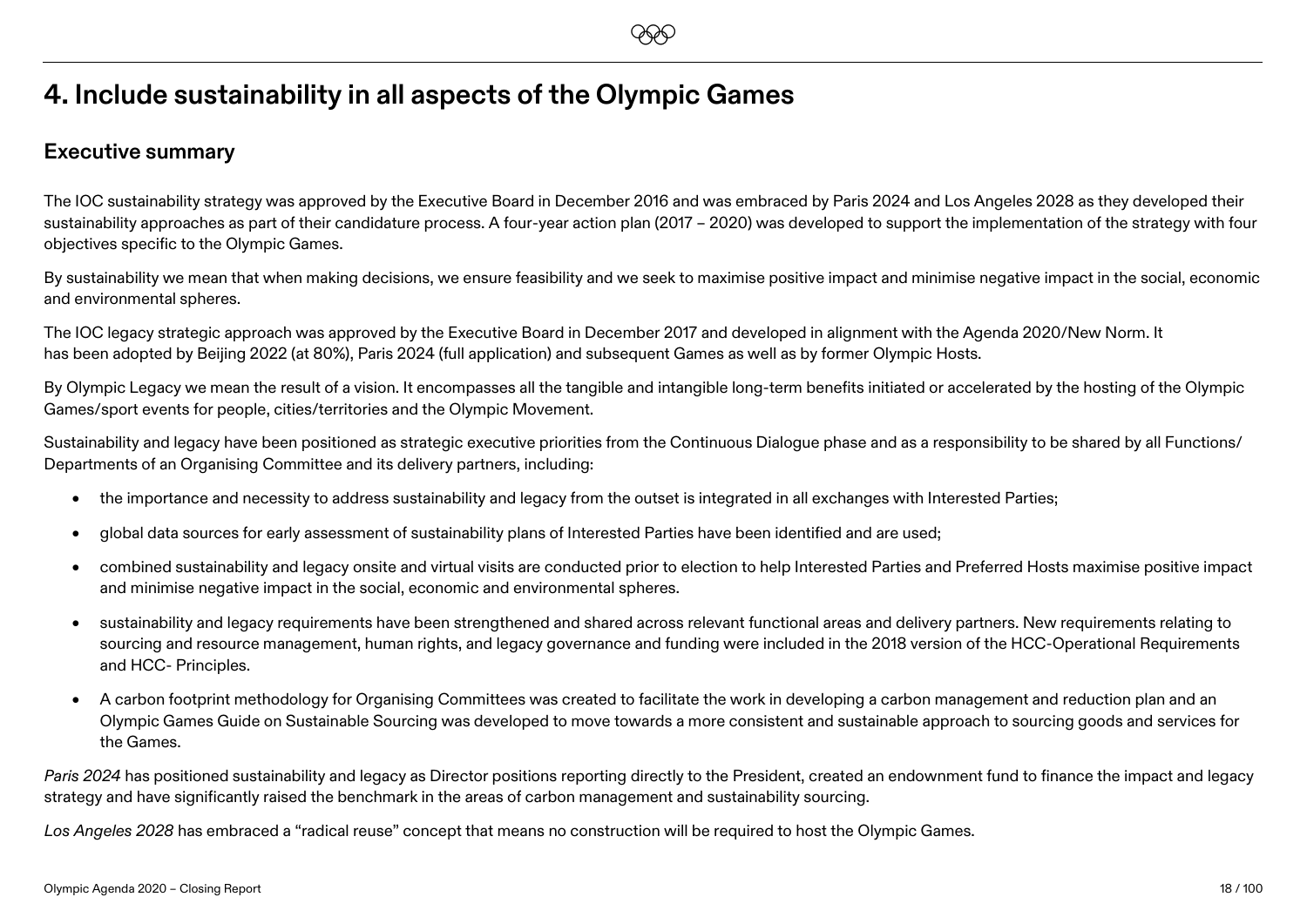Because of the progress made over the last four years in integrating sustainability into all aspects of the Olympic Games, the IOC Executive Board could take the decision, in March 2020, that Olympic Games from 2030 onwards are to be climate positive.

**EEO** 

We captured the legacy from all the Olympic Games (from Athens 1986 to Rio 2016) and we are publishing stories on lasting benefits for hosting communities on Olympic.org. We are also consolidating the full picture of the post-Games use of the Olympic venues across all editions and preliminary results show that the actual use of Olympic venues is better than public perception. Since 2017, 13 anniversaries of Olympic Games have been celebrated with increased engagement and exposure due to the use of Olympic properties and the collaboration with the IOC.

Collaboration with respected organisations have been strengthened and/or established to provide expertise and assistance to Interested Parties/ Preferred Hosts, Organising Committees of the Olympic Games (OCOGs) and their delivery partners. For example:

- International Union for Conservation of Nature (IUCN) was invited to review the venue siting plans of the 2024, 2026 and 2028 candidate cities and has provided expertise and guidance on specific topics when needed;
- IOC and Organisation for Economic Cooperation and Development (OECD) are working on the development of tools to evaluate the contribution of global events to local development and citizens wellbeing;
- one of the objectives of the IOC WHO Memorandum of Understanding is to strengthen the health legacy of Olympic Games;
- The IOC and the International Labour Organisation (ILO) collaborated on the creation of a publication to offer suggestions to future and potential Olympic Games Organisers on how to put in place employment and skills development opportunities for young professionals; and

The World Union of Olympic Cities (UMVO) and the IOC work together to facilitate the exchange of best practices between Olympic Cities, through an annual meeting, case studies, publications and digital activities.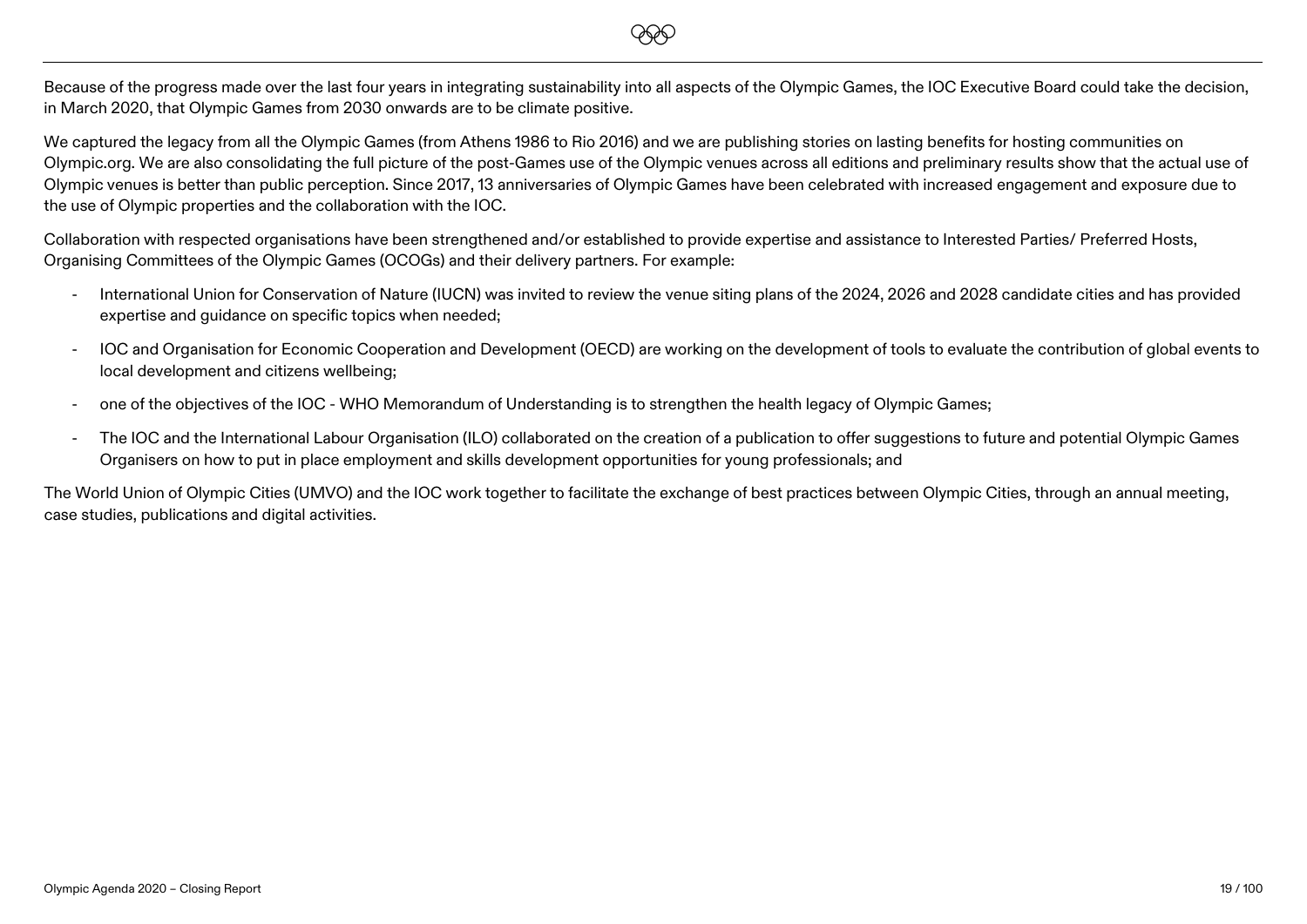# <span id="page-19-0"></span>**Include sustainability within the Olympic Movement's daily operations**

#### **The IOC to embrace sustainability principles:**

- 1. The IOC to include sustainability in its day-to-day operations.
	- The IOC to include sustainability in its procurement of goods and services, as well as events organisation (meetings, conferences, etc.).
	- The IOC to reduce its travel impact and offset its carbon emissions.
	- The IOC to apply the best possible sustainability standards for the consolidation of its Headquarters in Lausanne.
- 2. The IOC to engage and assist Olympic Movement stakeholders in integrating sustainability within their own organisation and operations by:
	- developing recommendations,
	- providing tools, e.g. best practices and scorecards,
	- providing mechanisms to ensure the exchange of information between Olympic stakeholders, using existing channels, such as Olympic Solidarity, to help and assist in implementing initiatives.
- 3. To achieve the above, the IOC to cooperate with relevant expert organisations such as UNEP.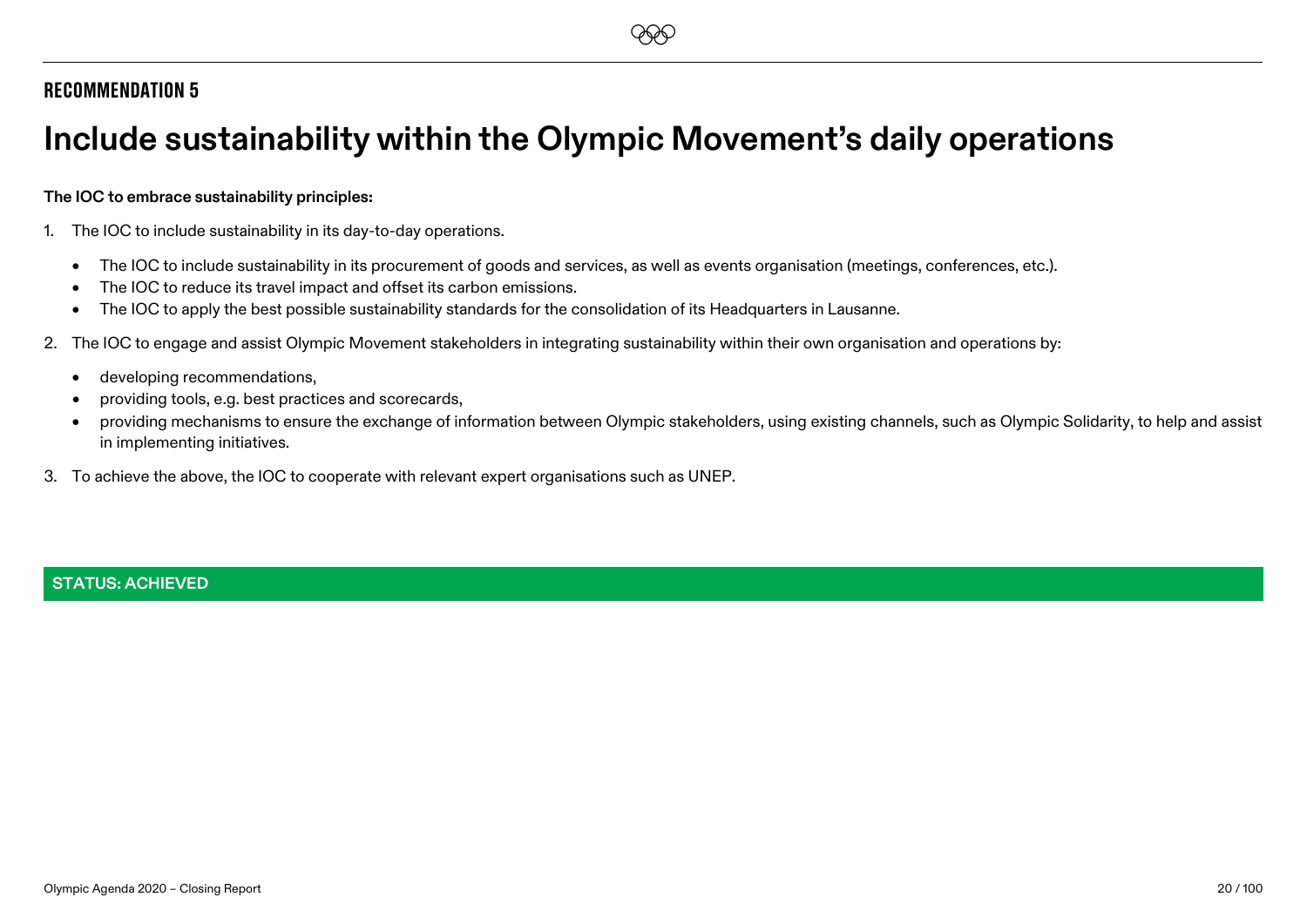# **EEO**

# **5. Include sustainability within the Olympic Movement's daily operations**

### **Executive Summary**

By sustainability we mean that when making decisions, we ensure feasibility and we seek to maximise positive impact and minimise negative impact in the social, economic and environmental spheres.

The IOC included sustainability in its day-to-day operations (IOC sustainability strategy - 9 objectives related to IOC as an organisation):

- Olympic House is one of the world's most sustainable buildings
	- Olympic House achieved three targeted certifications i.e. 1.) the highest (Platinum) level of the LEED v4 standard (Leadership in Energy and Environmental Design), 2) the highest (Platinum) level of the Swiss Sustainable Construction Standard (SNBS) and 3.) the Minergie-P label. It is recognised as one of the world's most sustainable buildings and has received a number of international and reputable awards, including the U.S. Green Building Council (USGBC) sustainability leadership award.
	- Olympic House enabled the IOC to put in place policies (mobility, waste management…) that reflect the high sustainability profile of the building.
- The IOC is a carbon neutral organisation, thanks to :
	- systematic measurement of its CO2 emissions since 2016;
	- inclusion of sustainability in its travel policy to encourage a reduction in the number of trips and more sustainable travelling options (Individual travel statistics are shared with management on a regular basis for decision-making purposes).
	- offset of its residual emissions for the 2017-2020 period through the IOC-Dow global carbon mitigation programme. Through this programme, Dow has implemented projects which reduce carbon emissions while catalysing change across value chains on a worldwide basis, using Dow's solutions and expertise, while the carbon benefits are allocated to the IOC.

Building on the work achieved to date, the Executive Board took the decision in March 2020 for the IOC to transition from being carbon neutral to be climate positive by end 2024.

- IOC has included sustainability in its procurement process: Sustainability principles were formally integrated in the new IOC procurement processes and key documents in 2018 (publication of an IOC Supplier Code , definition of IOC Sustainable Sourcing Criteria for 20 categories of product and services). Implementation of the sustainable sourcing approach has focused primarily on goods and services for Olympic House (furniture, catering, cleaning services, stationery products, office consumables, etc.). In Madrid, implementation has focused on packaging materials (e.g. preference given to recycled plastic), uniforms (produced using recycled plastic from PET bottles) and various office consumables.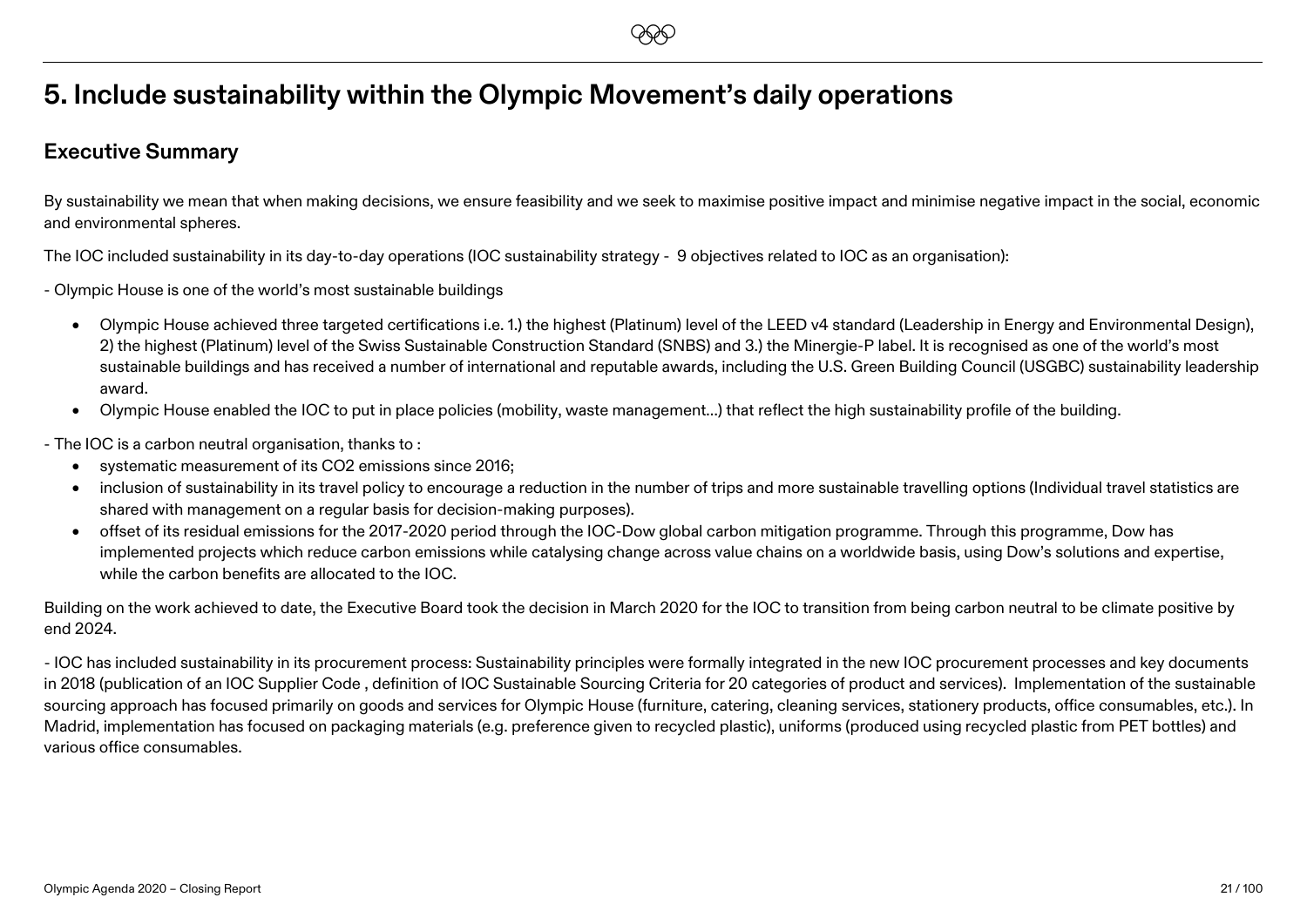The IOC has successfully engaged and assisted the Olympic Movement in integrating sustainability within their own organisation and operations (IOC sustainability strategy, 5 relevant objectives related to the IOC as leader of the Olympic Movement), though:

**EEO** 

- Forums (e.g: yearly sustainability session at Internation Federations Forum), dedicated workshops on water quality, sourcing and resource management, carbon, climate change, biodiversity, sole suppliers and plastic management) and working groups (the European Sustainability NOC Working Group, comprising 12 National Olympic Committees (NOCs), developed an NOC Sustainability Strategy template that can be used by all NOCs; the Mountain Summit working group encompassing sports organisations concerned with the state of the world's mountains and committed to protecting them);
- 100 sustainability-related case studies widely shared and made available on olympic.org;
- Sustainability guides: "Sustainability Essentials" a series of five simple, practical guides for the Olympic Movement i.e. Introduction to sustainability/ Sports for Climate Action/ Sustainable sourcing in sport/ Plastic game plan for sport/ Sustainability Management in sports. In addition, four "Sport and biodiversity" -related guides have been produced by International Union for Conservation of Nature as part of its collaboration with the IOC
- Inclusion of Sustainability as one of the five key focus areas of Olympic Solidarity's 2017–2020 programme with dedicated technical support from the IOC Sustainability team to advise them in the implementation of their projects.
- Initiatives to build momentum and showcase exemplary work by, and through, the Olympic Movement:
	- *Sports for Climate Action* framework with the United Nations Framework Convention on Climate Change (UNFCCC) to date the IOC, the Organising Committees for the Olympic Games (OCOGs) Tokyo 2020, Beijing 2022 and Paris 2024, 25 International Federations (including 7 recognised International Federations (IFs)) and 7 NOCs have signed the Framework
	- *Clean Seas* programme with the UN Environment Programme (UNEP) to date 10 IFs, six NOCs and three of the IOC's commercial partners have joined this global action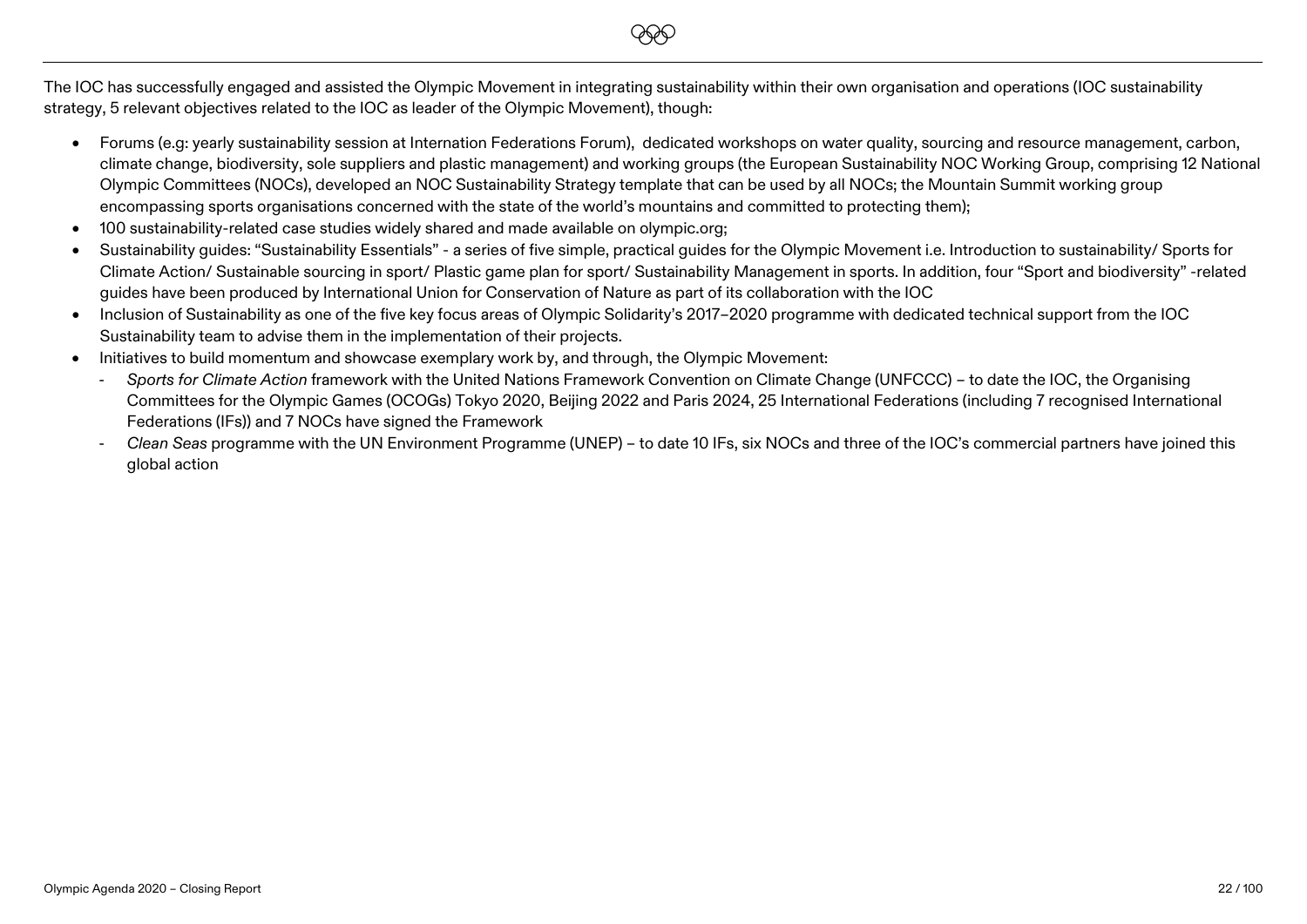# <span id="page-22-0"></span>**Cooperate closely with other sports event organisers**

#### **Cooperate closely with other sports event organisers:**

- 1. The IOC and the International World Games Association (IWGA) to closely cooperate regarding the sports programme composition and their respective evaluations.
- 2. The IOC and the International Masters Games Association (IMGA) to study the possibility for Olympic Games host cities to benefit from an option to organise the Masters Games in the years following the Olympic Games.
- 3. The IOC to consider including a "sports lab" or sports initiation programmes as part of the Olympic Games or Youth Olympic Games to trigger youth involvement and benefit the host community.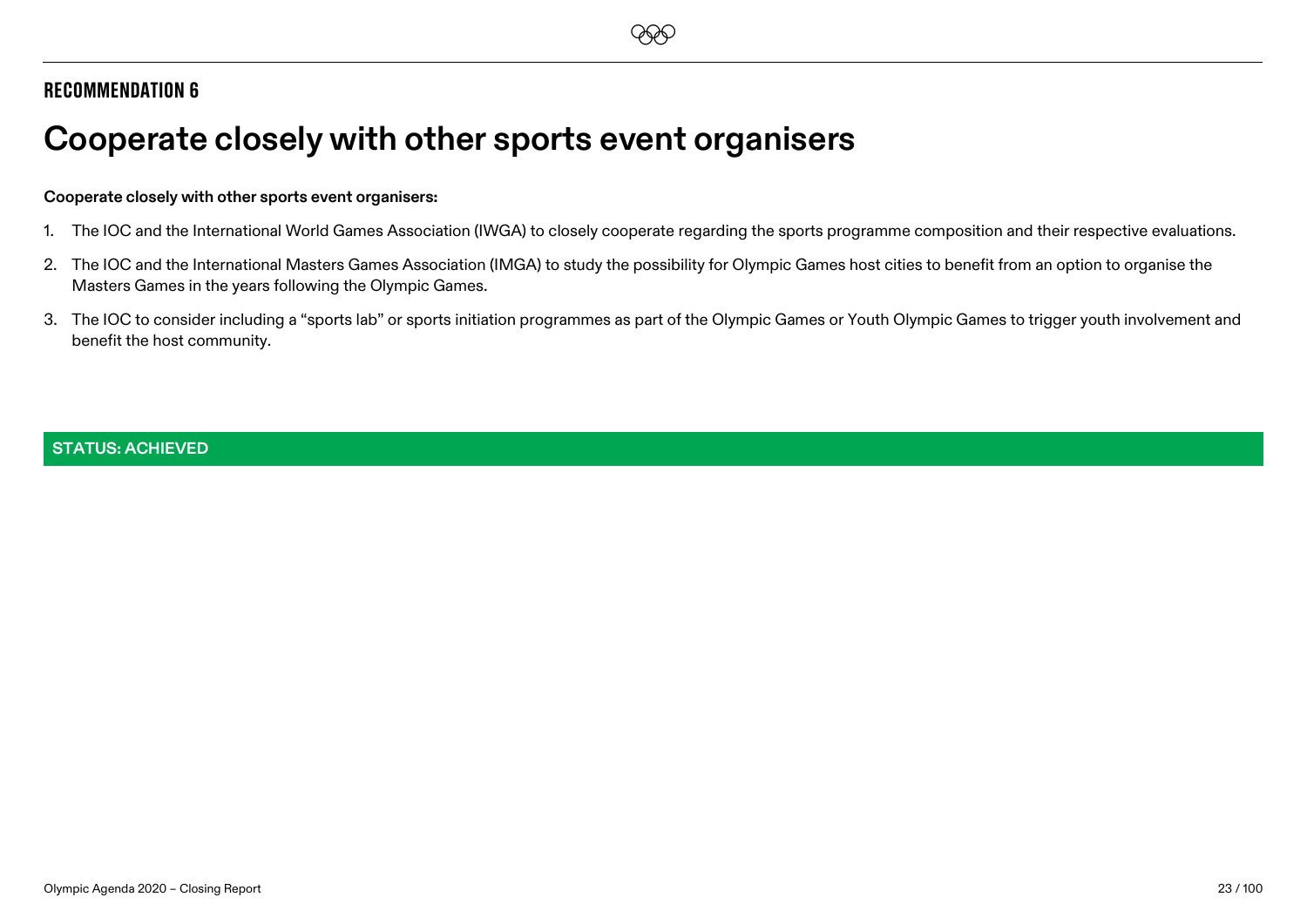# **6.Cooperate closely with other sports event organisers**

### **Executive summary**

A Memorandum of Understanding (MoU) was signed between the IOC and the International World Games Association ensuring close cooperation regarding the sports programme composition and their respective evaluations, but also to help the International World Games further develop their Organisation and Games through regular contact with the IOC. This MoU also spurred the International World Games into signing an agreement with the Olympic Channel granting them the right to live stream The World Games in 2017, giving The World Games a platform to reach a global audience.

A MoU between the IOC and the International Masters Games Association was signed, and the Host City Contract for the Olympic Games was updated to include a clause encouraging host cities to consider organising Masters Games events. Through this collaboration, Rio played host to the Pan American Masters Games in 2019 utilising many of the Olympic Venues from Rio 2016. It also resulted in the signing of a tripartite agreement between the Organising Committees of the Japan Rugby World Cup Organising Committee, the Tokyo Olympic Games Organising Committee, and the Kansai 2021 World Games Organising Committee to support each event and benefit from the experience and knowledge gained through this partnership.

Sport initiation programmes have not only been successfully implemented, but also significantly evolved both in terms of concept and popularity throughout the last Olympic Games (e.g. Rio 2016 where 15 sport were on offer to spectators) and Youth Olympic Games editions (e.g. Buenos Aires 2018 and Lausanne 2020 where 250'000 and 200'000 participated in sport initiation activities respectively). It has become a core element of the overall experience, unlocking sport opportunities for the local community and spectators, as well as engagement possibilities for Organising Committees of the Olympic Games, International Federations and commercial partners. Through the MoUs signed with both the International World Games and the International Master Games, the identification of sports popular on their programmes has allowed the IOC to adapt the Sports initiation programme to feature new sports and forge closer relations with Recognised International Federations (IFs) on the possibility of having their sports included on the sports initiation programme.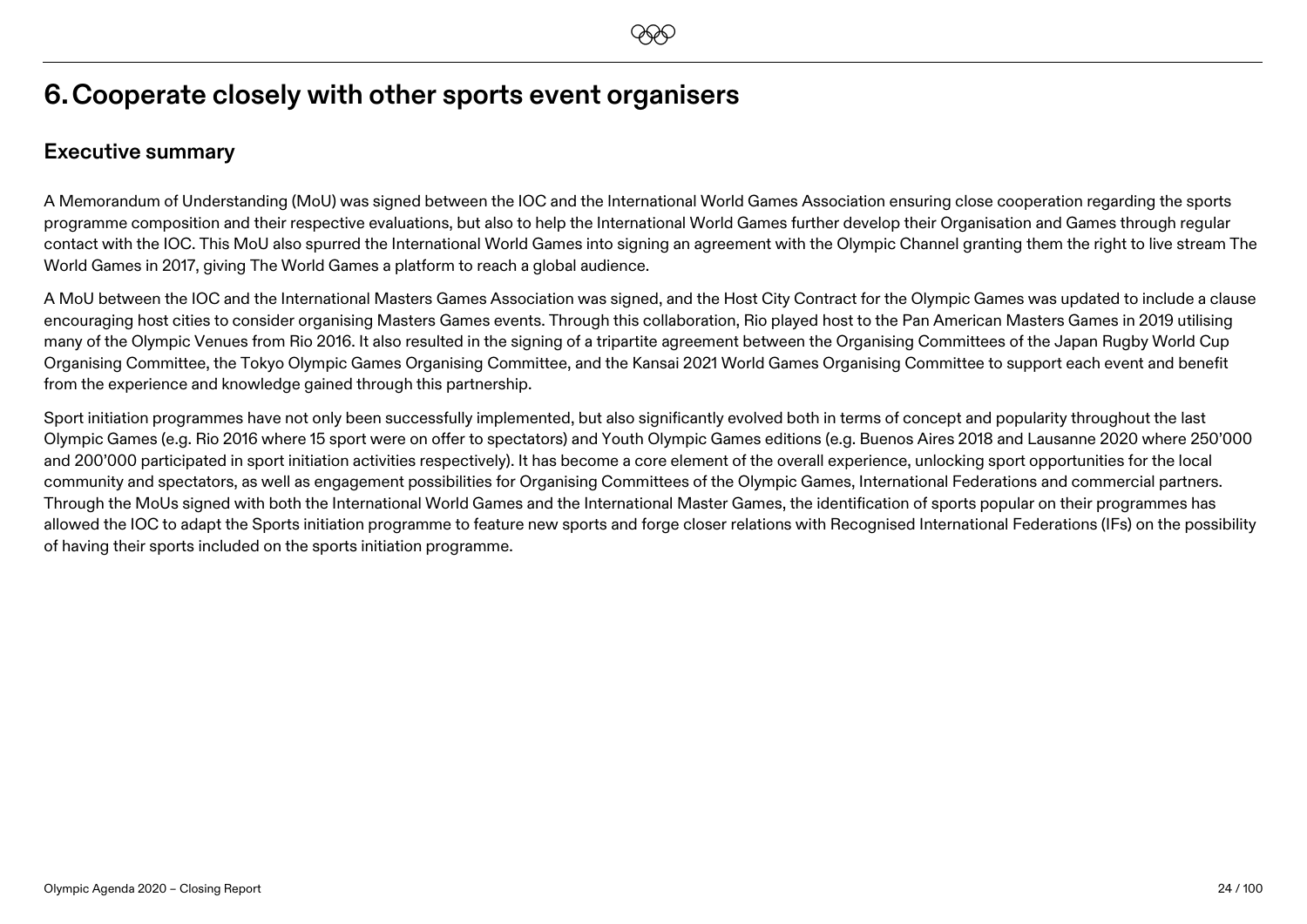# <span id="page-24-0"></span>**Strengthen relationships with organisations managing sport for people with different abilities**

**Strengthen relationships with organisations managing sport for people with different abilities, with a view to exploiting synergies in all possible areas, including:**

- Technical assistance
- Communication activities
- Promotion of events via the Olympic Channel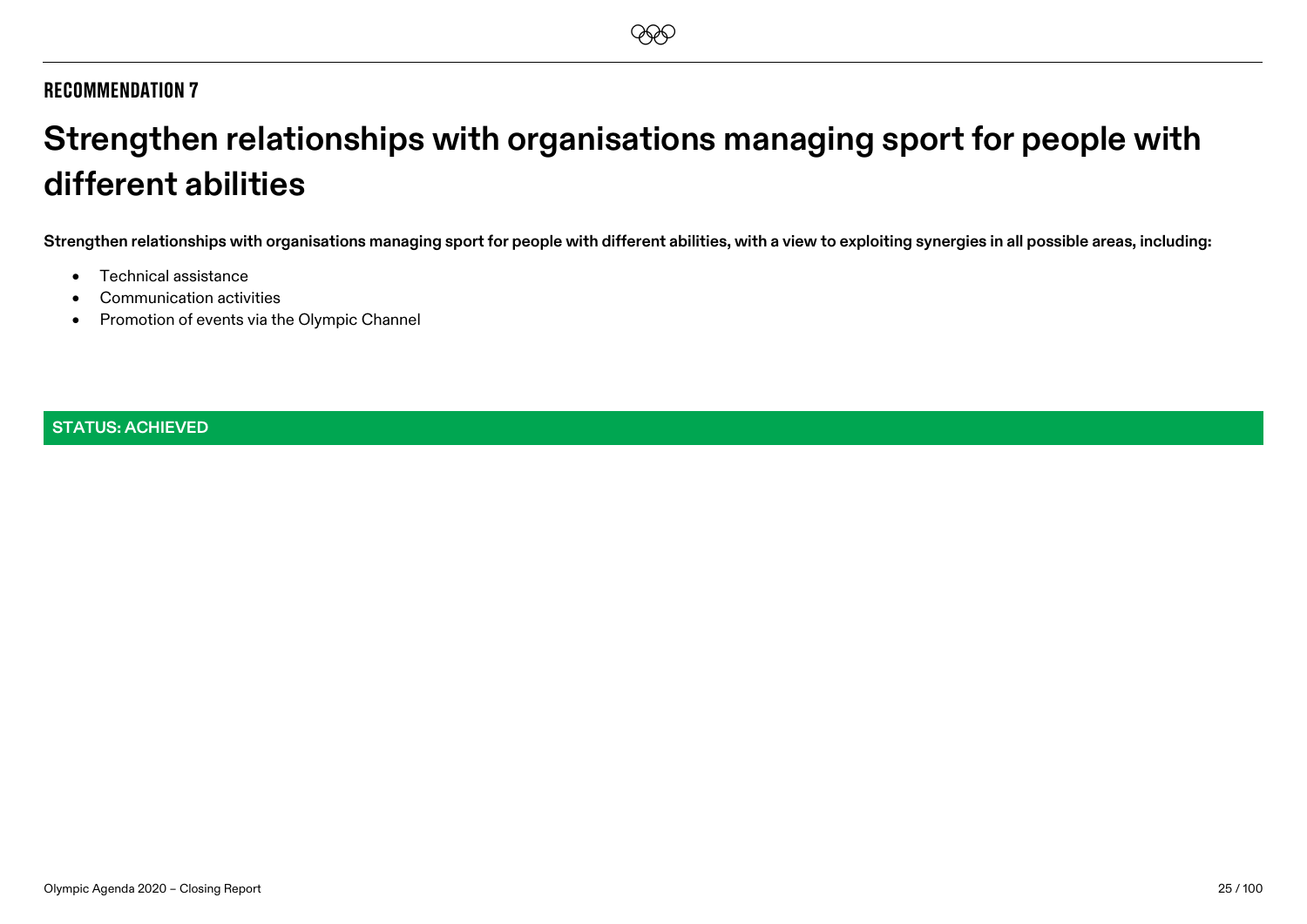# **7. Strengthen relationships with organisations managing sport for people with different abilities**

### **Executive summary**

For example, the LFA elevates the Paralympic Games to a higher visibility and further develops the Paralympic brand. Starting in 2021 all IOC TOP Sponsors will also be worldwide Paralympic partners allowing the IPC to leverage on the Olympic platform and commercial partners. This will further develop the recognition and equity of the Paralympic brand while growing its commercial value over the years. In addition, the IPC is now able to manage and grow the broadcast of the Paralympic Games on a multi-Game basis giving the IPC an unprecedented opportunity to improve their long-term financial stability but also increase the awareness reaching a wider audience across various media platforms.

Building upon the foundation layed forth in the LFA, the IPC and IOC enhanced their cooperation, synergy and efficiency. As a result, the IPC and the Organising Committees for the Olympic Games (OCOGs) are jointly improving the management, impact and legacy of each edition of the Paralympic Games with sustainable processes at an operational level. For example, the IPC is an integral part of the Here We Go taskforce to discuss key elements of the replanning for the Tokyo 2020 Olympic and Paralympic Games and are holding regular joint meetings to discuss and agree on the specific COVID-19 countermeasures. Also, joint IOC-IPC Delivery Partner Meetings and Coordination Commissions and now held across all editions of the Games bringing cost savings and efficiencies to the OCOGs planning processes.

The IOC has been providing direct financial assistance to the IPC since the year 2000, and the LFA increases IOC's continued commitment to provide financial independence, stability and viability to the IPC, the Paralympic Movement and the Paralympic Games. Besides enhanced direct funding to IPC, OBS is now appointed as host broadcaster to provide its services, experience and technology for the Paralympic Games, all free of cost to IPC, a move that will create further efficiencies and economies of scale for the OCOGs and IPC.

Another outcome of the strengthen relationship with IPC, is that today para-athletes have access to the athletes support programme via the resources available on Athletes 365, including all specific athlete support programmes developed with our TOPs (to be specific Airbnb, Inter, and P&G) which are developed for both athletes and paraathletes.

In addition, the IOC has also signed a Memorandum of Understanding with the International Committee of Sports for the Deaf (ICSD) in 2016 to formalise and strengthen the relationship between the two organisations. Although internal governance issues have since plagued the ICSD following the signing of the MoU, the agreement has created the opportunity for the IOC to guide the ICSD in their reforms which are currently underway. These reforms will lead to the ICSD being transparent in their governance and ensure the organisation is able to create a safe, clean, and healthy environment for deaf athletes and the inclusion of deaf spectators in the world of sports.

Both agreements ensure para-athletes have access to the athletes support programme via the resources available on Athletes 365, including all specific athlete support programmes developed with our TOPs (to be specific Airbnb, Intel, and P&G) which are developed for both athletes and para-athletes.

In addition, the Olympic Channel promoted sports for people with different abilities through the signature of agreements with key organisations in this field of activity. It increased the visibility of Paralympic sports with the live coverage of many different international events as well as the integration of related news features within the broadcast programme. The Olympic Channel currently has nearly 800 content pieces that are related to Paralympians and Paralympics. In Rio, on top of the live and highlights produced by OBS, which were streamed, the Olympic Channel crew produced an additional 63 news items and 101 social media posts (over 35 million impressions on Facebook, Twitter, and Instagram).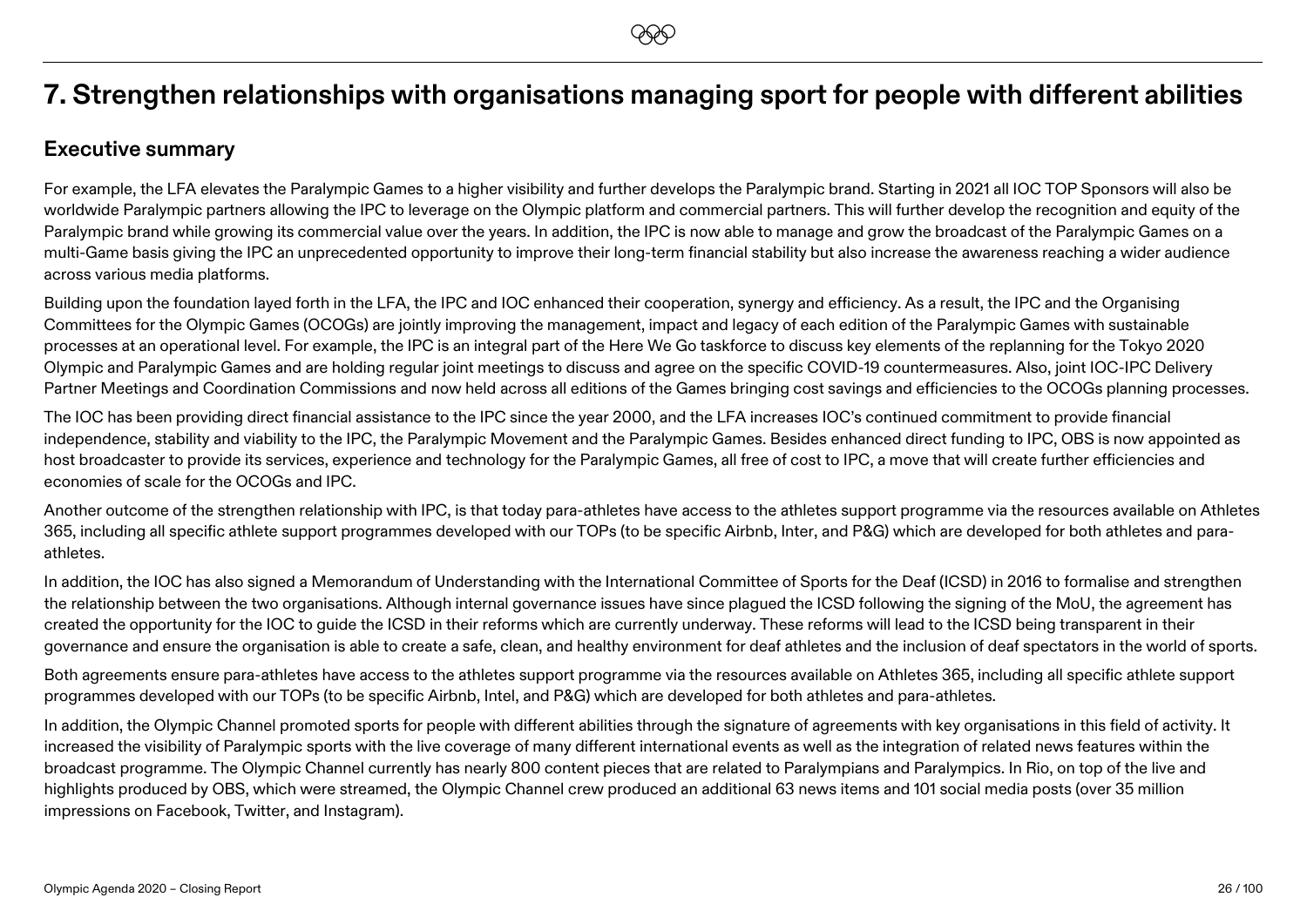# <span id="page-26-0"></span>**Forge relationships with professional leagues**

**Invest in and forge relationships with professional leagues and structures via the respective International Federations with the aim of:**

- Ensuring participation by the best athletes
- Recognising the different nature and constraints of each of the professional leagues
- Adopting the most appropriate collaboration model on an ad-hoc basis in cooperation with each relevant International Federation.

**STATUS: PARTIALLY ACHIEVED**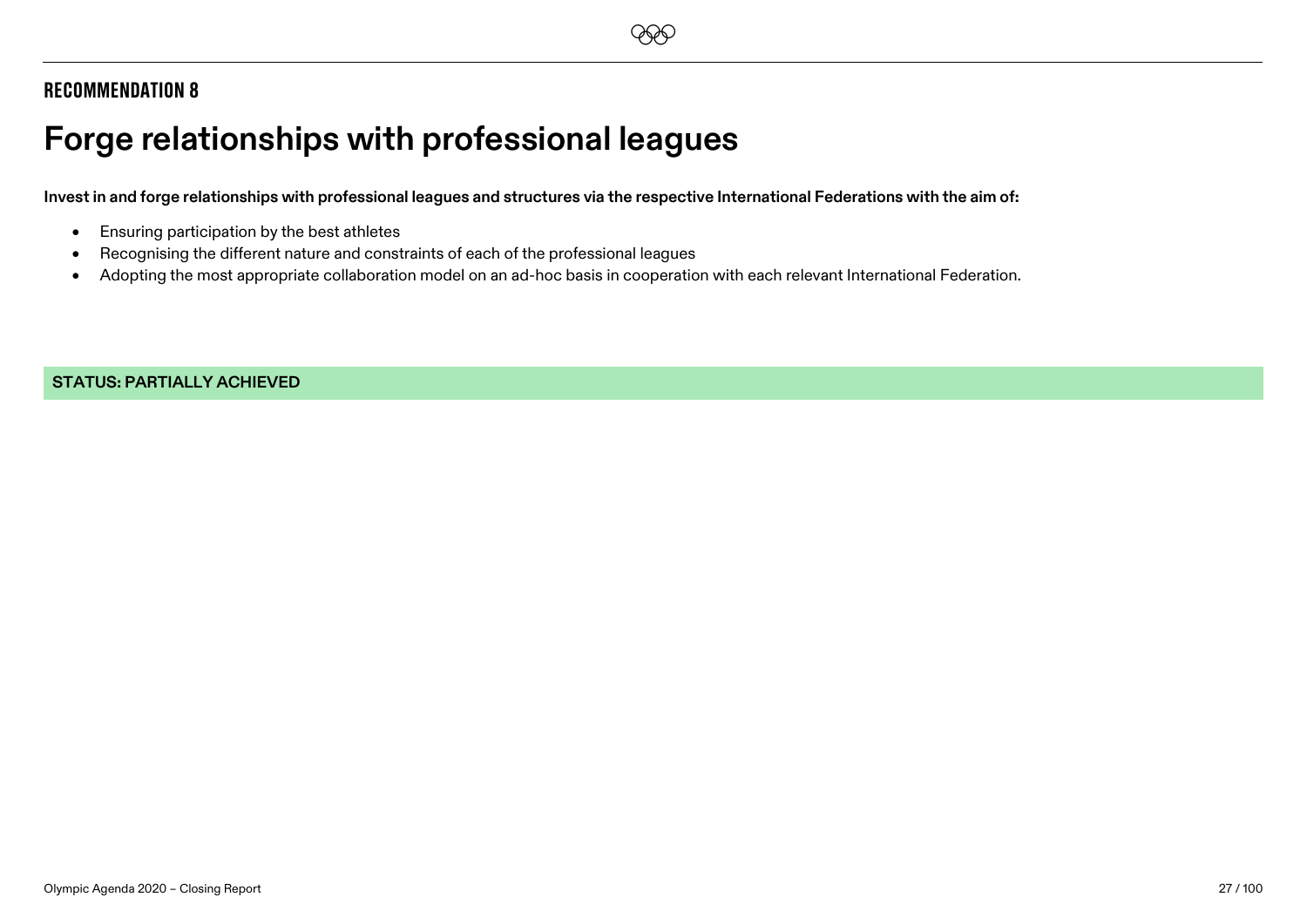# **8. Forge relationships with professional leagues**

### **Executive summary**

Ensuring the participation of the best athletes is a critical factor for the success of the Olympic Games. In this regard the IOC conducted extensive work to forge and strengthening the relationships with professional leagues via the respective International Federations (IFs).

The sport-specific arrangements in place between IFs and respective professional leagues/bodies required the implementation of different measures including but not limited to the adaptation of the Qualification system and competition schedule in order to maximise the opportunity for the participation of the best athletes from the professional leagues subject to National Olympic Committees (NOCs) selection. A greater focus was also directed on the digital and in-person engagement with athletes, including consultation with IF athletes commission and other professional player associations (e.g. NHLPA).

Though a lot of progress has been made, work in this area will remain a priority focus for the coming years.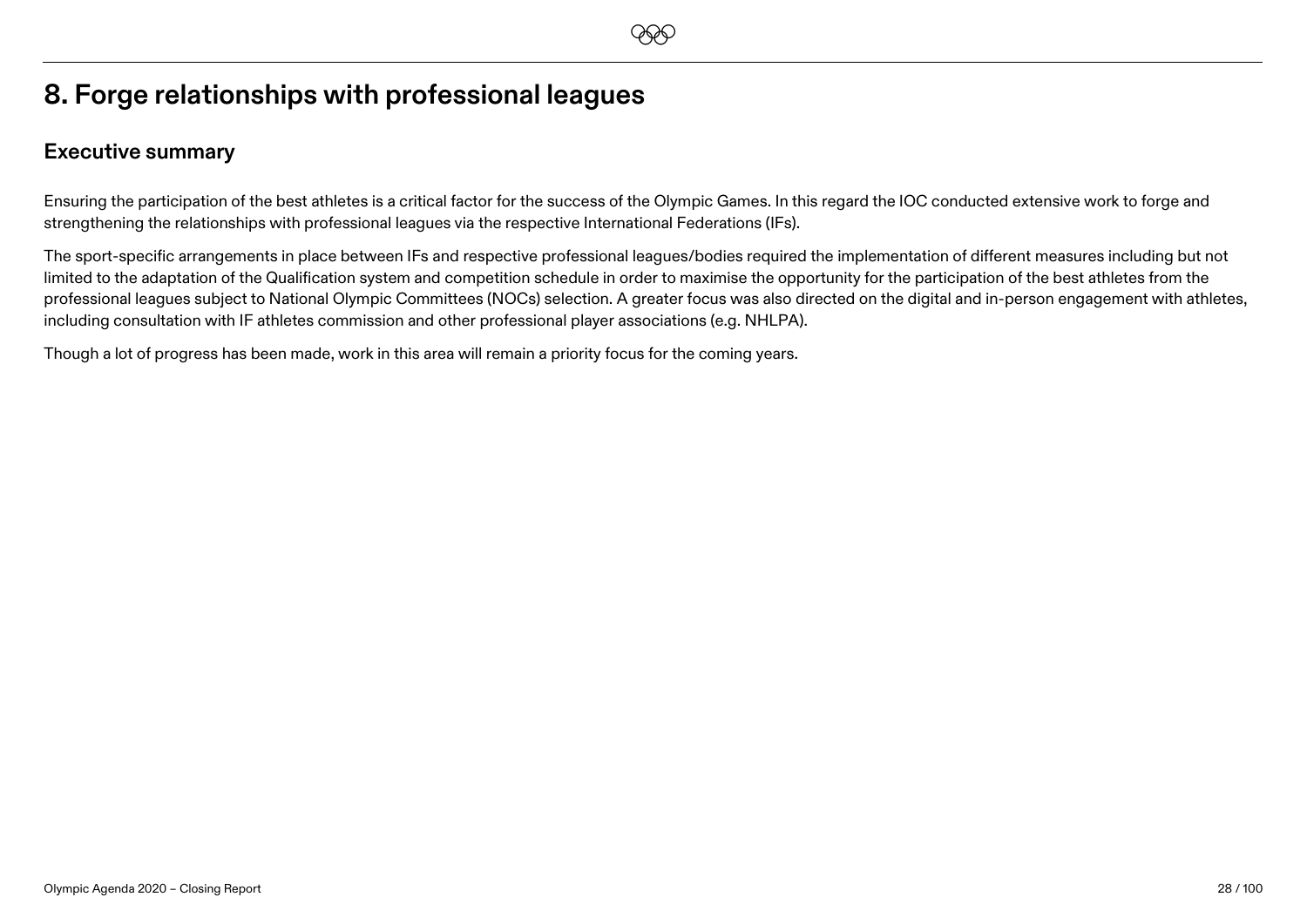

# <span id="page-28-0"></span>**Set a framework for the Olympic programme**

#### **Set limits for accreditations:**

- 1. The IOC to limit the number of athletes, officials and events for the Games of the Olympiad to approximately:
	- 10,500 athletes
	- 5,000 accredited coaches and athletes' support personnel
	- 310 events
- 2. The IOC to limit the number of athletes, officials and events for the Olympic Winter Games to approximately:
	- 2,900 athletes
	- 2,000 accredited coaches and athletes' support personnel
	- 100 events

The IOC to study ways in which the overall number of other accreditations at the Olympic Games can be reduced.

#### **STATUS: MOSTLY ACHIEVED**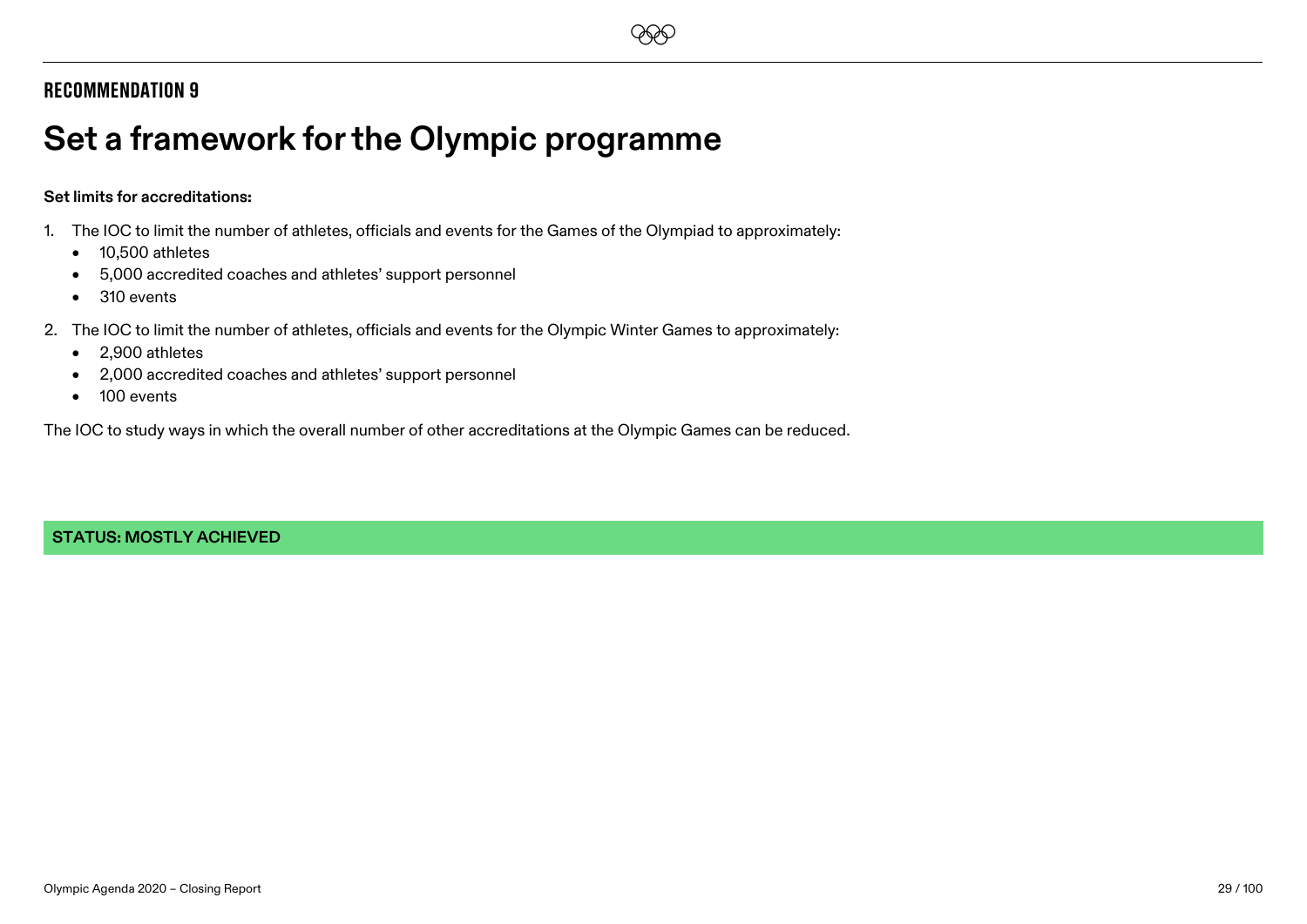# **9. Set a framework for the Olympic programme**

### **Executive summary**

The framework of athlete quotas set for the Olympic Games and Olympic Winter Games, respectively 10,500 and 2,900 athletes, was pursued with a gradual approach throughout multiple Games, allowing the necessary adaptation for athletes, International Federations (IFs) and National Olympic Committees (NOCs), and ultimately achieved with the confirmation of the athlete quotas for the Olympic Games Paris 2024 and Olympic Winter Games Beijing 2022.

The finalisation of the event programmes for Olympic Games and Olympic Winter Games, whose respective framework was set to approximately 310 and 100 events, called for additional flexibility. The surplus of events (a total of 339 events for Tokyo 2020 and 109 for Beijing 2022) played a critical role in bringing further innovation to the Programme as well as fostering gender equality by increasing the number of women's events and/or mixed team events. It should be noted that the inclusion of additional events, which was ultimately a joint decision between Organising Committees for the Olympic Games (OCOG), IFs and IOC, followed the guiding principle of cost and complexity containment. This was achieved by prioritising proposals for new events that, while added value to the Games, used existing venues and did not require additional athletes for the IF, and instead accommodate the athletes within the sport's existing quota allocation.

Finally, in regards to the overall number of accredited coaches and athletes' support personnel, the Primary Team Officials respected the framework set by the Olympic Agenda 2020 in the context of the Olympic Winter Games while it was exceeded by 25% for the Games of the Olympiad. Such surplus of NOC Officials reflects the increased need of athlete support at Games time in order to provide an adequate level of service comparable with other world class events.

A process to identify how the overall number of other accreditations at the Olympic Games can be reduced was conducted through a collaboration between Sport, Games and NOC Relations Departments. The number of IFs accreditations for each edition of the Games has been carefully reviewed with each IFs and ultimately defined by the event program and venue master plan. Optimisation of number of accreditations will continue moving forward to avoid increase of cost for the OCOG.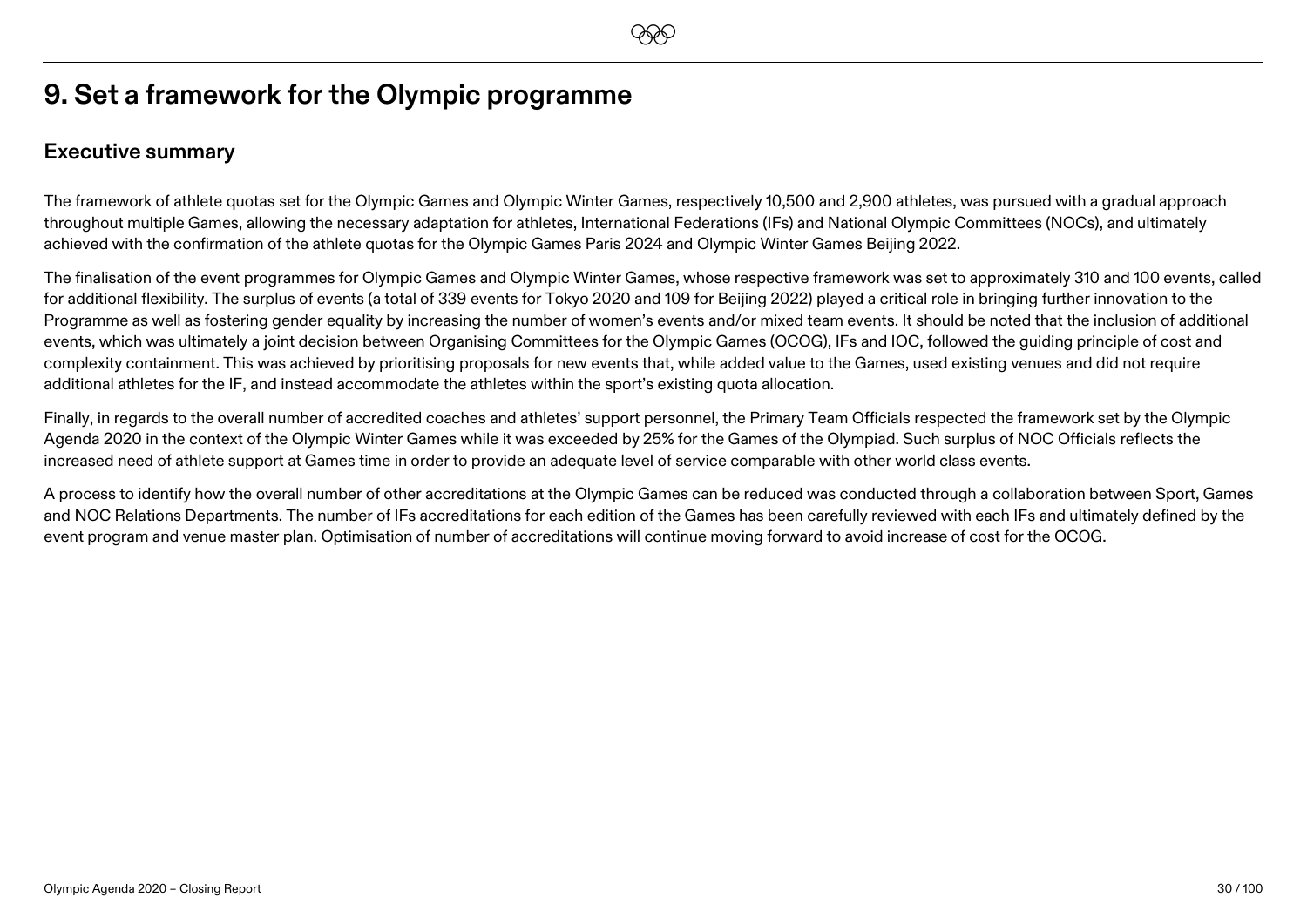# <span id="page-30-0"></span>**Move from a sport-based to an event-based programme**

#### **Move from a sport-based to an event-based programme:**

- 1. Regular reviews of the programme to be based on events rather than sports, with the involvement of the International Federations, and with the following restrictions to be respected:
	- For the Games of the Olympiad: approximately 10,500 athletes, 5,000 accredited coaches and athletes' support personnel, and 310 events,
	- For the Winter Games, approximately 2,900 athletes, 2,000 accredited coaches and athletes' support personnel, and 100 events.
- 2. The IOC Session to decide on the inclusion of any sport (IF) in the programme.
- 3. The IOC to allow the OCOGs to make a proposal for the inclusion of one or more additional events on the Olympic programme for that edition of the Olympic Games.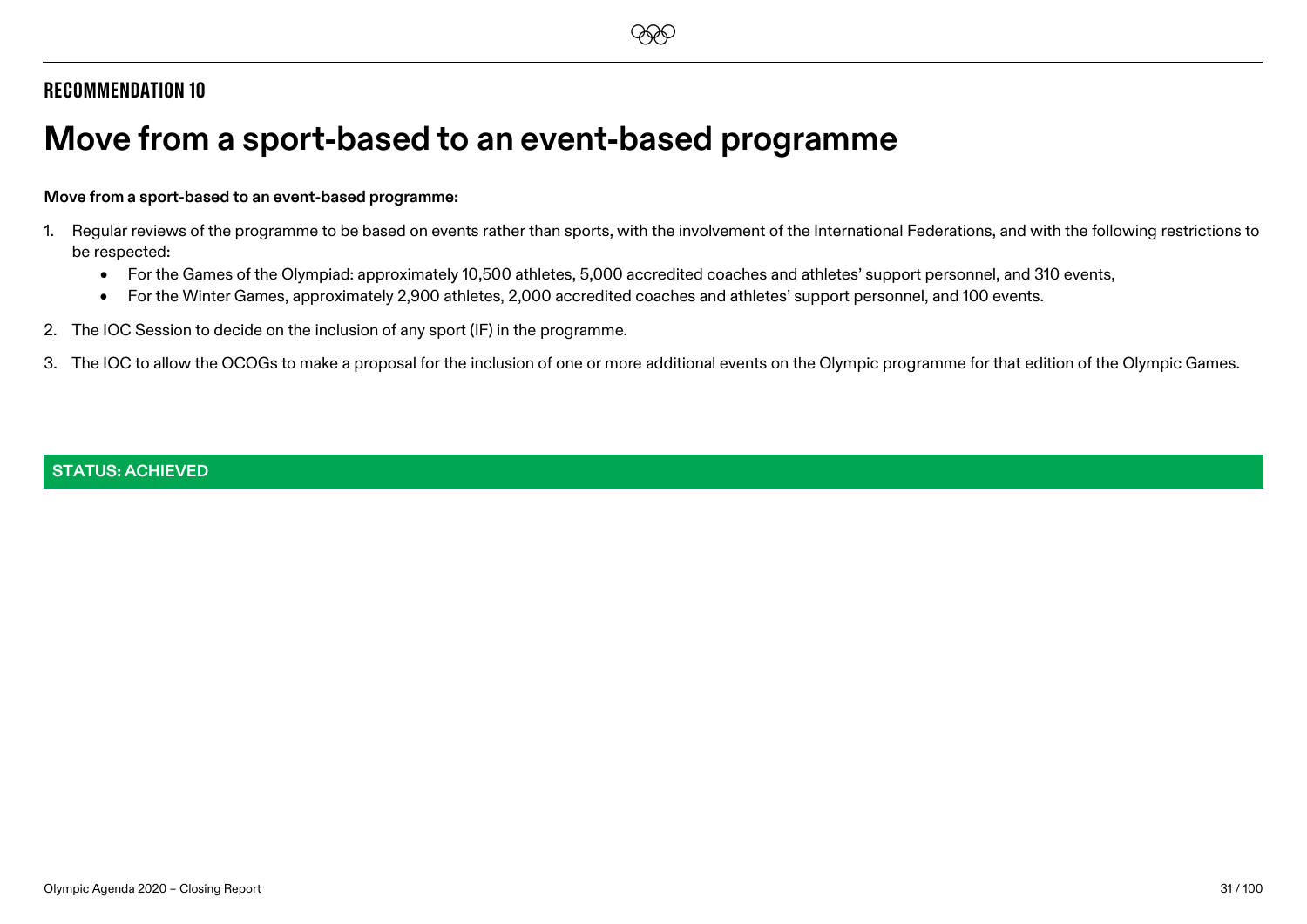# **10. Move from a sport-based to an event-based programme**

### **Executive summary**

The transition from a sport-based to an event-based programme has been achieved by gradually implementing the review of the programme based on events rather than sports throughout multiple editions of the Olympic Games and Olympic Winter Games. While the adjustments of athlete quotas and medal events continue to represent an extremely sensitive matter for International Federations (IFs), National Olympic Committees (NOCs) and athletes' communities, the IOC managed to fully involve these stakeholders in the decision-making process through the respective representatives in the Olympic Programme Commission (OPC), ad-hoc consultations and constant engagement.

The flexibility introduced by an event-based approach of the programme provided the opportunity to introduce new events from Organising Committees for the Olympic Games (OCOGs) proposed sports (Tokyo 2020 and Paris 2024) in order to enhance and strengthen OCOG's overall Games concept. These proposals were assessed and reviewed by the OPC and the IOC Executive Board and ultimately approved by the IOC Session, which retains the final decision on the sport programme. It should be noted that a thorough review of the current event programme was conducted using Rio 2016 and PyeongChang 2018 Games time data collections in order to objectively quantify the value add of each event in consideration of the respective cost and complexity. The increased granularity of these data, down to the event level, allows the OPC to make recommendations in view of constantly evolve and optimize the Olympic Programme while reducing cost and complexity.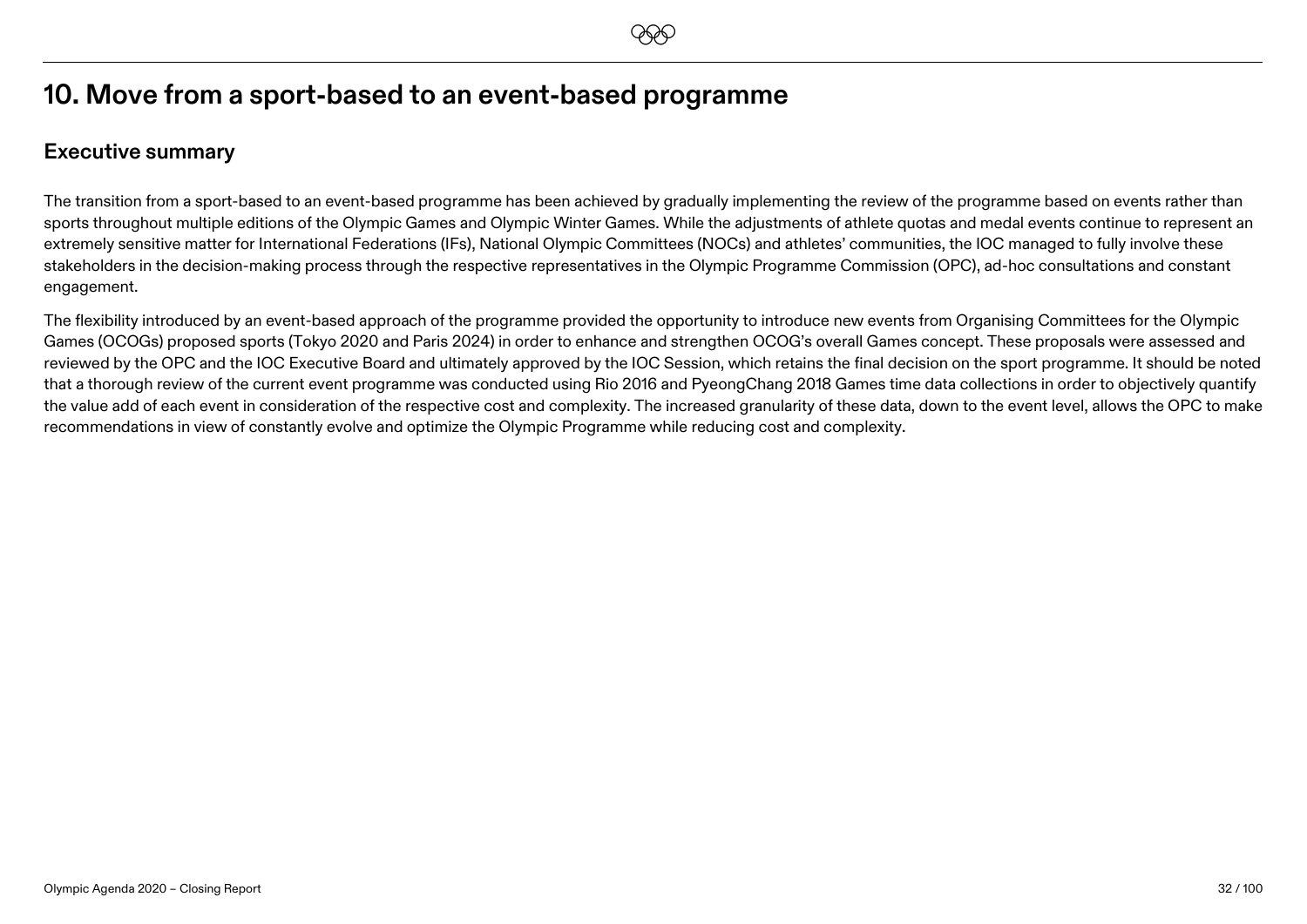# **EEO**

## Recommendation 11

# <span id="page-32-0"></span>**Foster gender equality**

#### **Foster gender equality**

- 1. The IOC to work with the International Federations to achieve 50 per cent female participation in the Olympic Games and to stimulate women's participation and involvement in sport by creating more participation opportunities at the Olympic Games.
- 2. The IOC to encourage the inclusion of mixed-gender team events.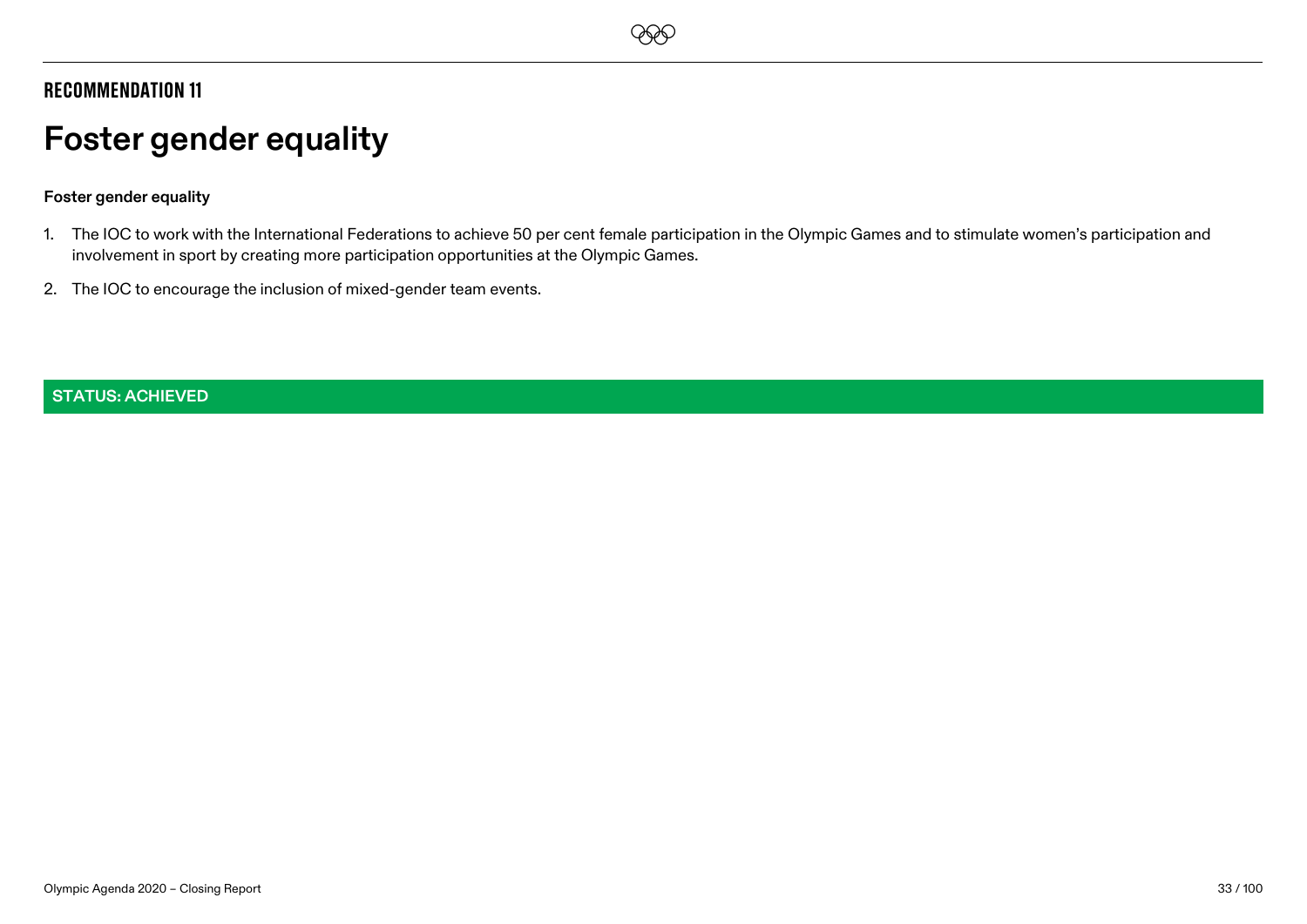# **11. Foster gender equality**

### **Executive summary**

The IOC went well beyond the set recommendation and has advanced gender equality on numerous fronts.

The IOC worked in close collaboration with International Federations (IFs) to increase female athlete participation at the Olympic Games and increase the number of mixedgender team events. The result of this work is that women will represent 48.8% of athletes at the Tokyo 2020 Olympic Games and the number of mix-gender events will go from 8 in London 2012 to 22 planned for Paris 2024. Since Buenos Aires 2018, all editions of the Youth Olympic Games have been and will continue to be gender equal with 50/50 participation.

**EEO** 

Looking beyond participation at the Olympic Games, the IOC has led the way to an increase in female representation in governance:

- Women represent 38% of IOC Members in 2020 compared to 21% in 2013. Five of them are Members of the Executive Board (33% versus 27% in 2013). Women also represent 37% of IOC Commission Chairs and 48% of IOC Commission Members (versus 20% in 2013).
- Additionally, the IOC Executive Board in its decision in December 2016 recommended that *"Members of the Olympic Movement … set a minimum target of 30 per cent for women's representation in their governing bodies by 2020, and to adopt accompanying measures that will help them reach this goal."* This recommendation was reiterated in June 2020.

Furthermore, the IOC Gender Equality Review Project was approved by the IOC Executive Board in February 2018. The report outlined 25 recommendations with corresponding actions across five focus areas: Sport; Governance; Funding; Portrayal; and Human Resources, Monitoring and Communications. This has been implemented by the IOC through a cross-functional group.

A review of the implementation of the 25 recommendations in January 2020 highlighted that extensive progress have been made (e.g. balancing competition schedule to give equal prominence to female and male athletes and publication of IOC Portrayal Guidelines for the benefit of entire Olympic Movement) but that substantial work remains to close the gender gap (e.g. female representation in coaches and technical officials accredited to the Olympic Games as well as on governing bodies in the Olympic Movement).

Finally, the IOC supported the launch of the UN Women Sports for Generation Equality Initiative, the year of the 25th Anniversary of the Beijing Platform for Action, the most progressive blueprint ever for advancing women's rights.

Other collaborations to advance Gender Equality and Inclusion include UNESCO, the Council of Europe, European Union, the International Working Group (IWG) on Women & Sport, Catalyst, Procter & Gamble and Ernst & Young.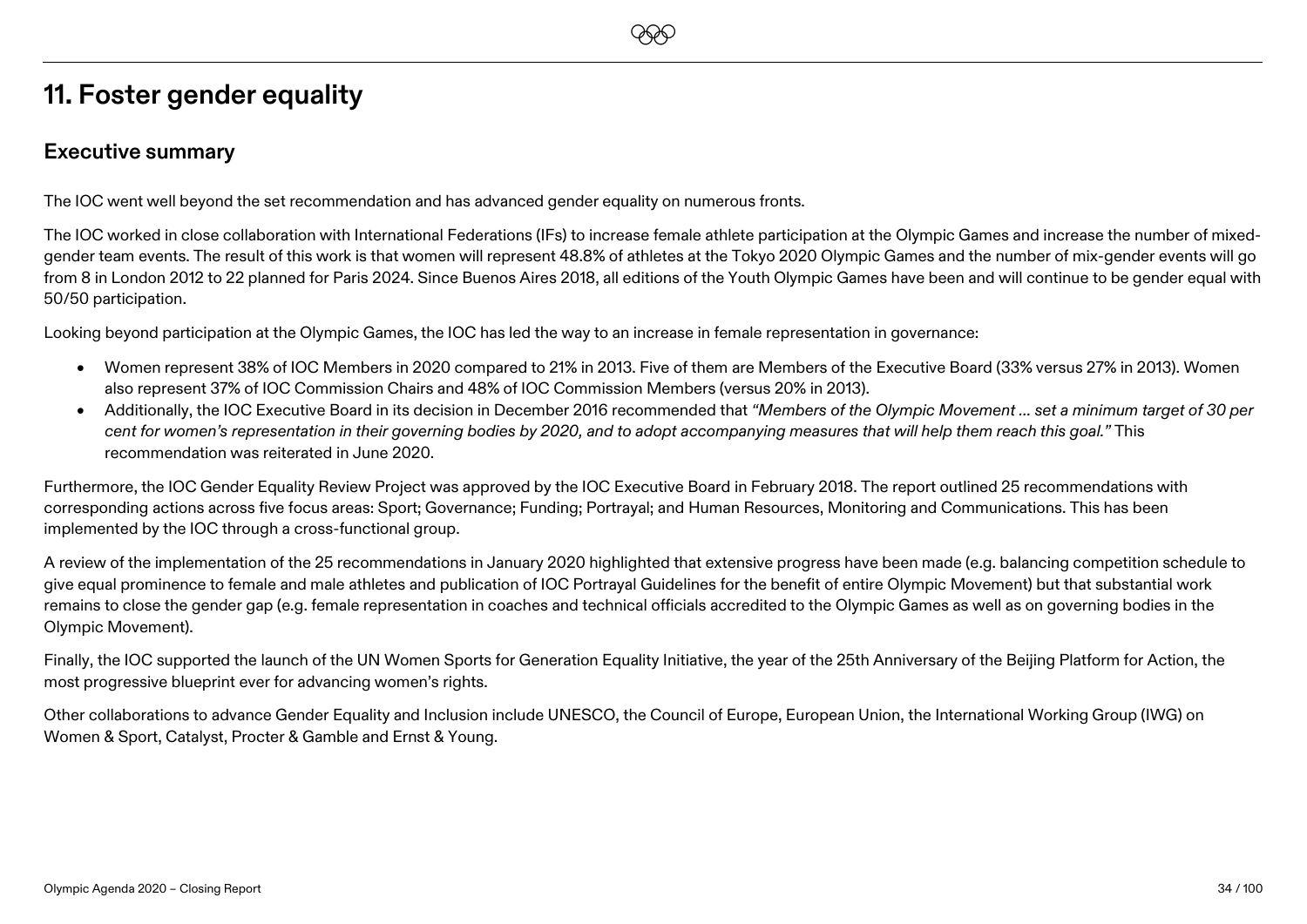# <span id="page-34-0"></span>**Reduce the cost and reinforce the flexibility of Olympic Games management**

#### **Reduce the cost and reinforce the flexibility of Olympic Games management**

- 1. The IOC to establish a transparent management procedure for any change of requirements, regardless of its initiator, in order to reduce costs.
- 2. The IOC with the stakeholders to systematically review the level of services, Games preparation and delivery, with a view to containing cost and complexity. Regular proposals will be made in this respect.
- 3. The IOC to consider the provision of turnkey solutions for OCOGs in areas which require highly specific Olympic expertise.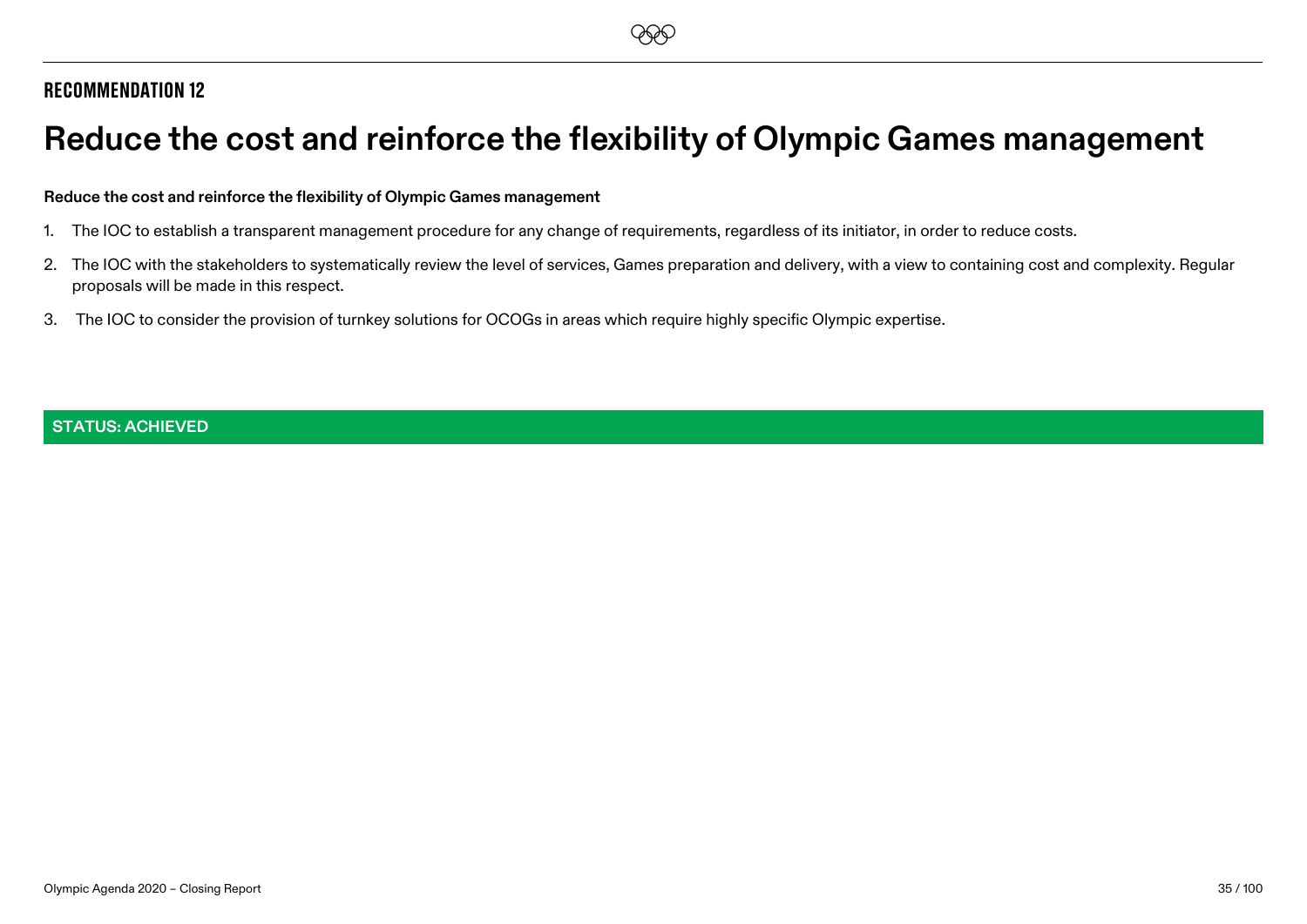# **12. Reduce the cost and reinforce the flexibility of Olympic Games management**

### **Executive summary**

The IOC has taken on several initiatives to reduce the cost and reinforce the flexibility of Olympic Games requirements in the past five years.

First, a new change management process for Games requirements was put in place which is currently being implemented with Beijing 2022. The Operational Requirements are updated approximately every two years. The updated requirements must be adopted in their entirety by the Organising Committees for the Olympic Games (OCOGs) (and, where applicable, the National Olympic Committees (NOCs) and the host city(s) are also expected to adapt to these new requirements. In the unlikely event that the application of the updated Operational Requirements results in material adverse effects on the OCOGs financial rights or obligations, the IOC and OCOG discuss in good faith to address these points. Upon completion of the review process, the transition from the old version to the new Operational Requirements will be formalised in an Addendum to the Olympic Host Contract signed by all relevant parties.

Second, the IOC introduced a new programme called "Olympic Agenda 2020 – the New Norm" which was presented to and adopted by the IOC Session on 6 February 2018 in PyeongChang. It consists of 118 reform measures, rethinking how the Olympic Games are delivered from candidature over planning and delivery up to legacy realisation. The aim of the programme is to increase the value proposition of the Olympic Games, ensuring that the event continues to be relevant and attractive to future hosts. This has been achieved by creating Games, which are more flexible, easier to operate and an even better investment opportunity for future hosts. Implementation of the programme is on-going with all current OCOGs, with the level of implementation depending on how advanced the OCOGs were in their Games planning and organisation when the programme was rolled out. The first OCOG that will make full use of all reforms and deliver Games in a "New Norm spirit" will be Paris in 2024.

Third, the IOC focused on the development of turnkey solutions in areas that require specific Olympic expertise such as Ticketing, Hospitality or Technology services. In such areas, OCOGs can now benefit from standard solutions, provided by the IOC and its partners and adapted to their specific context, instead of having to invent such solutions themselves.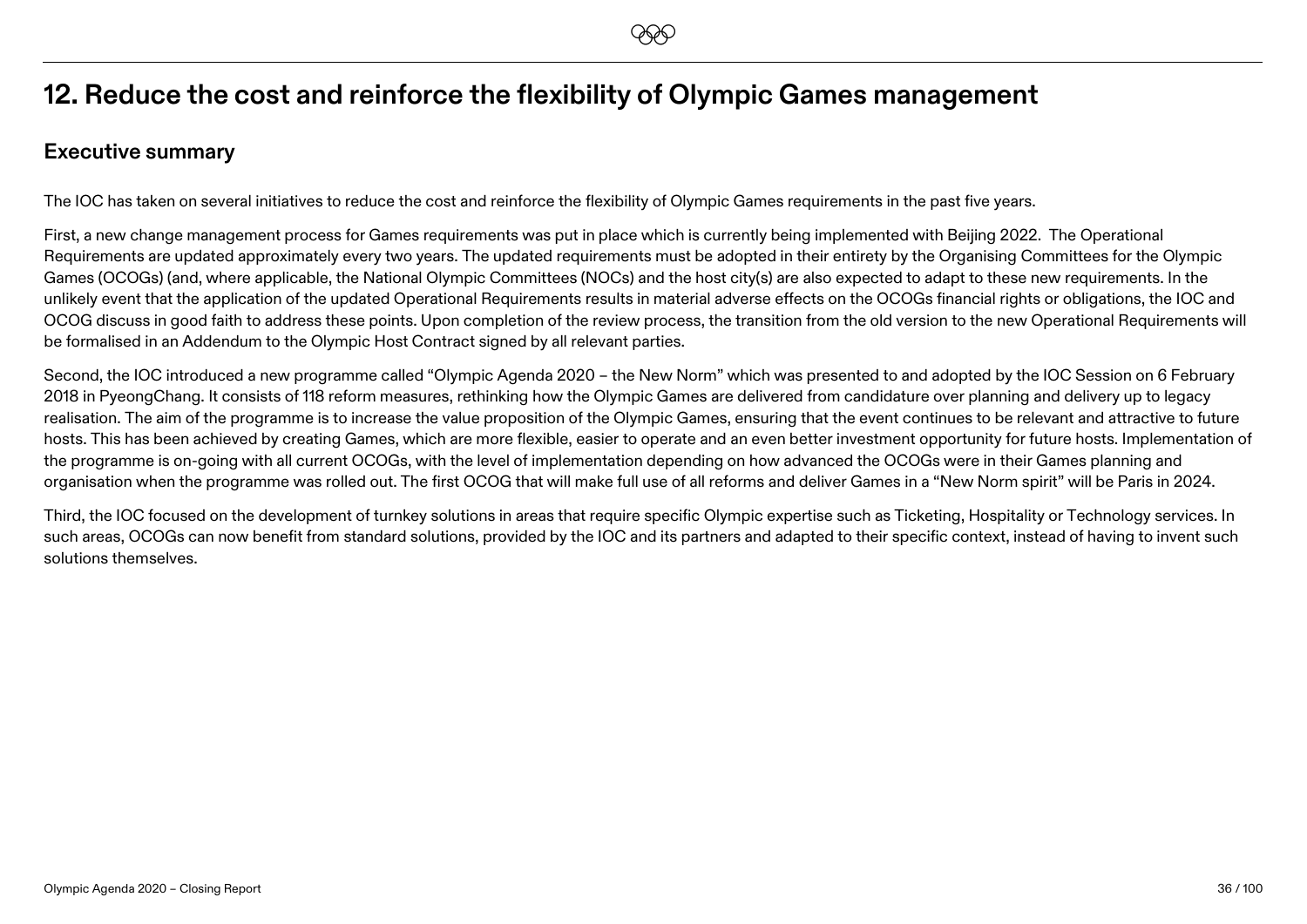# **Maximise synergies with Olympic Movement stakeholders**

#### **Maximise synergies with Olympic Movement stakeholders to ensure seamless organisation and reduce costs.**

- 1. The IOC to enhance the role of the International Federations (IFs) in the planning and delivery of the Olympic competitions, including the study of transferring technical responsibilities from the OCOGs to the IFs.
- 2. The IOC to focus the role of the IOC Coordination Commission on key issues and validation of service levels.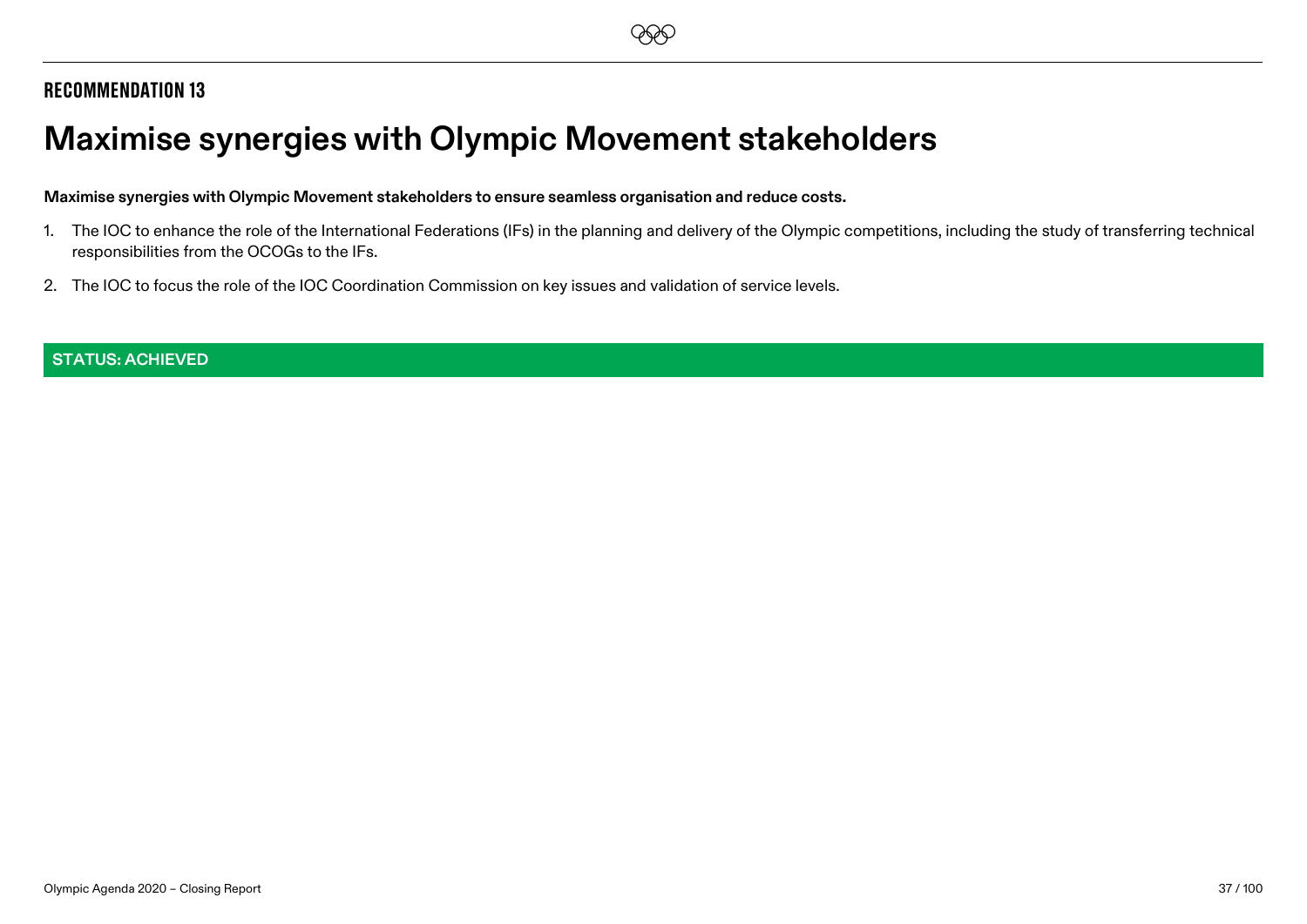# **13. Maximise synergies with Olympic Movement stakeholders**

## **Executive summary**

The Olympic Charter has been updated the reflect the role of the International Federations (IFs) to extend beyond the technical control of the sport within the Olympic Movement. In order to facilitate the work of the federations, an individual approach to enhance and optimise the planning and delivery whilst ensuring common and consistent service levels was established. The Sport Delivery Plan (SDP) has been developed to enable the relevant parties (Organising Committees for the Olympic Games (OCOG), Olympic Broadcasting Services (OBS), IFs, International Olympic Committee (IOC), etc.) to determine clear roles and responsibilities against timelines for the delivery of each specific sport. The SDP is being implemented for Tokyo 2020 and Beijing 2022 to a certain extent and discussions are underway with Paris 2024 and Milano-Cortina 2026 on the best delivery model for the sports on their programme.

Additionally, the IOC has enhanced the role of the Coordination Commission to maximise synergies with the Olympic Movement stakeholders. Association of Summer Olympic International Federations (ASOIF) and Association of International Olympic Winter Federations (AIOWF) are involved in all Coordination Commissions, while other stakeholders such as representatives of the Interantional Paralymic Committee (IPC), TOP Partners and RHBs are being invited to Coordination Commission meetings on an ad-hoc basis. Dedicated stakeholder working groups provide stakeholders with a forum to discuss key issues with the OCOGs and make recommendations for their resolution.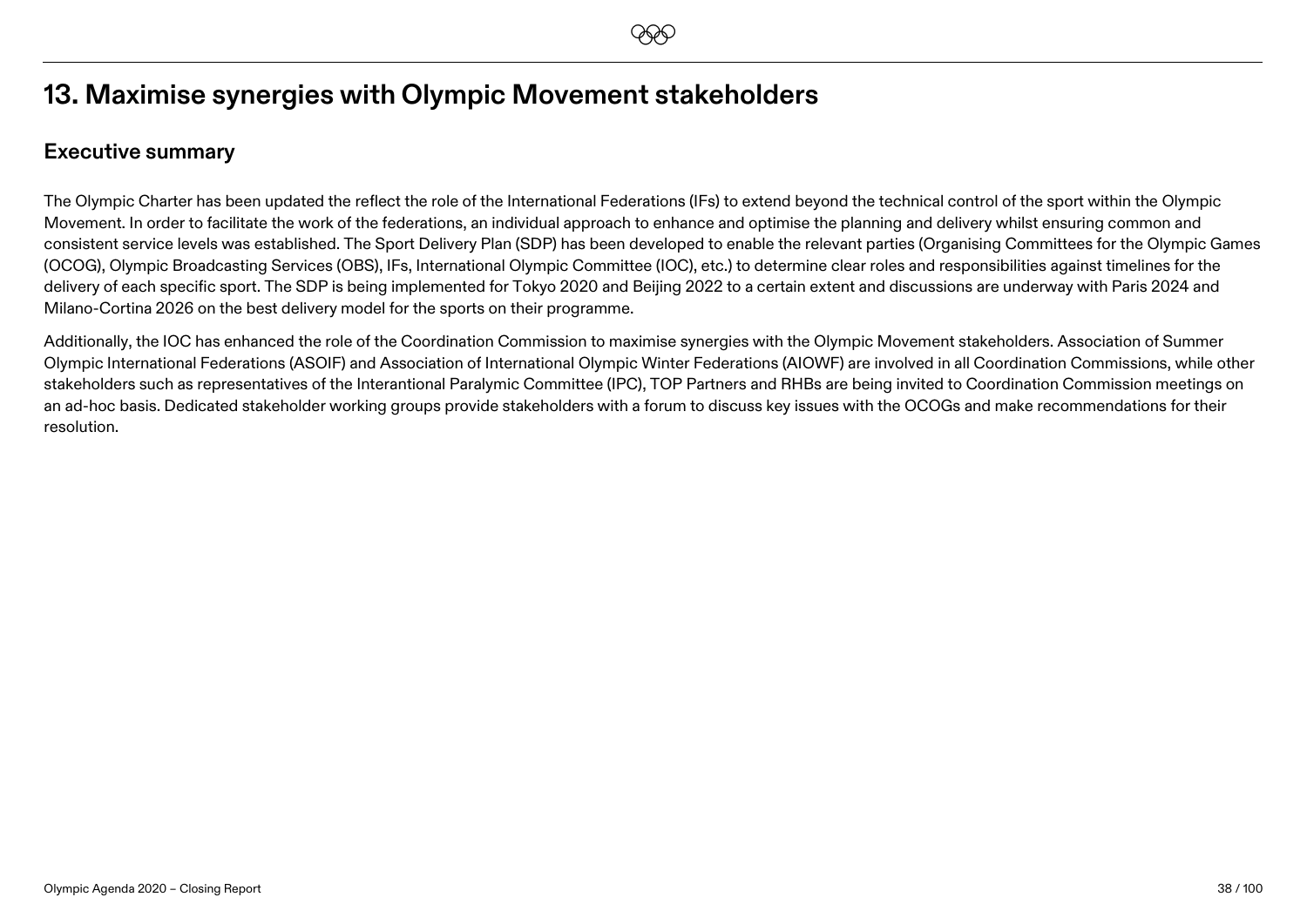# **Strengthen the 6th Fundamental Principle of Olympism**

The IOC to include non-discrimination on sexual orientation in the 6th Fundamental Principle of Olympism.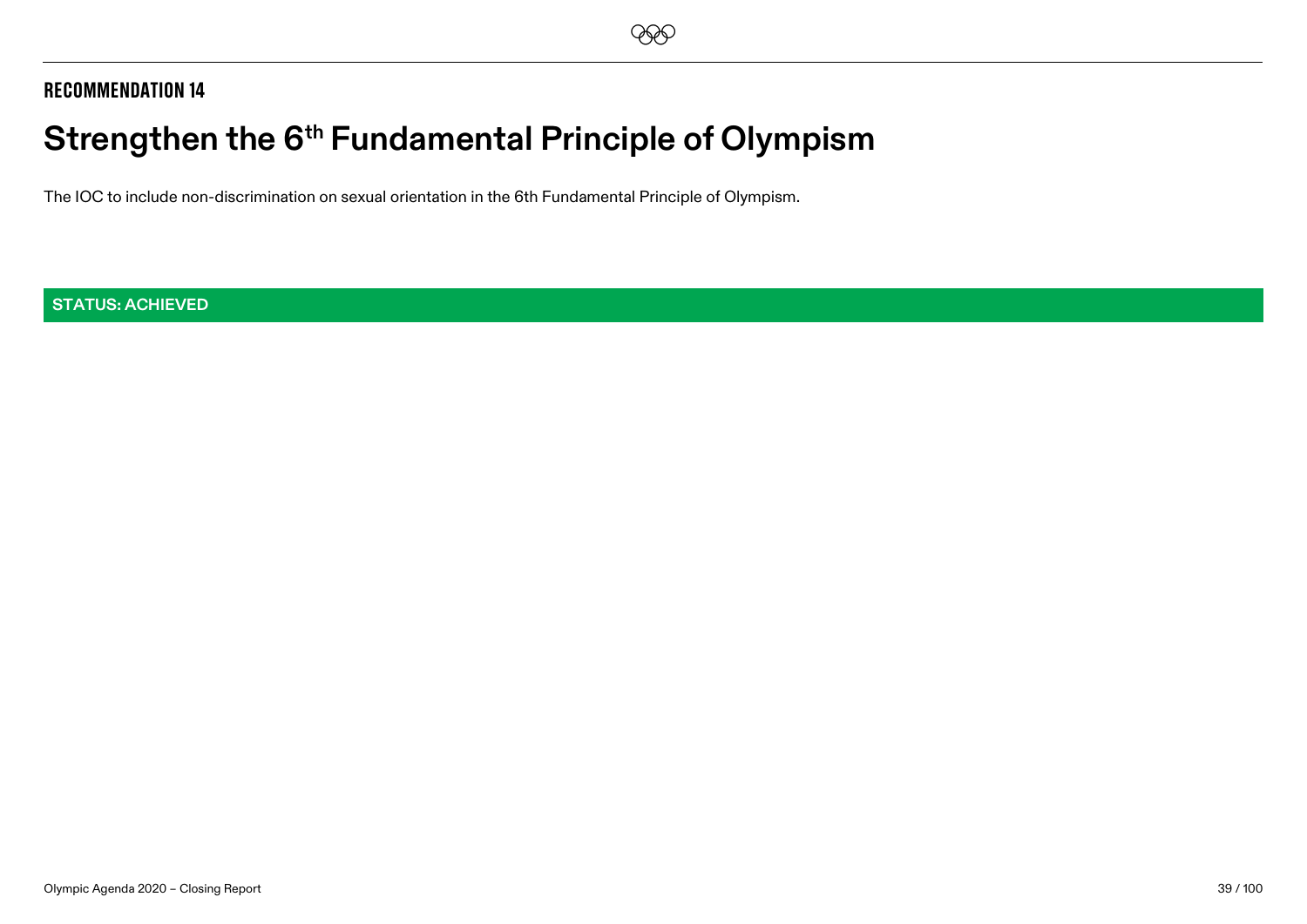# 14. Strengthen the 6<sup>th</sup> Fundamental Principle of Olympism

## **Executive summary**

The 6th Fundamental Principle of Olympism has been updated in the Olympic Charter to include non-discrimination on sexual orientation.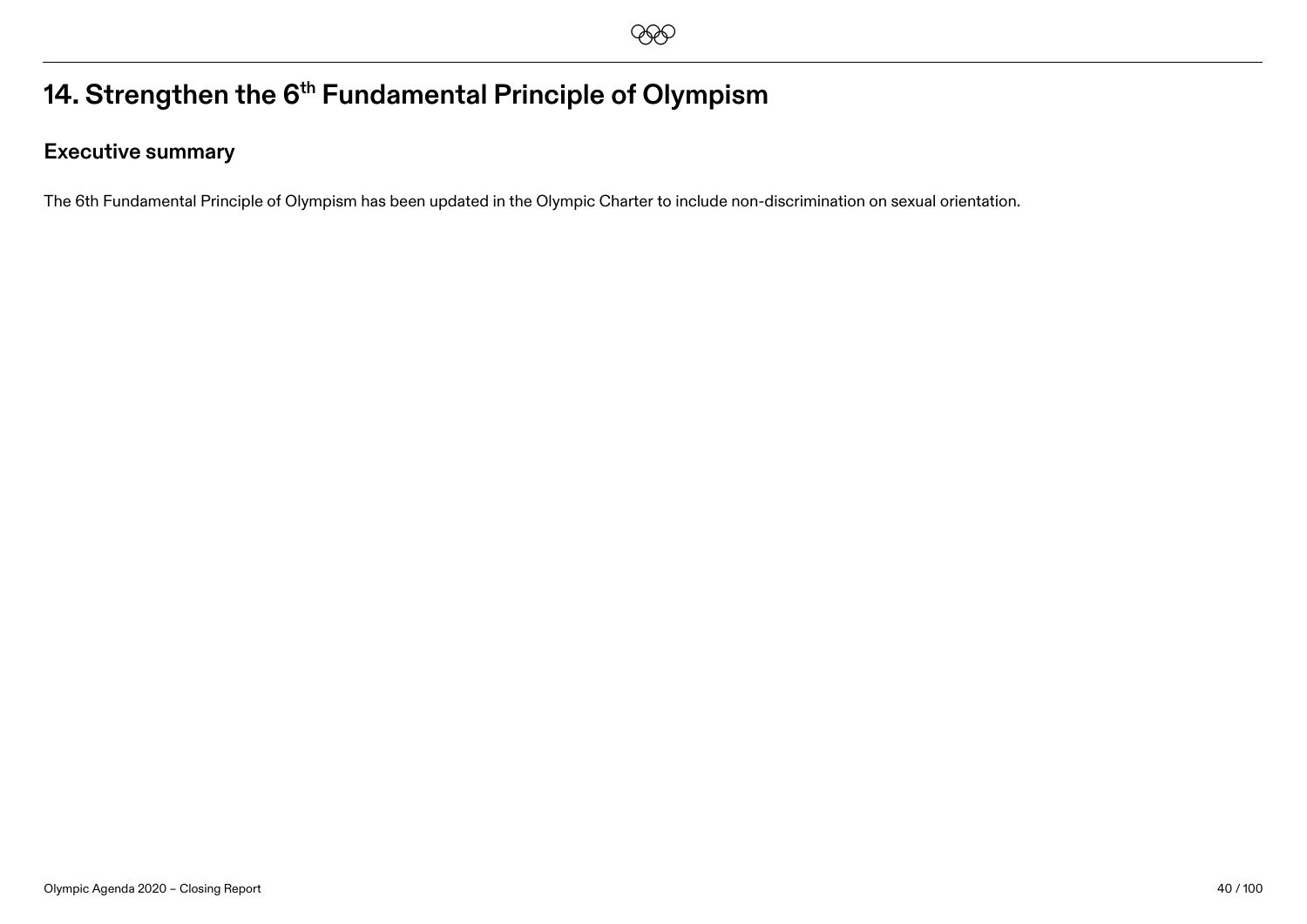# **Change the philosophy to protecting clean athletes**

The IOC's ultimate goal is to protect clean athletes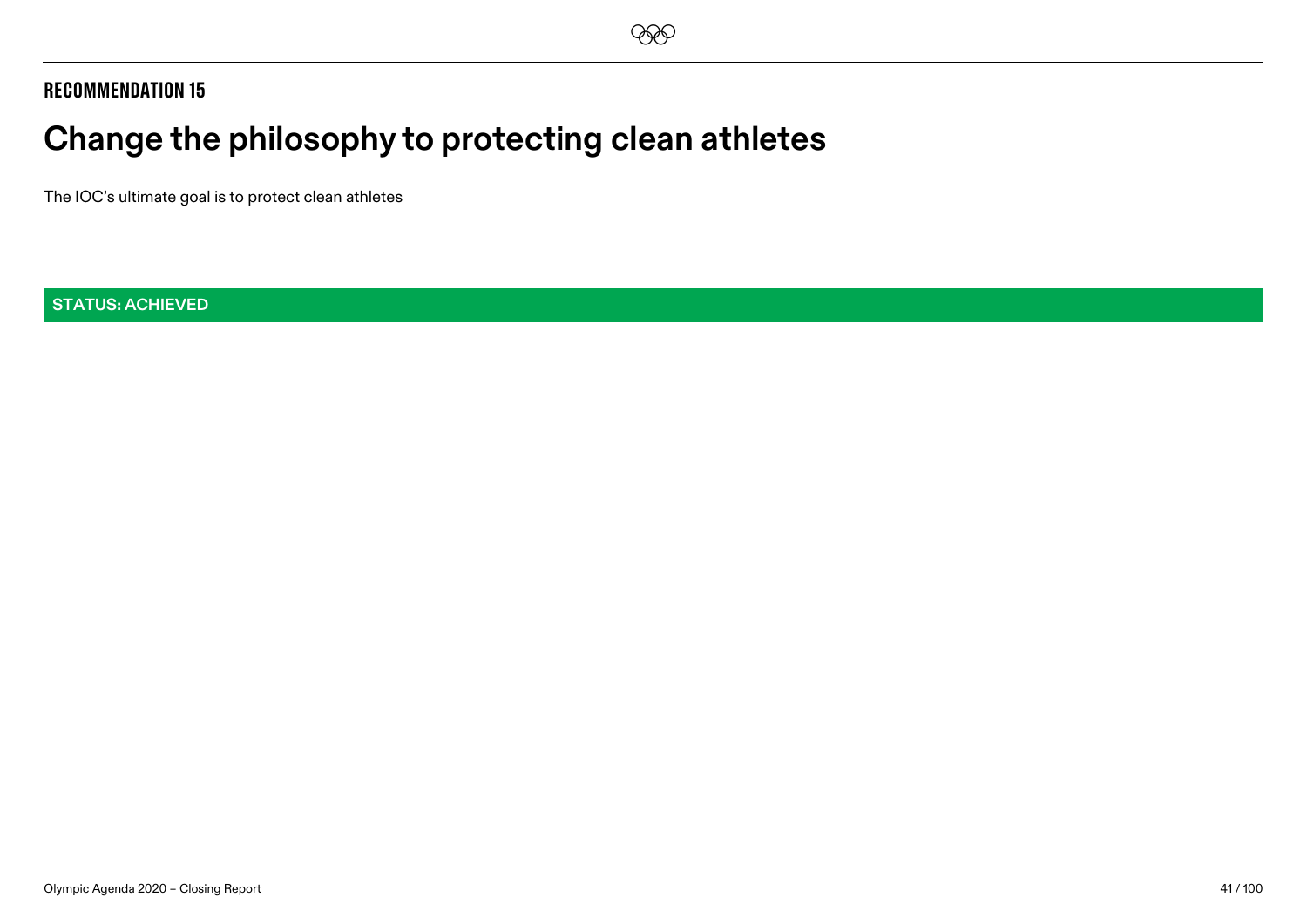# **EEO**

# **15. Change the philosophy to protecting clean athletes**

## **Executive summary**

On Anti-Doping:

- The Olympic Movement spends USD 260 million during an Olympiad to fight doping, with USD 136 million (52.3%) coming from the IOC
- The IOC strongly protects the clean athletes in their right to participate in the Olympic Games, despite sanctions pronounced against certain National Olympic Committees (NOCs), such as Russia, Kuwait or India.
- To protect clean athletes, the IOC has implemented several programmes and initiatives such as:
	- A comprehensive pre-Games testing programme (e.g. over 1,000 athletes from the Olympic Games Rio 2016).
	- A comprehensive long-term programme to extend the storage of pre-Games samples to 10 years, funded by the IOC for USD 5 million and managed by the International Testing Agency (ITA). Blood samples will be stored to be analysed in the future using new genomic, metabolomic and proteomic anti-doping tests as early as Tokyo 2020.
	- Reanalysis of samples from past Games, which was successfully delivered by the IOC up to 2018 when the programme was delegated to the ITA (e.g. over 1'000 samples from the Olympic Games Beijing 2008, 1'200 samples from the Olympic Winter Games Vancouver 2010 and nearly 2'700 samples from the Olympic Games London 2012 for a total of more than 4'900 samples).
- Rooted in recommendation 15 of the Olympic Agenda 2020 calling for the protection of clean athletes and noting that novel approaches were needed from all stakeholders in December 2014, the IOC made the proposal to make anti-doping independent from sports organisations.
	- This is unanimously agreed by the World Anti-Doping Agency's (WADA) Foundation Board in November 2015 and the IOC Session in August 2016. In May 2017, WADA's Foundation Board approved the recommendations that the IOC be the founding body of the ITA. In October 2017, WADA's Executive Committee approves the membership of the ITA Foundation Board.
	- In January 2018 the IOC provided a USD 30 million fund to establish officially the ITA as an independent, not-for-profit foundation under Swiss law and held its first Foundation Board meeting. The ITA was launched to provide doping control services to International Federations (IFs) and Major Event Organisers.
	- The ITA currently works with 51 sports organisations (including the IOC), out of which 21 are Summer Olympic Federations and 4 are Winter Olympic Federations
- The IOC and the Olympic Summit called for the creation of a permanent Court of Arbitration for Sport Anti-Doping Division (CAS ADD) and it became fully operational in January 2019. It manages first-instance procedures for anti-doping matters and sanctions, as delegated by the IOC and IFs, thus guaranteeing greater independence and harmonisation of case management across sports.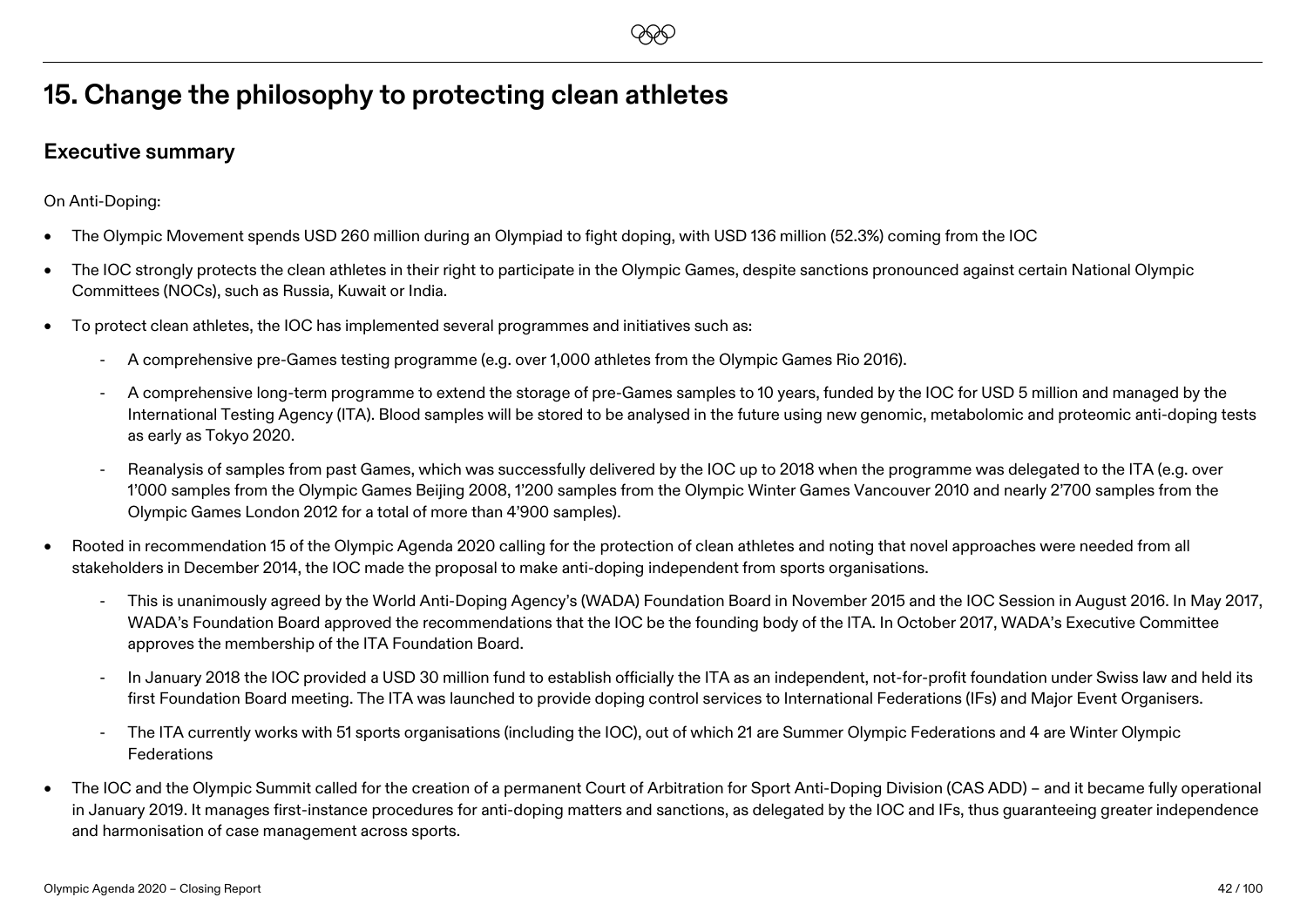

On the prevention of manipulation of competition, the IOC created the Olympic Movement Unit on the Prevention of the Manipulation of Competitions as well as an Advisory Board to support this Unit. The aim of the Olympic Movement Unit is to strengthen the support to the Olympic Movement stakeholders in their efforts to protect clean athletes against the risk of manipulation of competitions.

These efforts allowed:

- the adoption and the dissemination of the Olympic Movement Code on the Prevention of Manipulation of Competitions; the Unit also helped the Olympic sports IFs to be compliant with the Code;
- the extension of the awareness raising programme to all the Olympic IFs and a large number of non-Olympic IFs, NOCs and even sports events organisers; this awareness raising programme (in the form of webinars) included the active participation of INTERPOL and the United Nations Office on Drugs and Crime (UNODC); specific documentation was produced in cooperation with INTERPOL and the UNODC;
- a facilitated integration and more robust development of the intelligence mechanism (IBIS) involving more stakeholders.

The IOC awarded an extra contribution of USD 10 million to support these various activities for the prevention of manipulation of competitions, in particular for the cooperation with INTERPOL and UNODC.

Two editions of the International Forum for Sports Integrity were successfully delivered to strengthen the stakeholders' ability (i.e. law enforcement agencies, betting entities and sport organisations) to exchange intelligence and information and better investigate breaches of integrity.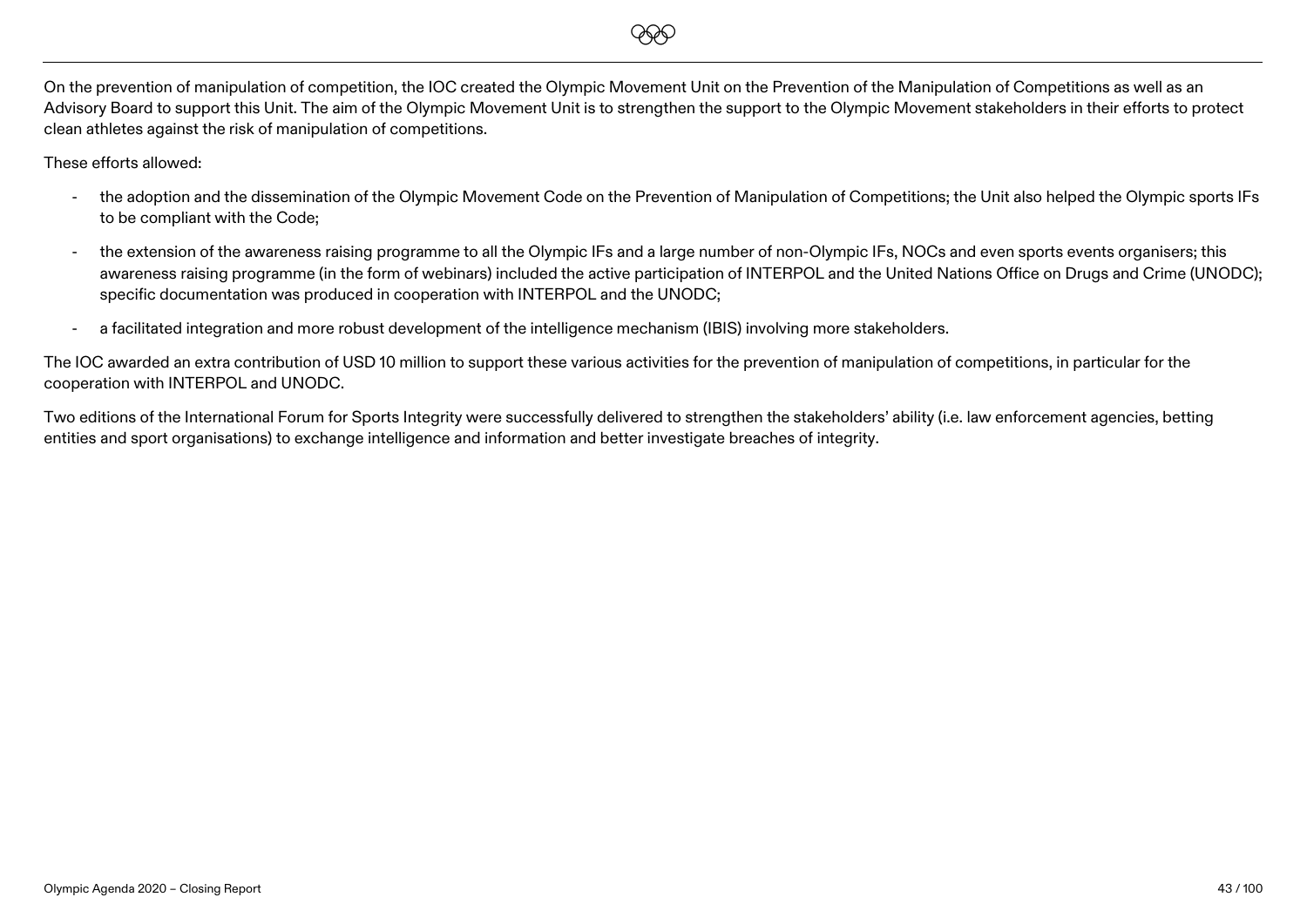# **Leverage the IOC USD 20 million fund to protect clean athletes**

#### **The IOC to use its extra USD 20 million "Protection of clean athletes" fund:**

- 1. USD 10 million to develop robust education and awareness programmes on the risks of match-fixing, any kind of manipulation of competitions and related corruption.
- 2. USD 10 million to support projects offering a new scientific approach to anti-doping.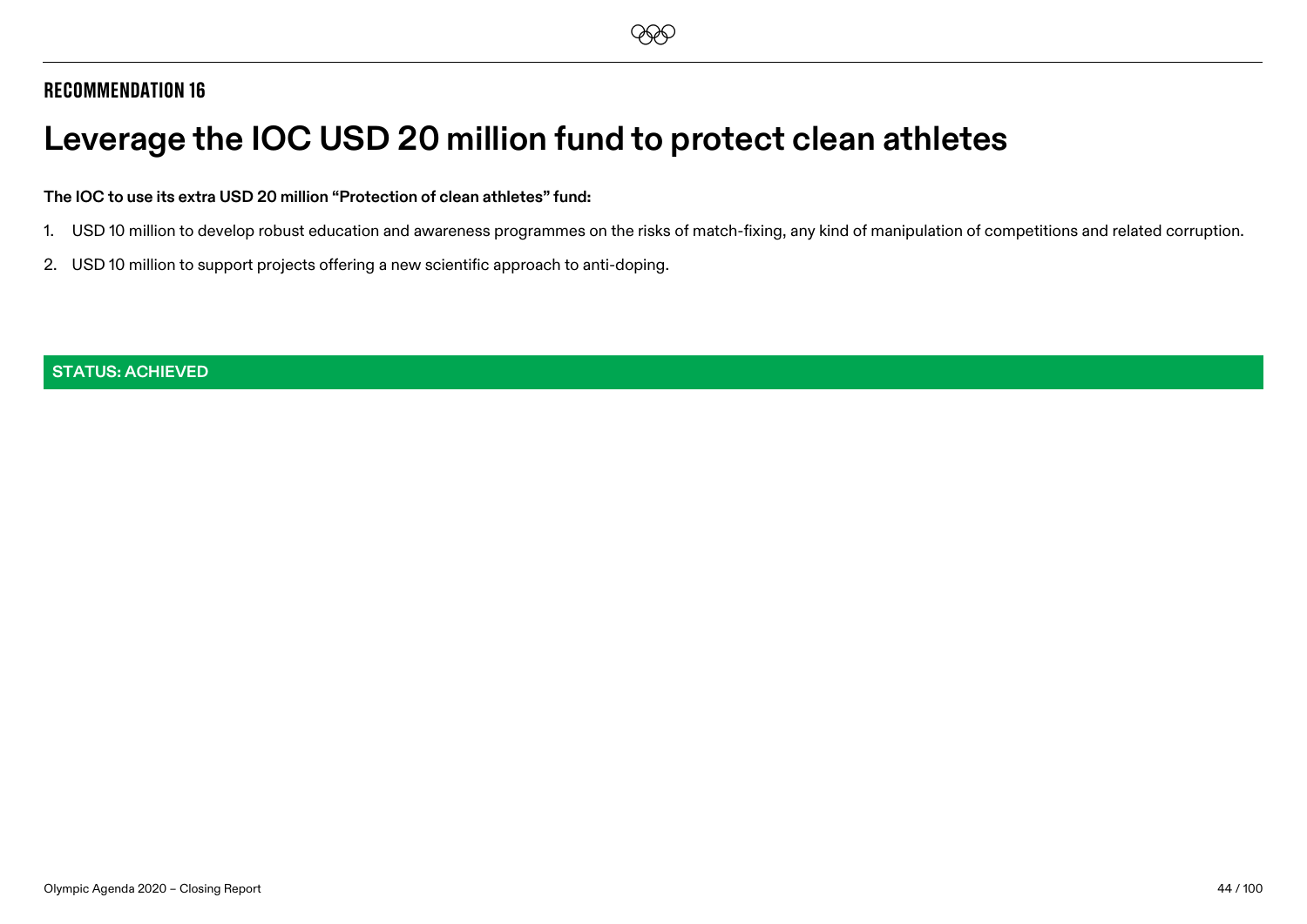## **16. Leverage the IOC USD 20 million fund to protect clean athletes**

The IOC fully achieved the original ambition of this recommendation, with an overall allocation that has been higher than the USD 20 million planned, amounting to a total of USD 60 million:

**EEO** 

USD 10 million to develop robust education and awareness programmes on the risks of match-fixing, any kind of manipulation of competitions and related corruption:

- A Memorandum of Understanding was signed respectively with INTERPOL and UNODC, to support education and awareness-raising on the risks of matchfixing and manipulation of competitions and to facilitate their participation in these efforts.
- An e-learning platform was launched to facilitate the pre-Olympic Games awareness of the athletes and entourage and dedicated tools were developed for activities at the YOG.
- Furthermore, the Olympic Movement Unit on the Prevention of the Manipulation of Competitions was created and produced communications to the Olympic Movement.

USD 10 million to support projects offering a new scientific approach to anti-doping where spent as follows:

- USD 6 million matched by governments creating a fund of USD 12 million that was used by World Anti-Doping Agency (WADA) to support projects selected by WADA Health, Medical and Research Committee
- USD 4 million spent on 16 research projects since 2014
- Areas of research projects include: Alternative collection techniques, OMICS the use of technologies that explore actions affecting the molecules that make up human cells, Doping Deterrence, and Doping Prevention, Compounds/Methods Enhancing Growth, Compounds/Methods Enhancing Oxygen Delivery, Exogenous and Endogenous Anabolic Steroids, Detection of prohibited substances/methods: classic methodologies e.g. chromatographic, immunological and biochemical, Gene and Cellular Technologies applied to Sports, Identification and detection of substances with doping potential, Pharmacology of prohibited substances

In addition, a further USD 10 million "Action Plan" was announced by the IOC President at the WADA World Conference on Doping in Sport in November 2019, Including:

- USD 2.5 million for research, with matching funding from the government, there's now nearly USD 3.5 million more to fund research.
- USD 2.5 million in intelligence and investigation with a broader scope to include those who enable and encourage doping beyond athletes
- USD 5 million long term storage for reanalysis

Furthermore, the IOC provided a USD 30 million fund to officially create the ITA as an independent provider of high quality doping control services to International Federations (IFs) and major event organisers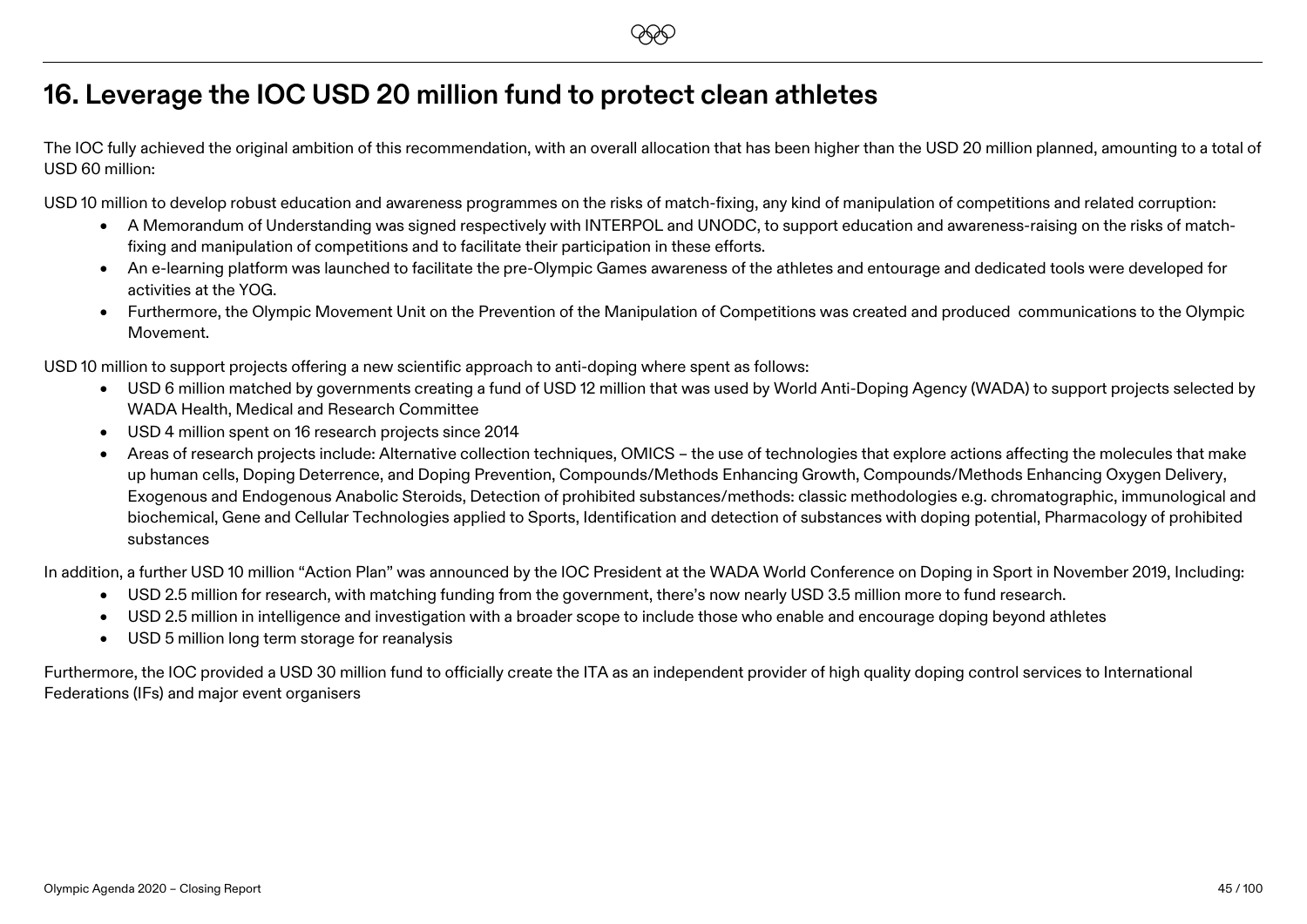# **EEO**

## Recommendation 17

# **Honour clean athletes**

**Honour clean athletes who are awarded an Olympic medal following a doping case:** 

- 1. Formal ceremonies to be organised for medal-winners who receive their Olympic medal following the disqualification of a competitor.
- 2. The ceremony to be properly communicated by all parties concerned.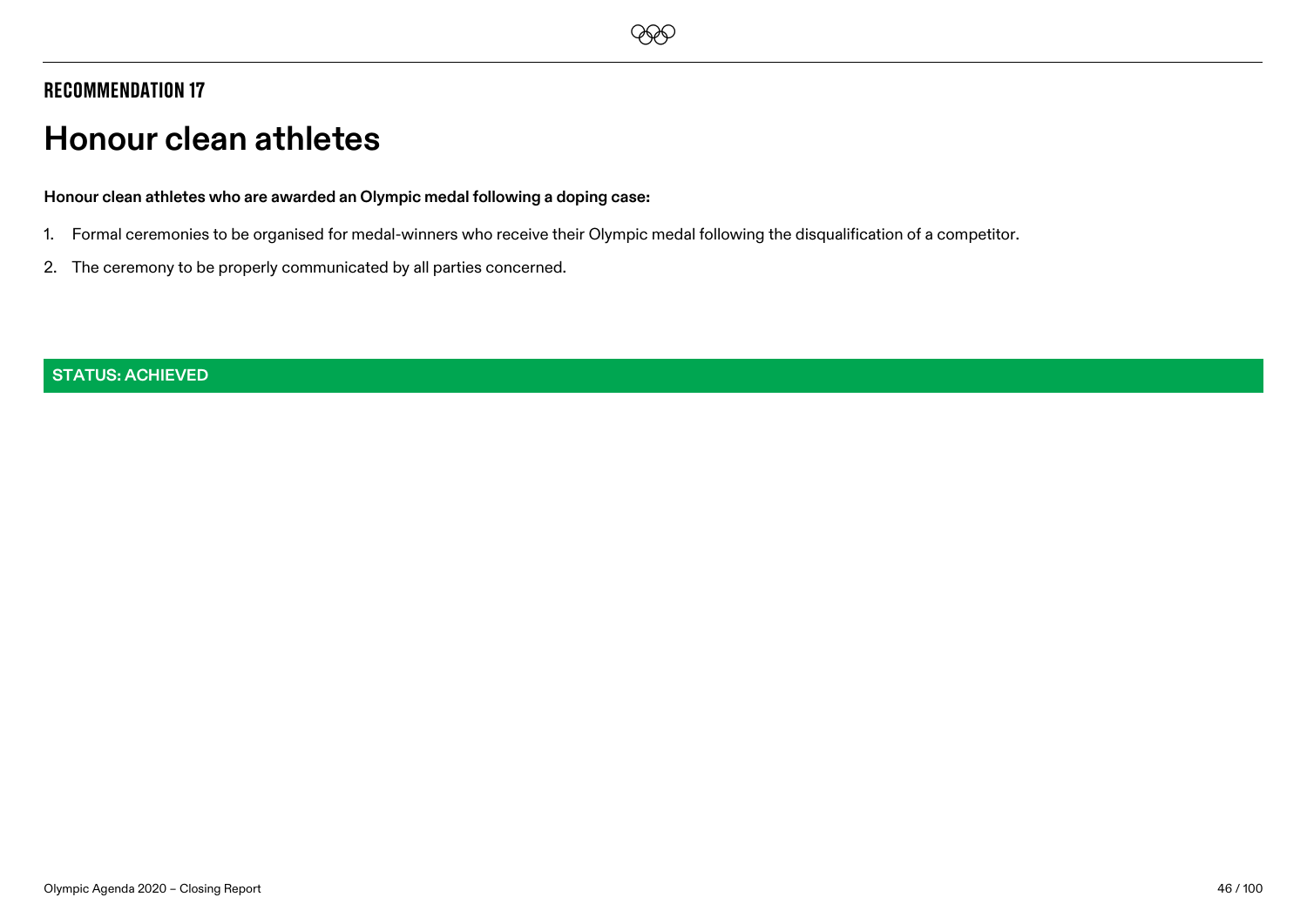## **17. Honour clean athletes**

#### **Executive summary**

The principles for reallocated Olympic Medal Ceremonies were approved by the IOC Executive Board in May 2018 following recommendations from the IOC Athletes' Commission.

**EEO** 

The principles provide athletes, who received the Olympic medal following the disqualification of a competitor, with multiple different options to receive their Olympic medals in a way that recognise their achievements.

Since the new principles were approved, 38 Olympic Medal ceremonies have been organised or have been requested to be organised based on the athletes' choice of ceremony.

The organisation of the ceremonies are supported by the IOC.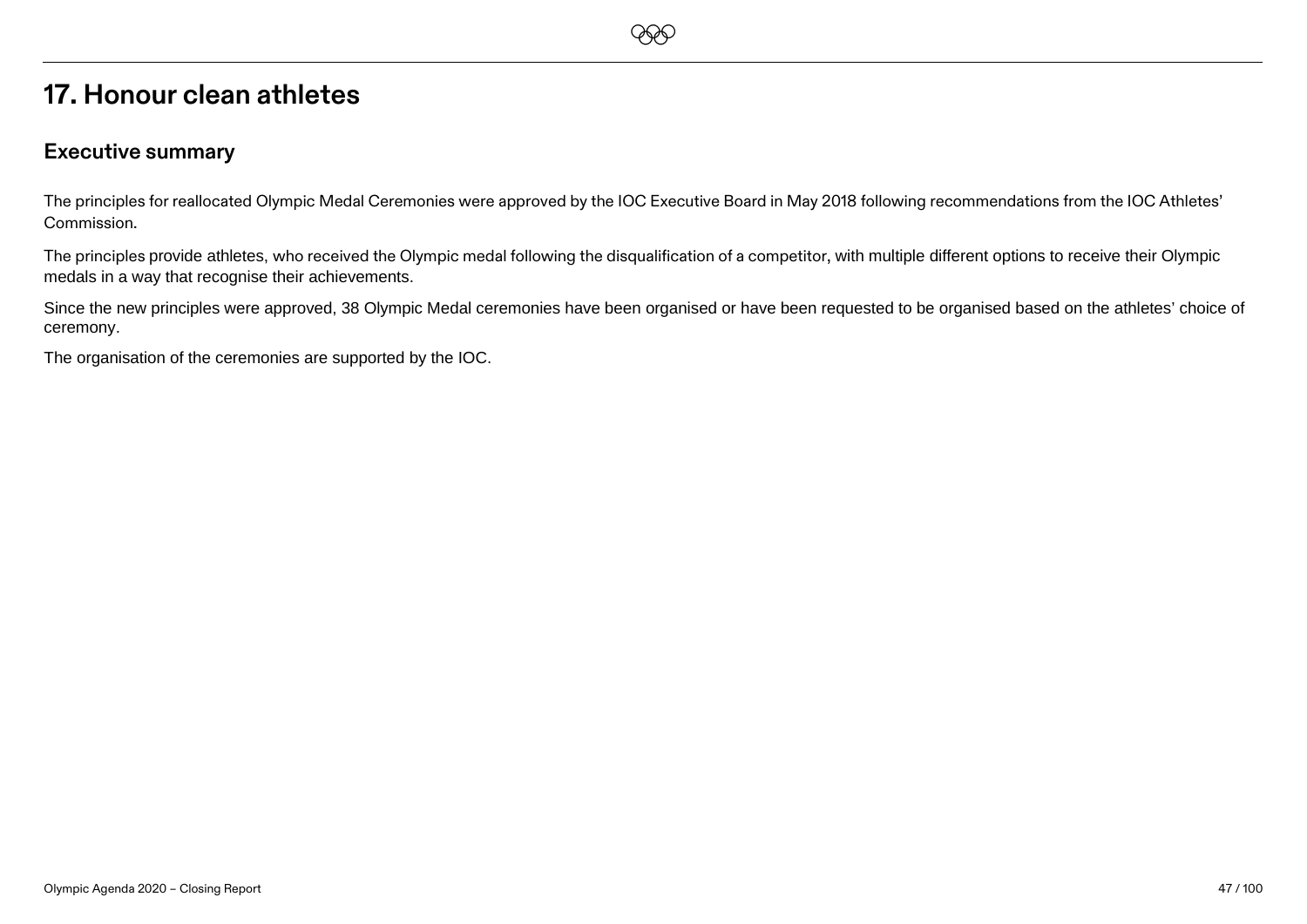

# **Strengthen support to athletes**

#### **Strengthen support to athletes:**

- 1. The IOC to put the athletes' experience at the heart of the Olympic Games.
- 2. The IOC to further invest in supporting athletes on and off the field of play.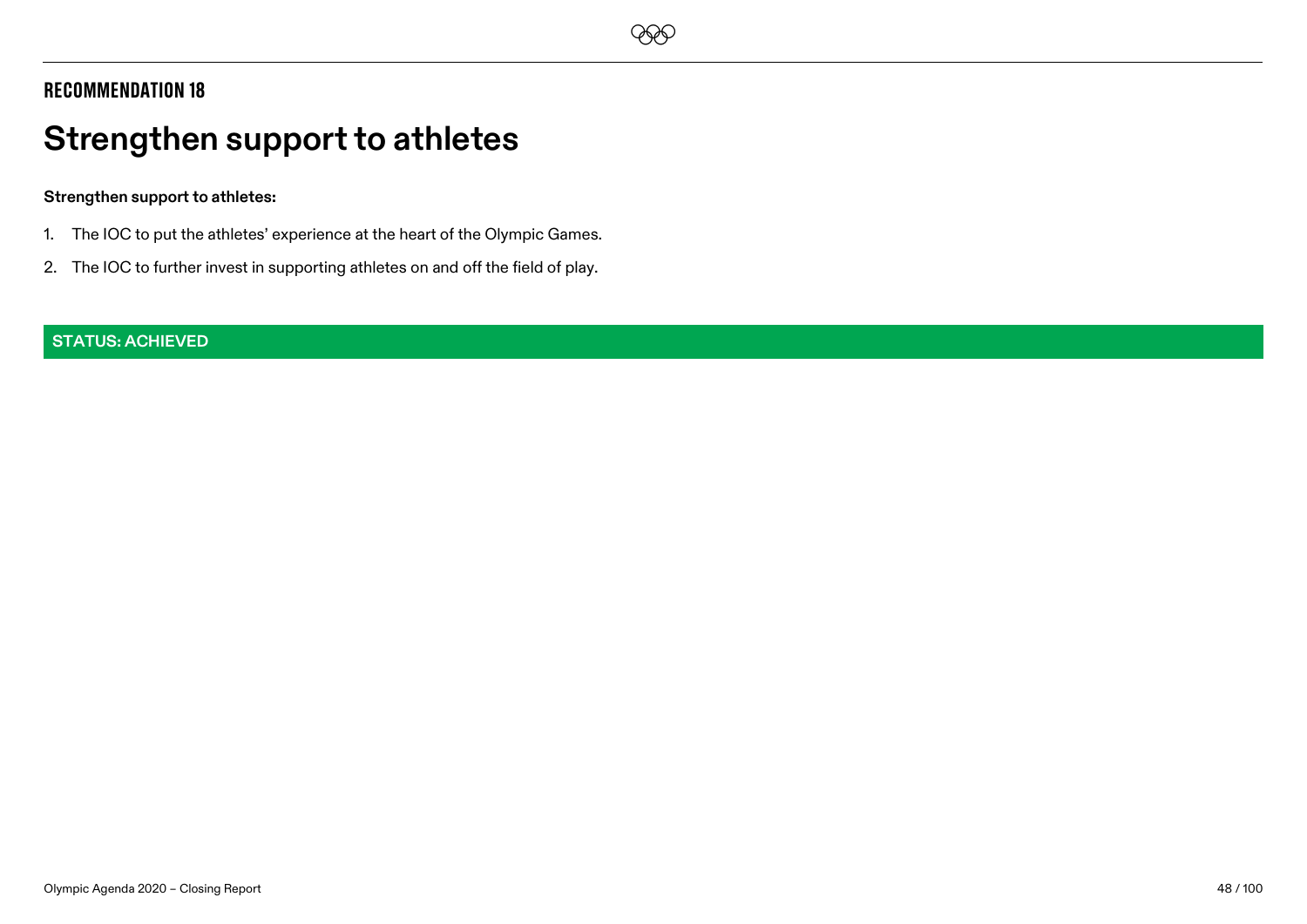## **18. Strengthen support to athletes**

### **Executive summary**

The IOC keeps athletes at the heart of its priorities through an increased support for athlete development at all levels through Olympic Solidarity. Since 2013 the budget invested directly in athletes, their coaches and their entourage has increased by 84% (from USD87M to USD160M). This budget evolution has allowed Olympic Solidarity to increase the number of athletes of all levels supported directly or indirectly by Olympic Solidarity from approximately 12'000 to 20'000 per four year plan. Since 2013, 4630 Olympic scholarships have been awarded to athletes preparing for the Olympic Games and Olympic Winter Games. These Olympic scholarship holders won a total of 151 medals (53 gold, 43 silver, 55 bronze) in Sochi, Rio and PyeongChang. During these 7 years, athletes also benefitted indirectly from the support provided to their entourage, and Olympic Solidarity provided 1260 coaches scholarships and organised 1900 technical courses for coaches with the collaboration of the International Federations (IFs).

Reflecting the Olympic Agenda 2020 goal of placing the athletes at the heart of the Olympic Movement and strengthening the support to athletes, the IOC Athletes' Commission launched its strategy in 2017 which outlines their role with athletes and role with the Olympic Movement. A key emphasis remained on ensuring that the athletes' viewpoint is heard in decision-making at the highest level across all Olympic Movement stakeholders. Since November 2017, the Athlete365 platform has brought the IOC athlete-focused programmes under a single IOC brand and offers multilingual content in six languages to a database of over 100,000 Olympians, elite athletes and entourage subscribers. Athlete365 Games-time engagement campaigns were successfully delivered at all Olympic and Youth Olympic Games in the period. This have resulted in an informed and engaged community of young and elite athletes. The IOC International Athletes' Forum continued to expand through the editions held in 2015 and 2017, whilst the 2019 forum was the biggest and most engaging Athletes' Forum yet with over 400 athlete representatives present, including 185 different nationalities. In addition to athlete representatives from all Olympic IFs, Continental Associations, World Anti-Doping Agency (WADA), the Interantional Paralymic Committee (IPC), Organising Committees for the Olympic Games (OCOGs), the World Olympian Association (WOA) and many recognised IFs, for the first time ever, invitations were extended to the athletes' commissions of all National Olympic Committees (NOCs).

The Athletes' Rights and Responsibilities Declaration was presented by the IOC Athletes' Commission (on behalf of the Steering Committee) and adopted at the 133rd IOC Session in Buenos Aires in 2018. The document, shaped by 4,292 elite athletes from 190 countries and more than 120 sports disciplines, outlines the aspirational rights and responsibilities for athletes within the Olympic Movement and continues to be adopted and implemented within organisations across the sporting landscape. The global network of athlete representatives has emerged stronger and more united as a result of a number of initiatives and events that were designed to empower athlete representatives and support athletes, such as Continental Athletes' Forums (funded by Olympic Solidarity and supported by the IOC Athletes' Commission), regular conference calls and direct financial support. Since January 2020, NOCs have had the opportunity to apply for annual Olympic Solidarity funding of up to USD 10,000 to support the activities of their Athletes' Commissions.

In July 2015 the IOC EB approved the integration of the World Olympians Association administration within the IOC Sports department. The key vision was for closer programme alignment as part of Olympic Agenda 2020 and greater financial and administrative efficiencies. In five years, WOA is meeting these expectations with a clear demonstration of impact and effectiveness across the key objectives of Olympic Agenda 2020 recommendation 18, Strengthening Support to Athletes. WOA has achieved this through the development and delivery of the WOA strategy 2017-2020 aiming to strengthen the lasting legacy of the global community of Olympians and facilitate a close ongoing connection between Olympians and the Olympic Movement.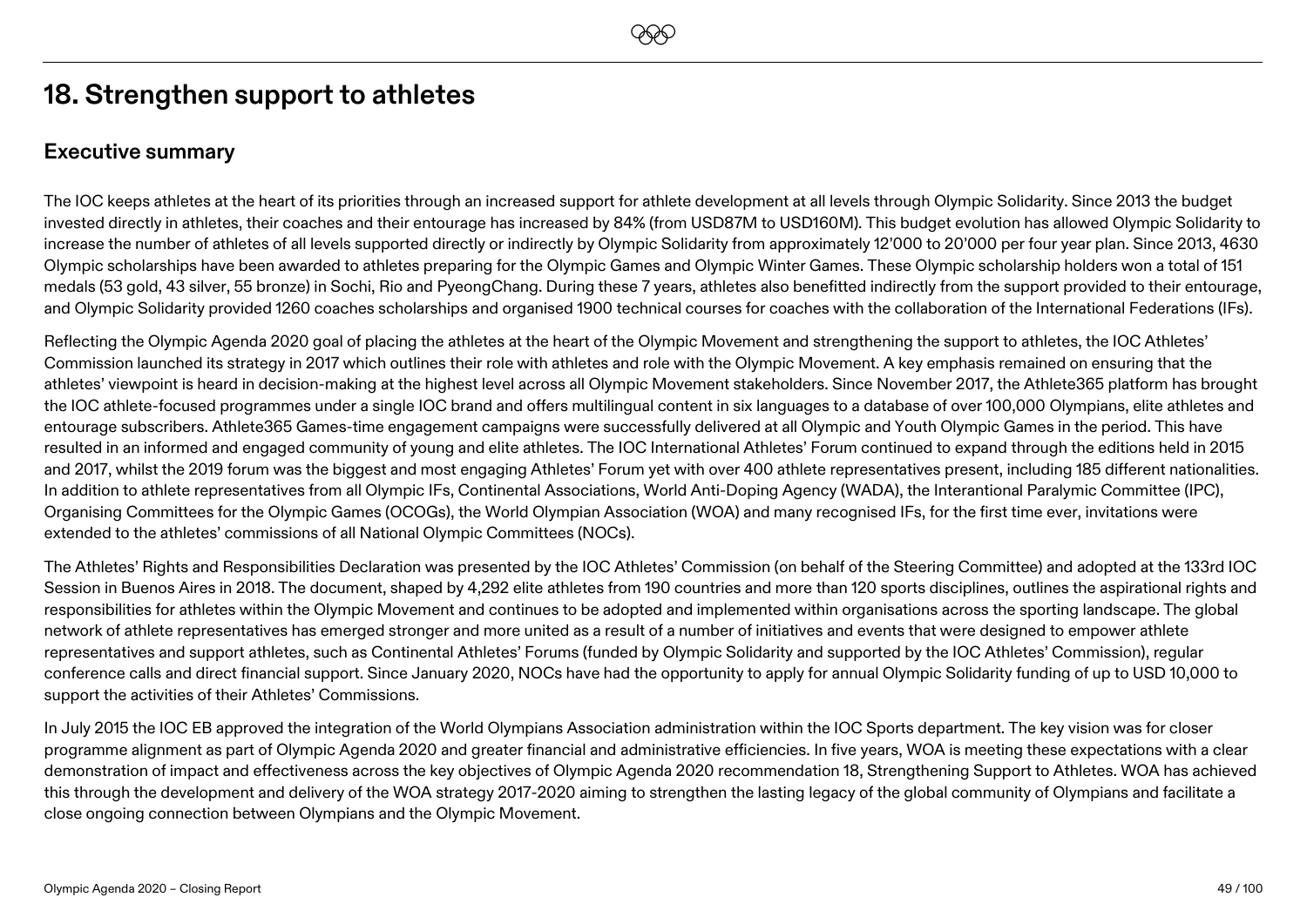

A number of new initiatives such as the Athlete365 Business Accelerator has allowed Olympic Solidarity to further increase its support to athletes in their career transition. Following the Olympic Games Rio 2016 and the success of the IOC Refugee Olympic Team, Olympic Solidarity provided a programme of long term scholarship assistance to refugee athletes.

Athletes benefit in a number of ways from TOP partners and these offerings are increasing through different innovative initiatives. The Airbnb partnership will see all athletes competing at the Olympic Games and Paralympic Games receive vouchers for accommodation in an amount that will reach USD 28 million by 2028. TOP partner Intel has recently launched a significant offering of mental health related subscriptions and material through the Athlete365 platform, exclusively available to athletes. Since the Sochi 2014 Olympic Winter Games, Samsung has provided limited edition Olympic Galaxy phones to all participating athletes at the Olympic Games to empower athletes to have easy access to important information and resources from the IOC, while in a recently launched initiative from P&G – The Athletes for Good Fund – grants are offered to support causes that are advancing important work on shared values.

In addition, athletes and their entourage have been put at the heart of some of the TOP partners commercial activities, including the P&G's successful Thank You Mom campaign, which has instilled values-based themes in line with Olympism in Action since it's onset.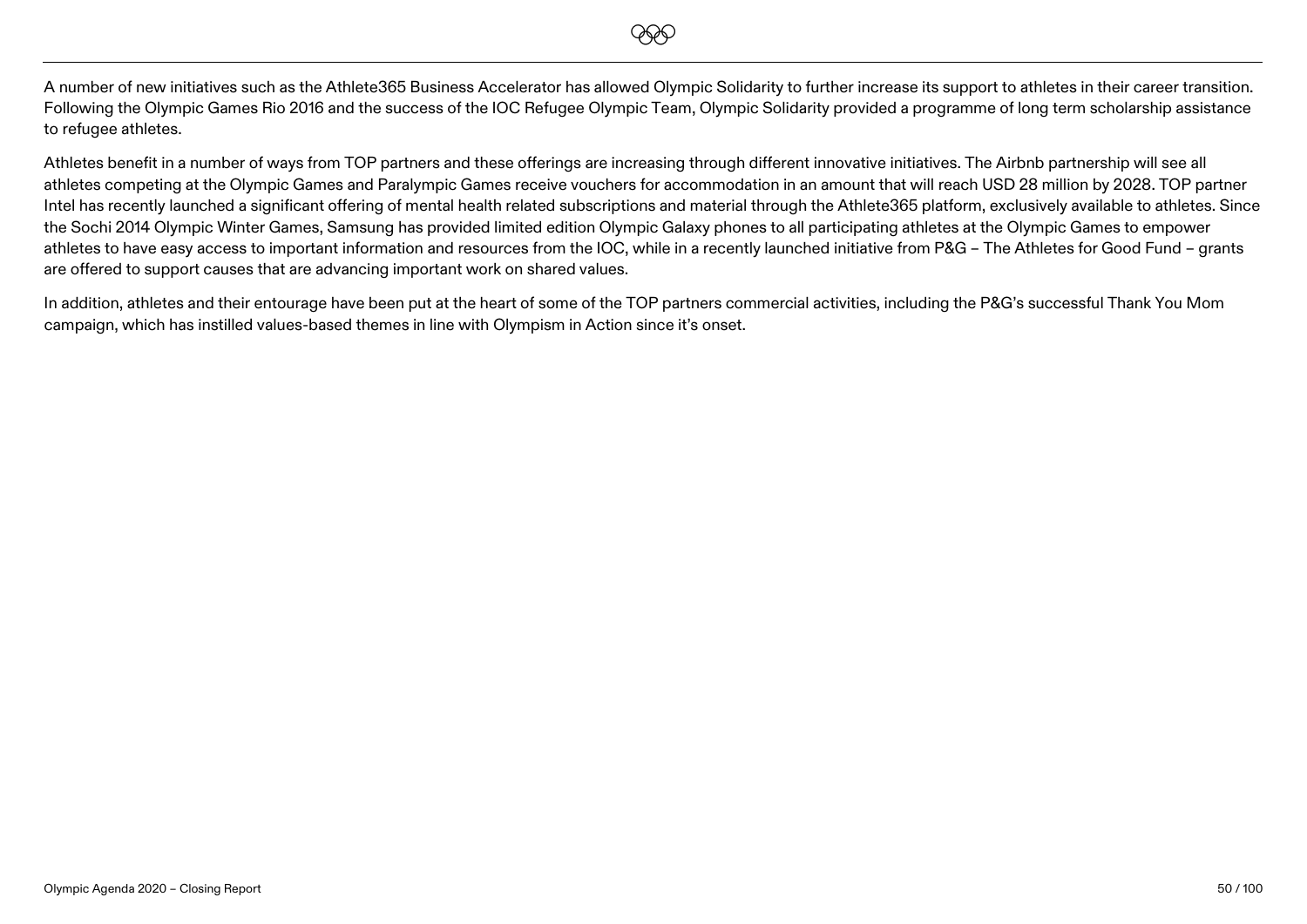

# **Launch an Olympic Channel**

The IOC to launch an Olympic Channel.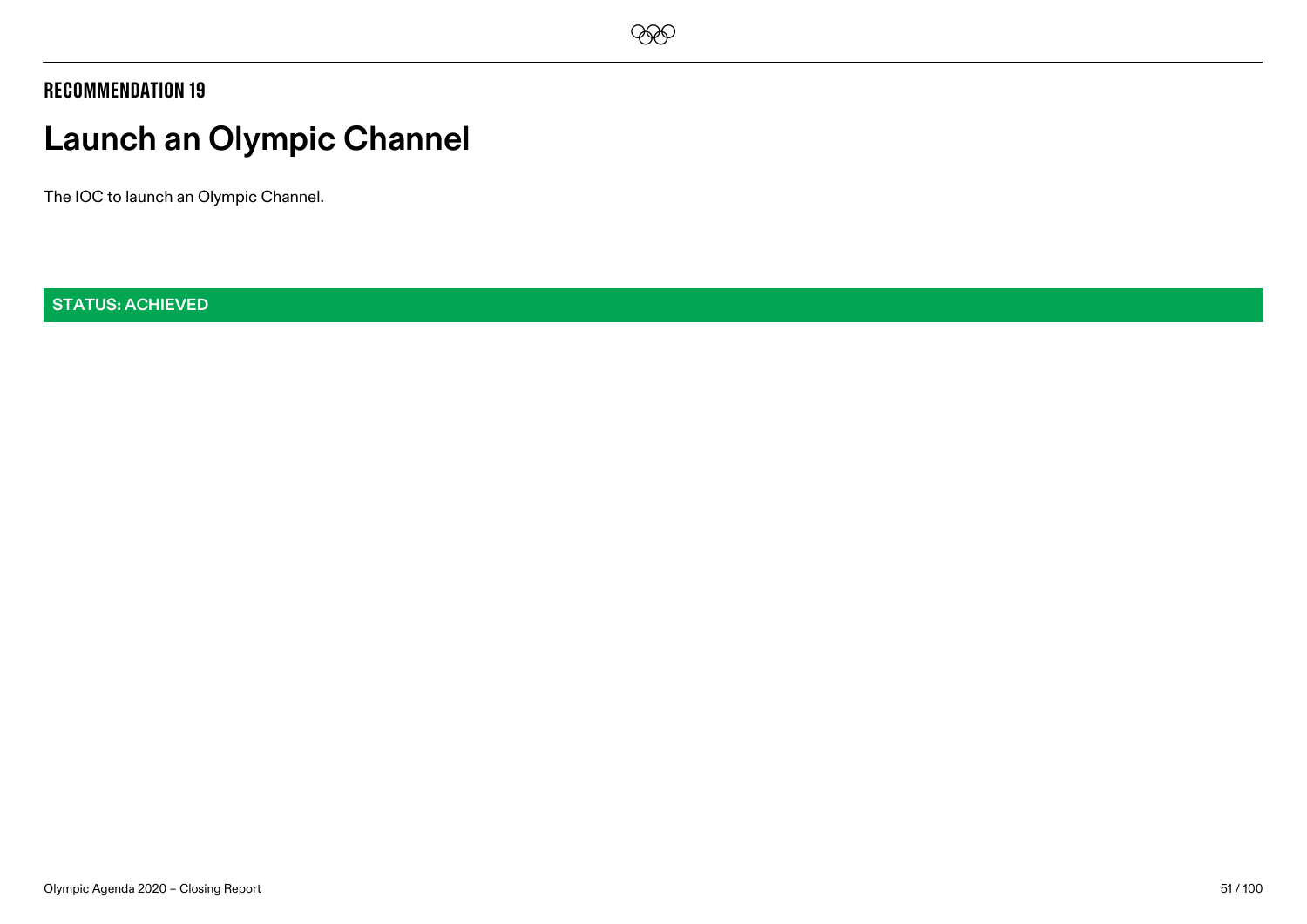# **19. Launch an Olympic Channel**

## **Executive summary**

By creating more than 25,000 pieces of athlete-focused content, streaming more than 5,400 live events from its 95 International Federations (IFs) partners, amassing more than 3.3 billion video views across all of its branded platforms and having nearly 75% of its social media engagement coming from fans under 35 years old, the Olympic Channel has exceeded expectations in its initial mission of providing an innovative platform for promoting Olympism and engaging, in priority, communities of younger generations and new fans with the Olympic Movement. The Olympic Channel has provided worldwide exposure for sports and athletes 24/7/365 through award-winning original programming, digital content, news coverage and live-streamed international sporting events. The Olympic Channel operations have remained within the approved operational budget until 2021 and are on track to break even.

Since the beginning of the COVID-19 pandemic, the Olympic Channel has successfully managed to maintain people's engagement and connection with sport and Olympic values. The Olympic Channel global digital platform is subscription-free, currently available worldwide in 12 languages at olympicchannel.com and on its apps for mobile and connected TV devices; key localisation efforts have focused on Japan, India and the United States, which have consistently been on the top three for users during the past year.

The strong content creation, digital, technology and data analysis capabilities developed by the Olympic Channel are already providing a solid basis to successfully deliver on the mission of the new IOC Digital Strategy: to grow direct relationships with people and enable the consolidation of people-centric digital activities in order to promote Olympism through marketing communications and digital products. The Olympic Channel launched following the Closing Ceremony of the Olympic Games Rio 2016 in support of the IOC's goal, set out in Olympic Agenda 2020: providing an innovative platform for promoting Olympism and engaging communities (see recommendation 23), in priority, younger generations and new fans with the Olympic Movement. The Olympic Channel offers worldwide exposure for sports and athletes 24/7/365 through award-winning original programming, digital content, news coverage and live-streamed international sporting events. The Olympic Channel global digital platform is subscription-free and currently available worldwide in 12 languages at olympicchannel.com and on its apps for mobile and connected TV devices.

New IOC "Digital Engagement and Marketing" department was created, per approved IOC Digital Strategy at the IOC Session and Executive Board in January 2020, with a dedicated mission to grow direct relationships with people to promote Olympism through marketing communications and digital products by evolving Olympic Channel operations and digital data capabilities and enable the consolidation of people-centric digital activities.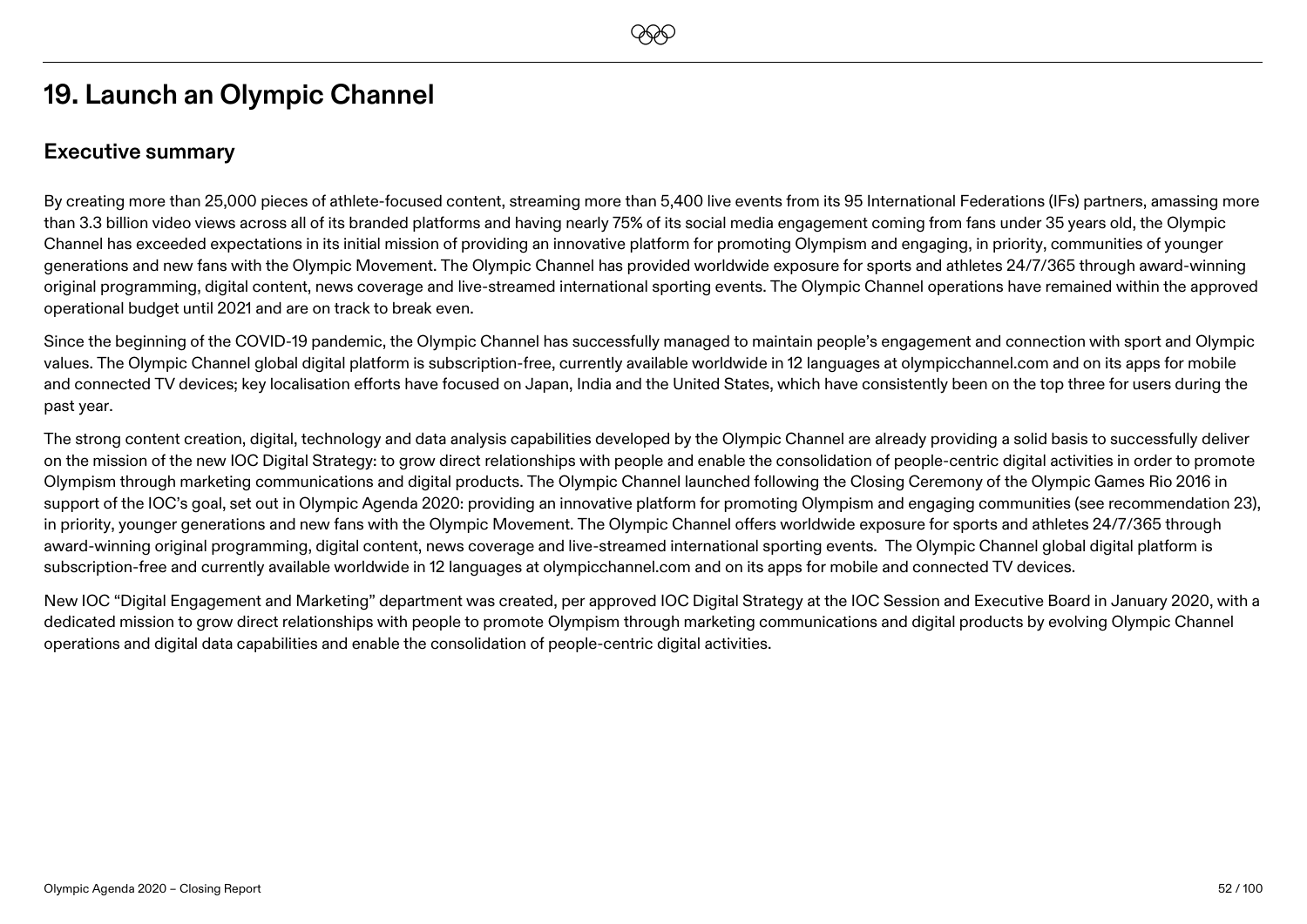

# **Enter into strategic partnerships**

The IOC to open up to cooperation and network with competent and internationally recognised organisations and NGOs to increase the impact of its programmes.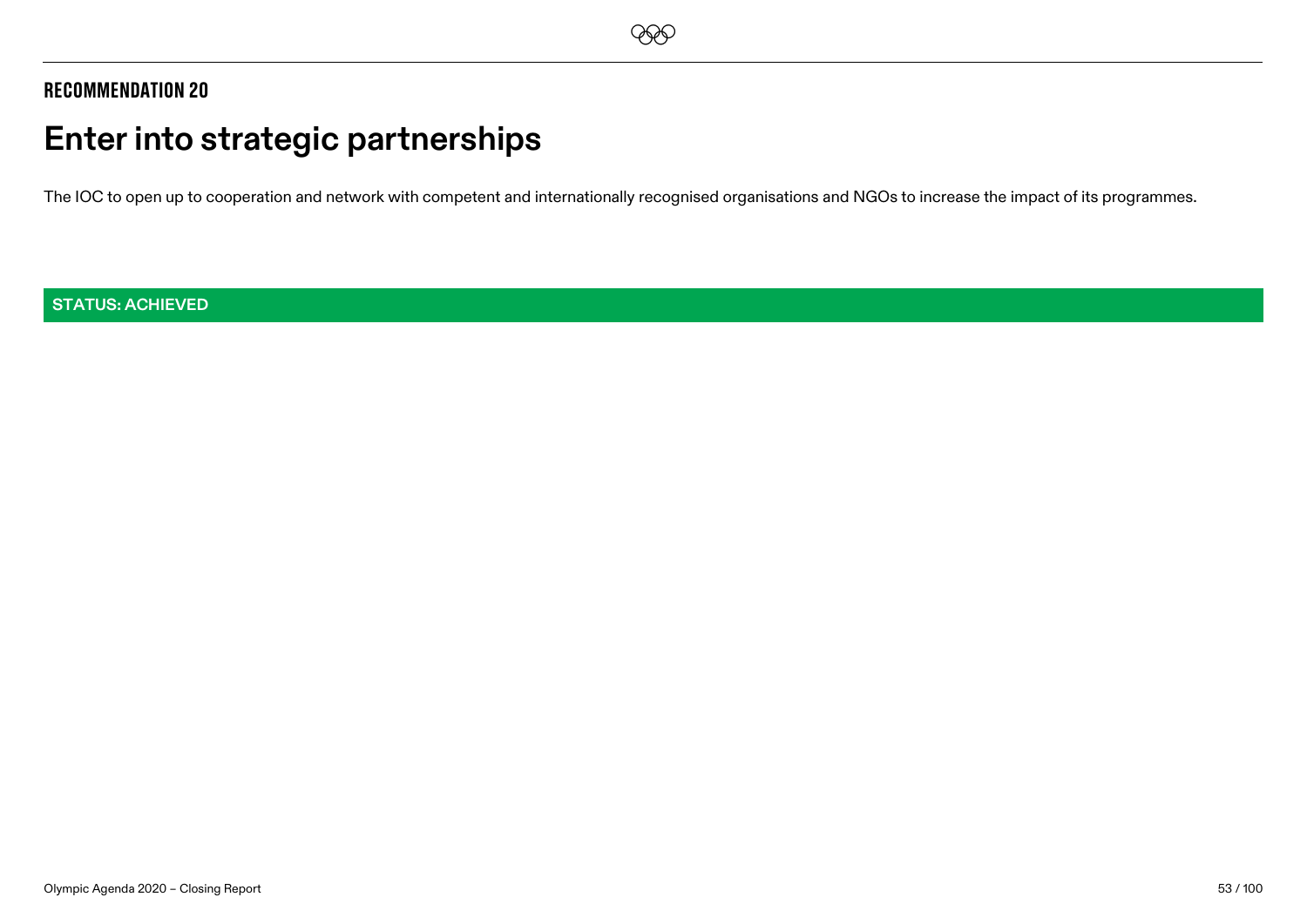# **20. Enter into strategic partnerships**

#### **Executive summary**

United Nations – The IOC and the United Nations (UN) signed a Memorandum of Understanding (MoU) at the start of Olympic Agenda 2020, resulting in cooperation at the highest level. The agreement underlined that the IOC and the UN "share the same values of contributing to a better and peaceful world through sport." It also called for respect of the autonomous organisation of sport.

**EEO** 

Since then, several UN declarations have stressed the autonomy of sport and the leadership role of the IOC.

A recent resolution adopted in December 2020 by the UN General Assembly sums up this cooperation.

- It is "acknowledging the Olympic Charter".
- It affirms the "invaluable contribution of the Olympic and Paralympic movements in establishing sport as a unique means for the promotion of peace and development".
- It "supports the independence and autonomy of sport as well as the mission of the International Olympic Committee in leading the Olympic Movement and of the International Paralympic Committee in leading the Paralympic Movement".
- It encourages UN "Member States to include sport and physical activity in recovery plans post COVID-19, to integrate sport and physical activity into national strategies for sustainable development, taking note of the contributions sport makes to health, to promote safe sport as a contributor to the health and well-being of individuals and communities".
- It welcomes "with appreciation all upcoming Olympic and Paralympic Games, in particular those to be held in Tokyo in 2021, in Beijing in 2022, in Paris in 2024, in Milano Cortina, Italy, in 2026 and in Los Angeles, United States of America, in 2028, as well as the Youth Olympic Games to be held in Dakar in 2026".

In 2015, in a historic moment for sport and the Olympic Movement, sport was officially recognised as an "important enabler" of sustainable development and included in the UN's 2030 Agenda for Sustainable Development.

World Health Organization (WHO) - The IOC expanded its collaboration with the WHO by signing a cooperation agreement in the midst of the global coronavirus pandemic. The agreement strengthens the joint efforts of the IOC and WHO to promote healthy lifestyles, including physical activity and sport, as a tool for health across the globe and in alignment with Sustainable Development Goal 3.

This has found expression in a global campaign called #HealthyTogether, which is co-branded by the IOC, the UN and WHO. The WHO is also advising the IOC and the Organising Committee in their preparations for safe Olympic Games Tokyo 2020, to be held in 2021. Additionally, the IOC and sports organisations have contributed to the WHO guidelines on mass gatherings during the COVID-19 pandemic, including sports events.

The collaboration between the IOC and the WHO found also its expression at the G20 Virtual Leaders' Summit in November 2020, when WHO Director General Dr Tedros Adhanom Ghebreyesus said: "The WHO is working with the IOC to make next year's Tokyo Olympics a success, and a symbol of hope for the world."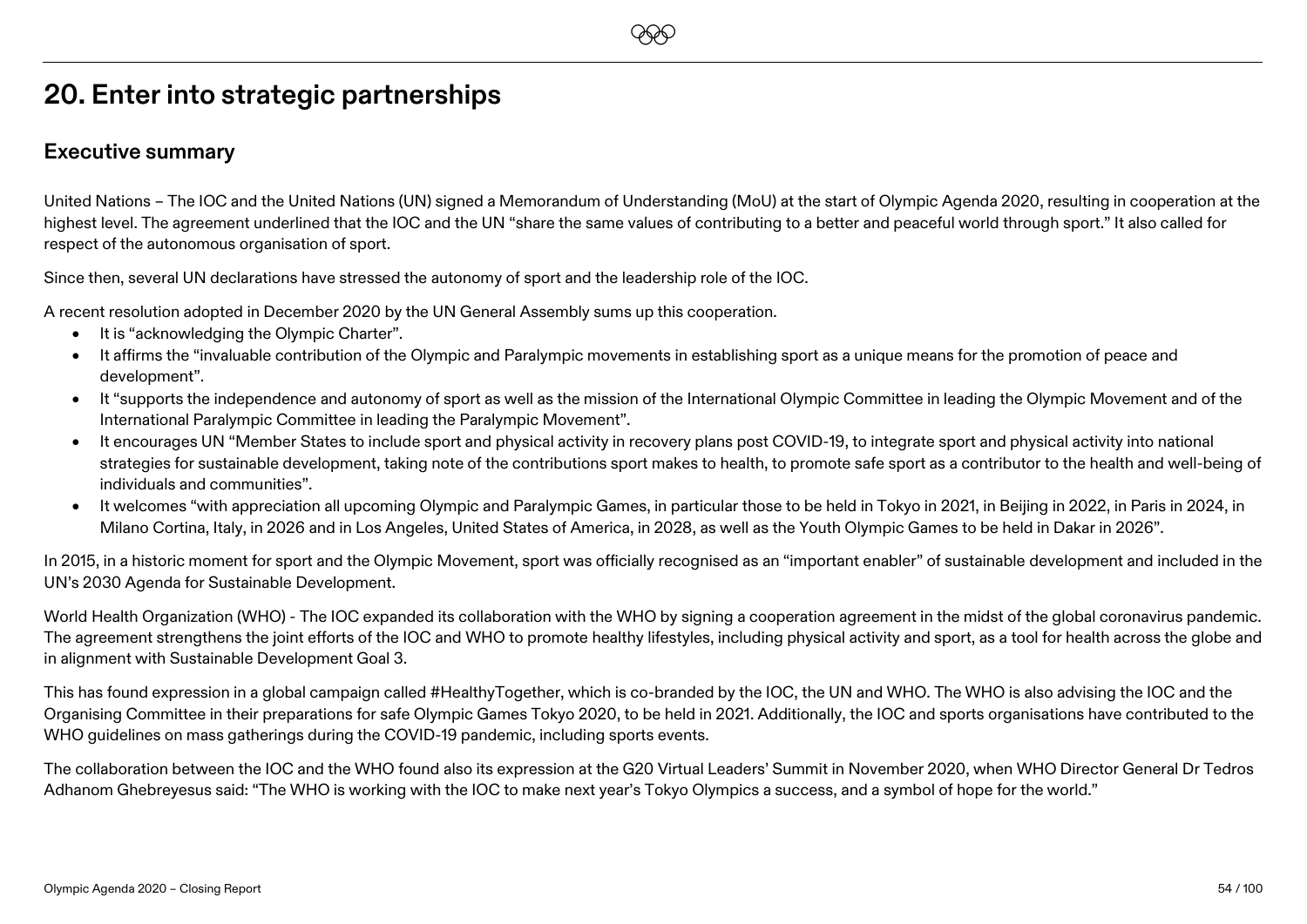

UN Environment and UN Climate Change – The IOC, together with the UN Environment Programme (UNEP) and UN Climate Change (UNFCCC), developed and implemented the UN Sports for Climate Action Framework launched at the COP 24 in Katowice in 2018. The framework provides a clear trajectory for the global sports community to help combat climate change. This partnership has allowed over 175 member sports organisations, including the IOC, the IPC, the Organising Committees for the Olympic Games Tokyo 2020, Beijing 2022 and Paris 2024, 25 International Federations and 7 National Olympic Committees create, plan and implement tangible reduction measures in carbon with the aim of a 45% reduction by 2030 across the sport sector.

The IOC also expanded its collaboration with UNEP on a number of fronts and will contribute, with the support of the UNEP, to the Great Green Wall project – the African Union's flagship initiative to combat the effects of desertification – by planting an "Olympic Forest" starting in 2021. In addition to using the carbon credits generated through this project, it will also allow the IOC to support communities in Africa's Sahel region to build local resilience to climate change, improve health and well-being, create jobs and boost economic opportunities. In addition, the IOC partners with UNEP on the Clean Seas programme, where 10 IFs, six NOCs and three of the IOC's commercial partners have joined this global action to fight pollution in the environment. This programme has also benefited from athlete involvement, an example of this can be seen in the Big Plastic Pledge, a campaign run by Hannah Mills, an Olympic gold and silver medallist, supported by the IOC as part of our ambassador programme, where to date, over 2500 athletes have joined in taking tangible actions to reduce plastic pollution in their lives and through their sport.

IUCN – The IOC signed a collaborative agreement with the International Union for Conservation of Nature (IUCN) in 2017 for a period of three years. In addition to producing four Sport and Biodiversity guides, which offer advice to sports event organisers on how to reduce the impact on biodiversity and promote its conservation throughout all phases of event planning, the IOC received advice from IUCN on the candidature process for the Olympic Games 2024 and has undertaken other tasks related to its sustainability strategy .

INTERPOL, UNODC, OECD – Memoranda of understanding with INTERPOL, the United Nations Office on Drugs and Crime (UNODC) and for the first time ever the Organisation for Economic Cooperation and Development (OECD) are fostering cooperation with governments on sports credibility.

The IOC and INTERPOL deliver tailored workshops around the world to support National Olympic Committees, International and National Sports Federations, lawenforcement agencies, government entities, and betting regulators and operators in addressing competition manipulation and related corruption. From June 2015 to December 2020, INTERPOL trained and built capacity of over 1,000 decision-makers from the main stakeholder groups of NOCs and national sports federations, law enforcement, governmental authorities and betting entities involving 49 countries across all continents.

In 2017, the International Partnership against Corruption in Sport (IPACS) was launched. It is a multi-stakeholder platform with the mission to bring together international sports organisations, governments and inter-governmental organisations to strengthen and support efforts to eliminate the risks of corruption and promote a culture of good governance in sport. The IPACS founding partners are the International Olympic Committee (IOC), the United Kingdom Government, the Organisation for Economic Cooperation and Development (OECD), the Council of Europe and the United Nations Office on Drugs and Crime (UNODC). Together with its partners in IPACS, the IOC has produced new guidelines to mitigate the risks of corruption, e.g. in procurement, prevention of conflicts of interests, events awarding process and good governance, and facilitate dialogue with governments on this topic. In 2019, the IOC also signed an MoU with EUROPOL for cooperation on specific situations.

The IOC awarded an extra contribution of USD 10 million to support various activities for the prevention of manipulation of competitions, in particular cooperation with INTERPOL and UNODC.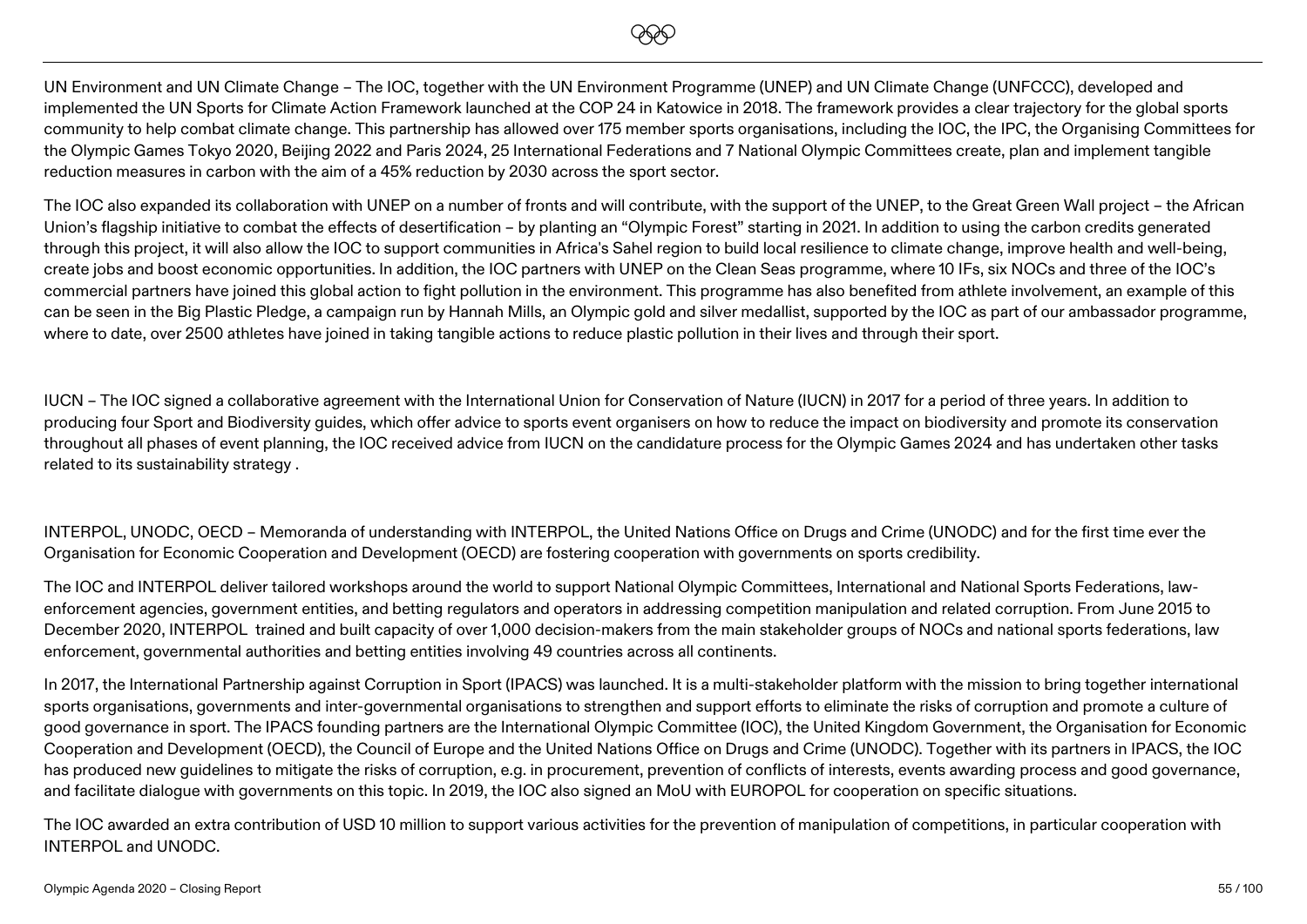

Three editions of the International Forum For Sports Integrity (IFSI) were held, involving stakeholders from the Olympic Movement, Intergovernmental Agencies such as the Council of Europe, UNODC, Interpol and Europol as well as sports betting operators, national regulating authorities, academics and other experts. All of them reaffirmed at the forums their determination to protect clean athletes and fair competition.

The IOC also launched in 2018 the "Believe in Sport" campaign which aims to raise awareness about the threat of competition manipulation among athletes, coaches and officials.

UNHCR and Refugees – The IOC's 25-year partnership with the UN Refugee Agency continued to be an integral part of many activities to support refugees through sport.

In 2015, the IOC created the IOC Refugee Olympic Team. Supported in their preparation by Olympic Solidarity, 10 athletes competed for the first time at the Olympic Games Rio 2016, sending a message of hope to refugees and displaced persons around the world. Olympic Solidarity is now supporting a group of 50+ refugee scholarship holders aspiring to join the IOC Refugee Olympic Team for Tokyo 2020.

To broaden its engagement further, in 2017 the IOC created the Olympic Refuge Foundation, an independent, non profit registered in Switzerland, committed to leveraging sport to protect young people affected by displacement across the globe 365 days of the year. In its three years of existence, the Foundation has supported projects in Rwanda, Mexico, Turkey, the Democratic Republic of Congo, Kenya, Jordan, Uganda and Colombia, thereby providing to 200,000 young people affected by displacement, access to safe sport.

At the first-ever Global Refugee Forum held in December 2019, over 80 sports organisations, NGOs and governments came together under the leadership of the IOC to express their commitment to facilitate sports opportunities for refugees..

UN Women – The IOC renewed and broadened its MoU with UN Women in 2017 with a mutual commitment to further mainstream sport and physical activity as a tool for girls' and women's empowerment, education and health. The IOC and UN Women's cooperation also aims to strengthen joint work on gender equality in and through sport, focusing on women's equal access and participation in sport and sustainable sport programmes, targeting in particular girls in vulnerable communities; resource allocation to women sport and leadership and governance challenges; and leverage the power of sport, including large-scale sporting events and athletes as role models, to change harmful gender-based stereotypes and norms.

A joint initiative of the IOC and UN Women, the One Win Leads to Another (OWLA) programme, encourages women and girls at grassroots level via sustainable sports programmes. Launched in Brazil as a legacy of the Olympic Games Rio 2016, it has since expanded through Brazil but also into Buenos Aires, Argentina, as a legacy of the Youth Olympic Games 2018.

Inter-American Development Bank (IDB) – The IOC established a partnership with the Inter-American Development Bank (IDB) at the Youth Olympic Games in Buenos Aires 2018. This new collaboration led to the creation of Sportic, a programme created to strike a balance between the practice of sport and the use of technology. Sportic enables young people aged 12-18 from disadvantaged communities in Argentina, Colombia, and Ecuador to develop skills that are useful in their daily lives while also increasing their employability.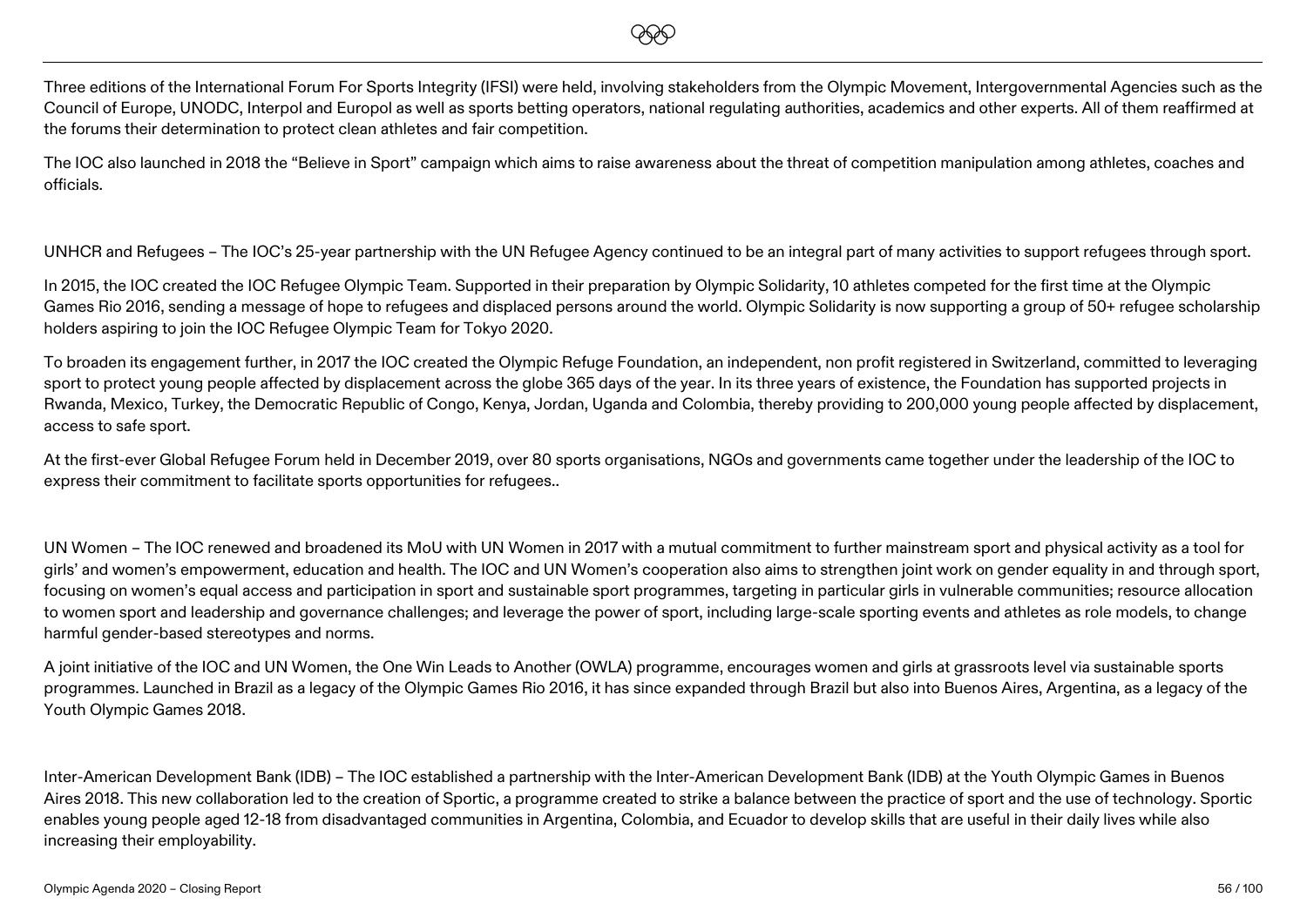

A digital platform was developed in response to the COVID-19 pandemic as activities were put on hold. The virtual campus includes an e-learning site in support of implementors, facilitators, coaches and trainers, including "train the trainers", regional courses, as well as a library and a forum. A total of 194 trainings on the Sportic methodology have been delivered, and 374 trainers and teachers as well as 3,869 young people have been trained. The virtual campus now contains more than 200 educational materials on the use of sport and technology. The platform can be found unde[r www.sportic.org.](http://www.sportic.org/)

Yunus Sport Hub – The IOC and the Yunus Sport Hub, a global community of experts dedicated to solving human challenges through sport & social business, started a pilot programme in Korea in 2020, aiming at leveraging the on the legcy of the Olympic Games PyeongChang 2018 Olympic Winter Games to create social businesses and local jobs. Local athletes are involved in the design and implementation of the project.

The Yunus Sport Hub also collaborates with the IOC on the Athlete 365 Career+ programme which has already reached more than 35,000 athletes from more than 185 countries, and will continue to grow its impact. One project, launched in 2020, the Athlete365 Business Accelerator is already proving a success.. The two-year pilot programme designed in cooperation with Noble Peace Prize Laureate Prof. Yunus seeks to enhance professional, educational and life-skills opportunities for athletes. It is supported by Olympic Solidarity. Some 5,500 athletes have already taken part in the online courses.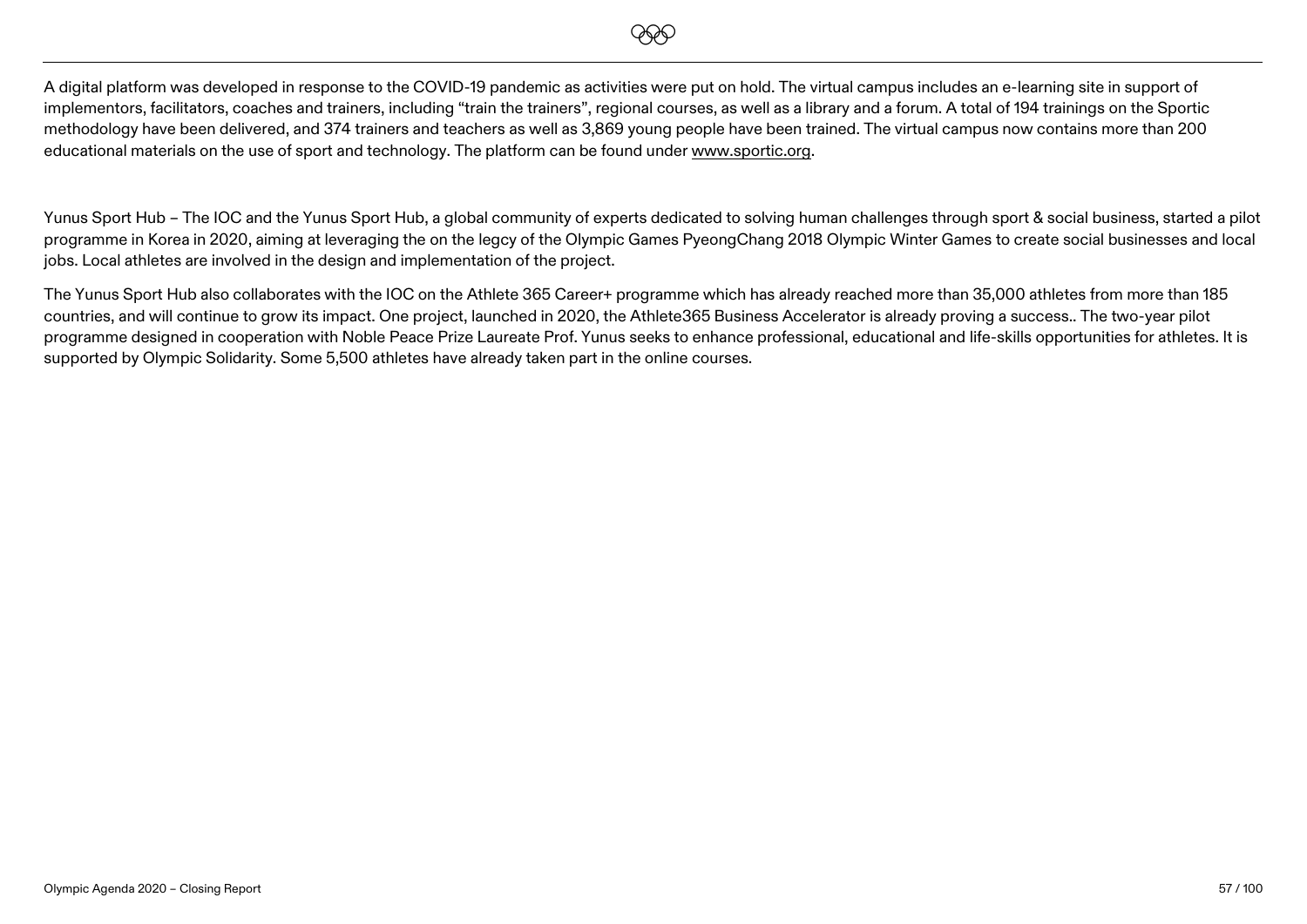

# **Strengthen IOC Advocacy Capacity**

#### **Strengthen IOC advocacy capacity:**

The IOC to advocate to intergovernmental organisations and agencies.

The IOC to encourage and assist NOCs in their advocacy efforts.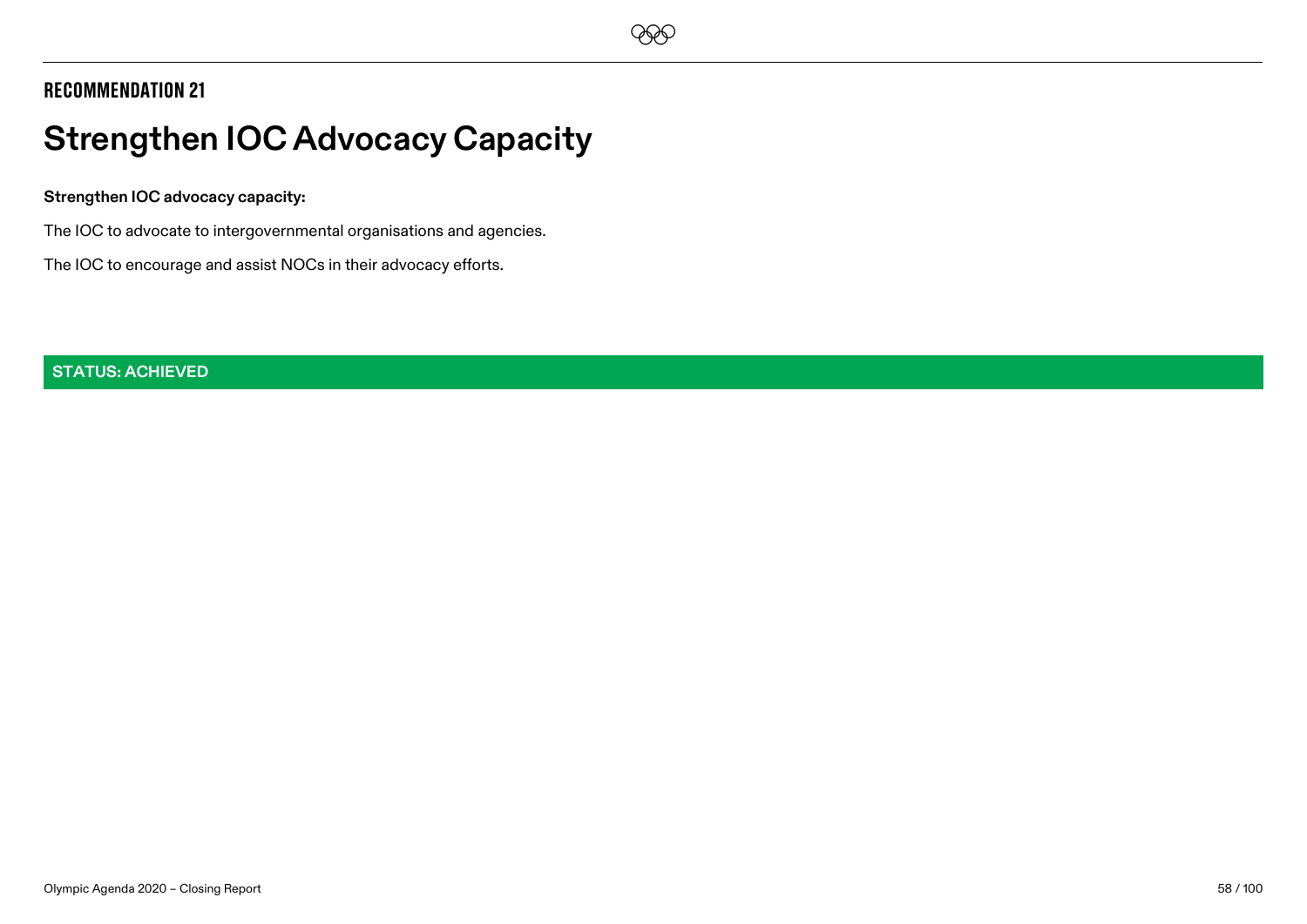# **21. Strengthen IOC Advocacy Capacity**

### **Executive summary**

PyeongChang 2018 – The IOC first began to engage with both Koreas in 2014 in anticipation of PyeongChang 2018, and initiated a programme to support athletes from the DPRK in the qualification process for the Olympic Winter Games. That conversation continued, and evolved, through geopolitical ups and downs, including the Olympic Truce Resolution which was adopted by the UN General Assembly in 2017 by consensus during the very serious security crisis on the Korean Peninsula. The consensus included both the Republic of Korea (ROK) and the Democratic Peoples' Republic of Korea (DPRK) as well as the future hosts of the Olympic Games: Japan, China, France and the United States of America.

In 2018 came a pledge to participate in the Games from the leader of the DPRK. The IOC initiated and led negotiations with the NOCs and governments of ROK and DPRK. They resulted in the Lausanne "Olympic Korean Peninsula Declaration". It led to a joint march of athletes from both NOCs as one team, under the name "Korea" in the Opening Cermony and behind the Korean Unification flag. It also led to a joint Women's ice hockey team..

After the Games, President Moon Jae-in of South Korea and Chairman Kim Jong-un of North Korea both asked the IOC to continue to support the peace talks through actions in sport.

UN Secretary Antonio Guterres said in PyeongChang, when visiting the Games: "The Olympic Spirit is the most important symbol of peace in today's world." He continued on: "Obviously in the present context there is a lot of attention for this message of peace in relation to the Korean Peninsula, but I want to say very clearly, that the Olympic message of peace is not local, it's universal, it's for the whole world. It's as valid in Korea as it is valid everywhere where we struggle to try to address the many complex conflicts that we are facing."

G20 –The IOC President addressed the G20 Leaders at the G20 Summit in Osaka/Japan 2019 and at the G20 Virtual Leaders' Summit in November 2020 and called on them to support the mission of the Olympic Games to unite the world in peaceful competition. In a milestone for the Olympic Movement, world leaders at the virtual G20 Leaders' Summit in 2020 expressed their strong support for the Olympic and Paralympic Games Tokyo 2020 and the Olympic Winter Games Beijing 2022 in their final declaration: "As a symbol of humanity's resilience and global unity in overcoming COVID-19, we commend Japan's determination to host the Olympic and Paralympic Games Tokyo 2020 next year. (…) We look forward to the Beijing Winter Olympics in 2022."

United Nations – The IOC engaged with the UN, Member States, and Host Countries at UN General Assembly Debates and High-Level Meetings, conferences and other events with governments and international organisations to position the IOC and the Olympic Movement on key issues in achieving world peace and the global Sustainable Development Goals (SDGs). This work led to the successful adoption of UN Resolutions on sport for peace and development, Olympic Truce Resolutions (OTR), and the UN Secretary-General's Reports on sport for peace and sustainable development (also see recommendation 20).

World Health Organization – The IOC engaged in advocacy and preparatory work in the framework of the World Health Organization General Assembly which led to the historic adoption of the first Global Action Plan on Physical Activity (GAPPA). It marked the first time ever that physical activity had such a prominent place on the health agenda at the international level (also see recommendation 20).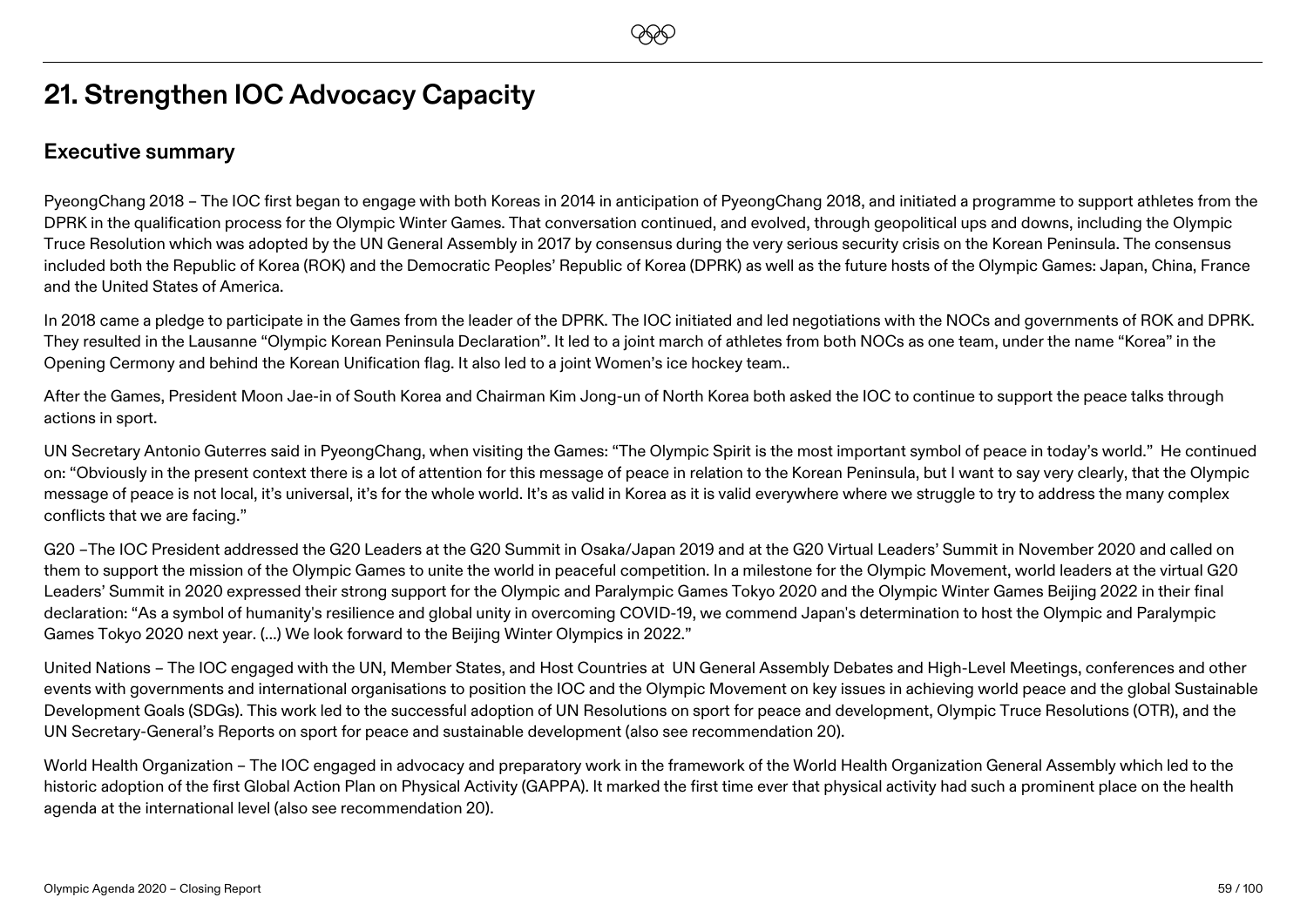**EEO** 

UN Climate Change and UN Environment – The IOC's and the Olympic Movement priorities on key sustainability and environment-related issues were further positioned through the launch the Sports for Climate Action framework at the COP 24 Katowice (2018), in collaboration with UN Climate Change (UNFCCC). The framework serves as a key platform to advocate for climate action in and through the sports sector. (also see recommendation 20).

As part of its efforts to involve the Olympic Movement in the European Climate Pact, the IOC submitted a position paper to the European Commission outlining the readiness of the sports community to help address climate change. The paper has been endorsed by nine European National Olympic Committees and 13 International Sports Federations.

Refugees – The IOC, together with the with the Olympic Refuge Foundation and UNHCR, has leveraged the Global Refugee Forum (2019) to reaffirm the importance of sport for refugees and helped create a multi-stakeholder Sports Coalition to provide increased sporting opportunities for refugees. The IOC's advocacy work has also ensured, with the support of UNHCR, the recognition of sport and the Olympic Refuge Foundation's contribution to refugee well-being by the Global Compact on Refugees in 2018 (also see recommendation 20).

Human Rights – The IOC has made progress in the development and implementation of its human rights approach to address the issues within the scope of its responsibility across its three spheres of influence, following recommendations made by HRH Prince Zeid Ra'ad Al Hussein, a former UN High Commissioner for Human Rights, and Rachel Davis, Vice President of Shift – a non-profit centre of expertise on business and human rights. This was developed following a consultative process with key internal staff and expert civil society stakeholders.

The IOC has also leveraged multiple sessions and various platforms in the framework of the Human Rights Council and Office of the High Commissioner to strengthen its dialogue around sport and human rights, and engaged UN Member States and other stakeholders to advance the position of the IOC and the Olympic Movement in Human Rights Council resolutions.

European Union (EU) – The IOC has monitored, facilitated and informed discussions across various EU political platforms (EU Commission Sport Unit and others) and with Member States, in close collaboration with the EOC Liaison office in Brussels, to protect the autonomy of sport and the European Sports Model (ESM). The IOC also engaged with different directorates to promote the contribution of sport in other areas such as gender equality and climate action.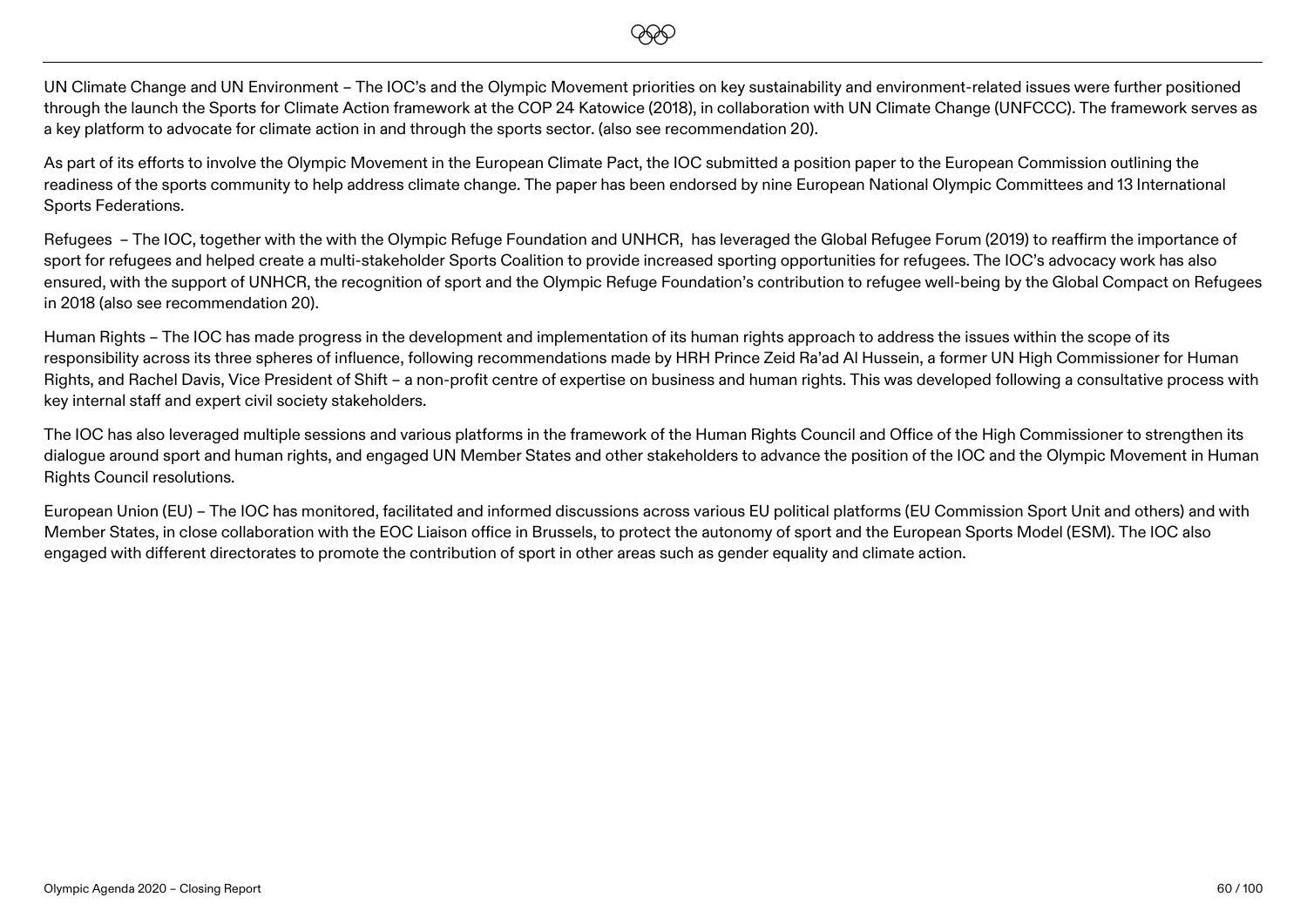

# **Spread Olympic values-based education**

#### **Spread Olympic values-based education**

- 1. The IOC to strengthen its partnership with UNESCO to include sport and its values in school curricula worldwide.
- 2. The IOC to devise an electronic platform to share Olympic values-based education programmes of different NOCs and other organisations.
- 3. The IOC to identify and support initiatives that can help spread the Olympic values.

**STATUS: PARTIALLY ACHIEVED**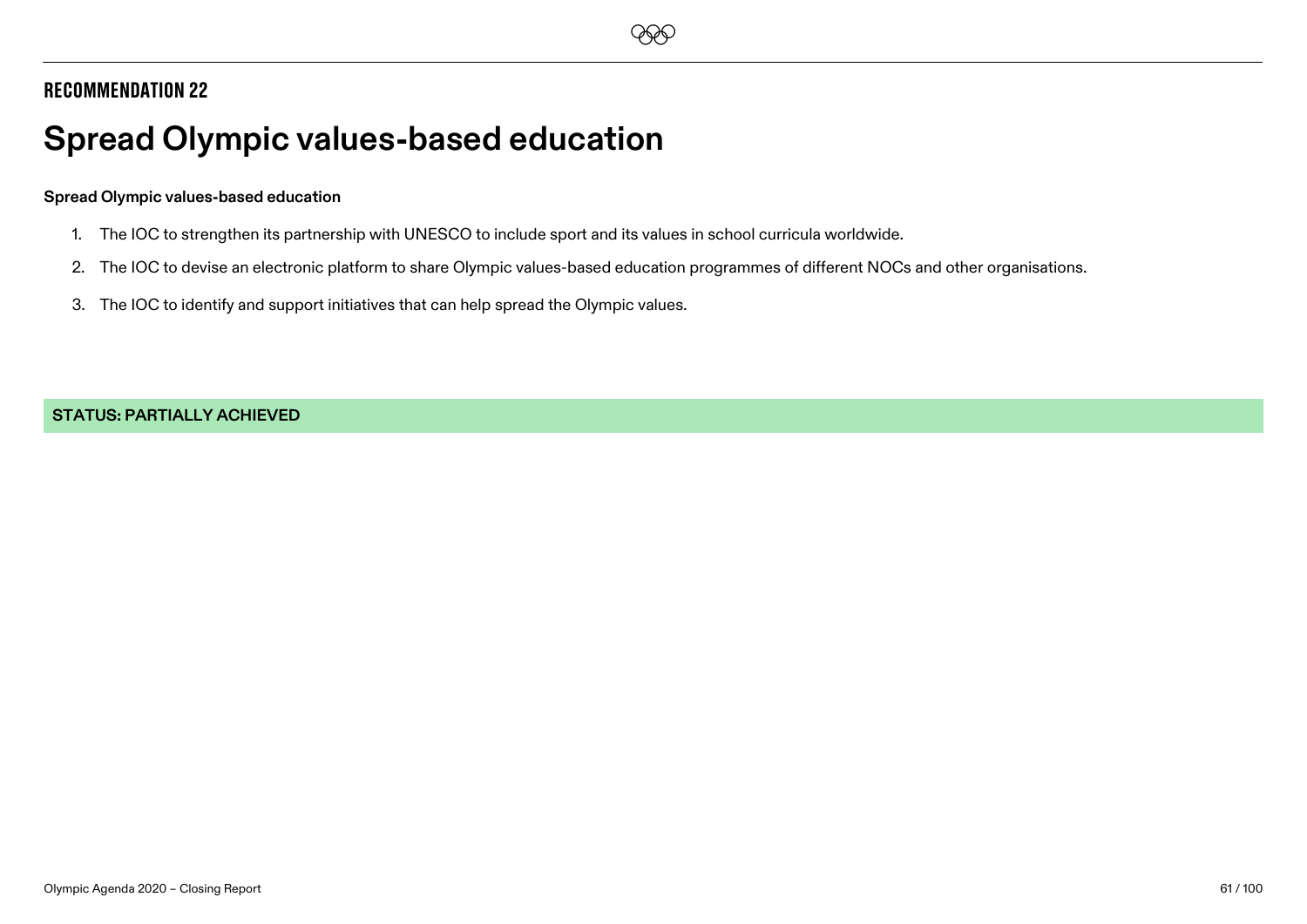# **22. Spread Olympic values-based education**

### **Executive summary**

The IOC strengthened its partnership with UNESCO to include sport and its values in school curricula worldwide through two projects:

- UNESCO's Quality Physical Education (QPE) guidelines for policy makers, and a pilot project taking place in Fiji, Mexico, South Africa, and Zambia.
- A partnership comprising OVEP between the IOC, UNESCO, World Anti-Doping Agency (WADA), FairPlay, Agitos Foundation (IPC) and ICSSPE. In October 2019, a joint publication "Sports Values in Every Classroom (SViEC)" was presented during the pre-conference of Ministers of Education at UNESCO in Paris.

**EEO** 

Discussions are under way to continue collaboration with UNESCO on projects for the 2021-2024 plan.

The electronic platform to share Olympic values-based education programmes of different National Olympic Committees (NOCs) and other organisations is now under consideration as part of the IOC digital strategy.

The IOC identified and supported initiatives to help spread the Olympic values thanks to OVEP toolkit, methodology and implementation, with the OVEP 2.0 resource pack:

- The OVEP Toolkit, a practical set of free learning resources designed to inspire and allow young people to experience life values such as excellence, respect and friendship, was launched in 2016 is available in eight languages (English, French, Lithuanian, Spanish, Slovak, Russian, Japanese and Chinese – translation of OVEP 2.0 resources pack in Estonian and Korean on-going) and has so far reached more than 25 million youngsters worldwide – 500 million if we include Organising Committees for the Olympic Games (OCOGs) especially Beijing (since 2005 V1);
- As an example, OVEP has been disseminated through 30'000 pageviews on OVEP-related webpages on olympic.org in 2019 and approximately 4'700 OVEP Toolkits were downloaded. "Train-the-Trainers" workshops (a roll-out methodology to reach young people through trainers and coaches of all kinds) took place in South Africa, Lithuania and Saudi Arabia and Slovakia in 2019. OVEP is now recognised and implemented at the Ministries of Education in Saudi Arabia, Slovakia, Trinidad and Tobago, Albania and the Punjab (Pakistan).

Several grassroots projects have been launched in relation to advocacy and policy development of delivering quality physical education and Olympic values-based teaching.

Thanks to the Culture and Education Hub, "The first point of contact to facilitate Olympic culture and education initiatives", The Olympic Foundation for Culture and Heritage manages 300+ requests per year (40% of requests come from the Olympic Movement. 60% of requests are coming from outside the Olympic Movement).

The Olympic Museum Education programmes (2016-2019) are dedicated to schools and extracurricular children (6-18 years old), but also for teachers/Parents and reached 240'000 to 260'000 visitors on site in Lausanne (school children: 100'000, extracurricular children: 40'000, families: 100-120'000 people). The offers are diversified and correspond to different targets, with one new thematic offering per year, two permanent offers based on Olympic history and values, two recurring events (during the school holidays, i.e. The Olympic Week) and 2-3 booklets. In addition, The Olympic Museum developed an international reach through online resources and contents formatted for external requests.

Olympic Solidary has continued to provide support to the NOCs for Olympic Values-based programmes. For the 2017-2020 quadrenium, this represented around 80 activities.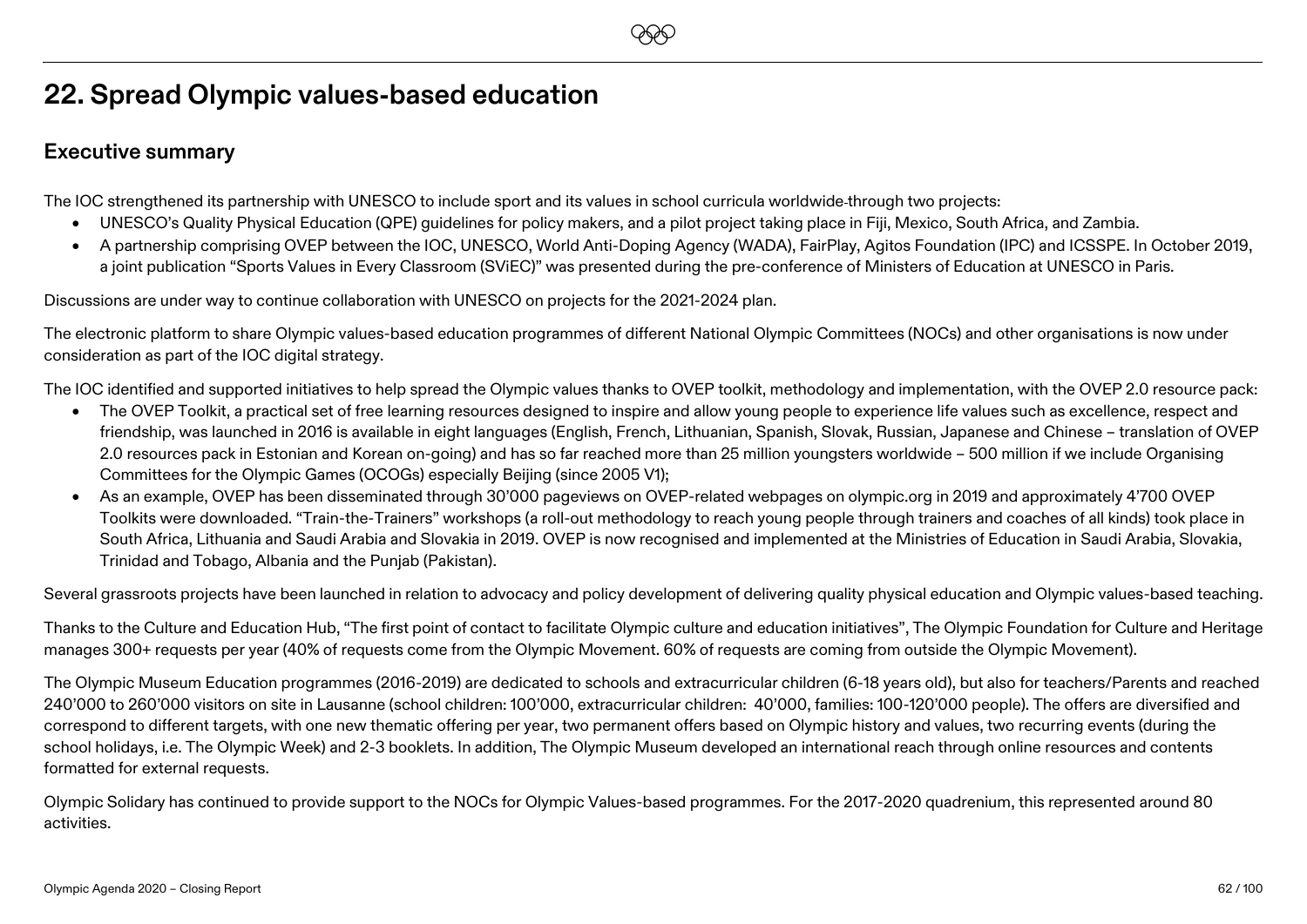

# **Engage with communities**

#### **Engage with communities:**

- 1. Create a virtual hub for athletes.
- 2. Create a virtual club of volunteers.
- 3. Engage with the general public.
- 4. Engage with youth.

#### **STATUS: PARTIALLY ACHIEVED**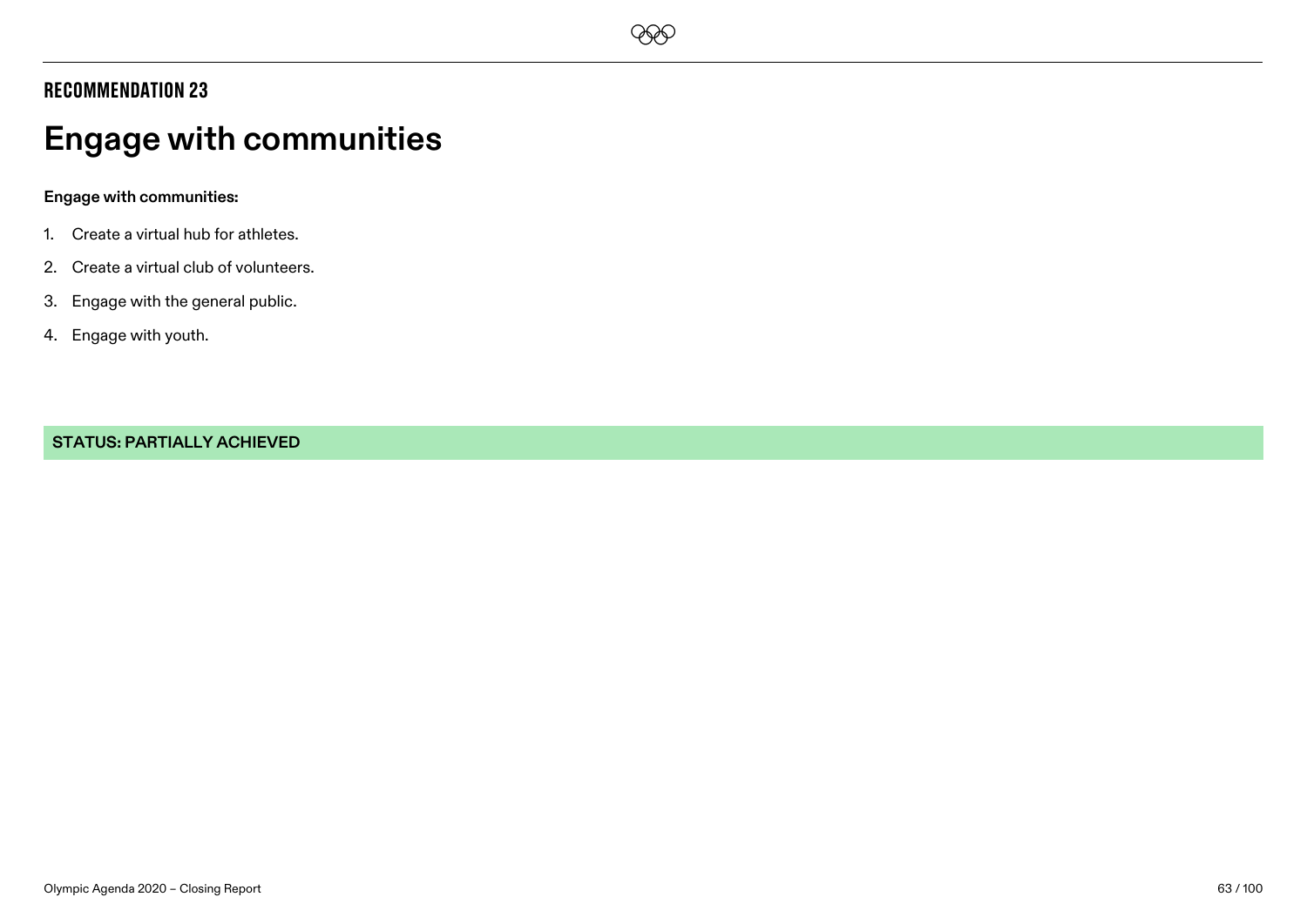# **EEO**

# **23. Engage with communities**

### **Executive summary**

The launch of Athlete 365, an online one-stop-shop for athletes (see Recommendation 18), the launch of the Olympic Channel (see Recommendation 19) and the creation of the new IOC "Digital Engagement and Marketing" (DE&M) department per approved IOC Digital Strategy at the IOC Session and Executive Board in January 2020 were the main achievements of this recommendation.

The dedicated mission of the new Digital Engagement & Marketing department is to grow direct relationships with people, to promote Olympism through marketing communications and digital products by evolving Olympic Channel operations and digital data capabilities and to enable the consolidation of people-centric digital activities (see recommendation 19).

Youth is one of the target groups of the digital strategy. Youth was also included as a key topic of the first Olympism in Action Forum, which allowed the IOC to "take the pulse" of young people's opinions and interests around the world. IOC youth focus projects were reinforced, such as the IOC Young Leaders and Young reporters programme, youth engagement and athletes engagement activities. 17 IOC Young Leaders have been appointed to IOC commissions.

Another target has been engagement with volunteer communities. A certain level of engagement has been achieved in the context of anniversaries and legacies of Games editions, including Barcelona 1992, Nagano 1998, Sydney 2000, Beijing 2008 and the Youth Olympic Games Singapore 2010. Meanwhile, some early social media engagement with the volunteer community was created for Rio 2016 and for PyeongChang 2018 through e-mail addresses. If further volunteer engagement has remained limited to date, it is due to a current absence of available data, which needs to be gathered in collaboration with the Organising Committees for the Olympic Games (OCOGs) well in advance of Games editions.

En route to the development of the digital strategy, a new, fully mobile-accessible version of olympic.org, has been launched to allow for wider engagement with the general public.

The concept of the Olympic Festival project has been approved to increase engagement at the Olympic Games time outside the host country.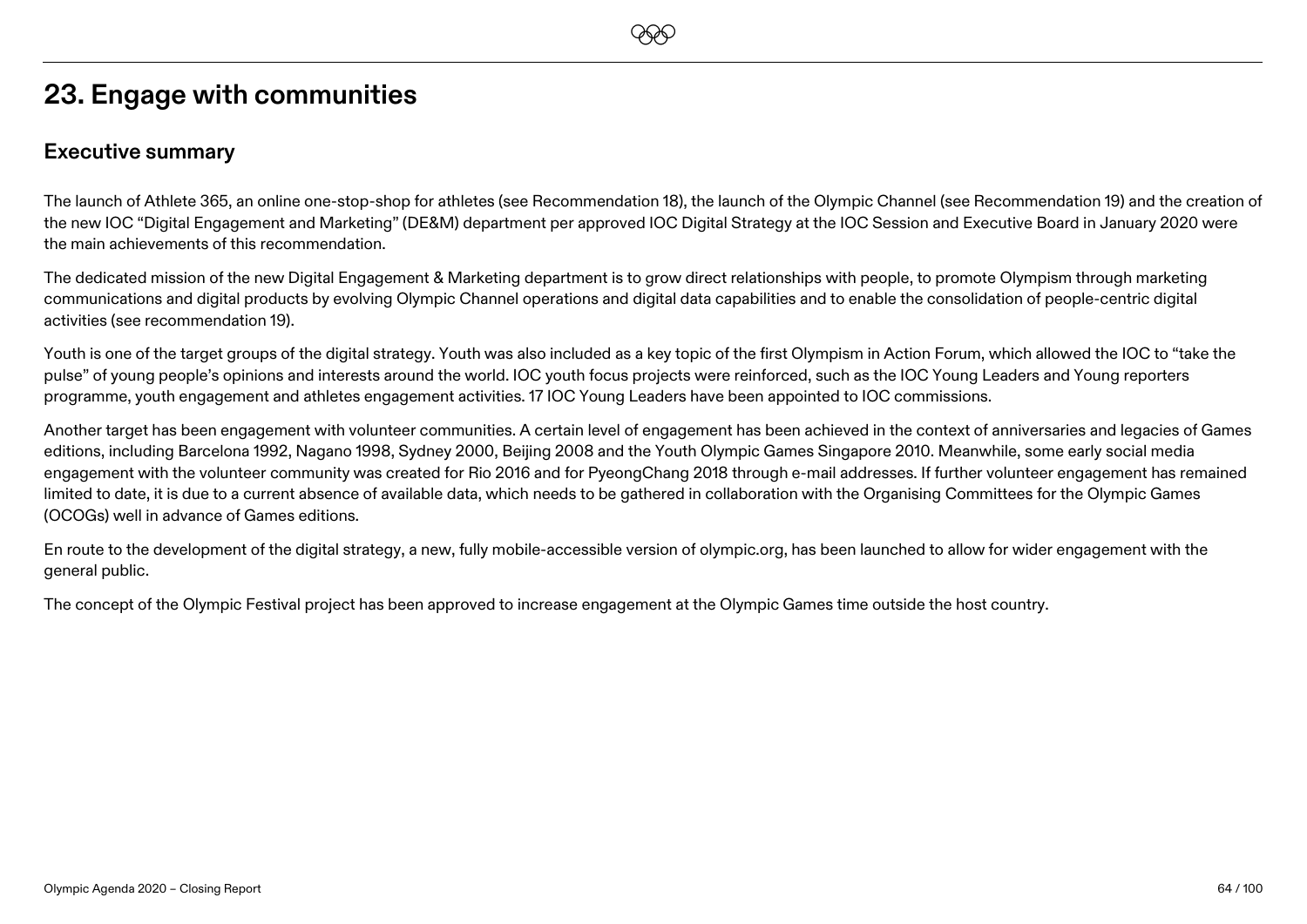

# **Evaluate the Sport for Hope programme**

#### **Evaluate the Sport for Hope programme:**

- 1. The IOC to evaluate the success and impacts of the Sport for Hope programme over the next two to three years and, in the meantime, limit the programme to the two existing centres in Haiti and Zambia.
- 2. The IOC to develop a sustainable operational model for the two existing Sport for Hope centres and invite other NGOs to contribute their particular areas of expertise, with the goal of having the centres become self-sufficient, managed and operated by another entity, and no longer reliant on the direct heavy investment and support of the IOC.
- 3. The IOC to define further strategy of investment in locally adapted grassroots sport facilities, building on the experience and lessons learned from the Olympafrica model.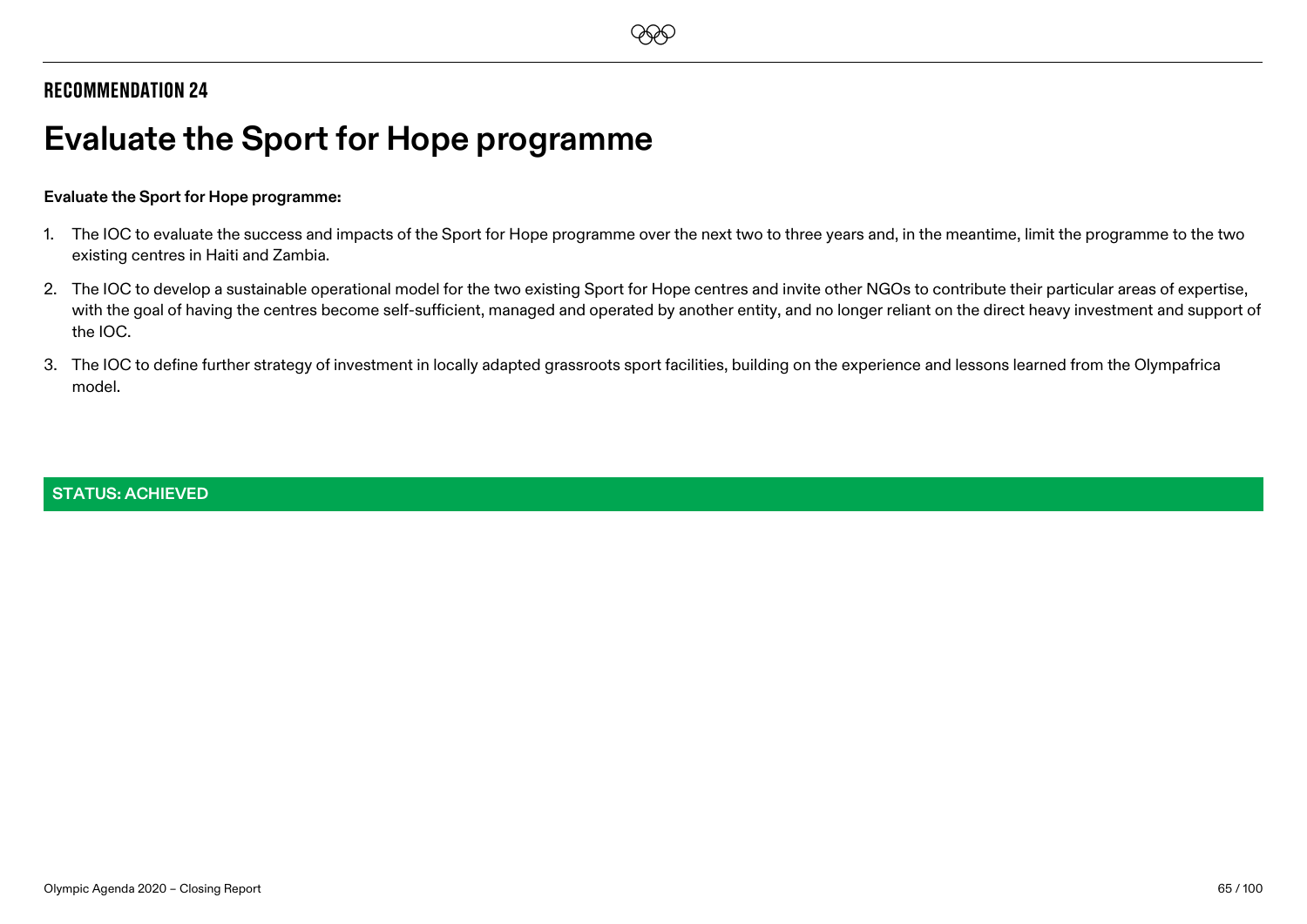# **24. Evaluate the Sport for Hope programme**

### **Executive summary**

The IOC has passed the management of the Sport for Hope Centre in Zambia to a local entity, in close collaboration with the National Olympic Committee and the Government of Zambia. The hand-over to the local community resulted in the rebranding of the Centre without the Olympic Property, which has permitted the Centre to gain new financial revenue streams and sponsorship contracts.

A strategy for the hand-over and the transfer of responsibility and management of the centre in Haiti to the Haitian community has been developed, and propositions for the new Board of Directors are finalized to enable the Centre to become self-sufficient and independent in 2021.

No further Sport for Hope centres are planned to be created by the IOC.

The IOC has strengthened its engagement with various grassroots sports organisations, in particular Olympafrica. Olympic Solidarity has supported all five Continental Associations to develop similar locally adapted grassroots sport facilities.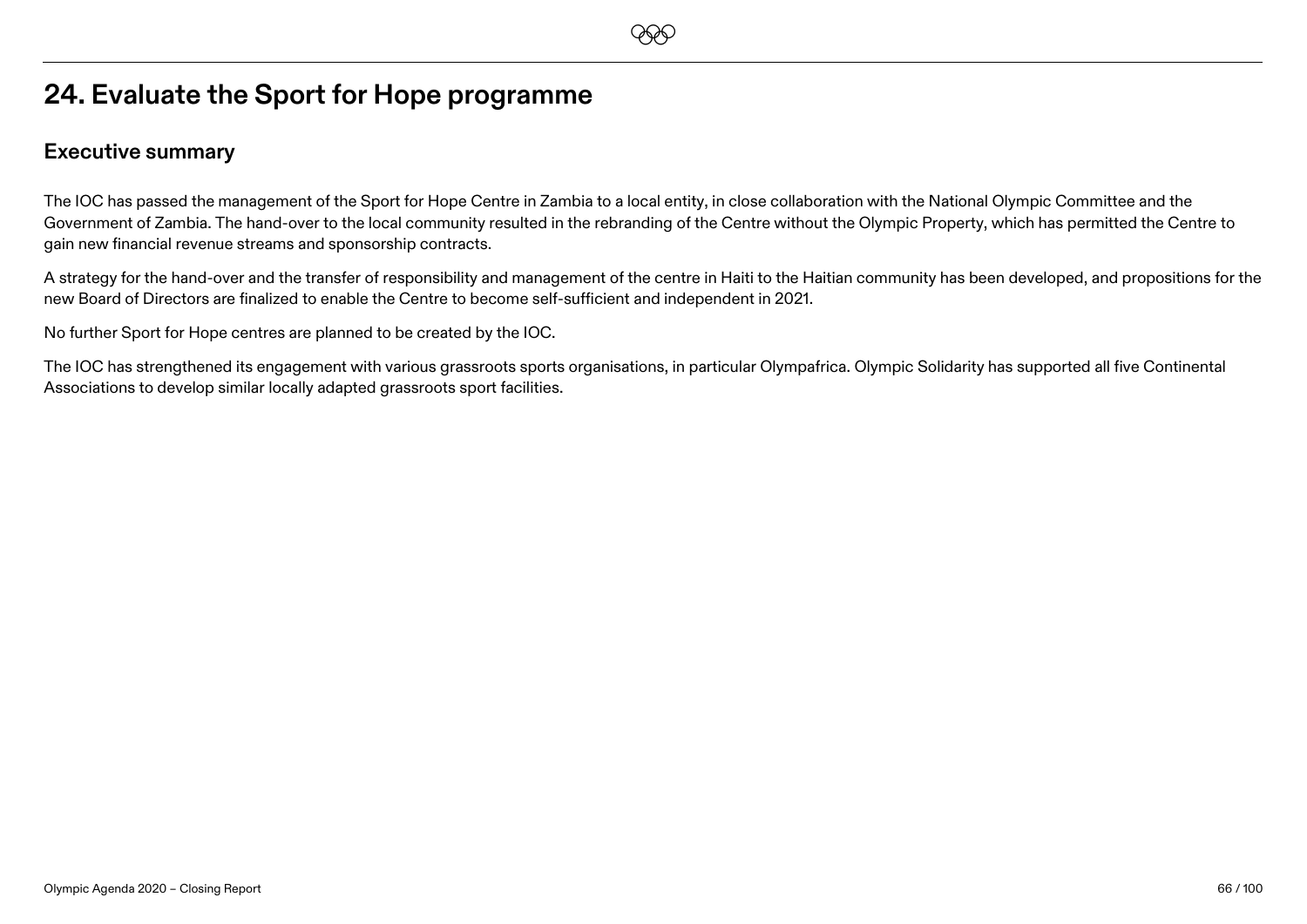# **Review Youth Olympic Games positioning**

#### **The IOC to review with the stakeholders the positioning of the Youth Olympic Games.**

- 1. The IOC Executive Board to set up a tripartite commission with the NOCs and IFs to review in depth the vision, mission, positioning, sports programme, Culture and Education Programme (CEP), protocol, organisation, delivery and financing of the Youth Olympic Games, and to come back to the IOC Session for final discussions and decisions.
- 2. The IOC to move the organisation of the YOG to a non-Olympic year, starting with the 4<sup>th</sup> Summer Youth Olympic Games, to be postponed from 2022 to 2023.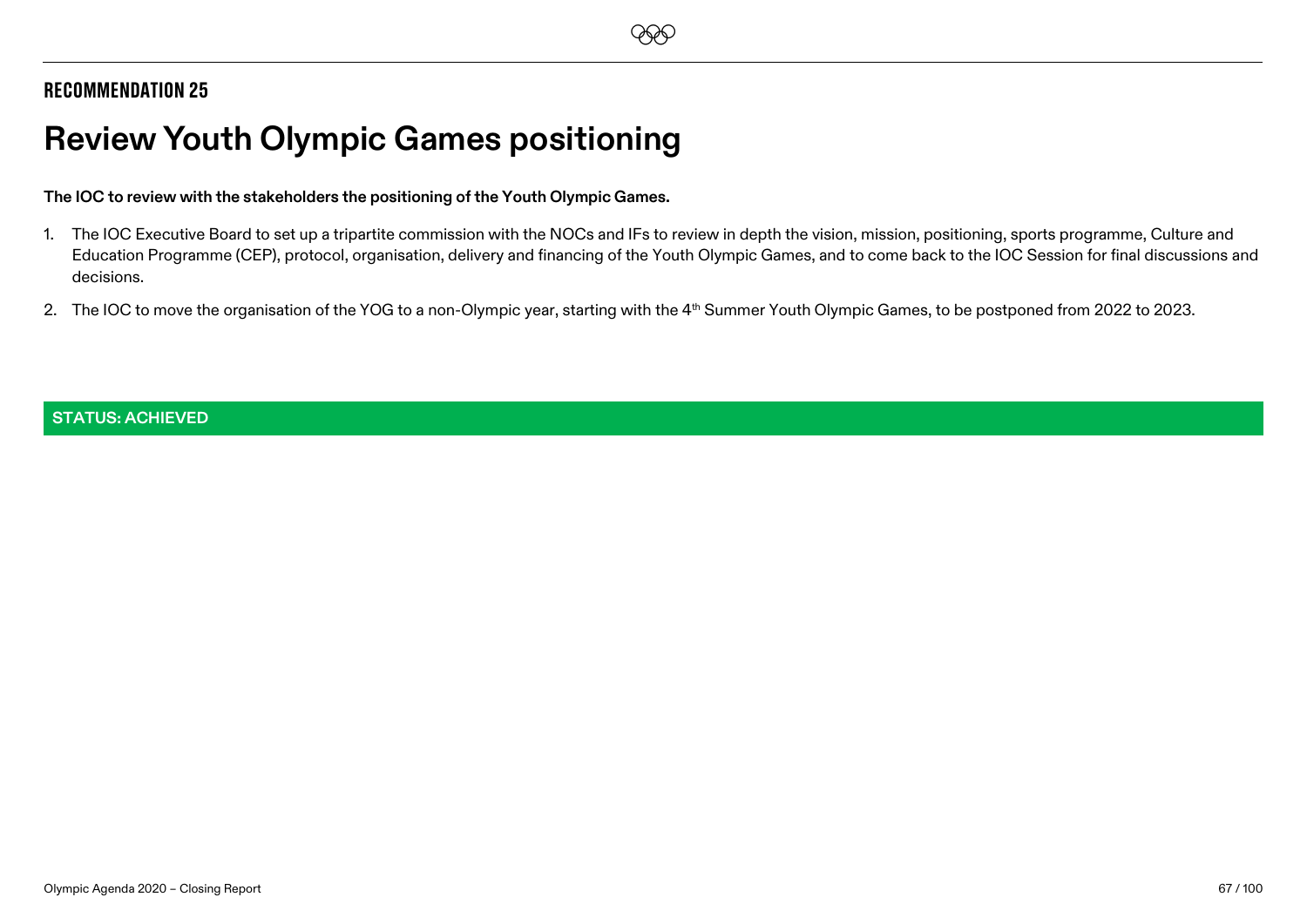## **25. Review Youth Olympic Games positioning**

### **Executive summary**

Following-up on the Recommendation 25 of Olympic Agenda 2020, the YOG Tripartite Working Group developed 5 strategic directions and 14 recommendations adopted by the IOC Session in Rio in 2016, to define a revised strategy and positioning for the YOG.

The revised YOG mission to "retain young people in competitive and organised sport and to promote the benefits of Olympism as a philosophy of life" has been successfully implemented in Buenos Aires 2018 and Lausanne 2020 and will continue with the upcoming YOG editions of Gangwon 2024 and Dakar 2026. The YOG positioning being defined as a combination of high-level of athletic performance, a purpose-driven sports festival, and an incubator for innovation has been widely accepted and adopted within the Olympic Movement.

The five strategic objectives have all been reached and lead to positive outcomes:

- The participation and level of competition of the YOG has increased: Following the introduction of two distinct competition periods in Lausanne 2020, 1,872 athletes took part. This is a significant increase in comparison to the 2016 numbers in Lillehammer where 1,067 athletes participated.
- The YOG have been brought to various types of cities, and contributed to bring Olympism to new territories: the fourth edition of the Summer YOG will be staged in Dakar in 2026, the first Olympic Event to be held on the African continent.
- The YOG reach and impact has been expanded with a refocused Athlete Education Programme. Initiatives such as Athlete Role Models, Young Change Makers and the Festival concept have made a positive impact on the participants and spectators.
- The YOG experience has been extended by leveraging on digital platforms: 6.1 million unique users visited the Olympic platforms and Olympic Social Media for Buenos Aires 2018. The number of unique users reached 3 million for Lausanne 2020.
- The YOG are now acting as an incubator for the IOC and the Olympic Movement: For Rio 2016, the News Service implemented was based on Youth Information Service created for YOG, and the Sport Experience Programme based on YOG sport initiation activities.

The 14 recommendations, intended to advance the strategic goals, have also achieved success in implementation, with 12 of the 14 recommendations achieved to date. The outstanding recommendation yet to be implemented, related to the Network of YOG events, is currently under development, with the potential to utilize the postponement of Dakar 2022 to 2026 as an opportunity to achieve its implementation.

Regarding the year of organization of the YOG, after evaluation and consultation of all stakeholders, it has been decided to continue to organise the YOG during Olympic years, as per the IOC Session decision at the IOC Session in PyeongChang (February 2018)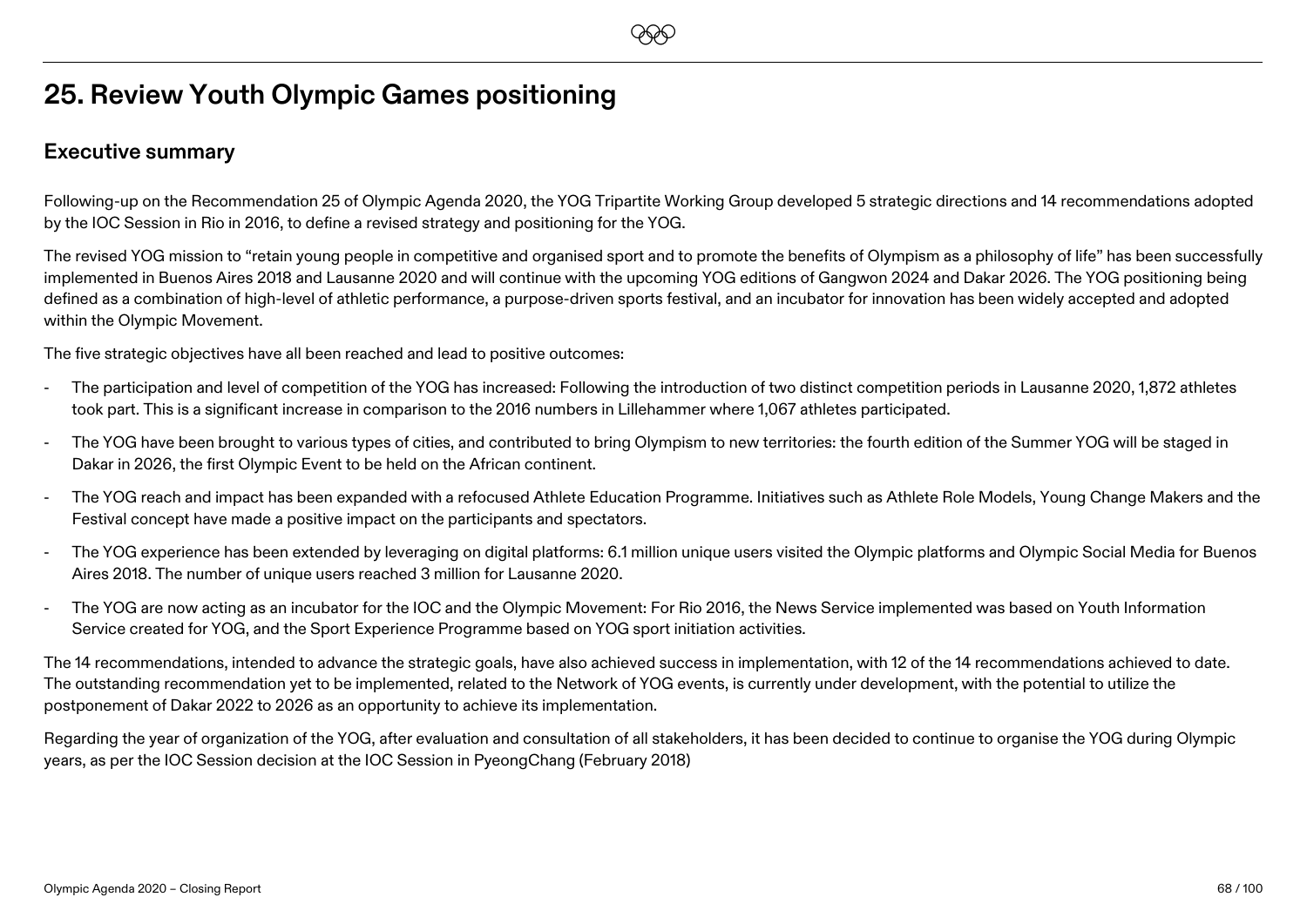# **Further blend sport and culture**

**Further strengthen the blending of sport and culture at the Olympic Games and in-between.**

1. At Games time:

Create the Olympic Laurel award for outstanding contributions to Olympism (culture, education, development and peace) at every edition of the Olympic Games. The award ceremony to take place during one of the ceremonies. The recipient of the "Olympic Laurel" to be nominated by a jury including independent highly respected personalities.

Study the development of an Olympic House to welcome the general public to engage in a dialogue with the Olympic Movement in its "philosophical face"

Study an "Olympic Museum on the move" concept to introduce Olympic culture to the general public in the context of the torch relay, live sites and/or the Cultural Olympiad.

Develop an artists-in-residence programme.

2. Between Olympic Games:

Study how to develop an impactful commissioned artists programme to engage a steady and authentic interaction with global cultural players and build a dynamic legacy.

Encourage NOCs to appoint an "attaché" for Olympic culture.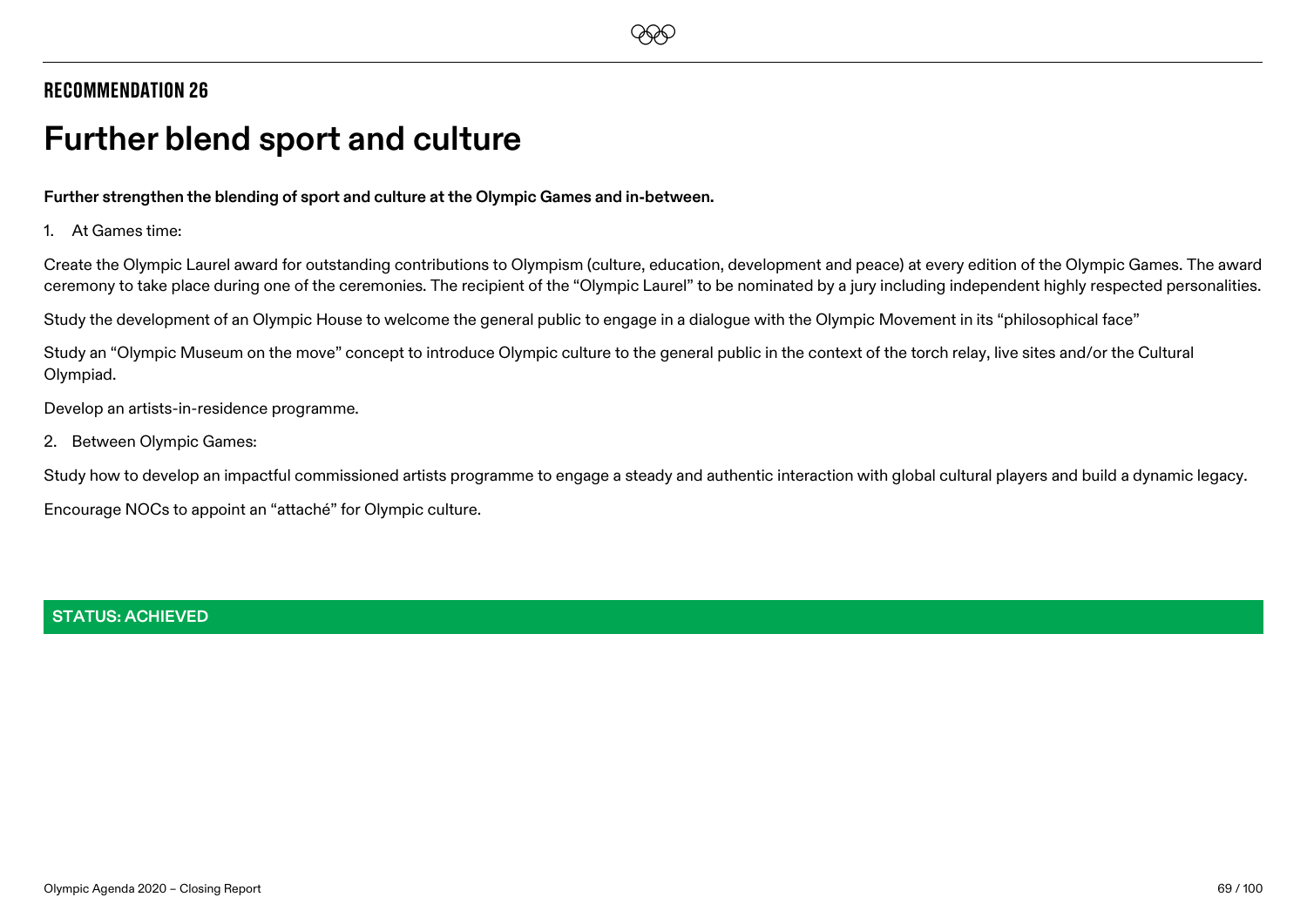### **Executive summary**

1. At Games-time:

• Olympic Laurel: The first Olympic Laurel was awarded to Kipchoge Keino during the Olympic Games Rio 2016's Opening Ceremony. For the 2016 edition, the jury was composed of outstanding personalities. Kipchoge Keino was chosen by a jury from five continents presided by the IOC President, including: Michaëlle Jean, Secretary General of La Francophonie (Americas); Phumzile Mlambo-Ngcuka, United Nations Under-Secretary-General and Executive Director of UN Women (Africa); writer Paulo Coelho (Host Country); José Ramos-Horta, former President of Timor-Leste and Nobel Peace Prize laureate (Oceania); actor Michelle Yeoh (Asia); and the IOC Honorary President Jacques Rogge (Europe).

**EEO** 

- The Olympic House (now called Olympic Agora), a cultural destination at the heart of the Games (with an online version) to present Olympic history, culture and values to the general public, is being developed for the first time for the Olympic Games Tokyo 2020 in 2021. This project was postponed to 2021 following the postponement of the Olympic Games. Discussions are underway with Beijing 2022 and Paris 2024 to evaluate the format and development of an Olympic Agora, taking advantage of the pilot project to be implemented in Tokyo. The purpose of the Olympic Agora in Tokyo is to spread Olympic Values, inspire the concept of Olympism with a wide audience, highlight the importance of Olympic Culture as a soft power to contribute to a better world and strengthen internal collaborations within the IOC and with partners of the Olympic Movement.
- Olympism on the move, a travelling Olympic exhibition following the route of the Torch Relay, was implemented during the Olympic Games Rio 2016. The travelling exhibition was installed in two trucks and travelled across 46 cities in Brazil, and attracted more than 200'000 visitors in four months. It also received favourable exposure at live sites (millions of views) during Games time. To date, Tokyo 2020 has not wished to develop this programme, but the concept is being evaluated with Beijing 2022 and discussions are underway for a longer travelling exhibition for the Olympic Games Paris 2024.
- The Artist-in-Residence and Artists' Commission programmes were developed in a complementary manner and implemented on the occasion of the Olympic Games Rio 2016 and the Olympic Winter Games PyeongChang 2018, as well as in Buenos Aires on the occasion of the Olympism in Action Forum and the Youth Olympic Games. Artists systematically reveal themselves as great ambassadors of Olympism, with differentiated public, bringing new audiences and a very strong media impact around the Olympic values and relevant legacy.
- Artists in residence: A programme took place during the Olympic Games Rio 2016, with three artists: JR, Tilman Spengler and Gerald Andal, with a massive and qualitative impact in traditional media (200+ international headlines), social media (44+ million likes on Instagram) and € 7.8 million AVE (advertising value equivalent). The communication was essentially positive, even in glowing terms, in addition to inclusive and participative operations during Games time with athletes in the Village, volunteers and the general public.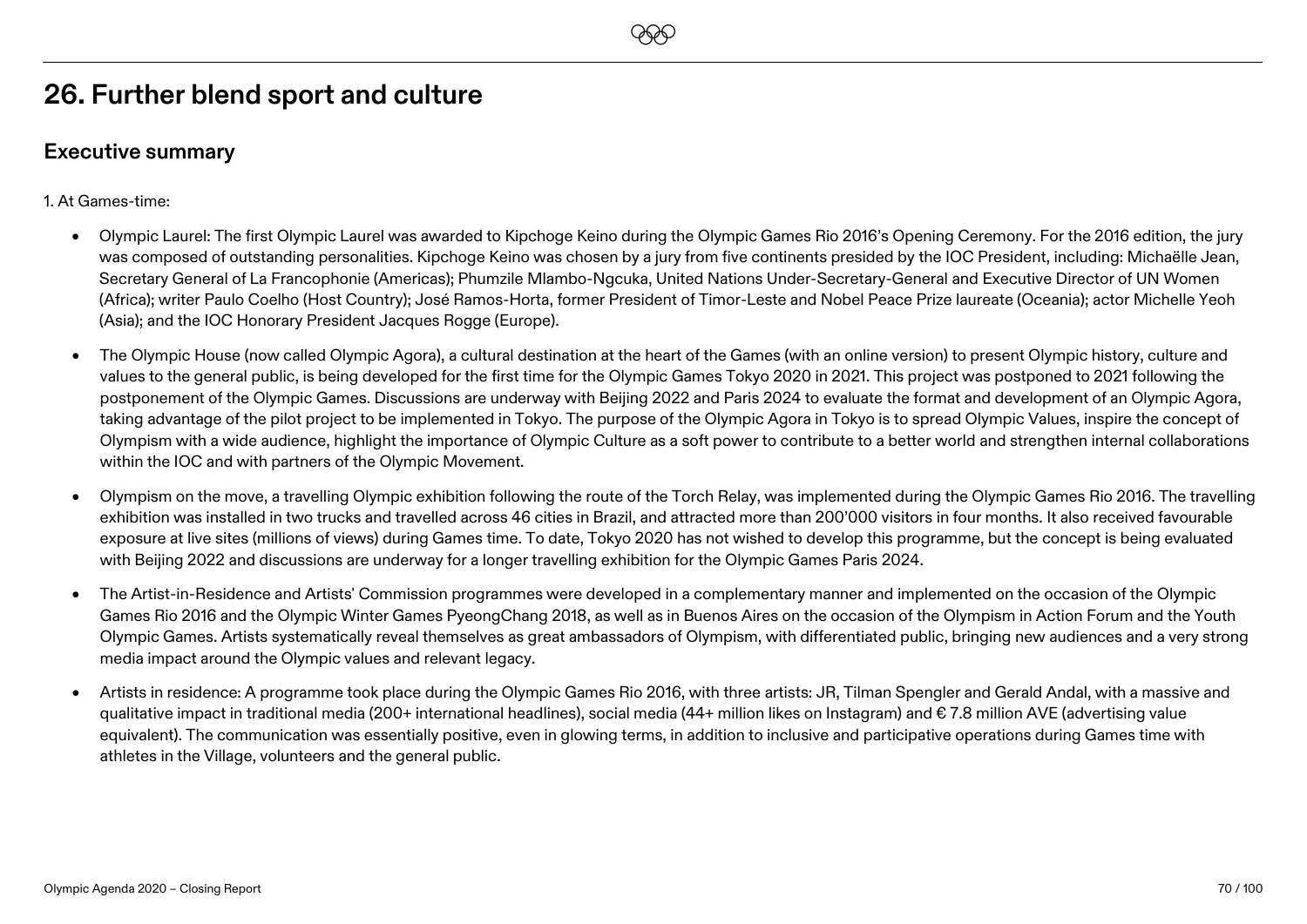

At the Olympic Winter Games PyeongChang 2018, Olympian artists in residence were commissioned to bring the Olympic values to life through art and to build interaction between Olympian-artists and athletes in the Olympic village. Two projects: the "Olympic Dream" short films (Alexi Pappas) and Olympians painting the Olympic Values (Roald Bradstock, Lanny Barnes and Jean-Blaise Evequoz) resulted in 89 headlines (off and online), 619 million contacts, and € 5.2 million AVE (advertising value equivalent).

In Buenos Aires, to mark the Olympism in Action Forum and Youth Olympic Games in October 2018, the IOC commissioned the famous artist Leandro Erlich to create 'Ball Game", a large-scale, temporary and participatory installation. A fresh dialogue on the Olympic values with the broadest possible audience, through art. It resulted in millions of contacts sharing the positive message of togetherness and unity linked to the Youth Olympic Games and at the benefit of the Olympic Movement, 109 headlines (off and online), 483 million contacts and € 4.4 million AVE (advertising value equivalent).

#### 2. Between Olympic Games:

- Olympism made visible: The Olympic Foundation for Culture and Heritage produced two editions (in 2018 and 2020) of this long-term international photography project, aiming to reveal the values and impact of Olympism as it places sport at the service of humankind through community-based activities around the world. For each edition, five photographers were commissioned to travel to five regions around the world to capture five stories linked to the topic of social development through sport. Topics were identified in collaboration with other IOC Departments, and notably with the Olympic Refuge Foundation. Different exhibitions were organised, in particular during the Olympism in Action Forum in Buenos Aires in October 2018.
- The network of National Olympic Committees (NOCs) cultural attachés (now NOC Culture and Education Champions) took shape with the first General Assembly in Olympia in May 2019. The animation and development of this network continues to support and reinforce the values of Olympism through culture and education within the NOCs. To date, 103 NOC culture and education champions have been identified.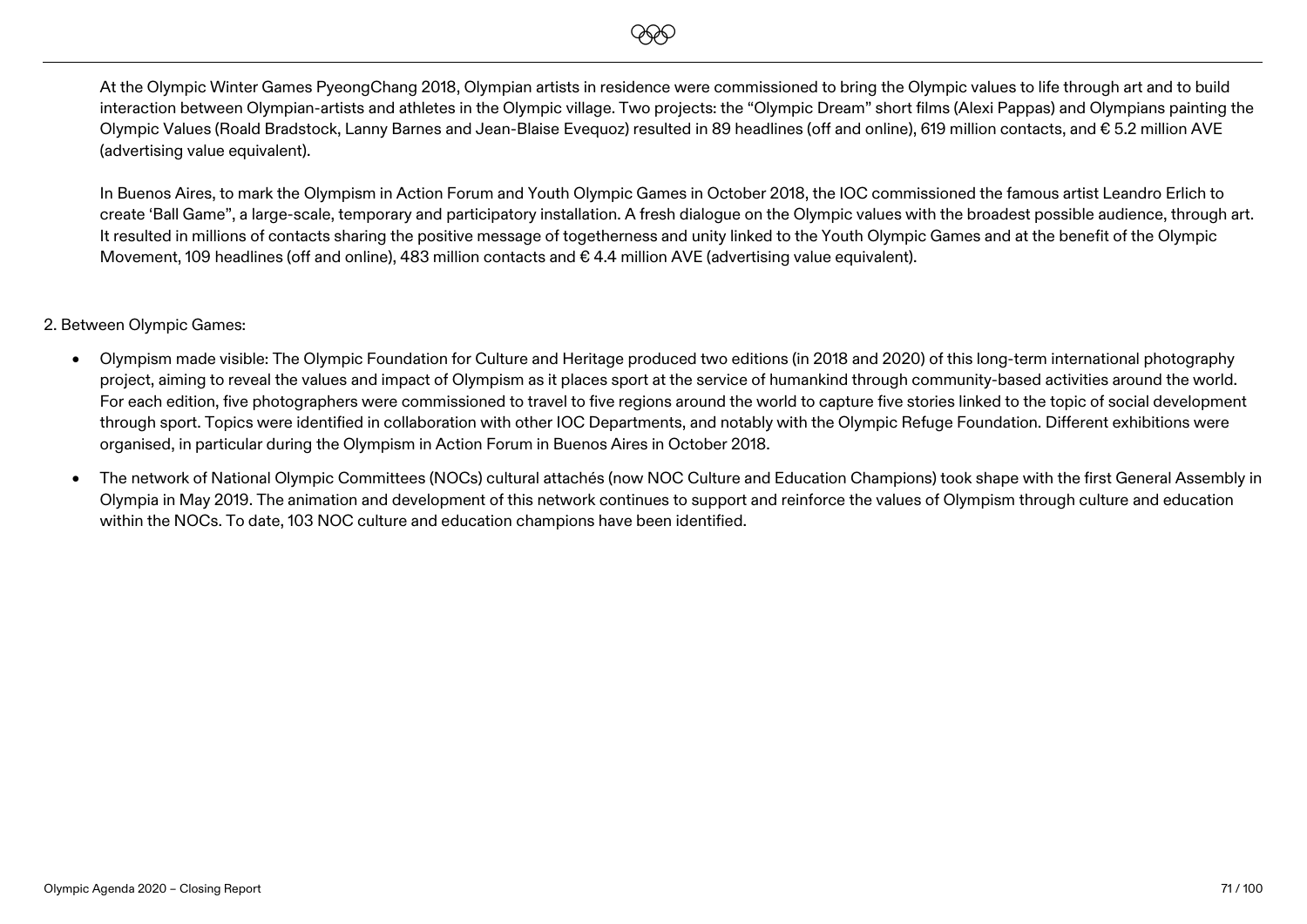# **Comply with basic principles of good governance**

**All organisations belonging to the Olympic Movement to accept and comply with the Basic Universal Principles of Good Governance of the Olympic and Sports Movement ("PGG").**

- 1. Such compliance to be monitored and evaluated. Supporting tools and processes can be provided by the IOC in order to help organisations become compliant with the principles of good governance, if necessary.
- 2. Organisations to be responsible for running self-evaluation on a regular basis. The IOC to be regularly informed of the results of the organisations' self-evaluations. In the event of missing such information, the IOC to request such an evaluation at its discretion.
- 3. The "PGG" to be updated periodically, emphasising the necessity for transparency, integrity and opposition to any form of corruption.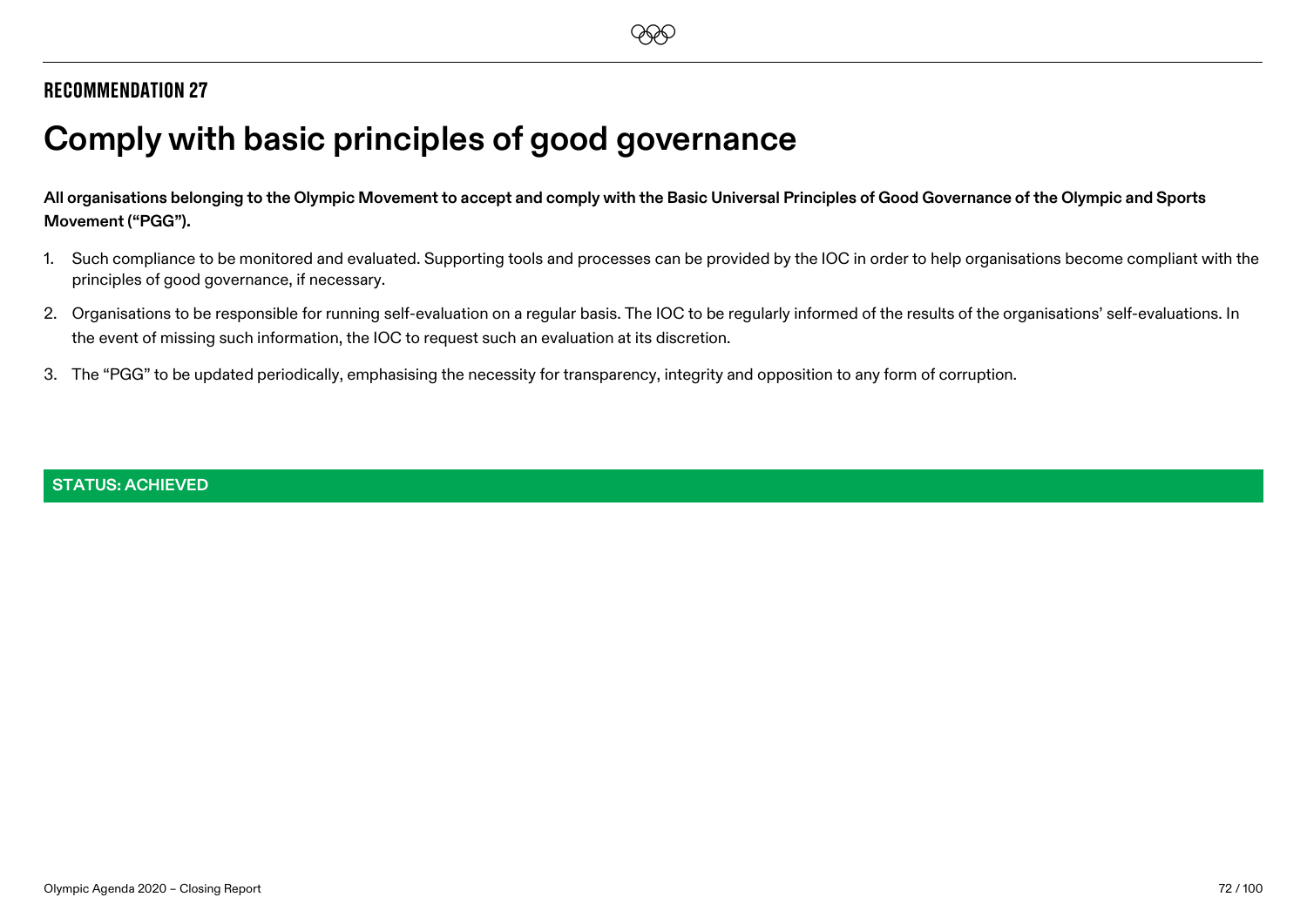## **27. Comply with basic principles of good governance**

### **Executive summary**

The IOC provides support to all organisations belonging to the Olympic Movement to accept and comply with the Basic Universal Principles of Good Governance of the Olympic and Sports Movement. The organisations have implemented the "PGG" following different procedures.

**EEO** 

For National Olympic Committees (NOCs), the NOC Relations department has developed detailed and practical monitoring and supporting tools, including for auditing, and has also shared best practice examples with the NOCs. The department has regularly followed up with NOCs, providing targeted and tailor-made assistance.

For International Federations (IFs), the Association of Summer Olympic International Federations (ASOIF) Good Governance Task Force has developed a set of good governance indicators to evaluate the current status on the basis of self-assessment programmes and to support progress to reach higher standards. A similar selfassessment tool was created for the Olympic winter sports (with the support of Association of International Olympic Winter Sports Federations (AIOWF)) and for the non-Olympic federations (with the support of Global Association of International Sports Federations (GAISF)) This evolution, in cooperation with the IOC, is an ongoing process.

For the Olympic Movement, the IOC and several intergovernmental organisations launched the International Partnership Against Corruption in Sport (IPACS), which aims to advise sport organisations on the best way to mitigate the risks of corruption, i.e. for procurement, conflict of interests, events awarding process and good governance, and facilitate the dialogue with governments on this topic.

For the IOC, see recommendation 29.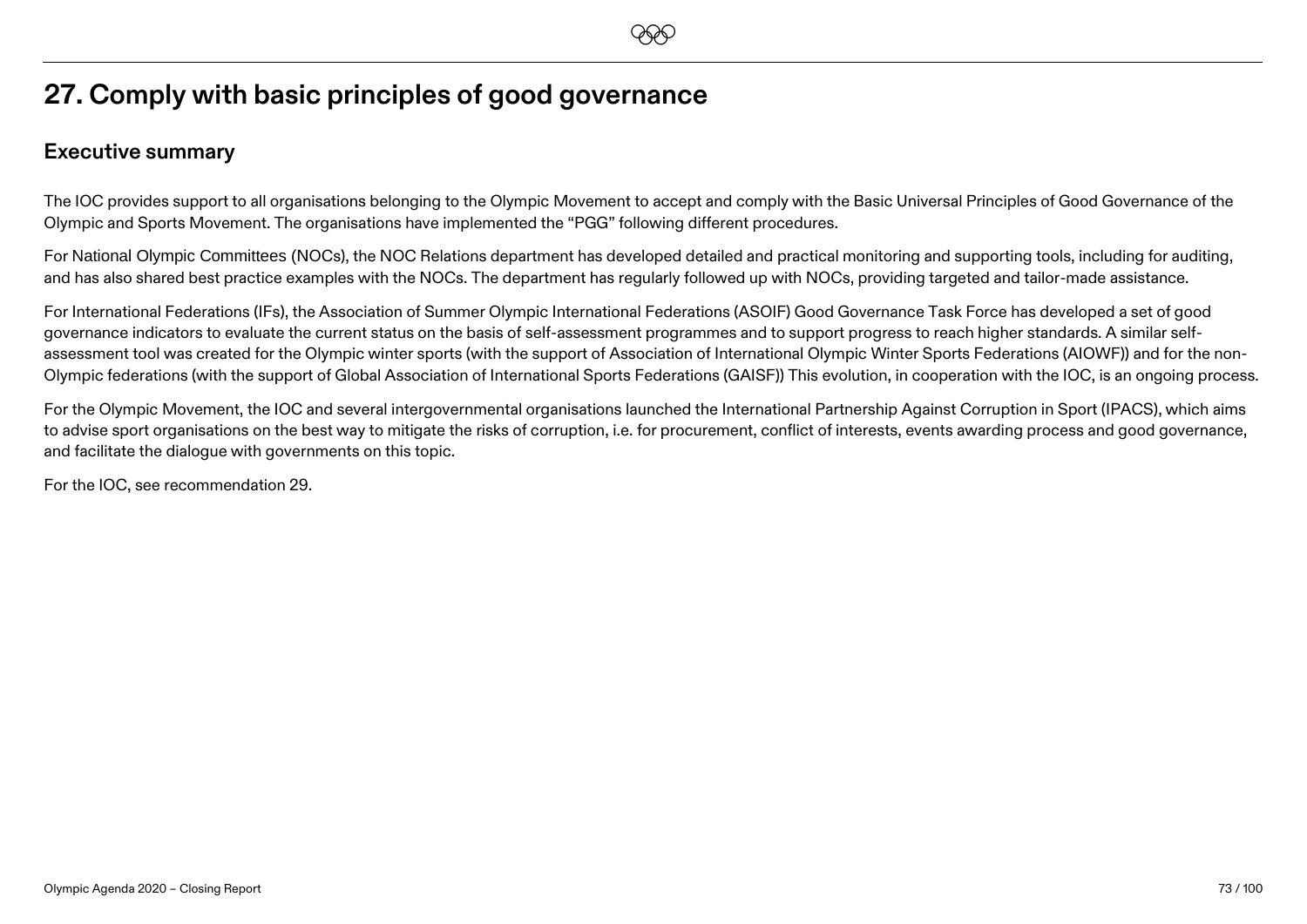

# **Support autonomy**

The IOC to create a template to facilitate cooperation between national authorities and sports organisations in a country.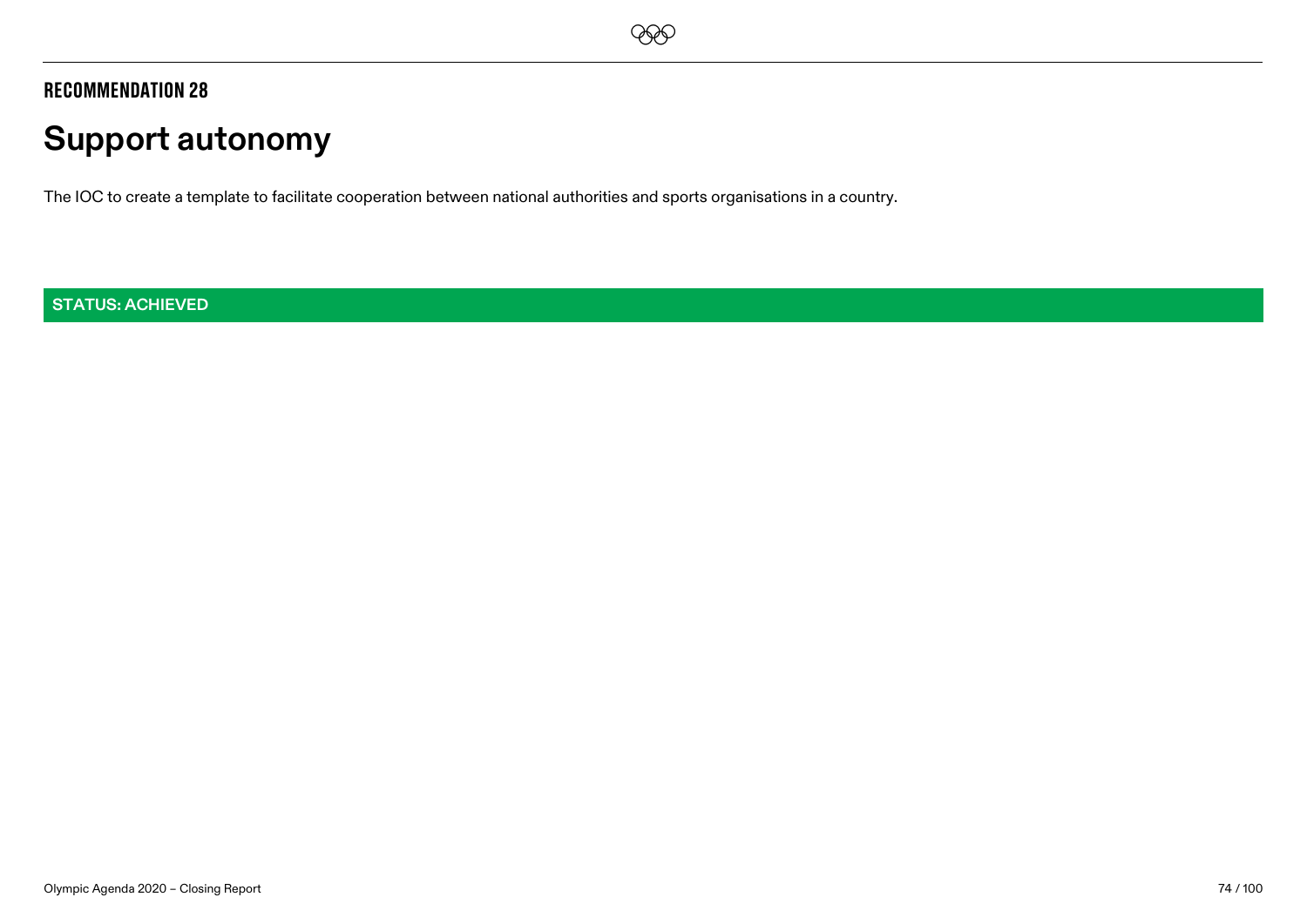## **28. Support autonomy**

### **Executive summary**

The IOC provides the National Olympic Committees (NOCs) with a template to facilitate cooperation between national authorities and sports organisations in a country with the aim to clearly define the roles and responsibilities between them based on the principles enshrined in the Olympic Charter relating to the responsible autonomy of the Olympic Movement.

**EEO** 

The IOC NOC Relations department has offered the opportunity to all NOCs to use this template to create and sign Memoranda of Understanding and/or Cooporation Agreements with their Government authorities and has supported them on a case-by-case to adapt these to local circumstances.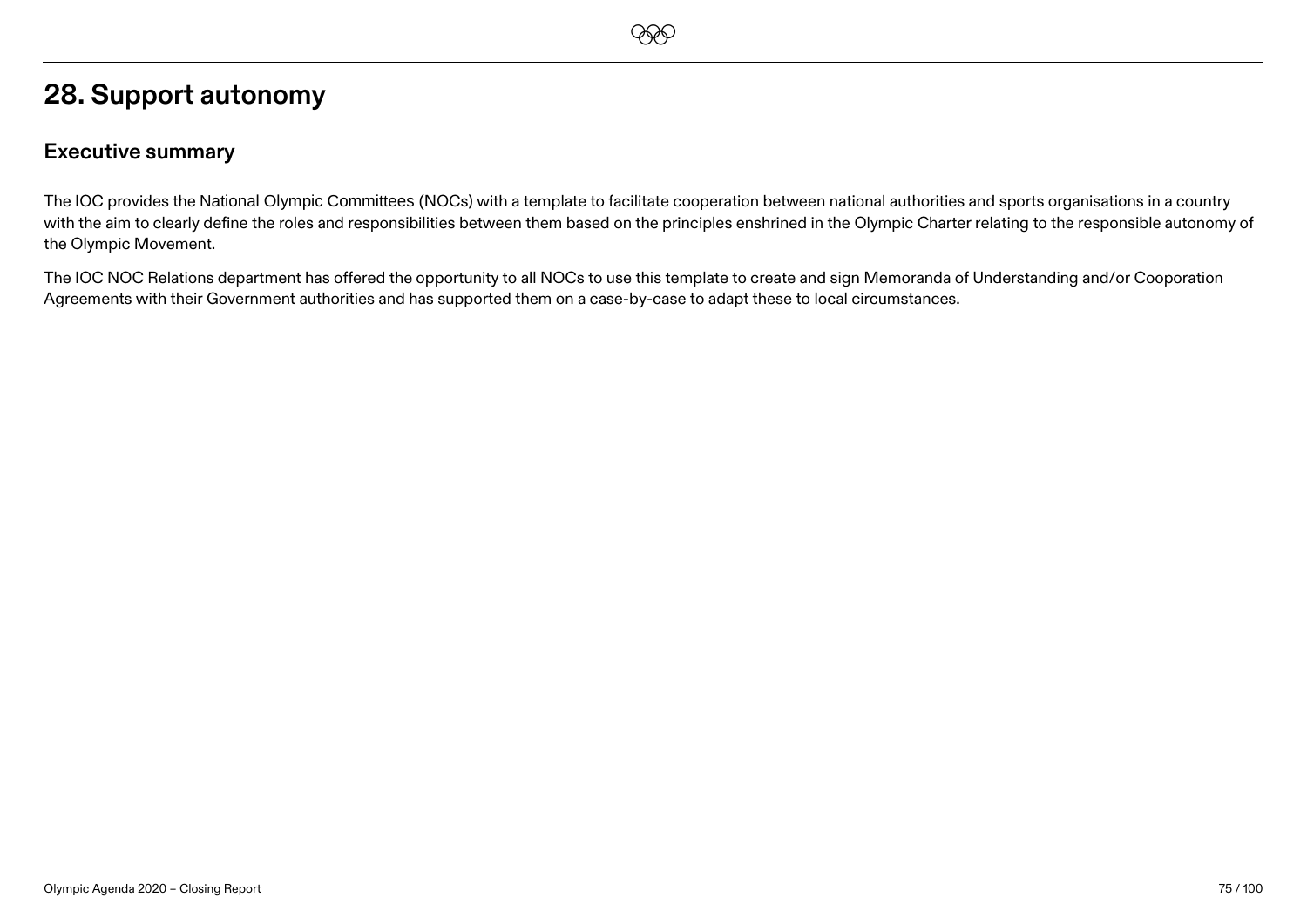## **EEO**

### Recommendation 29

# **Increase transparency**

#### **To further increase transparency**

- 1. The financial statements of the IOC to be prepared and audited according to the International Financial Reporting Standards (IFRS), even if these higher standards are legally not required from the IOC.
- 2. The IOC to produce an annual activity and financial report, including the allowance policy for IOC members.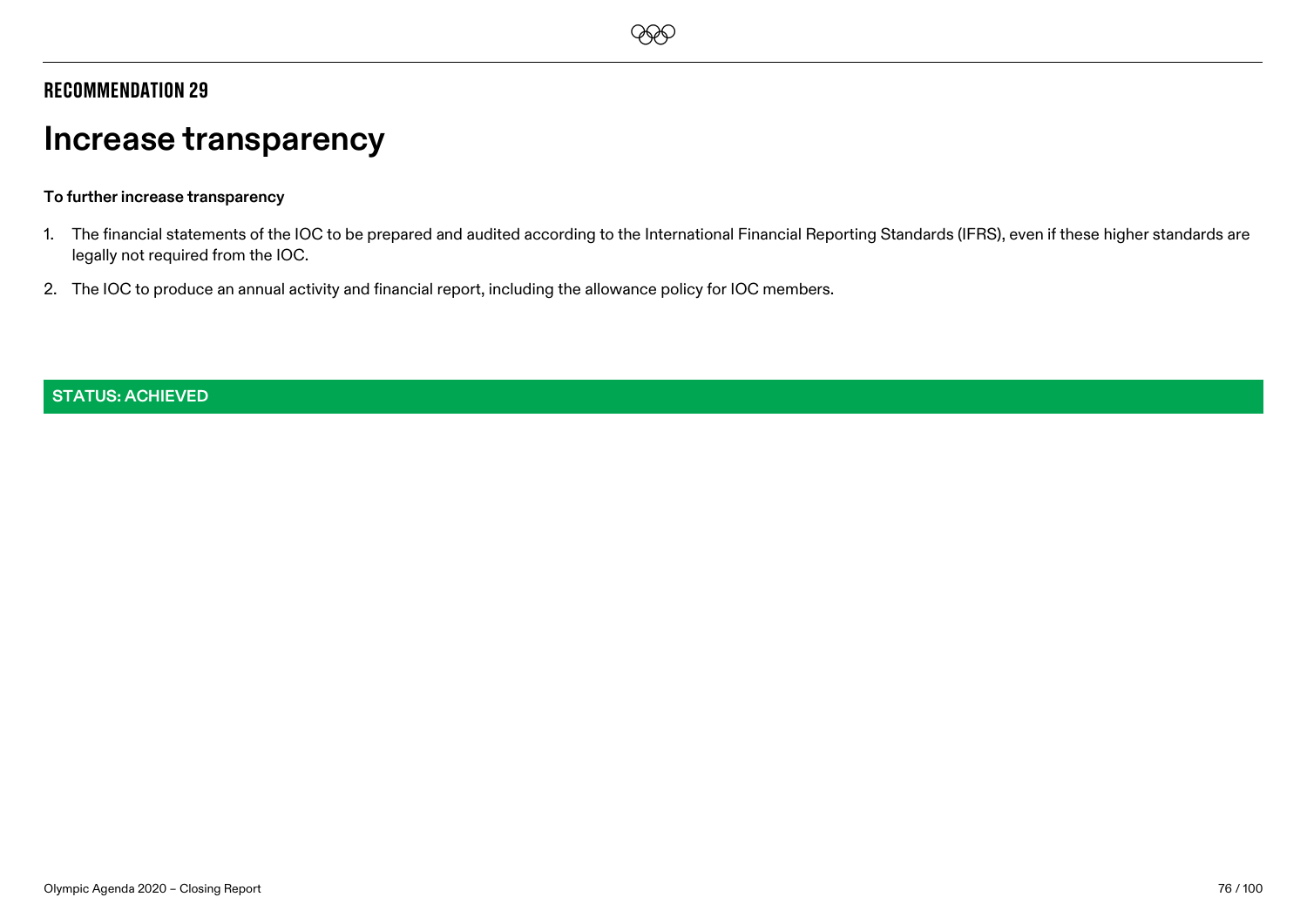## **29. Increase transparency**

### **Executive summary**

Since 2014 an IOC annual report is prepared and audited according to the International Financial Reporting Standards, even if these higher standards are not legally required from the IOC. This annual report includes the activity report, the financial summary and the indemnity policy for the IOC Members and the IOC President, in accordance with the Olympic Charter and Swiss law. The external auditor (PricewaterhouseCoopers) has stated in its report that the IOC's control environment is appropriate and adequately monitored for the organisation, which is the highest targeted maturity level for the IOC.

**EEO** 

Other key deliveries include the implementation of new policies such as the policy on IOC contribution to third parties (Olympic and non-Olympic) and the Contribution Approval Panel and the due diligence policy on donations. At the same time, the new IOC Risk and Assurance Governance Model has been implemented on the model of the three lines of defence as well as the IOC Internal Control System, based on COSO Framework, compliant with Swiss law and annually audited by the external auditor. The Corporate Security jointly with the Technology Department ensures that the IOC continues its global activities in a safe and secure environment.

In 2016, the IOC hired the recognised IMD institution to perform an independent Good Governance review of the IOC. The review focused on three dimensions: integrity, efficiency and social responsibility. The following key recommendations were implemented: (i) a yearly self-assessment of the Executive Board, (ii) the launch of a new section on the IOC website dedicated to integrity, (iii) the improvement of the IOC's cybersecurity, (iv) the reviewing of the procurement policies, (y) the enhancement of the efficiency of the boards of IOC entities, (vi) the New Norm, which was presented during the 132nd IOC Session (vii) the creation of a disclosure of interests mechanism for all the IOC Members, including the Executive Board members and IOC top management, (viii) awareness trainings on ethical matters delivered to all IOC Members and employees, (ix) the strengthening of the Ethics Commission with the review of the Statutes and the Rules of Procedure and the appointment of an independent Chair (cf. recommendations 30, 31 and 32), and (x) the creation of a new HR Committee.

The remaining recommendations are on track and mostly related to improving succession planning (for IOC staff), the strategic use of consultants, the empowerment of women in senior leadership positions (7% female directors and associate directors in 2014, 29% female directors and associate directors in 2020, and 38.5% of female associate directors in 2020), the development of a human rights strategic framework following an an Independent Expert Report with Recommendations and other recommendations related to good governance principles across the Olympic Movement.

In addition, the IOC continues to promote good governance among the Olympic Movement on specific measures such as the preparation of annual activity report, the audit of their financial statement by an independent and reputable firm, the publication of the annual audited financial statement on their website and the publication of allowances and benefits to officials and executives. The IOC is performing reviews of the financial reports of expenses incurred by the National Olympic Committees and due diligence reviews during the selection process of commercial partners.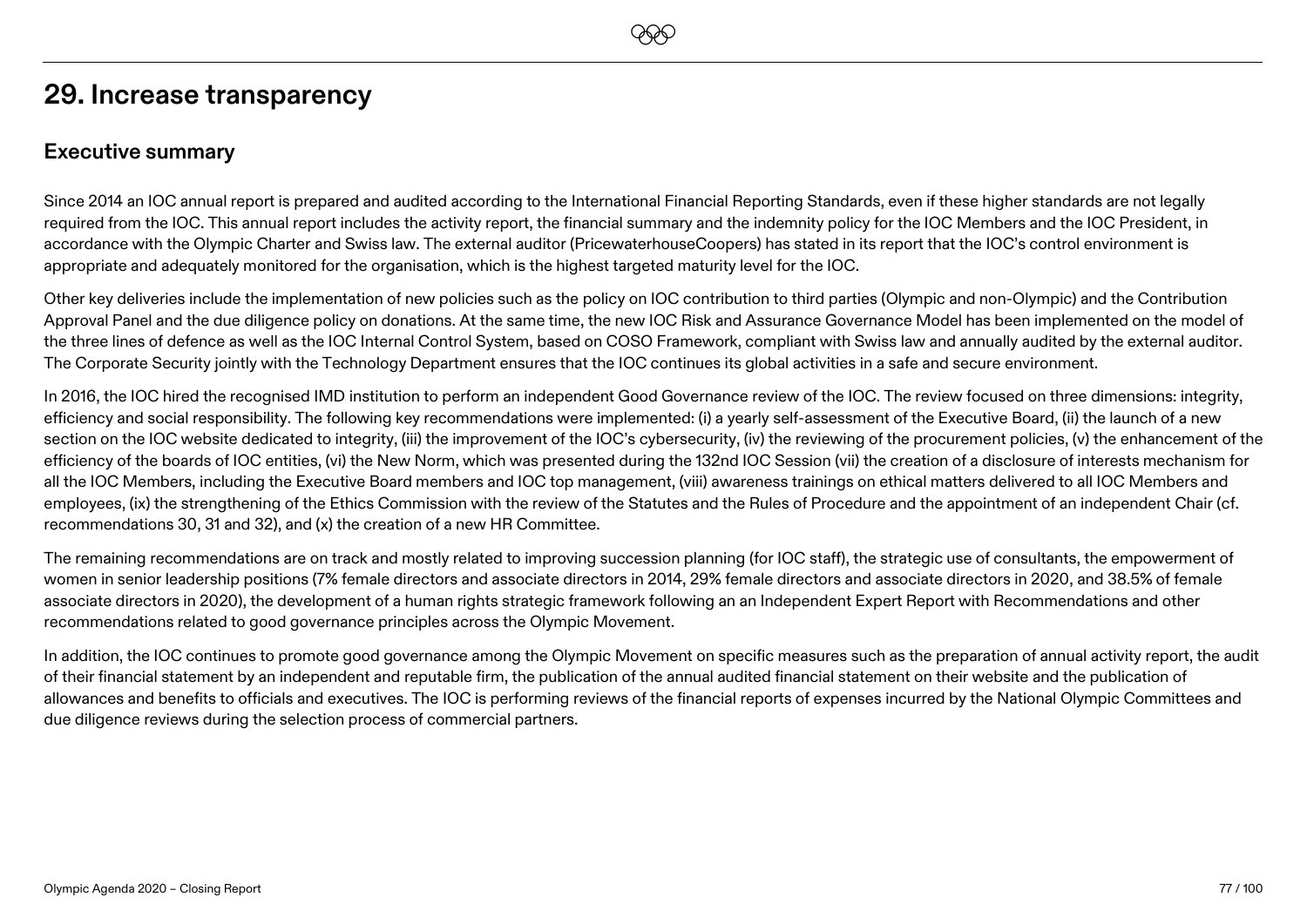# **Strengthen the IOC Ethics Commission independence**

The Chair and the members of the IOC Ethics Commission to be elected by the IOC Session.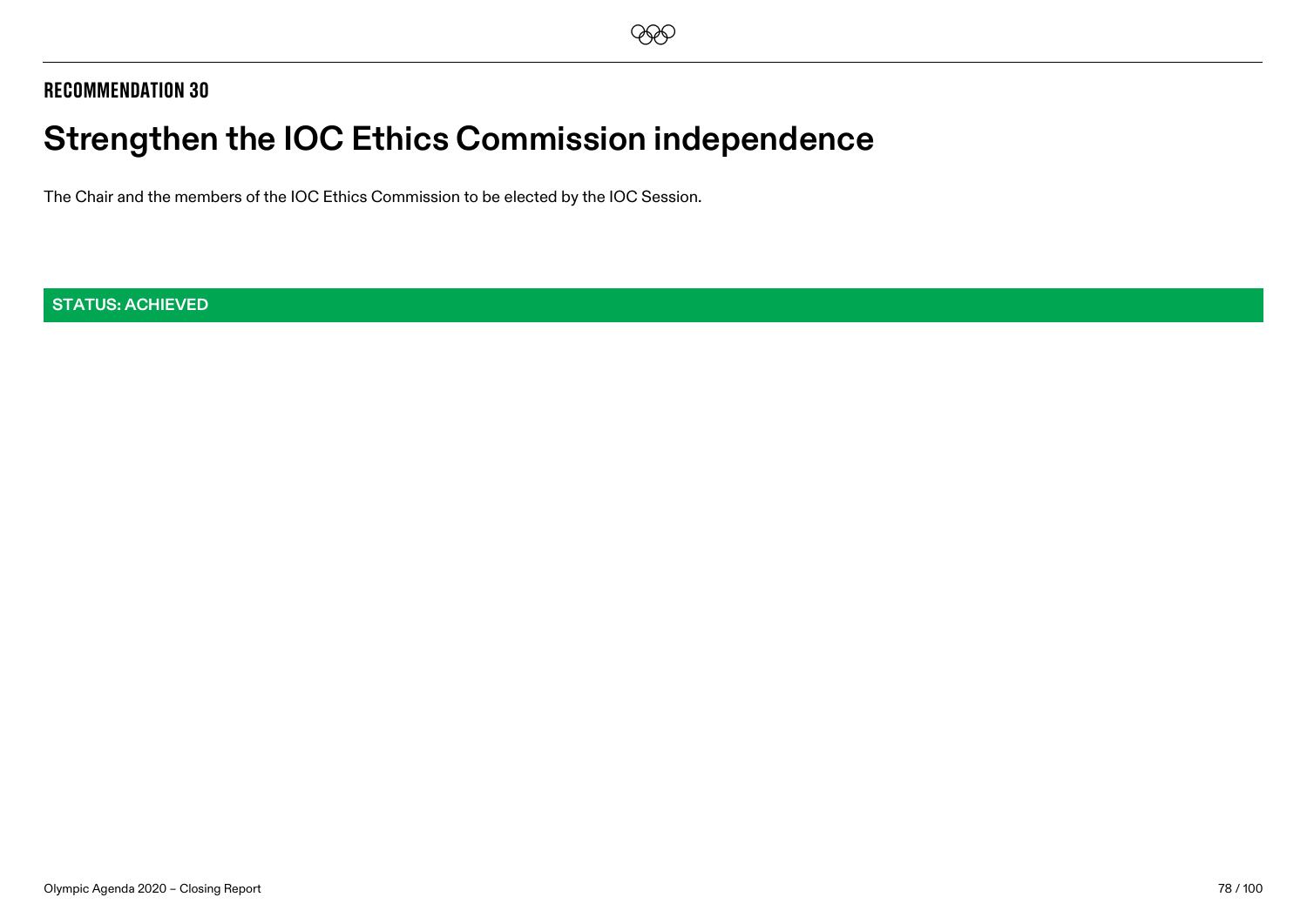## **30. Strengthen the IOC Ethics Commission independence**

### **Executive summary**

The Olympic Charter and the Statutes of the IOC Ethics Commission were amended to have the independent Chair and the members of the IOC Ethics Commission to be elected by the IOC Session. This process was implemented for the first time at the IOC Session in 2015.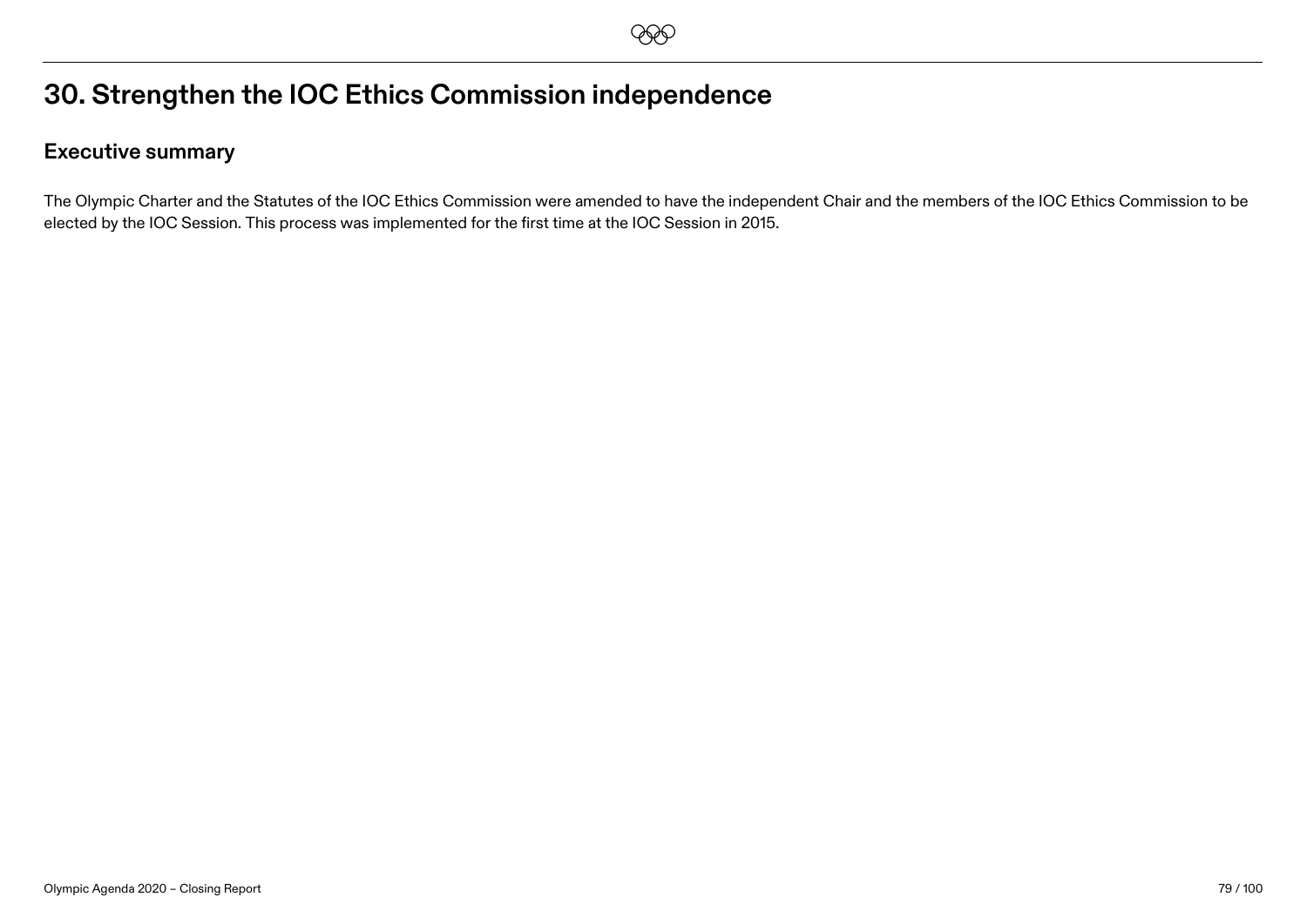# **Ensure compliance**

**The IOC to establish within the administration a position of a compliance officer, to:**

1. Advise the IOC Members, IOC staff, NOCs, IFs and all other stakeholders of the Olympic Movement with regard to compliance.

**EEO** 

2. Give advice on new developments with regard to compliance.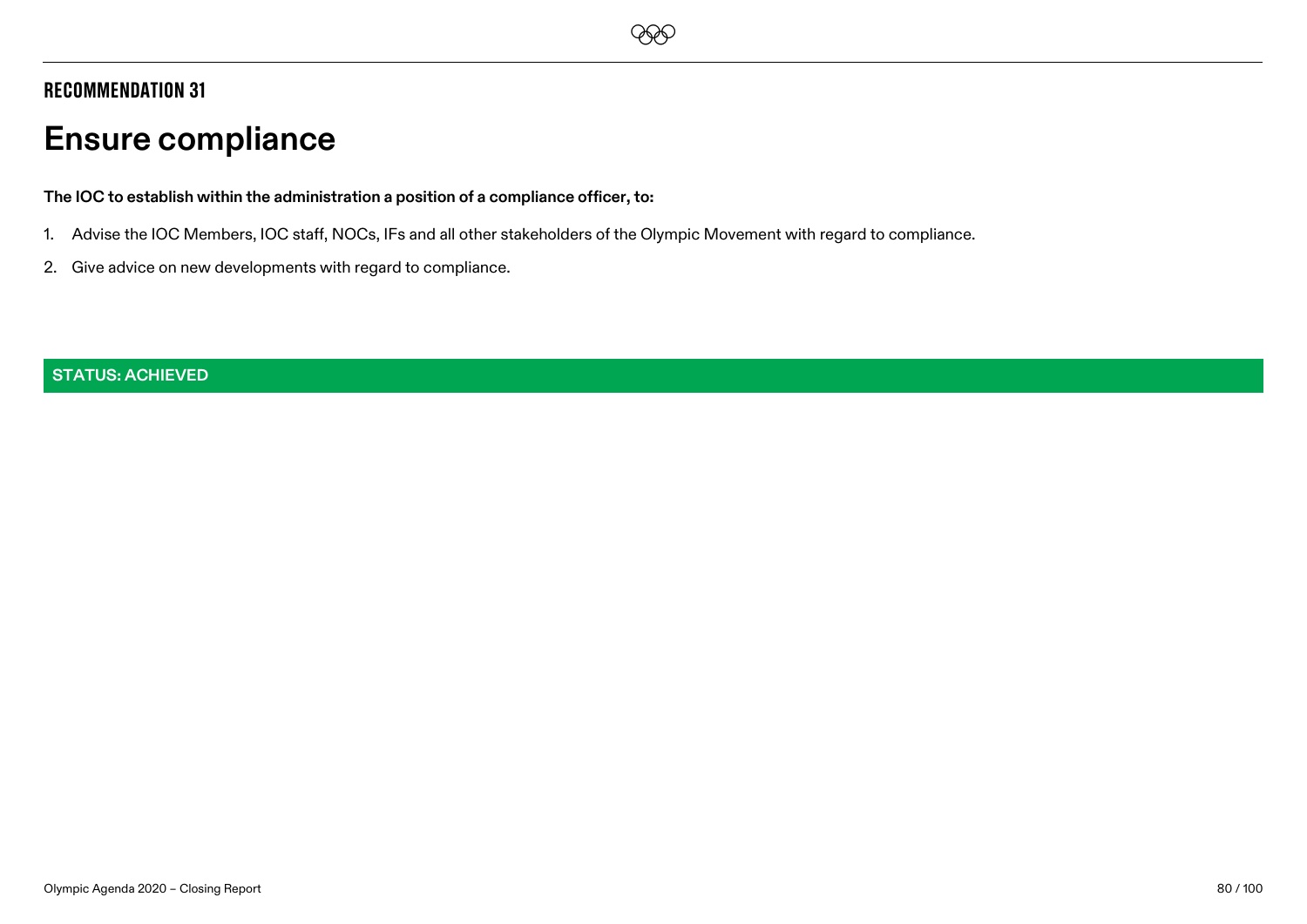## **31. Ensure compliance**

### **Executive summary**

An Ethics and Compliance Office has been created, and a unit dedicated to compliance, risk management and internal control was set up within this office. A new electronic tool has been developed to manage the disclosure of interests for all the IOC Members and IOC directors. Awareness raising programmes for IOC Members and IOC staff have been developed and support provided to the Olympic Movement's constituents for the concrete implementation in their activities of compliance with the basic principles of good governance, in particular the International Federations (IFs) have been supported in their review of governance. The IOC also initiated the International Partnership Against Corruption in Sport (IPACS) along with intergovernmental organisations, such as the UN Agency for the fight against corruption (UNODC), the OECD-G20 and the Council of Europe; this initiative aims to advise the sports organisations on the best way to mitigate the risks of corruption and facilitate the dialogue with governments on this topic.

**EEO**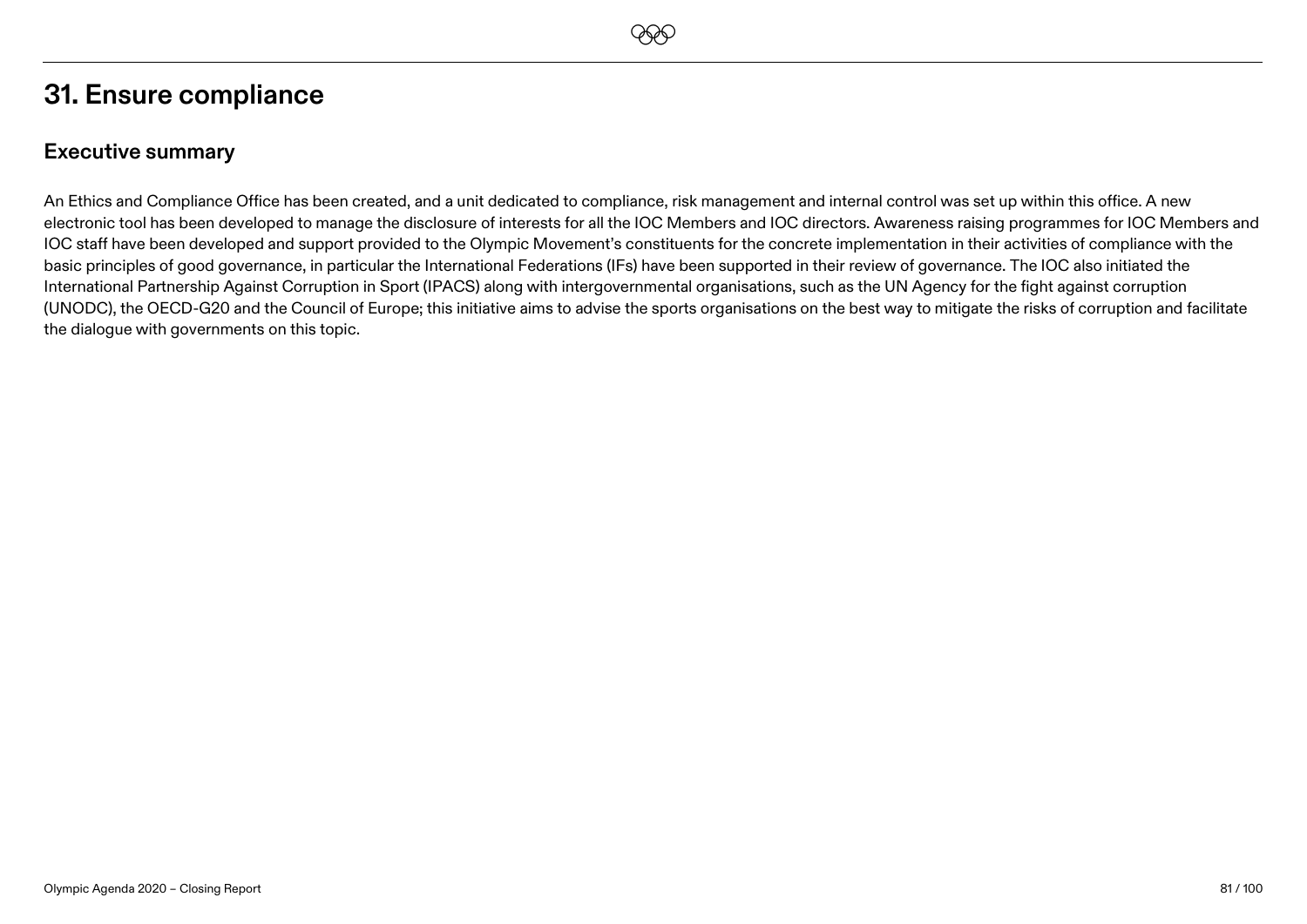## **EEO**

### Recommendation 32

# **Strengthen ethics**

The IOC Ethics Commission to review the Code of Ethics and its Rules of Procedure to be fully aligned with the Olympic Agenda 2020 drive for more transparency, good governance and accountability.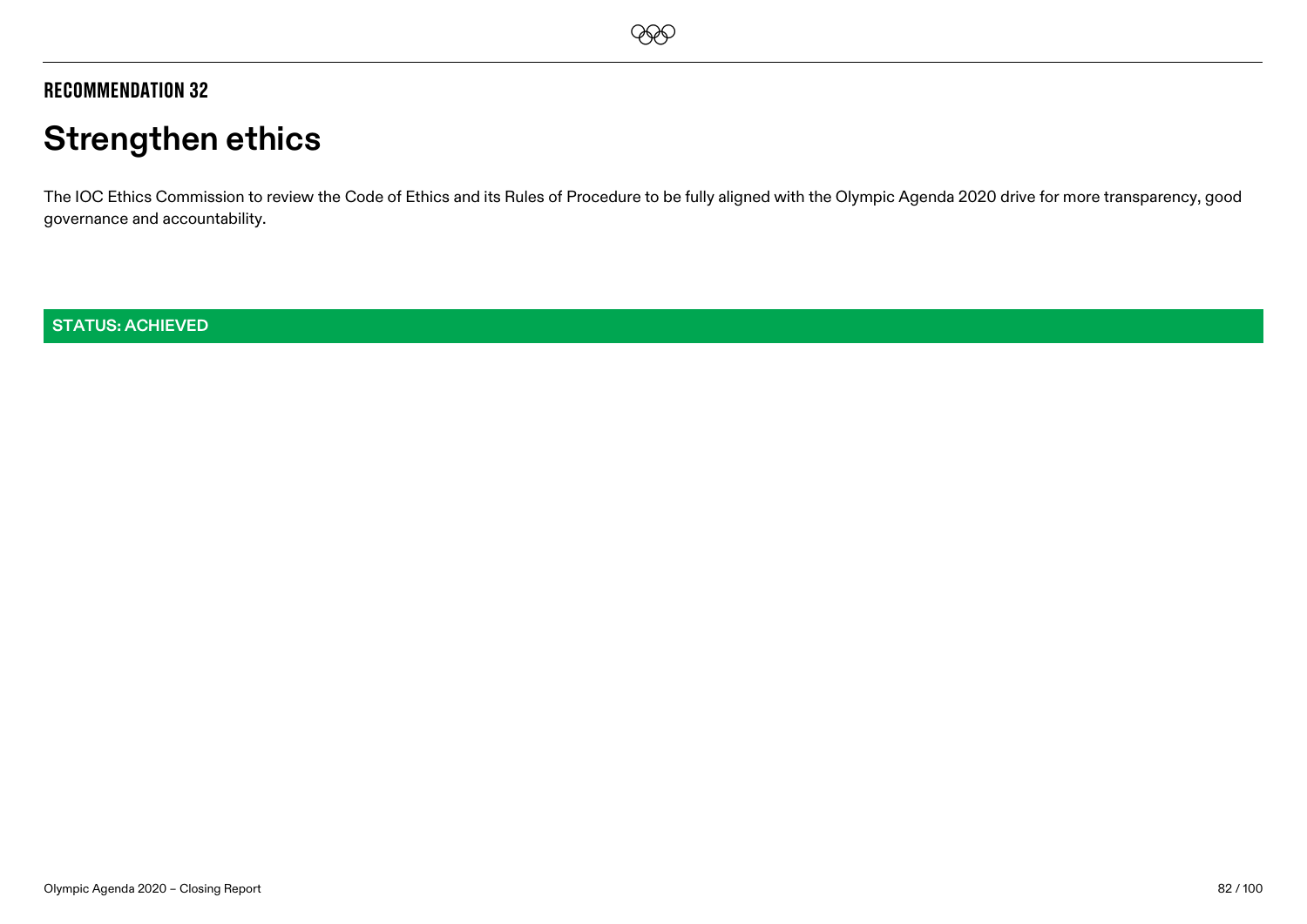## **32. Strengthen ethics**

### **Executive summary**

The Statutes of the IOC Ethics Commission and the Rules of Procedure were revised in 2015, and further in 2017, the Code of Ethics and all its implementing provisions were revised in 2015 and in 2020, in order to align them with the Olympic Agenda 2020's drive for more transparency, good governance and accountability, in particular to strengthen the Rules of Conduct for the Continuous and Target Dialog, the Rules for the IOC's Register of Consultants and the new mechanism for the disclose of conflict of interests.

**EEO**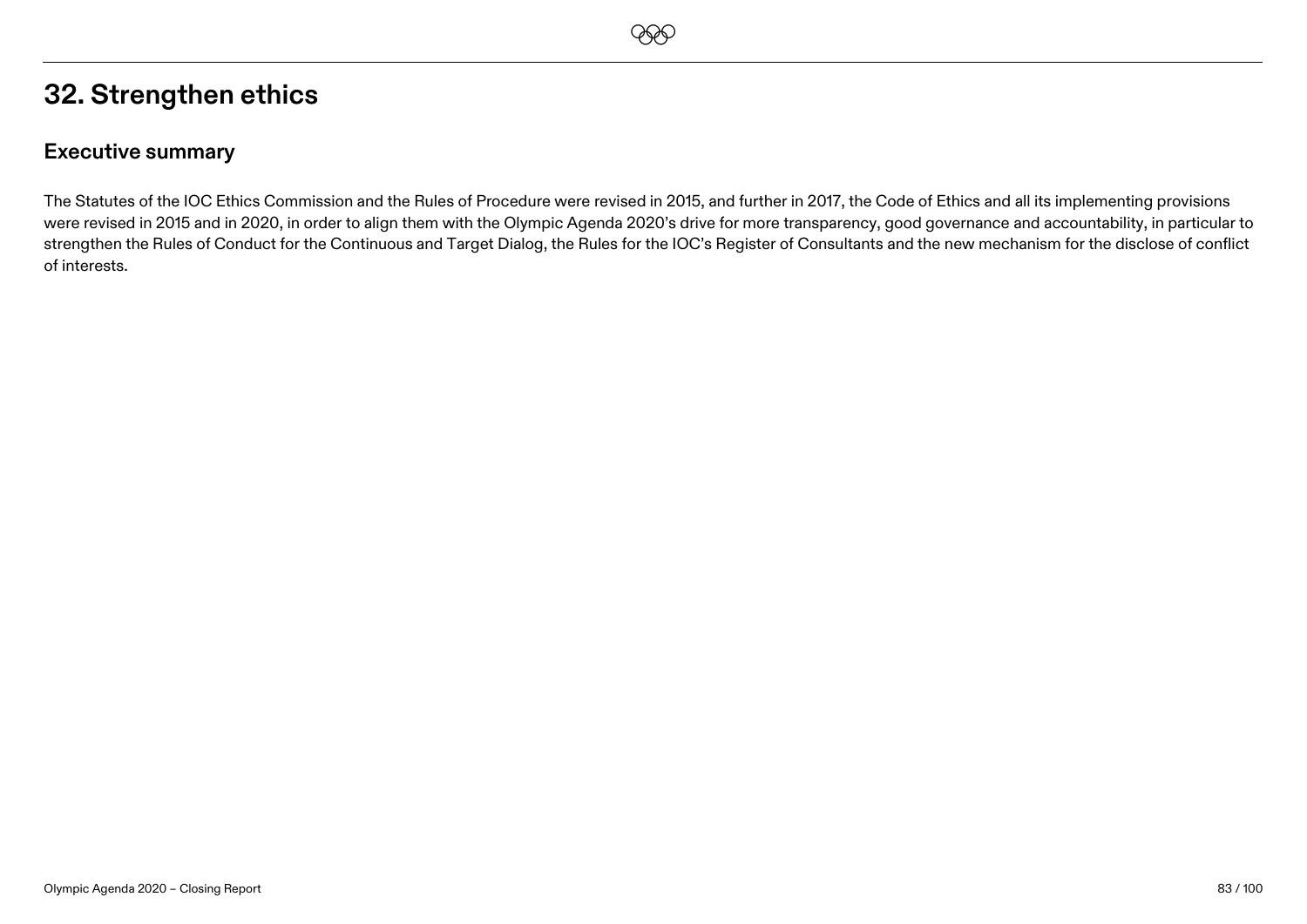# **Further involve sponsors in "Olympism in Action" programmes**

**The IOC to adopt measures for TOP Partners to be integrated into the funding, promotion and implementation of IOC "Olympism in Action" activities and to strengthen sponsors' recognition in this respect.**

- 1. The IOC to define specifically which "Olympism in Action" programmes would help drive the Olympic brand.
- 2. The IOC to streamline "Olympism in Action" initiatives behind a few core ones which sponsors can "anchor" onto and which align with the central vision of "building a better world through sport".
- 3. The IOC to review and understand what partnering with each TOP can offer in terms of furthering the IOC "Olympism in Action" goals.
- 4. TOP Partners to be engaged by IOC TMS to co-construct future "Olympism in Action" initiatives.
- 5. Enhance recognition of partners' involvement in "Olympism in Action" programmes.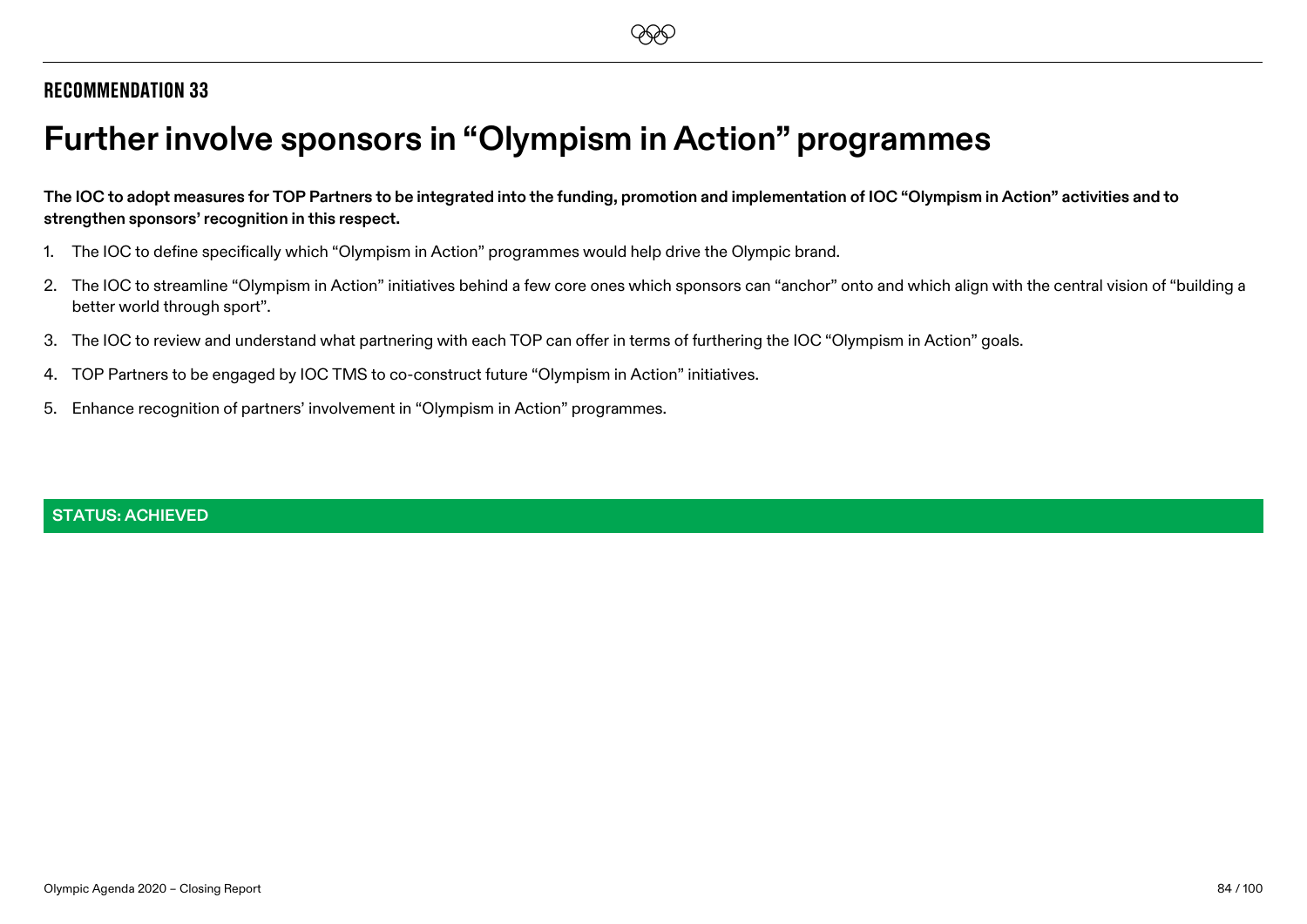## **33. Further involve sponsors in "Olympism in Action" programmes**

### **Executive summary**

The IOC has developed and refined a new approach to engaging TOP partners through programmes in the areas of Sustainability, Youth Development, Gender Equality and Inclusion, Olympic Solidarity/Athlete365, Safe Sport, Human Rights and Accessibility/Inclusion with over half of the TOP partner portfolio. As the TOP program continues to innovate, the development of TOP partnerships has evolved to encompass more strategic elements. Built on the traditional sponsorship model of revenue generation from TOP partners in their product category, the TOP partnership program grew to a hybrid sponsorship model involving revenue generation as well as budget relieving Value-In-Kind (VIK) products/services. As implemented during Olympic Agenda 2020, the future of strategic TOP partnerships, many of them as purpose-led, will further this evolution to allow the IOC to tap into more sources of value including the wealth of expertise and resources to directly impact the areas that the IOC has set out to address.

Partners announcements made during Olympic Agenda 2020 also reflect this new shift to have purpose-driven initiatives as key tenets of the TOP partnership program.

- In 2017 Dow was appointed the Official Carbon Partner of the IOC.
- The renewal announcement of P&G's TOP partnership brought commitments in the areas of Equality and Inclusion, Sustainability and Community Impact to the forefront of their TOP X and TOP XI partnership programme.
- The IOC's newest TOP partner, Airbnb, committed to programmes and initiatives areas of Sustainable Tourism (Sustainability), Refugee Crisis initiatives (ORF and EOR support) and athlete support programmes among others.

As referenced in Recommendation 18, Airbnb, Intel, Samsung, and P&G demonstrated their commitment to empowering athletes through creating innovative initiatives that leveraged TOP resources.

Beyond athlete support, there are several, non-exhaustive, examples of TOP partner programmes that furthered Olympism in Action objectives:

- Airbnb donated funds as well as engaged in a website design sprint for Olympic Refuge Foundation (ORF) and provided support IOC Refugee Olympic Team (EOR).
- Bridgestone collaborated with Dow and other key stakeholders in cities throughout Brazil to expand the scope and impact of Transforma, the official education program of the 2016 Rio Olympic and Paralympic Games. Bridgestone also sponsored the PyeongChang 2018 Education Program, reaching over 2m children in South Korean schools and online.
- Coca-Cola supported Sustainability, and Youth Education programs including the Rio 2016 Waste Picker Program, and was appointed the PyeongChang 2018 Sustainability Partner with a turnkey water replenishment programme.
- As Official Carbon Partner, Dow helped the IOC reduce over 5 million tonnes of carbon dioxide equivalent (CO2e) greenhouse gas emissions through its carbon programmes.
- Intel is currently working with the IOC to assess its current digital footprint through a Materiality Assessment.
- Since 2017 Panasonic has held the presenting partnership of the IOC Young Leaders (formerly Young Changemakrers) program, assisting in the implementation of Annual Youth Summits and as well as developing key pieces of content raising awareness for the program.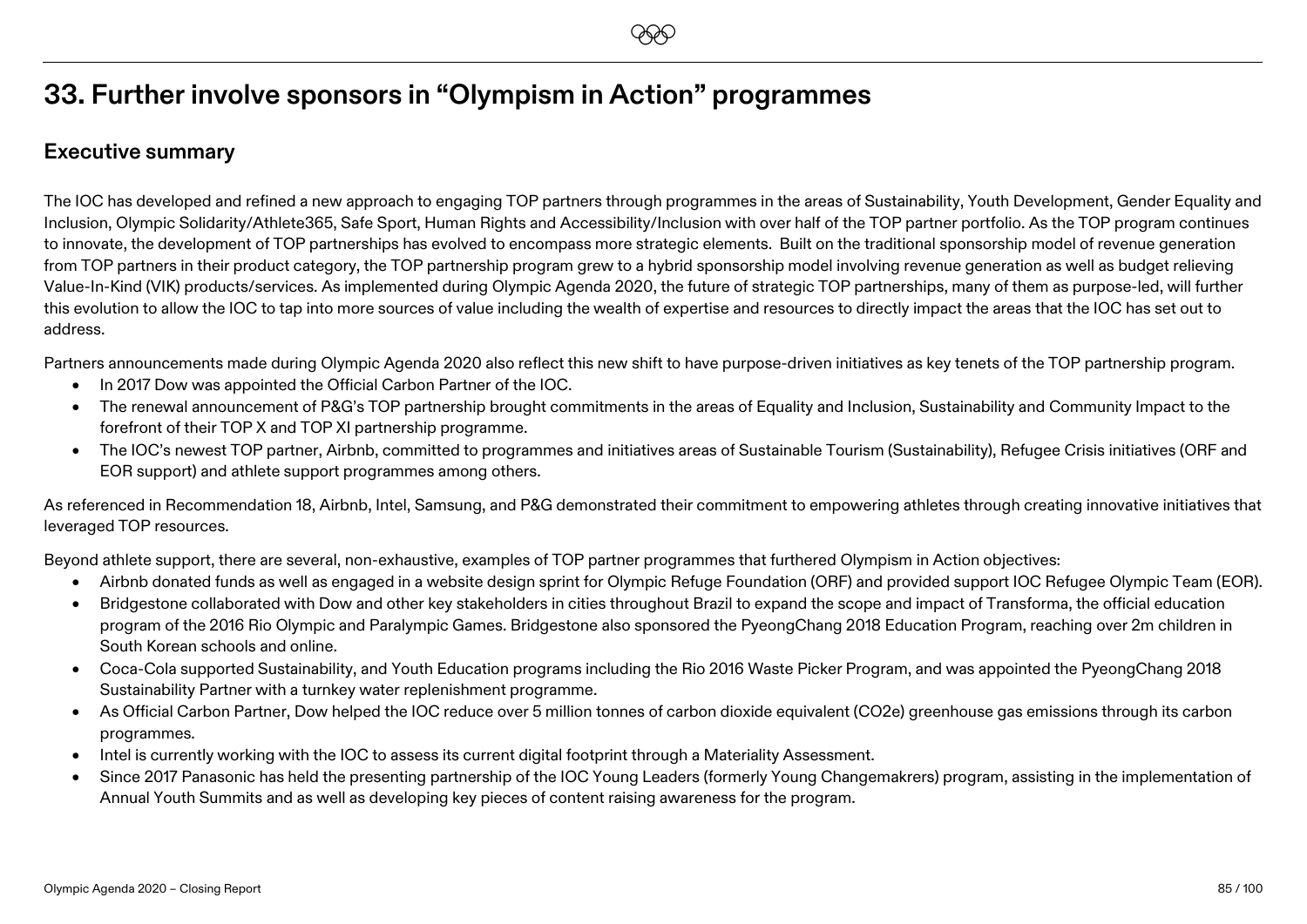• P&G's successful Thank You Mom campaign, ongoing since 2020 has instilled values-based themes in line with Olympism in Action since it's onset. P&G has also supported the IOC Gender Equality initiative One Win Leads to Another (OWLA) upon its launch in Rio 2016, as well as supported the Tokyo 2020 Podium Project in which all Tokyo 2020 victory ceremony podiums will be made out of recycled plastic for the first time.

**EEO** 

• Since 2015 Toyota partnered with Olympic Games organising committees (OCOGs) to provide sustainable mobility solutions. During Rio 2016 Team Visa included 10 competitors on the IOC's first-ever team of Refugee Olympic athletes. Visa's Tokyo 2020 team roster has equal representation and equal pay of men and women.

Between March 2020 and November 2020 IOC TMS lead the engagement of all TOP partners in determining touchpoints in future Olympism in Action initiatives in line with IOC 2021-2024 objectives through working sessions that found 1-3 focus areas per TOP allowing the IOC and the TOP to evolve in those areas over the course of the partnership.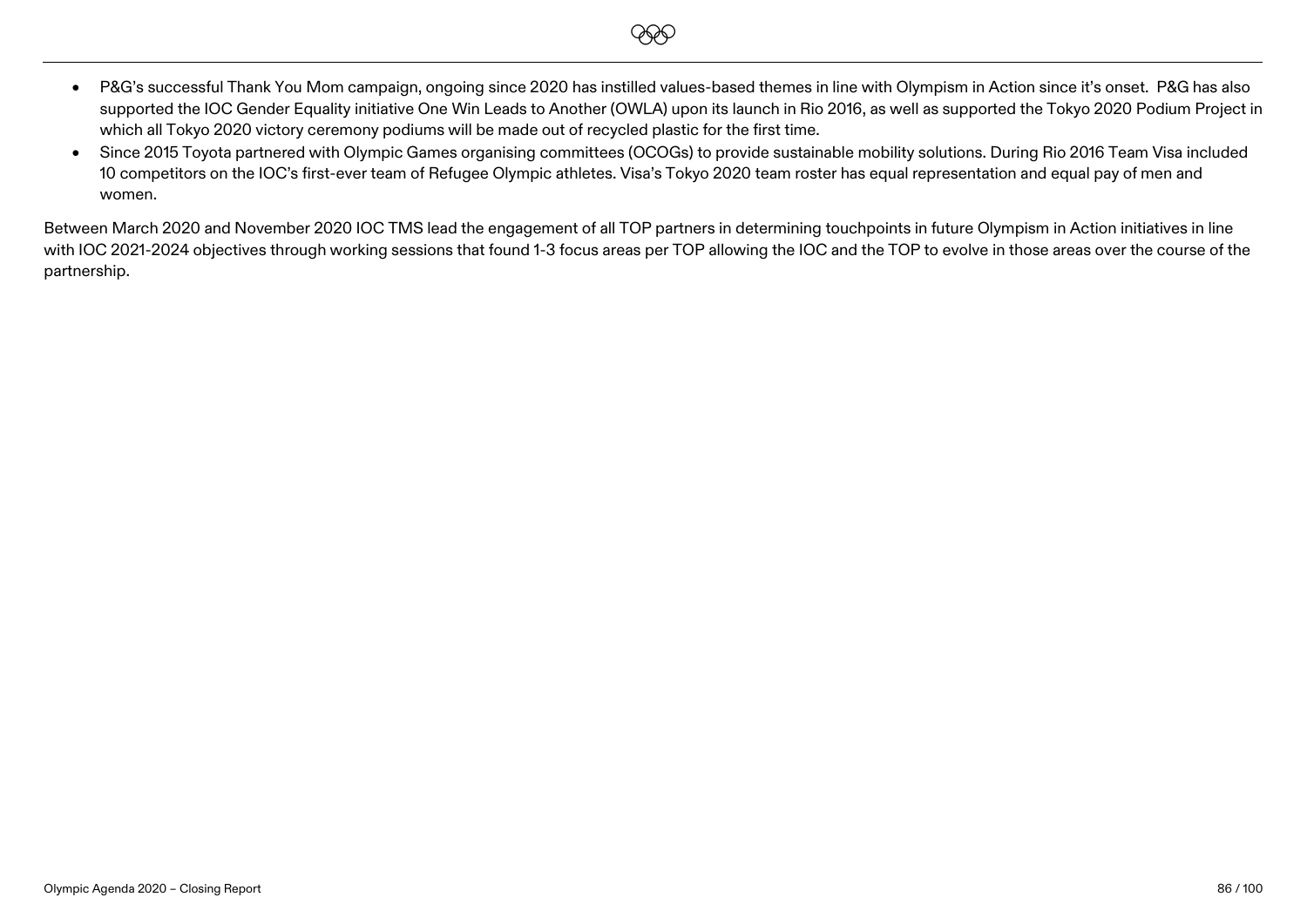

# **Develop a global licensing programme**

The IOC to develop a global licensing programme, placing the emphasis on promotion rather than on revenue generation.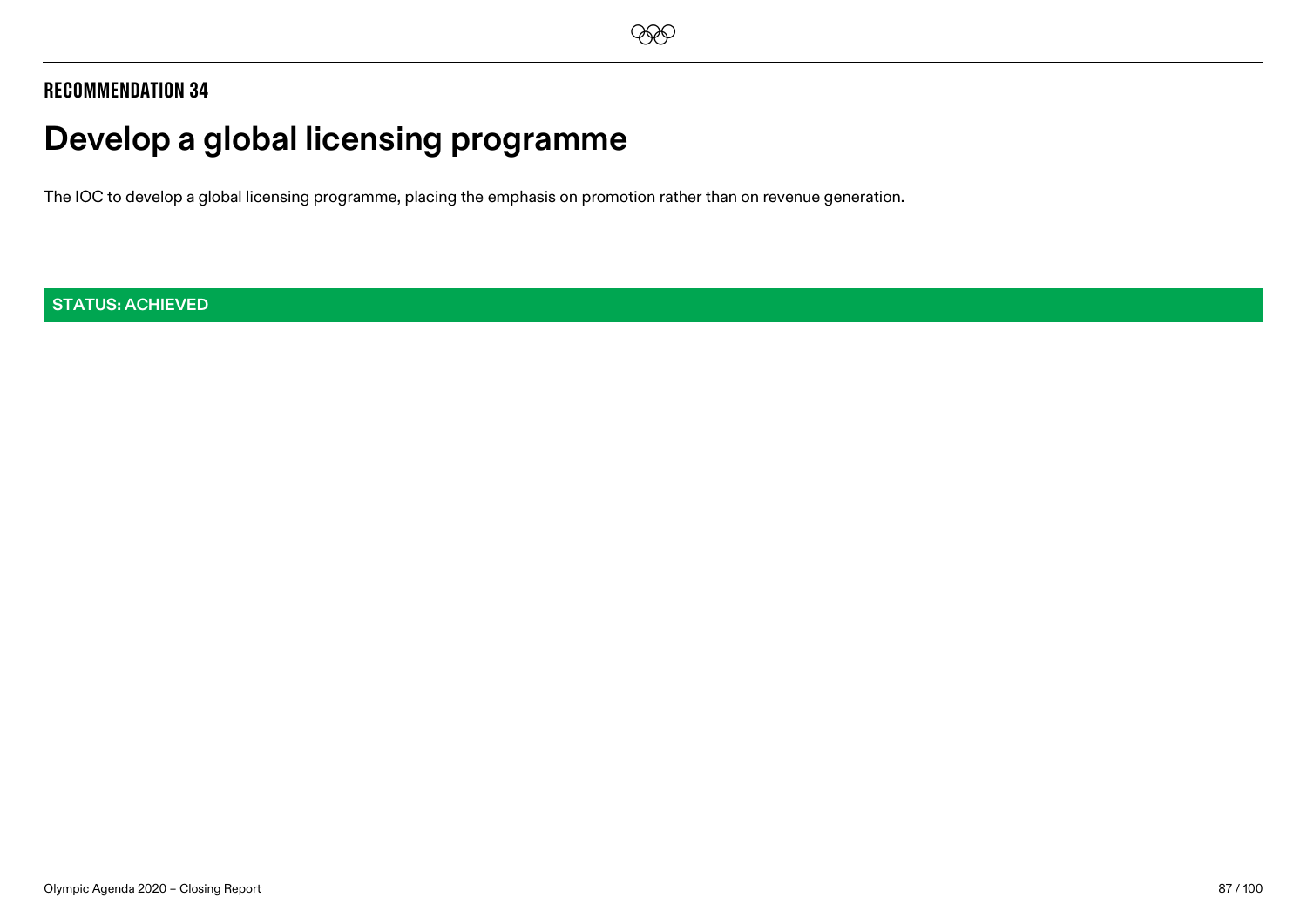## **34. Develop a global licensing programme**

### **Executive summary**

The IOC designed and refined the Global Licensing Strategy, which is divided into three core licensing programmes aimed at specific target groups:

1. The Olympic Heritage Collection aiming to celebrate the art and design of the past Olympic Games with a series of lifestyle and high-end products released in limited editions;

**EEO** 

- 2. The Olympic Collection which aims to engage young people and to connect with a large audience through remarkable, authentic, high-quality products; and
- 3. The Olympic Games Programme, developed and managed by each Organising Committee for the Olympic Games (OCOG) for fans looking for a souvenir of their Olympic experience.

The Global Licensing Team has achieved significant milestones since its development including the 2018 launch of first Olympic online store in China on TMall platform, the formalization of multiple multinational Licensing Deals in the categories of apparel (Lacoste), toys (Mattel) and gaming (Nintendo) as well as the launch of the first product, ToyBoard®, under The Olympic Collection at Tokyo 2020 One-year-to-go.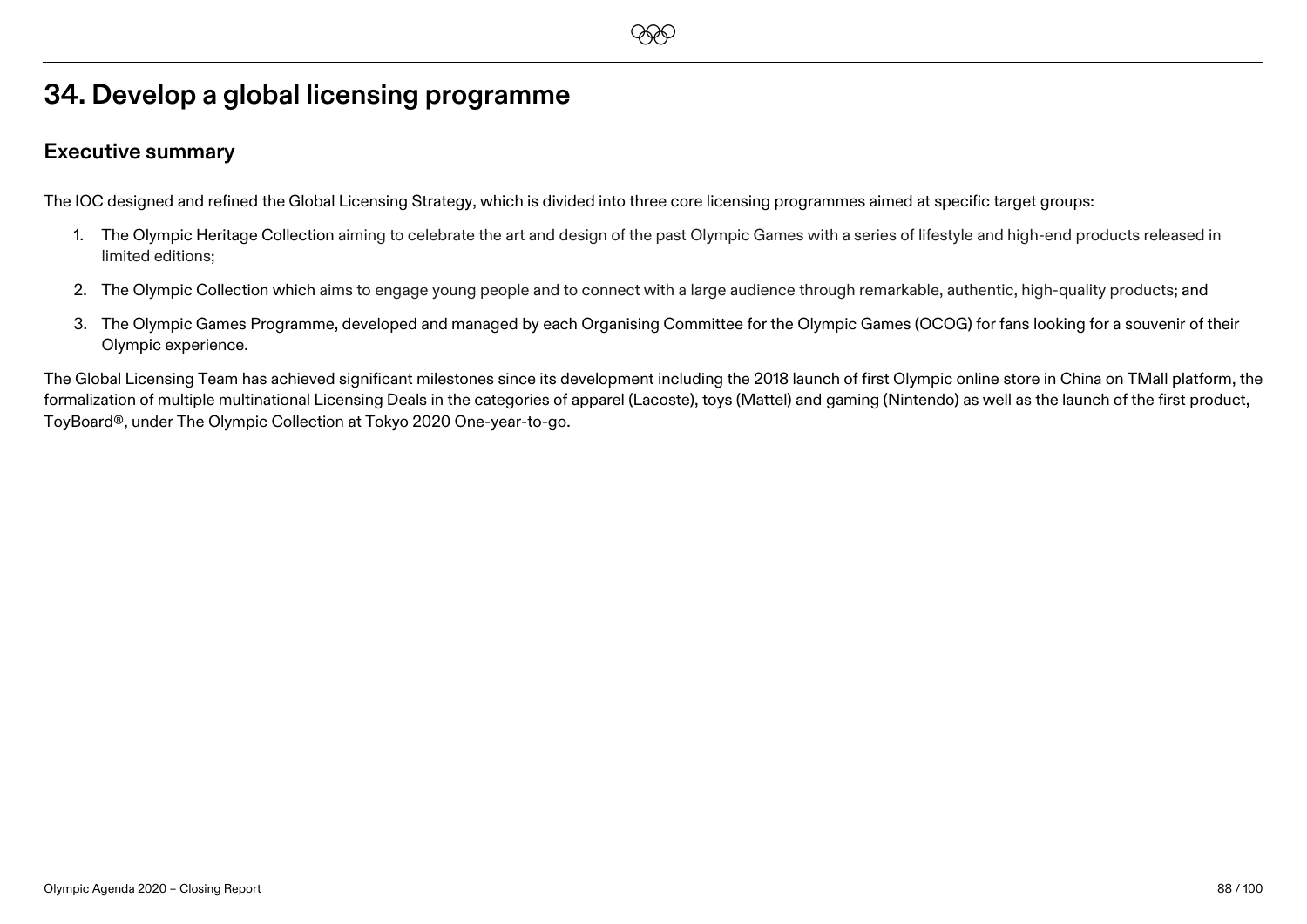# **Foster TOP sponsors' engagement with NOCs**

#### **The IOC to create a programme in view of increasing engagement between TOPs and NOCs.**

- 1. The IOC to adapt tailor-made measures to increase TOP local activation and synergies with NOCs. Support individual NOCs and sponsors in developing and increasing sponsorship activations on a local level using the NOCs' assets.
- 2. The IOC to create IOC Marketing Seminars for NOCs in collaboration with Olympic Solidarity and ANOC to provide information on Olympic marketing and best practices. The seminar programme for all NOCs will enhance and develop the marketing and servicing capabilities of NOCs to engage with sponsors to better support and maximise sponsorship activations. The existing training pool for NOCs will be a key component of the seminar programme.
- 3. The IOC to consider contractual obligations to be included in TOP Partner agreements to facilitate TOP engagement with NOCs.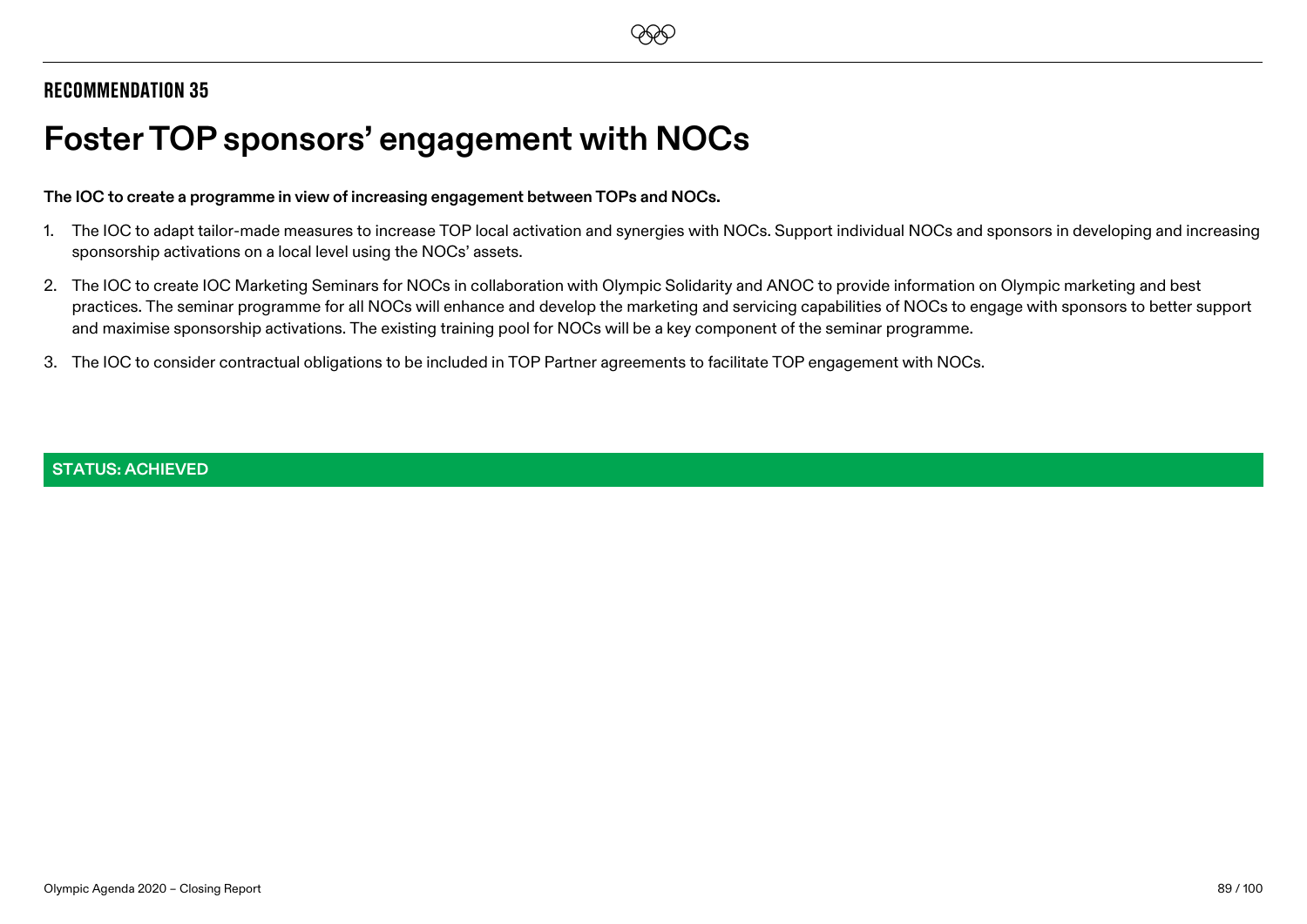## **35. Foster TOP sponsors' engagement with NOCs**

### **Executive summary**

The IOC developed and created a new process, with successul implementation between 2019 and 2020, for the onboarding of new TOP Partners. This process and implementation was facilitated by the IOC teams in a bespoke manner allowing for fostering relationships on the local level and better development of local TOPs programmes and campaigns with National Olympic Committees (NOCs).

IOC TMS also developed and conducted a total of four (4) Marketing Seminars serving between 149 - 175 NOCs at each event as part of the 2015 -2017 Partner Activation Development Programme, aimed to foster collaboration between TOPs and NOCs, beginning with TOP support from Bridgestone, Toyota, Panasonic and Alibaba and key NOC regions. Each Marketing Seminar had a theme IMWS to enrich the marketing capabilities of NOCs.

**EEO** 

As of 2020, a new approach for the Olympic Marketing Seminars has been conceptualised including a new focus on the use of digital tools.IOC TMS is in ongoing discussions to translate current TOP engagements with NOCs into contractual obligations.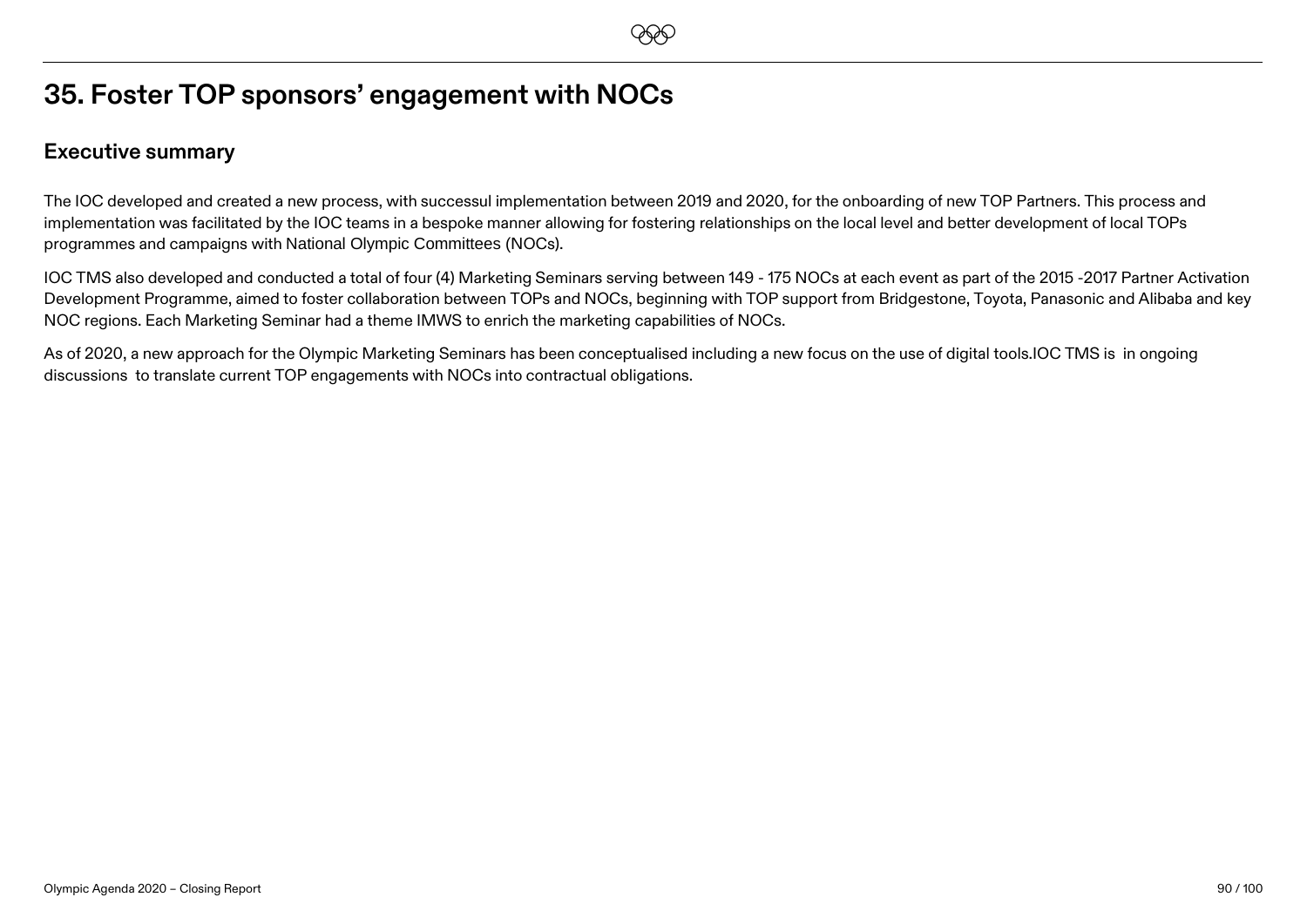# **Extend access to the Olympic brand for non-commercial use**

Extend access to the Olympic brand for non-commercial use.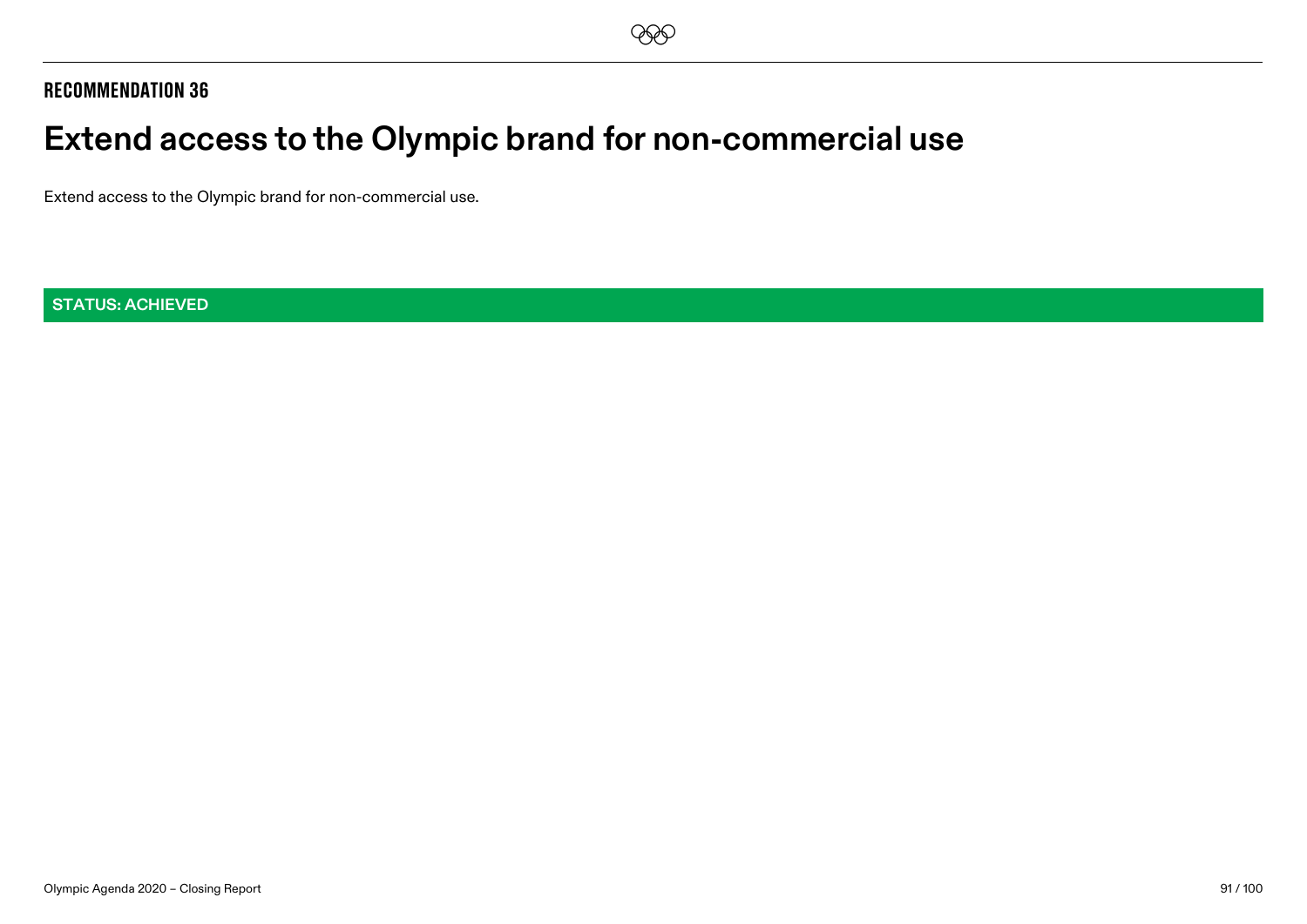## **36. Extend access to the Olympic brand for non-commercial use**

### **Executive summary**

The IOC has defined key principles for the use of the Olympic properties for non-commercial purposes:

- Increase the visibility of the Olympic properties in support of the vision" Building a better world through sport".
- Encourage the use and integrity of the Olympic properties through meaningful storytelling.
- Ensure the best balance between promotion and protection of the Olympic properties, in order to preserve the interests of all stakeholders, particularly the TOP Partners.

As a direct result, the Olympic Movement stakeholders had more opportunities to use Olympic properties in their non-commercial, legacy, institutional, academic, educational and cultural activities, making the Olympic brand more visible between Olympic Games:

- Olympic hosts: Increased use of large 3D Olympic symbol placed in past and future Olympic cities such as Beijing, Mexico, Montreal and St Louis; increased use of "Site/host of the Olympic Games" label and past Organising Committees for the Olympic Games (OCOG/YOGOC) marks, pictograms and images for storytelling in St Moritz, St Louis, Montreal, Lausanne; historical marks and look of the Games used for anniversary celebrations, such as Grenoble 1968, Mexico City 1968, Seoul 1988, Barcelona 1992, Sydney 2000 and Vancouver 2010.
- International Federations (IFs): Improved storytelling through the use of OCOG, historical marks, label "Sport in the Olympic programme", "IF recognized by the IOC" including use of the Olympic rings, in international federations website, magazine and social media; use of a stamp featuring the Games signature for qualification events.
- National Olympic Committees (NOCs): Improved storytelling through the use of OCOG and historical marks in NOC publications and websites, enhanced integration of the Olympic terminology into the name of NOC initiatives e.g., NOC Olympic Team Training Centre, more visibility for the Olympic rings with the installation of the Olympic flag at the NOC headquarters.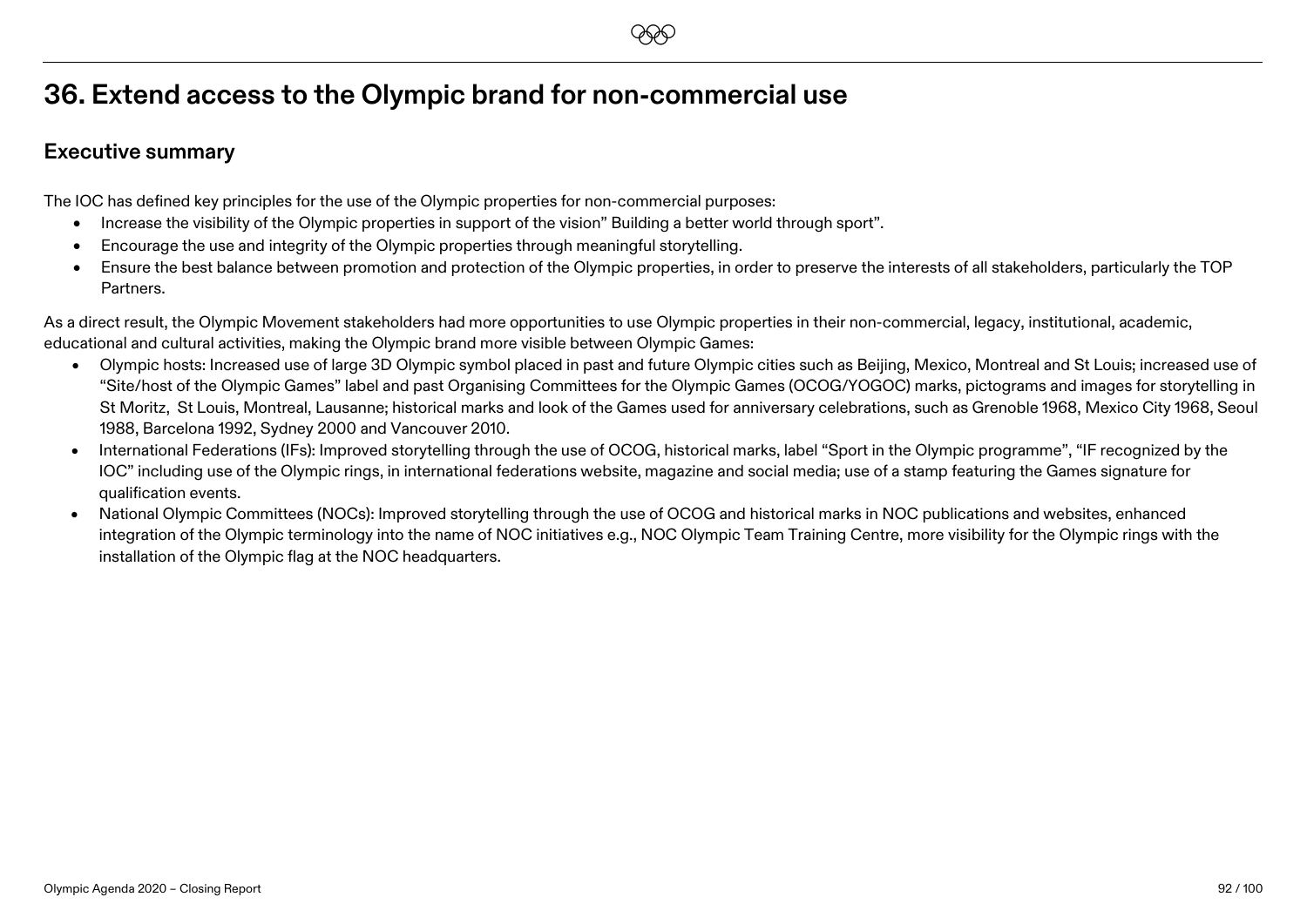# **Address IOC membership age limit**

#### **Address IOC membership age limit:**

The IOC Session, upon the recommendation of the IOC Executive Board, may decide a one-time extension of an IOC member's term of office for a maximum of four years, beyond the current age limit of 70.

This extension to be applied in a maximum of five cases at a given time.

The Nominations Commission to be consulted.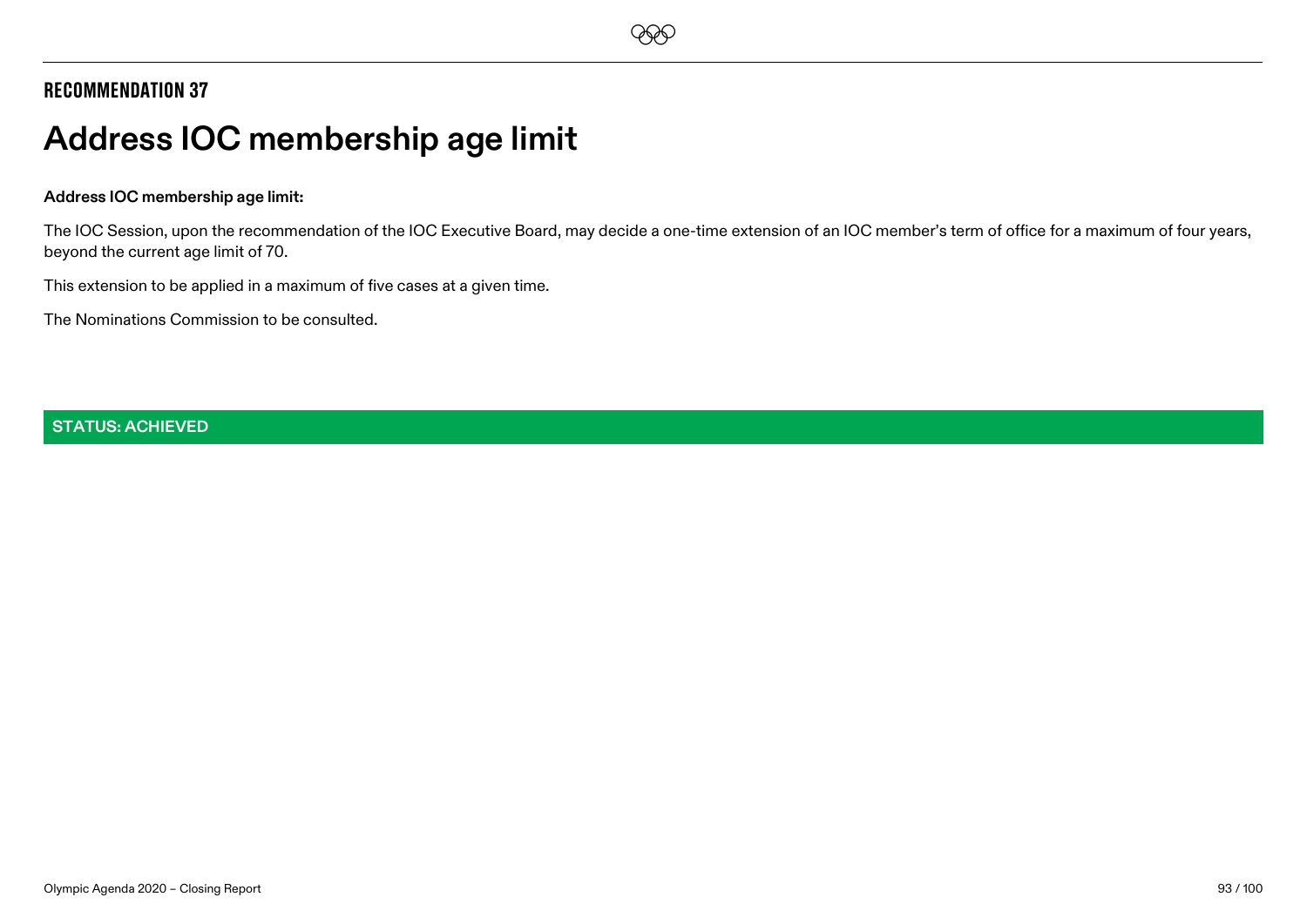## **EEO**

## **37. Address IOC membership age limit**

### **Executive summary**

The current age limit of 70 has been confirmed by the 127<sup>th</sup> IOC Session in 2014. The IOC Session may, on the proposal of the IOC Executive Board, extend the age limit for any IOC member (not subject to transitional provisions). There may be no more than five such IOC members for whom the age limit is extended at any time; and any extension is for up to a maximum of four years.

The IOC Members Election Commission (formerly Nominations Commission) and the Ethics Commission are systematically consulted before such an extension is proposed to the IOC Session.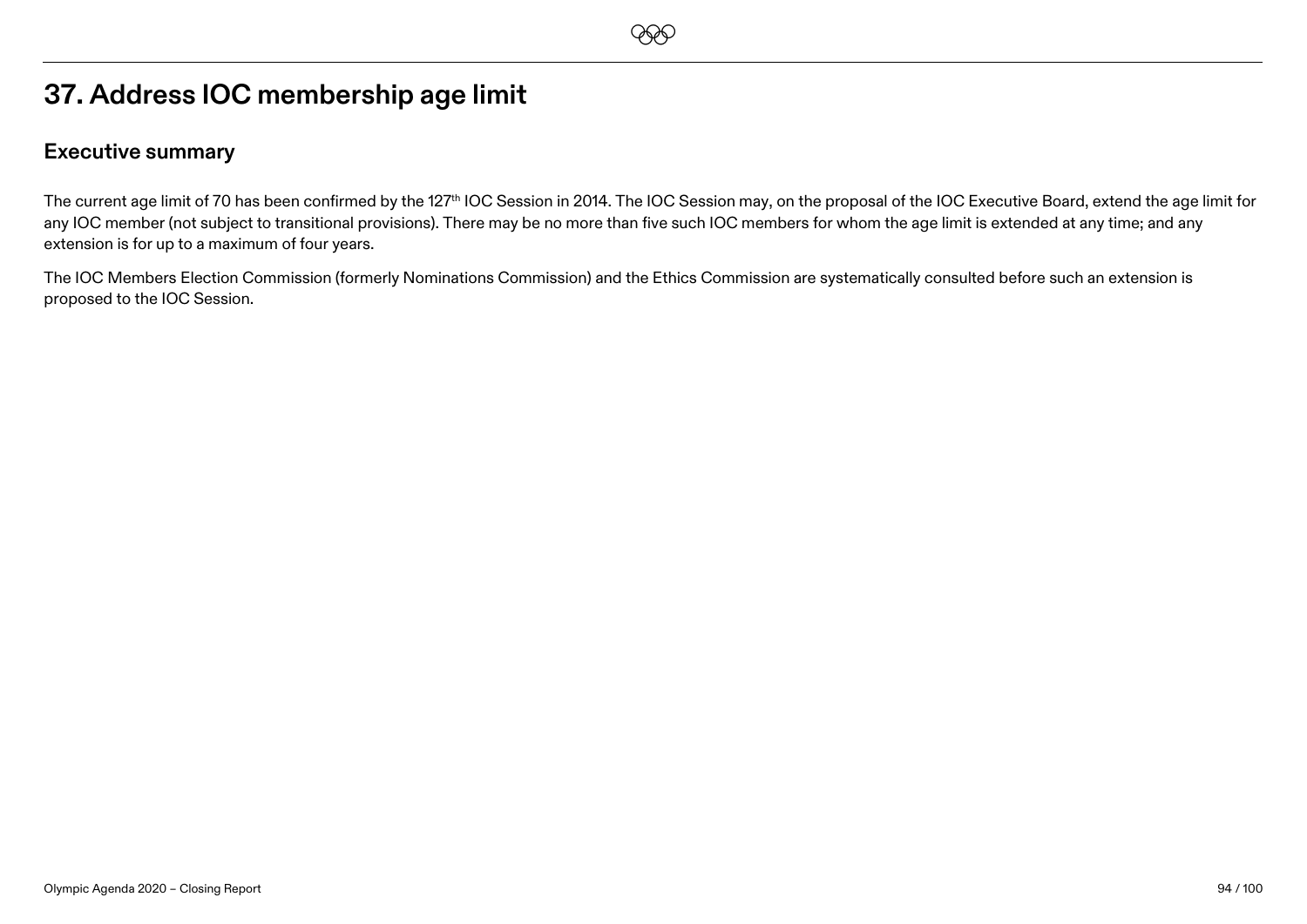# **Implement a targeted recruitment process**

#### **Move from an application to a targeted recruitment process for IOC membership:**

- 1. The Nominations Commission to take a more proactive role in identifying the right candidates to fill vacancies in order to best fulfil the mission of the IOC.
- 2. The profile of candidates to comply with a set of criteria to be submitted by the Nominations Commission to the IOC Executive Board for approval -, inter alia:
	- The IOC's needs in terms of skills and knowledge (e.g. medical expertise, sociological expertise, cultural expertise, political expertise, business expertise, legal expertise, sports management expertise, etc.)
	- Geographic balance, as well as a maximum number of representatives from the same country
	- Gender balance
	- The existence of an athletes' commission within the organisation for representatives of IFs/NOCs
- 3. The IOC Session to be able to grant a maximum of five special case exceptions for individual members with regard to the nationality criteria.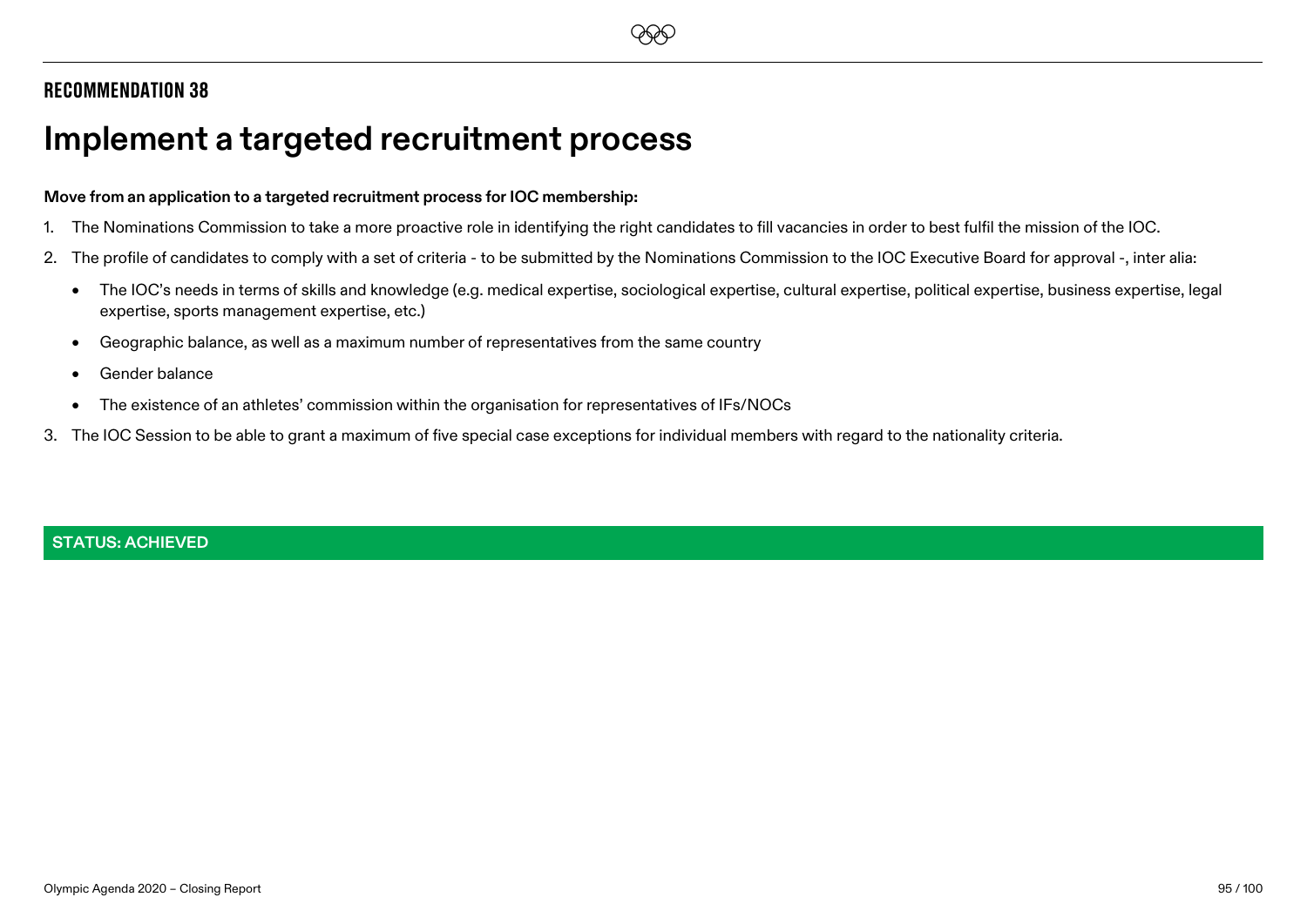## **38. Implement a targeted recruitment process**

### **Executive summary**

A new recruitment process has been put in place, with a set of principles developed to allow for a more proactive approach. Candidates with the relevant profiles are identified upfront by the IOC Members' Election commission. The Commission now identifies the fields where there are or will be a lack of expertise in the Membership to then conduct a recruitment process, including interviews if required, to fill in the identified gaps.

The IOC Members' election (formerly Nominations Commission) mission and responsibilities have been revised accordingly.

As an outcome of this new recruitment process, the IOC Session:

- Has now a wider range of skills within its membership
- Has now an improved balance of gender, reaching 38% in 2020, compared to 21% in 2013.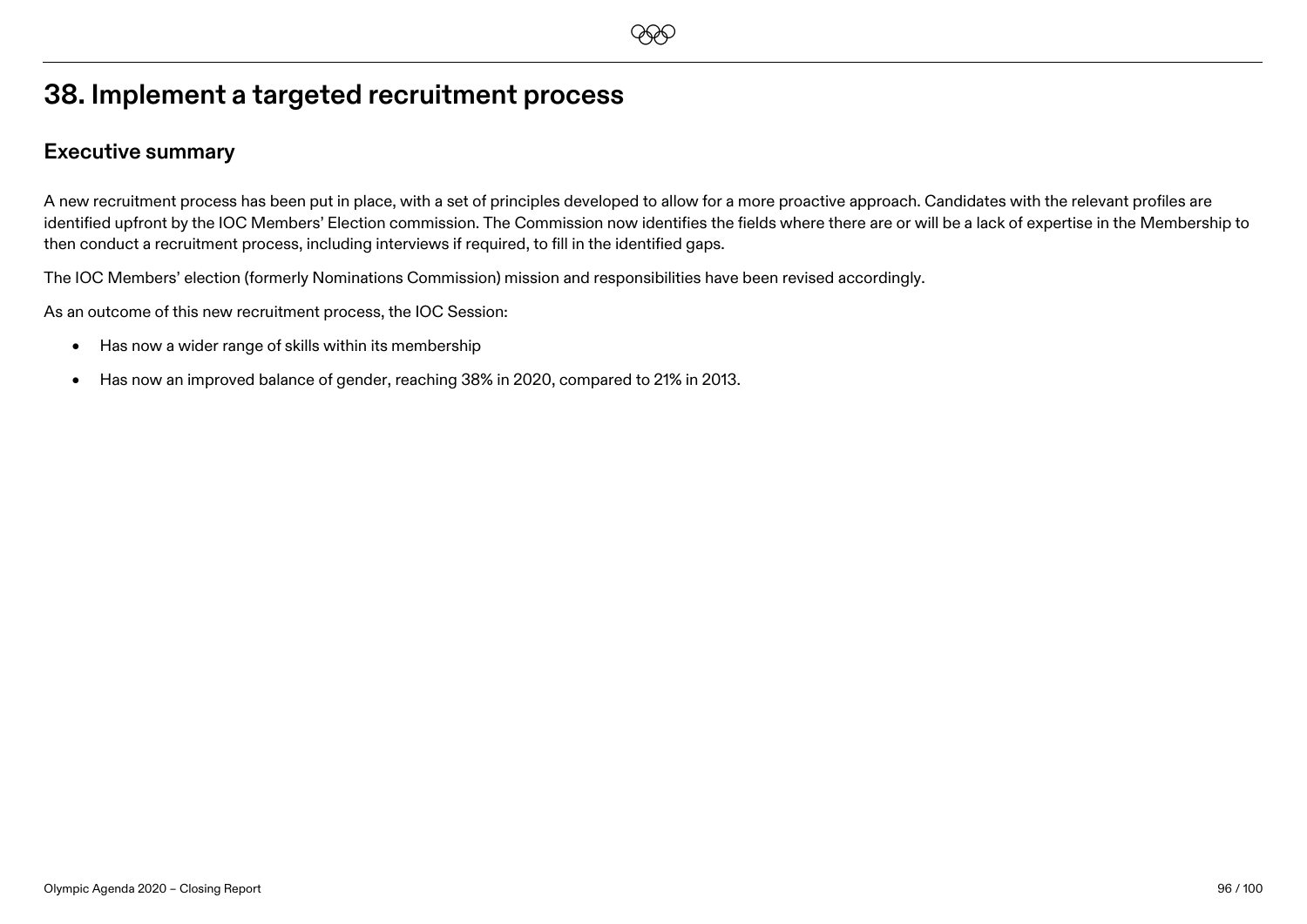# **Foster dialogue with society and within the Olympic Movement**

#### **Foster dialogue with society and within the Olympic Movement:**

- 1. The IOC to study the creation of an "Olympism in Action" Congress that would take the pulse of society every four years:
	- Bring together representatives of the Olympic Movement, its stakeholders and representatives of civil society.
	- Engage in a dialogue with representatives from all walks of life and backgrounds on the role of sport and its values in society.
	- Discuss the contribution of the Olympic Movement to society in fields such as education, cohesion, development, etc.
- 2. The IOC to turn the Session into an interactive discussion among IOC members on key strategic topics, with interventions from external guest speakers.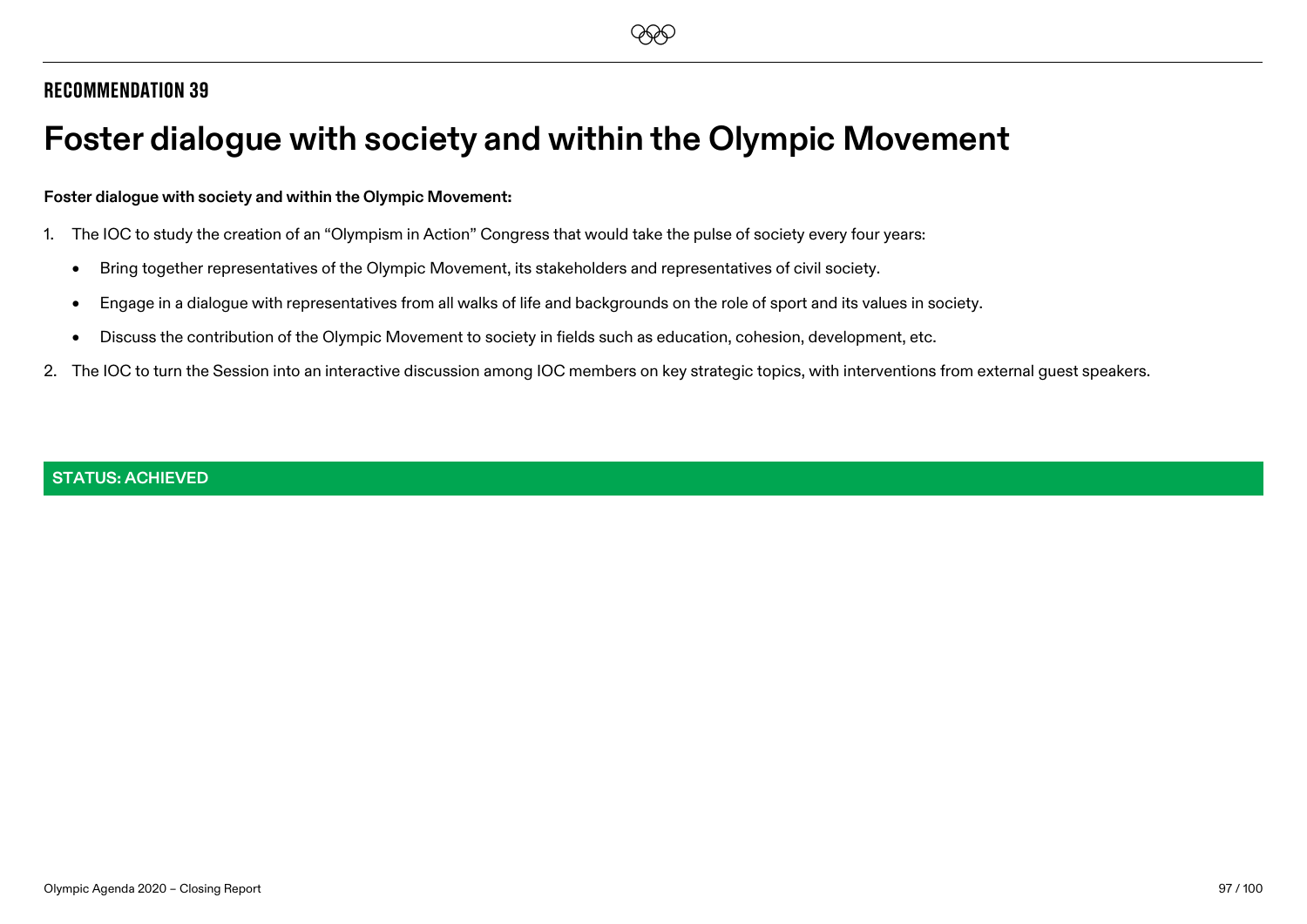**EEO** 

## **39. Foster dialogue with society and within the Olympic Movement**

### **Executive summary**

The first edition of the Olympism in Action Forum took place in Buenos Aires on 5 and 6 of October 2018.

The Forum gathered more than 2'100 participants from all over the world, from the Olympic and sport movement and civil society.

A mix of plenary and workshop sessions addressed a wide variety of topics (Hosting the Olympic Games, the future of Sport, Doping, Women in Sport, Culture, Education…)

A "trends and perspective" paper, summarizing the discussions held during the Forum has developed with the help of Young Change Makers.

A new setting of the IOC Session as been implemented since 2015 to allow for more interactivity and discussions among IOC members. External guest speakers have been invited to each regular IOC Session. Diverse personalities have delivered keynote speeches and exchanged with IOC Members, such as Ban Ki Moon (sport, peace and social development), Sir Martin Sorrell (youth media consumption), Nobel Prize Laureate Professor Muhammad Yunus (social business and youth entrepreneurship), and Christiana Figueres (sustainability and climate action).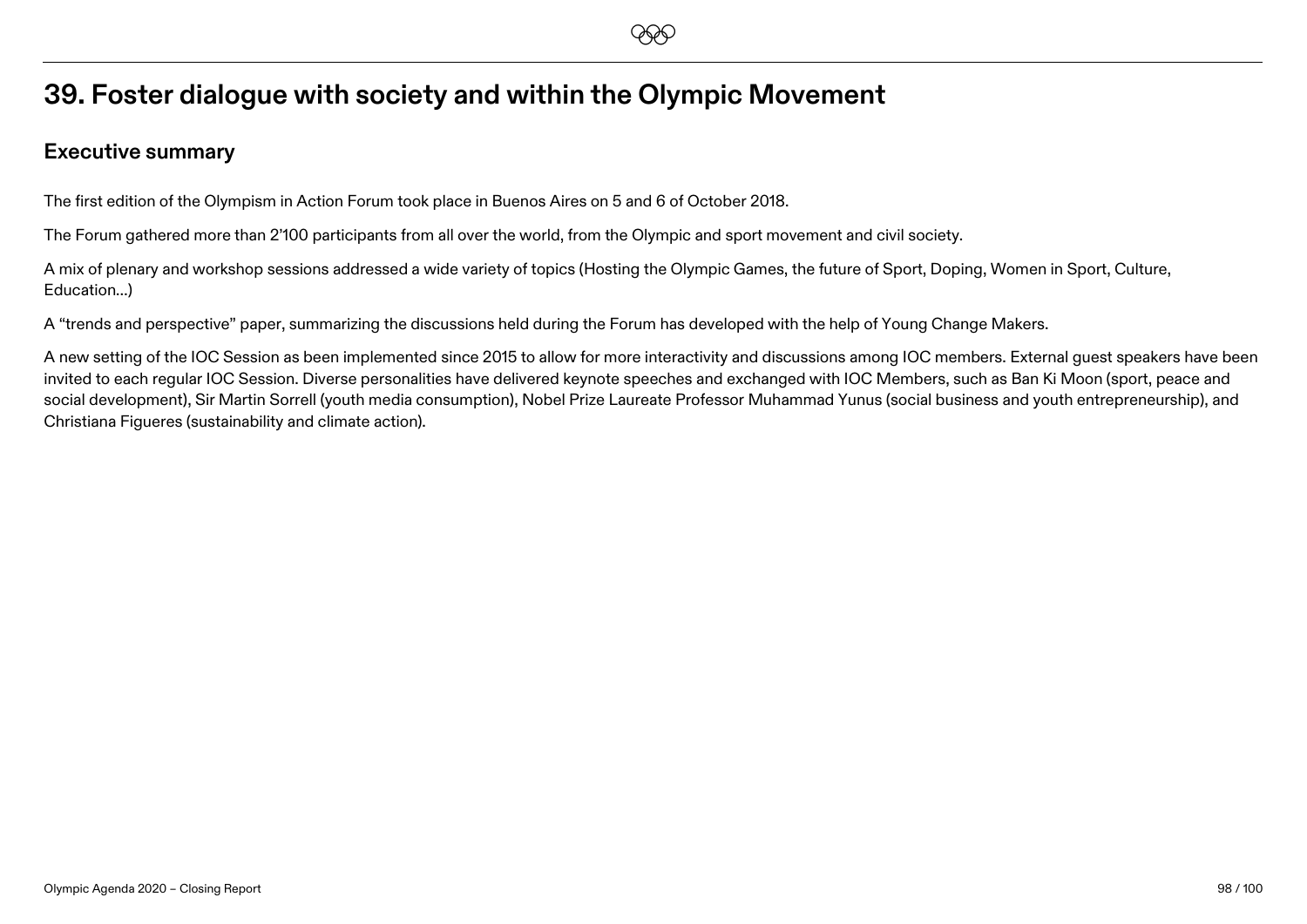# **Review scope and composition of IOC commissions**

1. The President to review the scope and composition of the IOC commissions, to align them with the Olympic Agenda 2020.

2. The IOC Executive Board to determine the priorities for implementation of the recommendations.